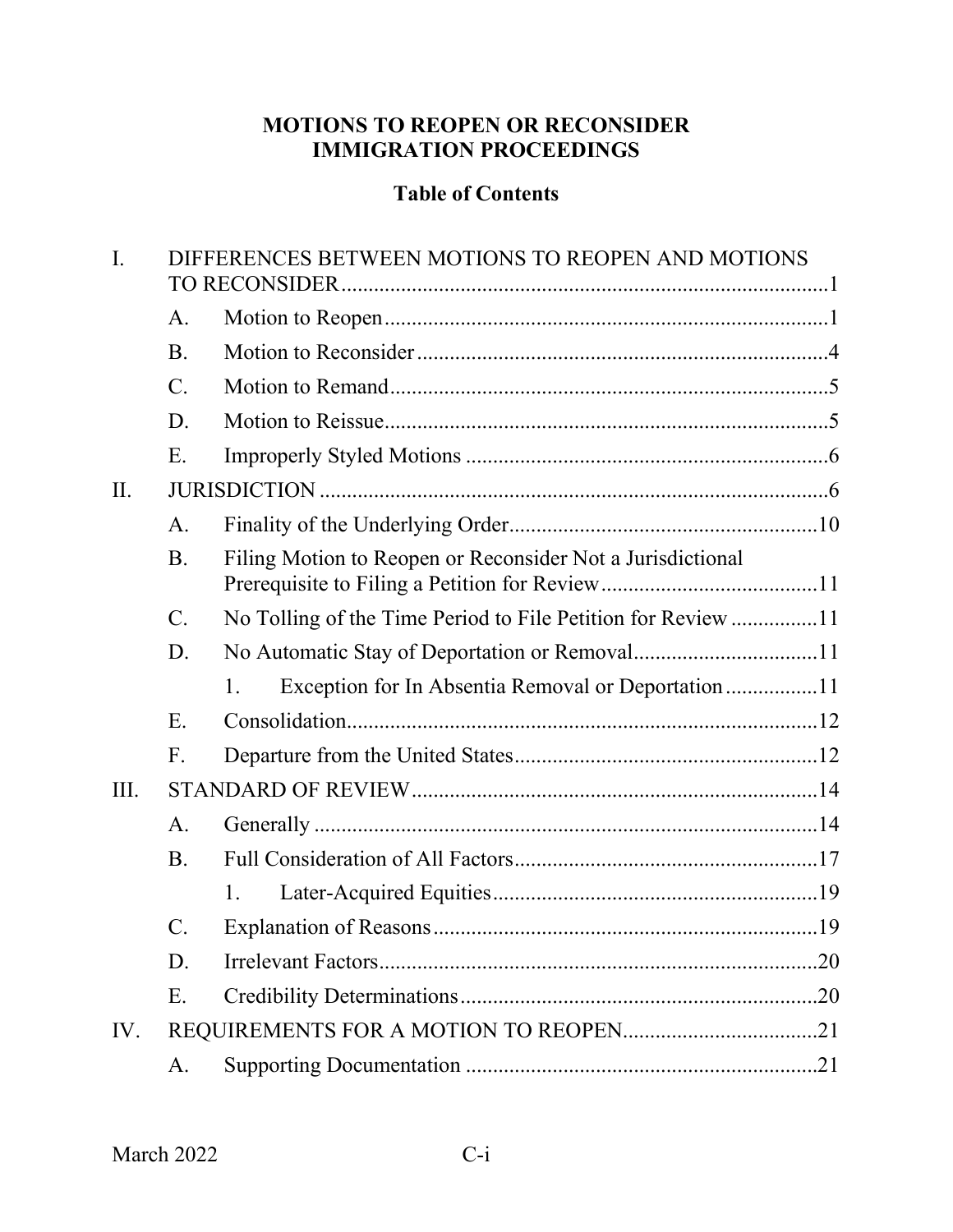|    |                 | 1.                                                          |               |       |                                                |  |
|----|-----------------|-------------------------------------------------------------|---------------|-------|------------------------------------------------|--|
|    | <b>B.</b>       |                                                             |               |       |                                                |  |
|    | $\mathcal{C}$ . | Explanation for Failure to Apply for Discretionary Relief23 |               |       |                                                |  |
|    | D.              |                                                             |               |       |                                                |  |
|    | Ε.              |                                                             |               |       |                                                |  |
|    | F.              |                                                             |               |       |                                                |  |
|    | G.              |                                                             |               |       |                                                |  |
|    | Η.              |                                                             |               |       |                                                |  |
| V. |                 |                                                             |               |       |                                                |  |
|    | A.              |                                                             |               |       |                                                |  |
|    |                 | 1.                                                          |               |       |                                                |  |
|    |                 | 2.                                                          |               |       |                                                |  |
|    | <b>B.</b>       |                                                             |               |       | Exceptions to the Ninety-Day/One-Motion Rule30 |  |
|    |                 | 1.                                                          |               |       |                                                |  |
|    |                 |                                                             | a.            |       |                                                |  |
|    |                 |                                                             |               | (i)   |                                                |  |
|    |                 |                                                             |               | (ii)  | Cases Finding Exceptional Circumstances32      |  |
|    |                 |                                                             |               | (iii) | Cases Finding No Exceptional Circumstances 33  |  |
|    |                 |                                                             |               | (iv)  | Arriving Late While IJ On Bench 33             |  |
|    |                 |                                                             | $\mathbf b$ . |       |                                                |  |
|    |                 |                                                             | c.            |       |                                                |  |
|    |                 |                                                             |               | (i)   | Presumption of Proper Notice36                 |  |
|    |                 |                                                             |               | (ii)  |                                                |  |
|    |                 |                                                             |               | (iii) |                                                |  |
|    |                 |                                                             |               | (iv)  |                                                |  |
|    |                 |                                                             |               | (v)   |                                                |  |
|    |                 |                                                             |               | (vi)  | Notice to Applicant No Longer Residing in the  |  |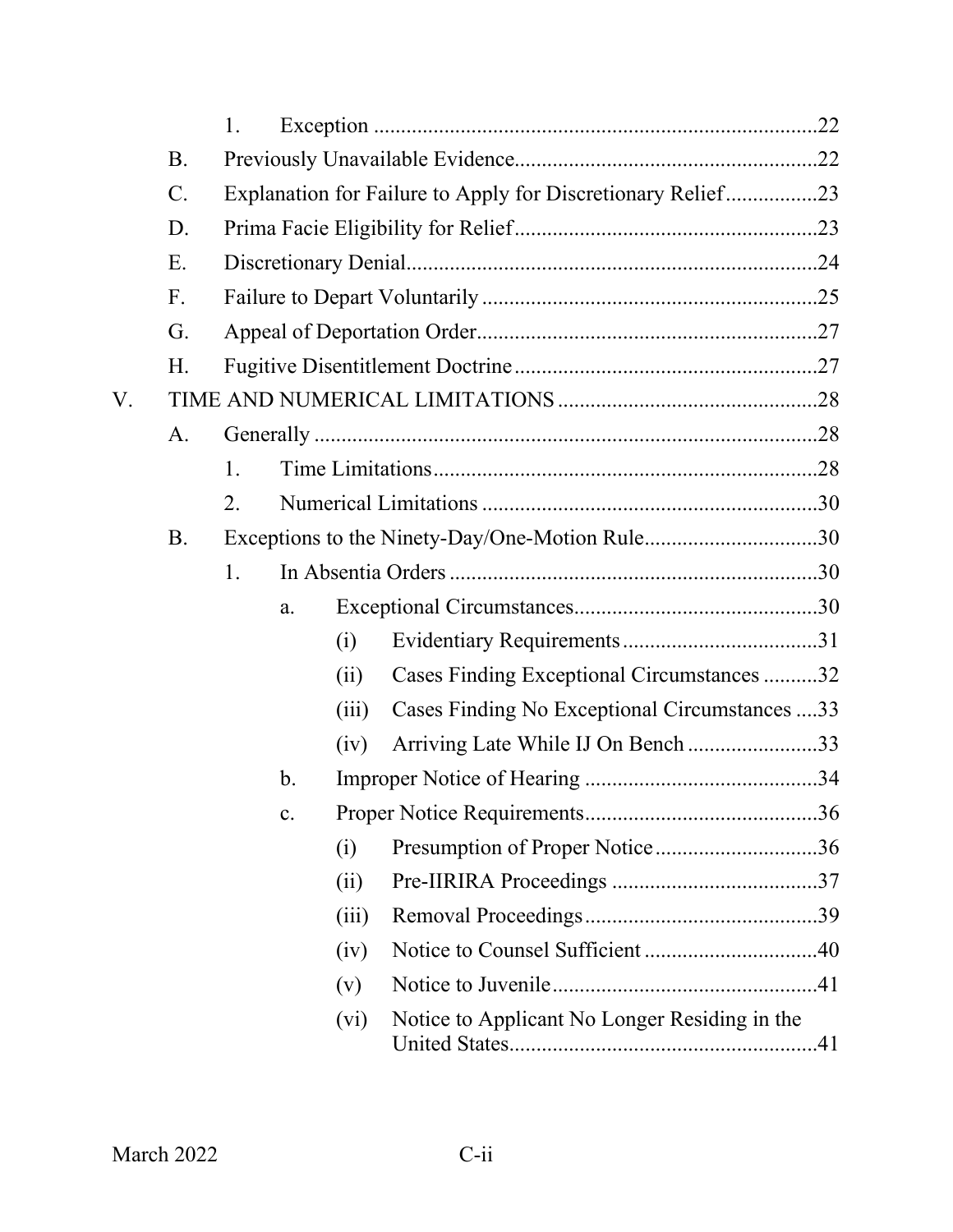|      |                 | 2.                                             | Asylum and Withholding Claims Based on Changed Country       |  |  |  |  |
|------|-----------------|------------------------------------------------|--------------------------------------------------------------|--|--|--|--|
|      |                 | 3.                                             |                                                              |  |  |  |  |
|      |                 | 4.                                             |                                                              |  |  |  |  |
|      |                 | 5.                                             |                                                              |  |  |  |  |
|      |                 | 6.                                             |                                                              |  |  |  |  |
| VI.  |                 |                                                |                                                              |  |  |  |  |
|      | A.              | Circumstances Beyond the Applicant's Control47 |                                                              |  |  |  |  |
|      | <b>B.</b>       |                                                |                                                              |  |  |  |  |
|      | $\mathcal{C}$ . |                                                |                                                              |  |  |  |  |
|      | D.              |                                                |                                                              |  |  |  |  |
| VII. |                 |                                                |                                                              |  |  |  |  |
|      | A.              |                                                |                                                              |  |  |  |  |
|      | <b>B.</b>       |                                                |                                                              |  |  |  |  |
|      | $C$ .           |                                                |                                                              |  |  |  |  |
|      | D.              |                                                |                                                              |  |  |  |  |
|      |                 | 1.                                             |                                                              |  |  |  |  |
|      |                 | 2.                                             |                                                              |  |  |  |  |
|      |                 | 3.                                             |                                                              |  |  |  |  |
|      |                 |                                                | a.                                                           |  |  |  |  |
|      | Ε.              |                                                |                                                              |  |  |  |  |
|      |                 | 1.                                             |                                                              |  |  |  |  |
|      | F.              |                                                | Cases Discussing Ineffective Assistance of Counsel59         |  |  |  |  |
|      |                 | 1.                                             |                                                              |  |  |  |  |
|      |                 | 2.                                             | Cases Rejecting Ineffective Assistance of Counsel Claims  61 |  |  |  |  |
|      |                 |                                                | VIII. CASES ADDRESSING MOTIONS TO REOPEN FOR SPECIFIC RELIEF |  |  |  |  |
|      | А.              |                                                |                                                              |  |  |  |  |
|      | <b>B.</b>       |                                                |                                                              |  |  |  |  |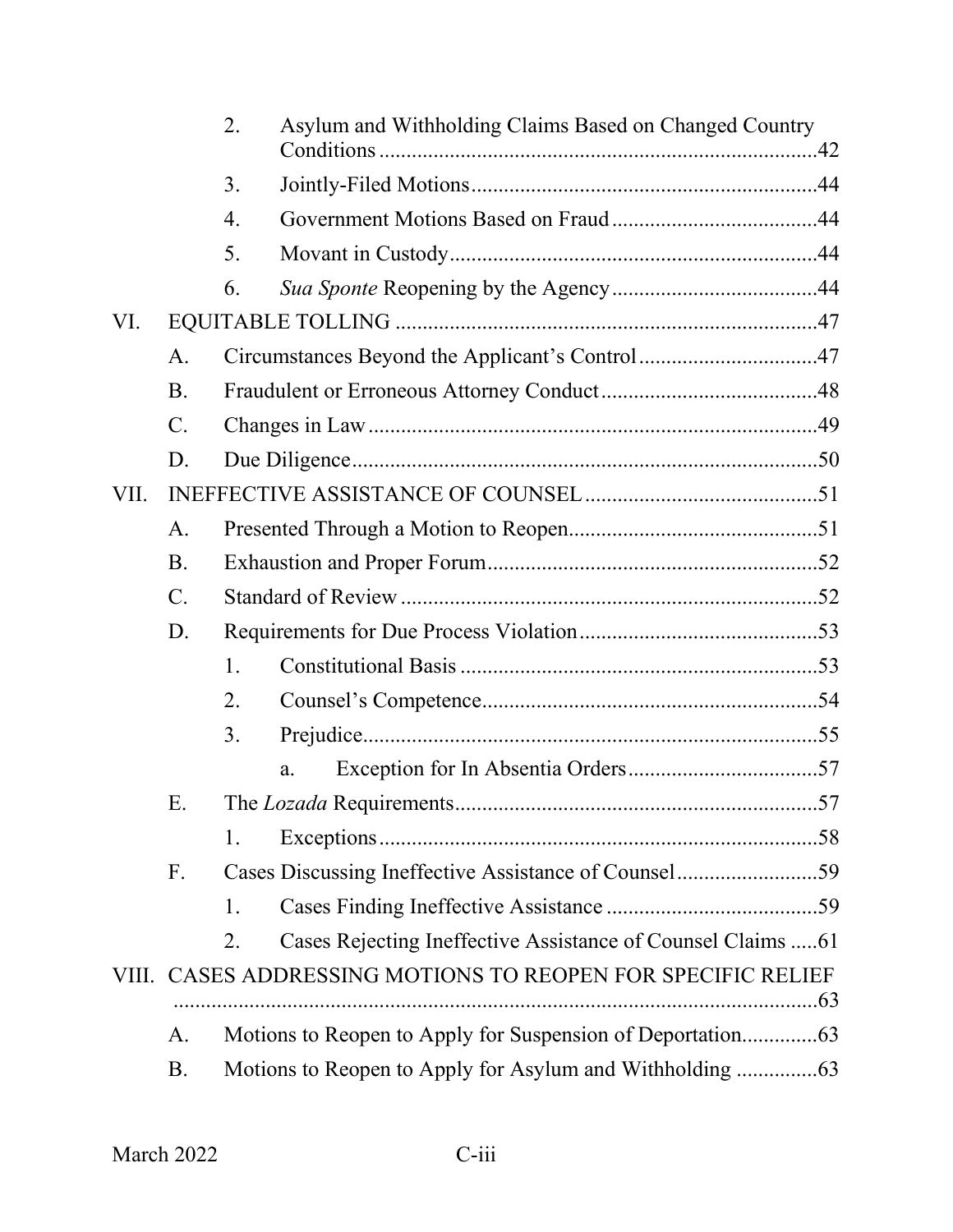| $C_{\cdot}$  | Motions to Reopen to Apply for Relief Under the Convention Against |
|--------------|--------------------------------------------------------------------|
| D.           |                                                                    |
| E.           |                                                                    |
| $F_{\rm{L}}$ |                                                                    |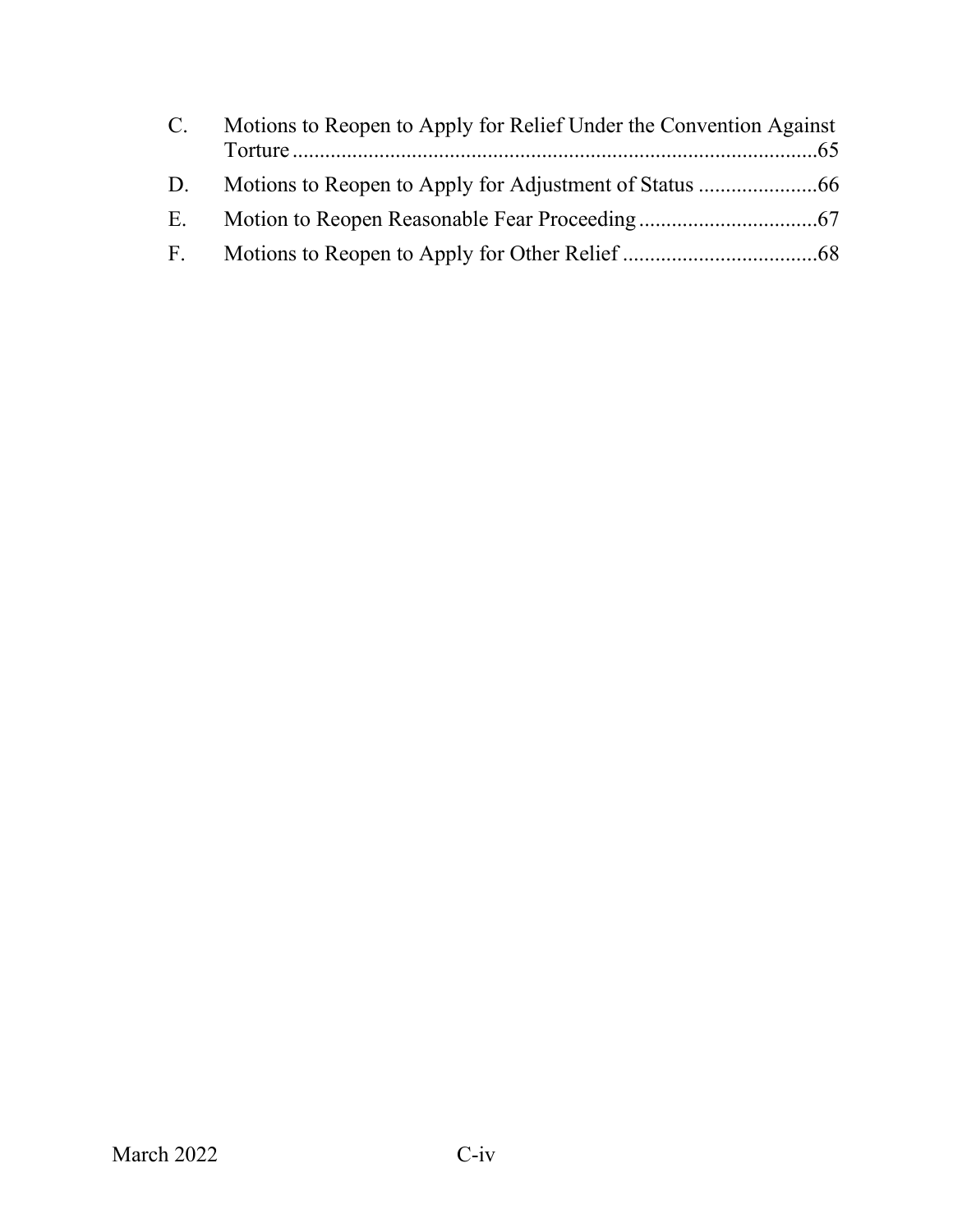#### **MOTIONS TO REOPEN OR RECONSIDER IMMIGRATION PROCEEDINGS**

IIRIRA transformed motions to reopen from a regulatory procedure to a statutory form of relief. *Dada v. Mukasey*[, 554 U.S. 1, 14 \(2008\).](https://www.westlaw.com/Document/I017a50133b9211ddb6a3a099756c05b7/View/FullText.html?transitionType=Default&contextData=(sc.Default)&VR=3.0&RS=da3.0&fragmentIdentifier=co_pp_sp_780_14) For individuals in removal proceedings, motions to reopen and to reconsider are governed by [8](https://www.westlaw.com/Document/NFF9ECF308EBA11DAAF57BD3E6EFC5A3E/View/FullText.html?transitionType=Default&contextData=(sc.Default)&VR=3.0&RS=da3.0)  U.S.C. § [1229a\(c\)\(7\) and \(6\)](https://www.westlaw.com/Document/NFF9ECF308EBA11DAAF57BD3E6EFC5A3E/View/FullText.html?transitionType=Default&contextData=(sc.Default)&VR=3.0&RS=da3.0) (formerly codified at 8 U.S.C. § [1229a\(c\)\(6\) and \(5\)\)](https://www.westlaw.com/Document/NFF9ECF308EBA11DAAF57BD3E6EFC5A3E/View/FullText.html?transitionType=Default&contextData=(sc.Default)&VR=3.0&RS=da3.0). For deportation cases pending before the April 1, 1997 effective date of IIRIRA, motions to reopen or to reconsider are governed by 8 C.F.R. §§ [1003.2\(c\) and](https://www.westlaw.com/Document/NA64E50805C1D11ECAE78A32A341D5C78/View/FullText.html?transitionType=Default&contextData=(sc.Default)&VR=3.0&RS=da3.0)  [1003.23\(b\)](https://www.westlaw.com/Document/NA64E50805C1D11ECAE78A32A341D5C78/View/FullText.html?transitionType=Default&contextData=(sc.Default)&VR=3.0&RS=da3.0) (formerly codified at 8 C.F.R. §§ [3.2 and 3.23\)](https://www.westlaw.com/Document/N3CDBDF40D0ED11DA9851C540EDD1CE89/View/FullText.html?transitionType=Default&contextData=(sc.Default)&VR=3.0&RS=da3.0).

#### <span id="page-4-0"></span>**I. DIFFERENCES BETWEEN MOTIONS TO REOPEN AND MOTIONS TO RECONSIDER**

#### **A. Motion to Reopen**

<span id="page-4-1"></span>"The motion to reopen is an 'important safeguard' intended 'to ensure a proper and lawful disposition' of immigration proceedings." *[Cuenca v. Barr](https://www.westlaw.com/Document/Ifa062bf07eaa11eab9598d2db129301e/View/FullText.html?transitionType=Default&contextData=(sc.Default)&VR=3.0&RS=da3.0&fragmentIdentifier=co_pp_sp_506_1082)*, 956 [F.3d 1079, 1082 \(9th Cir. 2020\)](https://www.westlaw.com/Document/Ifa062bf07eaa11eab9598d2db129301e/View/FullText.html?transitionType=Default&contextData=(sc.Default)&VR=3.0&RS=da3.0&fragmentIdentifier=co_pp_sp_506_1082) (as amended) (internal quotation marks and citation omitted). *See also Kaur v. Garland*[, 2 F.4th 823, 830 \(9th Cir. 2021\);](https://www.westlaw.com/Document/Ia5b92ef0d2c111ebb381adeb81954cc5/View/FullText.html?transitionType=Default&contextData=(sc.Default)&VR=3.0&RS=da3.0&fragmentIdentifier=co_pp_sp_8173_830) *Kucana v. Holder*[, 558 U.S. 233, 242 \(2010\);](https://www.westlaw.com/Document/I638108a705be11dfae65b23e804c3c12/View/FullText.html?transitionType=Default&contextData=(sc.Default)&VR=3.0&RS=da3.0&fragmentIdentifier=co_pp_sp_780_242) *[Dada v. Mukasey](https://www.westlaw.com/Document/I017a50133b9211ddb6a3a099756c05b7/View/FullText.html?transitionType=Default&contextData=(sc.Default)&VR=3.0&RS=da3.0)*, 554 U.S. 1 [\(2008\)\)](https://www.westlaw.com/Document/I017a50133b9211ddb6a3a099756c05b7/View/FullText.html?transitionType=Default&contextData=(sc.Default)&VR=3.0&RS=da3.0); *Chandra v. Holder*[, 751 F.3d 1034, 1036 \(9th Cir. 2014\).](https://www.westlaw.com/Document/Ia86600d3d9e211e390d4edf60ce7d742/View/FullText.html?transitionType=Default&contextData=(sc.Default)&VR=3.0&RS=da3.0&fragmentIdentifier=co_pp_sp_506_1036)

"[E]very alien ordered removed" also "has a right to file one motion" with the IJ or Board to "reopen his or her removal proceedings." [*Dada v. Mukasey*[, 554 U.S. 1, 4–5 \(2008\)\]](https://www.westlaw.com/Document/I017a50133b9211ddb6a3a099756c05b7/View/FullText.html?transitionType=Default&contextData=(sc.Default)&VR=3.0&RS=da3.0&fragmentIdentifier=co_pp_sp_780_4); *see* § [1229a\(c\)\(7\)\(A\).](https://www.westlaw.com/Document/NFF9ECF308EBA11DAAF57BD3E6EFC5A3E/View/FullText.html?transitionType=Default&contextData=(sc.Default)&VR=3.0&RS=da3.0) Subject to exceptions …, that motion to reopen "shall be filed within 90 days" of the final removal order.  $\S 1229a(c)(7)(C)(i)$ . Finally, the BIA's regulations provide that, separate and apart from acting on the alien's motion, the BIA may reopen removal proceedings "on its own motion"—or, in Latin, *sua sponte*—at any time. [8 C.F.R. §](https://www.westlaw.com/Document/NA64E50805C1D11ECAE78A32A341D5C78/View/FullText.html?transitionType=Default&contextData=(sc.Default)&VR=3.0&RS=da3.0) 1003.2(a) [\(2015\).](https://www.westlaw.com/Document/NA64E50805C1D11ECAE78A32A341D5C78/View/FullText.html?transitionType=Default&contextData=(sc.Default)&VR=3.0&RS=da3.0)

*Mata v. Lynch*[, 576 U.S. 143, 145 \(2015\).](https://www.westlaw.com/Document/I2040d285136211e5a807ad48145ed9f1/View/FullText.html?transitionType=Default&contextData=(sc.Default)&VR=3.0&RS=da3.0&fragmentIdentifier=co_pp_sp_780_145) *See also [Guerrero-Lasprilla v. Barr](https://www.westlaw.com/Document/Id819770f6cd611ea96bae63bc27a1895/View/FullText.html?transitionType=Default&contextData=(sc.Default)&VR=3.0&RS=da3.0&fragmentIdentifier=co_pp_sp_708_1067)*, [140 S. Ct. 1062, 1067 \(2020\)](https://www.westlaw.com/Document/Id819770f6cd611ea96bae63bc27a1895/View/FullText.html?transitionType=Default&contextData=(sc.Default)&VR=3.0&RS=da3.0&fragmentIdentifier=co_pp_sp_708_1067) (the INA permits a person one motion to reopen and the motion must usually be filed within 90 days of the date of entry of a final administrative order of removal).

"A motion to reopen is a traditional procedural mechanism in immigration law with a basic purpose that has remained constant – to give aliens a means to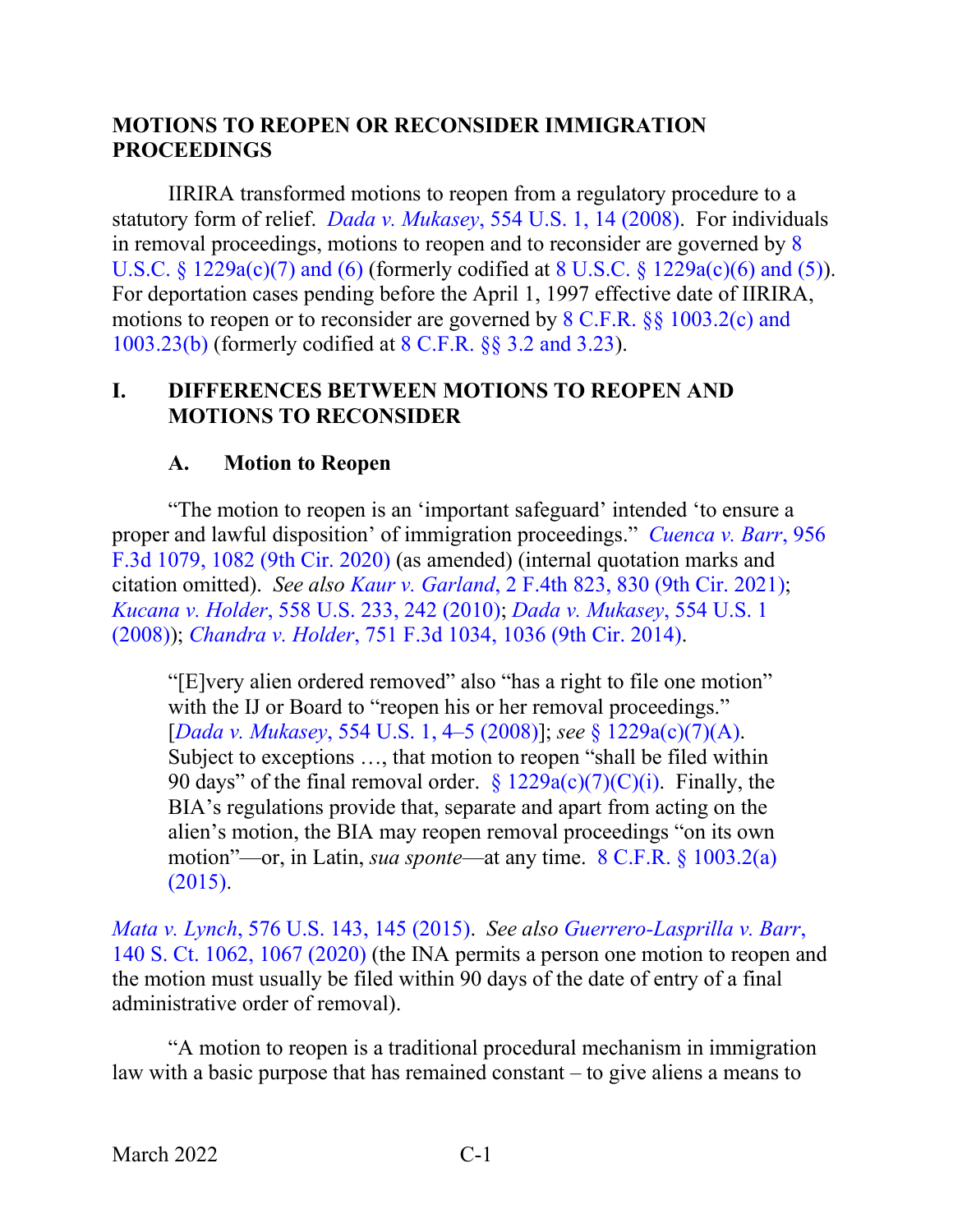provide new information relevant to their cases to the immigration authorities." *Meza-Vallejos v. Holder*[, 669 F.3d 920, 924 \(9th Cir. 2012\)](https://www.westlaw.com/Document/I8e547a02436e11e1bd928e1973ff4e60/View/FullText.html?transitionType=Default&contextData=(sc.Default)&VR=3.0&RS=da3.0&fragmentIdentifier=co_pp_sp_506_924) (internal quotation marks and citation omitted) (as amended); *see also [Guerrero-Lasprilla](https://www.westlaw.com/Document/Id819770f6cd611ea96bae63bc27a1895/View/FullText.html?transitionType=Default&contextData=(sc.Default)&VR=3.0&RS=da3.0&fragmentIdentifier=co_pp_sp_708_1067)*, 140 S. Ct. [at 1067](https://www.westlaw.com/Document/Id819770f6cd611ea96bae63bc27a1895/View/FullText.html?transitionType=Default&contextData=(sc.Default)&VR=3.0&RS=da3.0&fragmentIdentifier=co_pp_sp_708_1067) (a motion to reopen is a form of procedural relief that asks the BIA to change its decision in light of newly discovered evidence); *[Ayala v. Sessions](https://www.westlaw.com/Document/Ie2aa3c402e9d11e7815ea6969ee18a03/View/FullText.html?transitionType=Default&contextData=(sc.Default)&VR=3.0&RS=da3.0&fragmentIdentifier=co_pp_sp_506_1020)*, 855 [F.3d 1012, 1020 \(9th Cir. 2017\)](https://www.westlaw.com/Document/Ie2aa3c402e9d11e7815ea6969ee18a03/View/FullText.html?transitionType=Default&contextData=(sc.Default)&VR=3.0&RS=da3.0&fragmentIdentifier=co_pp_sp_506_1020) ("a motion to reopen may be granted only upon a proffer of new evidence that is material and was not available and could not have been discovered or presented at the former hearing." (quotation marks omitted)); *Oyeniran v. Holder*[, 672 F.3d 800, 808 \(9th Cir. 2012\)](https://www.westlaw.com/Document/I8201589067ea11e18b1ac573b20fcfb7/View/FullText.html?transitionType=Default&contextData=(sc.Default)&VR=3.0&RS=da3.0&fragmentIdentifier=co_pp_sp_506_808) (motion to reopen alleges new facts bearing upon agency's earlier decision). A motion to reopen is based on factual grounds, and seeks a fresh determination based on newly discovered facts or a change in the applicant's circumstances since the time of the hearing. *See* [8](https://www.westlaw.com/Document/NFF9ECF308EBA11DAAF57BD3E6EFC5A3E/View/FullText.html?transitionType=Default&contextData=(sc.Default)&VR=3.0&RS=da3.0)  U.S.C. § [1229a\(c\)\(7\)\(B\)](https://www.westlaw.com/Document/NFF9ECF308EBA11DAAF57BD3E6EFC5A3E/View/FullText.html?transitionType=Default&contextData=(sc.Default)&VR=3.0&RS=da3.0) (removal proceedings); [8 C.F.R. §](https://www.westlaw.com/Document/NA64E50805C1D11ECAE78A32A341D5C78/View/FullText.html?transitionType=Default&contextData=(sc.Default)&VR=3.0&RS=da3.0) 1003.2(c); *[Oyeniran](https://www.westlaw.com/Document/I8201589067ea11e18b1ac573b20fcfb7/View/FullText.html?transitionType=Default&contextData=(sc.Default)&VR=3.0&RS=da3.0&fragmentIdentifier=co_pp_sp_506_808)*, [672 F.3d at 808;](https://www.westlaw.com/Document/I8201589067ea11e18b1ac573b20fcfb7/View/FullText.html?transitionType=Default&contextData=(sc.Default)&VR=3.0&RS=da3.0&fragmentIdentifier=co_pp_sp_506_808) *Ali v. Holder*[, 637 F.3d 1025, 1031–32 \(9th Cir. 2011\);](https://www.westlaw.com/Document/I10dc7c24517a11e0b931b80af77abaf1/View/FullText.html?transitionType=Default&contextData=(sc.Default)&VR=3.0&RS=da3.0&fragmentIdentifier=co_pp_sp_506_1031) *Iturribarria v. INS*[, 321 F.3d 889, 895–96 \(9th Cir. 2003\);](https://www.westlaw.com/Document/I83dfa6c589c711d9b6ea9f5a173c4523/View/FullText.html?transitionType=Default&contextData=(sc.Default)&VR=3.0&RS=da3.0&fragmentIdentifier=co_pp_sp_506_895) *see also [Azarte v.](https://www.westlaw.com/Document/Icb861ea279e011d9ac1ffa9f33b6c3b0/View/FullText.html?transitionType=Default&contextData=(sc.Default)&VR=3.0&RS=da3.0&fragmentIdentifier=co_pp_sp_506_1283)  Ashcroft*[, 394 F.3d 1278, 1283 \(9th Cir. 2005\)](https://www.westlaw.com/Document/Icb861ea279e011d9ac1ffa9f33b6c3b0/View/FullText.html?transitionType=Default&contextData=(sc.Default)&VR=3.0&RS=da3.0&fragmentIdentifier=co_pp_sp_506_1283) (providing history of motions to reopen), *abrogated on other grounds by Dada v. Mukasey*[, 554 U.S. 1, 19–21](https://www.westlaw.com/Document/I017a50133b9211ddb6a3a099756c05b7/View/FullText.html?transitionType=Default&contextData=(sc.Default)&VR=3.0&RS=da3.0&fragmentIdentifier=co_pp_sp_780_19)  [\(2008\).](https://www.westlaw.com/Document/I017a50133b9211ddb6a3a099756c05b7/View/FullText.html?transitionType=Default&contextData=(sc.Default)&VR=3.0&RS=da3.0&fragmentIdentifier=co_pp_sp_780_19)

Whereas "[a] motion to *reconsider* seeks to correct alleged errors of fact or law," a "motion to *reopen* … is purely fact-based, seeking to present newly discovered facts or changed circumstances since a petitioner's hearing." *[Doissaint](https://www.westlaw.com/Document/I972ab3026d1d11ddb5cbad29a280d47c/View/FullText.html?transitionType=Default&contextData=(sc.Default)&VR=3.0&RS=da3.0&fragmentIdentifier=co_pp_sp_506_1170)  v. Mukasey*[, 538 F.3d 1167, 1170 \(9th Cir. 2008\).](https://www.westlaw.com/Document/I972ab3026d1d11ddb5cbad29a280d47c/View/FullText.html?transitionType=Default&contextData=(sc.Default)&VR=3.0&RS=da3.0&fragmentIdentifier=co_pp_sp_506_1170) Accordingly, "when the BIA commits legal error in a petitioner's direct appeal, the BIA cannot cure that error in a denial of the petitioner's motion to reopen." *Id*[. at 1170–71](https://www.westlaw.com/Document/I972ab3026d1d11ddb5cbad29a280d47c/View/FullText.html?transitionType=Default&contextData=(sc.Default)&VR=3.0&RS=da3.0&fragmentIdentifier=co_pp_sp_506_1170) (the BIA, which erroneously deemed CAT claim abandoned on direct appeal, could not cure error on motion to reopen, because "the legal basis for the IJ's denial of Petitioner's CAT claim – the IJ's adverse credibility finding – was not before the BIA on Petitioner's motion to reopen").

A petitioner's assertion of new legal arguments does not constitute new "facts" warranting reopening. *Membreno v. Gonzales*[, 425 F.3d 1227, 1229–30](https://www.westlaw.com/Document/I3f951cbf3ccd11da974abd26ac2a6030/View/FullText.html?transitionType=Default&contextData=(sc.Default)&VR=3.0&RS=da3.0&fragmentIdentifier=co_pp_sp_506_1229)  [\(9th Cir. 2005\)](https://www.westlaw.com/Document/I3f951cbf3ccd11da974abd26ac2a6030/View/FullText.html?transitionType=Default&contextData=(sc.Default)&VR=3.0&RS=da3.0&fragmentIdentifier=co_pp_sp_506_1229) (en banc).

"[A] standard motion to reopen—need only state the new facts that will be proven at the hearing and supporting evidentiary material." *[Etemadi v. Garland](https://www.westlaw.com/Document/I5967496011a511ecb72ce2c86e84f35e/View/FullText.html?transitionType=Default&contextData=(sc.Default)&VR=3.0&RS=da3.0&fragmentIdentifier=co_pp_sp_8173_1027)*, [12 F.4th 1013, 1027 \(9th Cir. 2021\).](https://www.westlaw.com/Document/I5967496011a511ecb72ce2c86e84f35e/View/FullText.html?transitionType=Default&contextData=(sc.Default)&VR=3.0&RS=da3.0&fragmentIdentifier=co_pp_sp_8173_1027) However, "a motion to reopen proceedings *for the purpose of submitting an application for relief* must meet the additional requirement of attaching 'the appropriate application for relief.'" *[Id.](https://www.westlaw.com/Document/I5967496011a511ecb72ce2c86e84f35e/View/FullText.html?transitionType=Default&contextData=(sc.Default)&VR=3.0&RS=da3.0)* (quoting 8 C.F.R. § [1003.2\(c\)\(1\)\)](https://www.westlaw.com/Document/NA64E50805C1D11ECAE78A32A341D5C78/View/FullText.html?transitionType=Default&contextData=(sc.Default)&VR=3.0&RS=da3.0).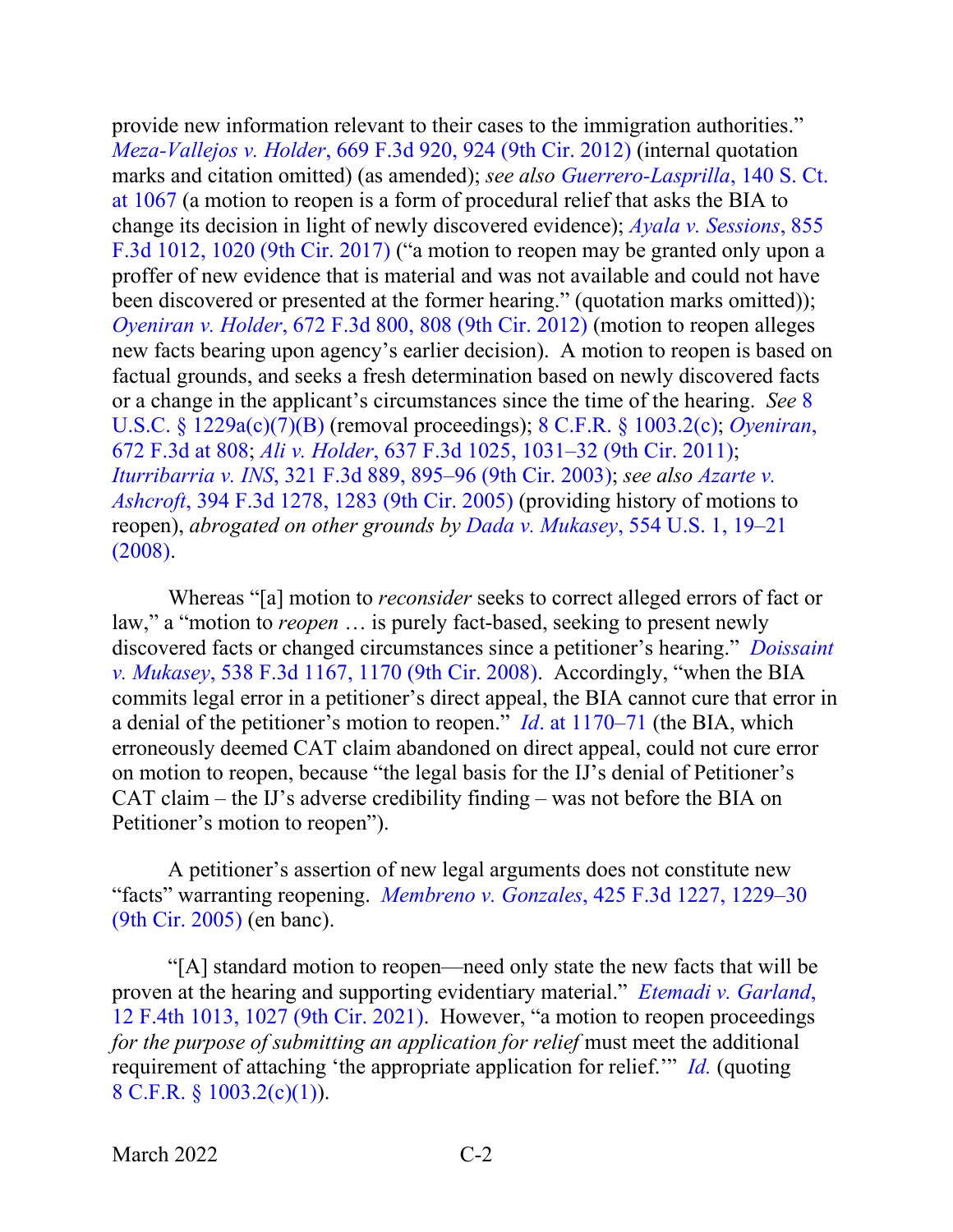A motion to reopen for the purpose of submitting a new application for relief must be accompanied by the appropriate application for relief and all supporting documentation. *See* 8 C.F.R. § [1003.2\(c\)\(1\).](https://www.westlaw.com/Document/NA64E50805C1D11ECAE78A32A341D5C78/View/FullText.html?transitionType=Default&contextData=(sc.Default)&VR=3.0&RS=da3.0)

A motion to reopen proceedings shall not be granted unless it appears to the Board that evidence sought to be offered is material and was not available and could not have been discovered or presented at the former hearing; nor shall any motion to reopen for the purpose of affording the alien an opportunity to apply for any form of discretionary relief be granted if it appears that the alien's right to apply for such relief was fully explained to him or her and an opportunity to apply therefore was afforded at the former hearing, unless the relief is sought on the basis of circumstances that have arisen subsequent to the hearing.

## [8 C.F.R. §](https://www.westlaw.com/Document/NA64E50805C1D11ECAE78A32A341D5C78/View/FullText.html?transitionType=Default&contextData=(sc.Default)&VR=3.0&RS=da3.0) 1003.2.

"Aliens who seek to remand or reopen proceedings to pursue relief bear a 'heavy burden' of proving that, if proceedings were reopened, the new evidence would likely change the result in the case." *Shin v. Mukasey*[, 547 F.3d 1019, 1025](https://www.westlaw.com/Document/I83fcd5889fcd11dd9876f446780b7bdc/View/FullText.html?transitionType=Default&contextData=(sc.Default)&VR=3.0&RS=da3.0&fragmentIdentifier=co_pp_sp_506_1025)  [\(9th Cir. 2008\).](https://www.westlaw.com/Document/I83fcd5889fcd11dd9876f446780b7bdc/View/FullText.html?transitionType=Default&contextData=(sc.Default)&VR=3.0&RS=da3.0&fragmentIdentifier=co_pp_sp_506_1025) "[A] prima facie case for relief is sufficient to justify reopening, … and a prima facie case is established when 'the evidence reveals a reasonable likelihood that the statutory requirements for relief have been satisfied." *See Tadevosyan v. Holder*[, 743 F.3d 1250, 1254–55 \(9th Cir. 2014\)](https://www.westlaw.com/Document/If35953889fc811e381b8b0e9e015e69e/View/FullText.html?transitionType=Default&contextData=(sc.Default)&VR=3.0&RS=da3.0&fragmentIdentifier=co_pp_sp_506_1254) ("'A motion to reopen proceedings for the purpose of submitting an application for relief must be accompanied by the appropriate application for relief and all supporting documentation.' But the BIA does 'not require[ ] a conclusive showing that, assuming the facts alleged to be true, eligibility for relief has been established.'" (internal citations omitted)).

"[W]hen a petitioner seeks to reopen proceedings as to the original claim, nothing in  $\S 1003.2(c)(1)$  $\S 1003.2(c)(1)$  requires the petitioner to attach a new application for relief instead of his initial (relevant) application for relief." *[Aliyev v. Barr](https://www.westlaw.com/Document/Ibba63580e64711eab5eeeeed678e6b81/View/FullText.html?transitionType=Default&contextData=(sc.Default)&VR=3.0&RS=da3.0&fragmentIdentifier=co_pp_sp_506_1087)*, 971 [F.3d 1085, 1087 \(9th Cir. 2020\)](https://www.westlaw.com/Document/Ibba63580e64711eab5eeeeed678e6b81/View/FullText.html?transitionType=Default&contextData=(sc.Default)&VR=3.0&RS=da3.0&fragmentIdentifier=co_pp_sp_506_1087) (holding that the BIA abused its discretion in denying petitioner's motion to reopen on the ground that he failed to attach the "appropriate application for relief" where he did not attach a new asylum application, but did however, attach his prior asylum application – the one he sought to reopen). *See also Etemadi v. Garland*[, 12 F.4th 1013, 1027 \(9th Cir.](https://www.westlaw.com/Document/I5967496011a511ecb72ce2c86e84f35e/View/FullText.html?transitionType=Default&contextData=(sc.Default)&VR=3.0&RS=da3.0&fragmentIdentifier=co_pp_sp_8173_1027)  [2021\)](https://www.westlaw.com/Document/I5967496011a511ecb72ce2c86e84f35e/View/FullText.html?transitionType=Default&contextData=(sc.Default)&VR=3.0&RS=da3.0&fragmentIdentifier=co_pp_sp_8173_1027) (concluding that Etemadi satisfied the requirement of the regulation, where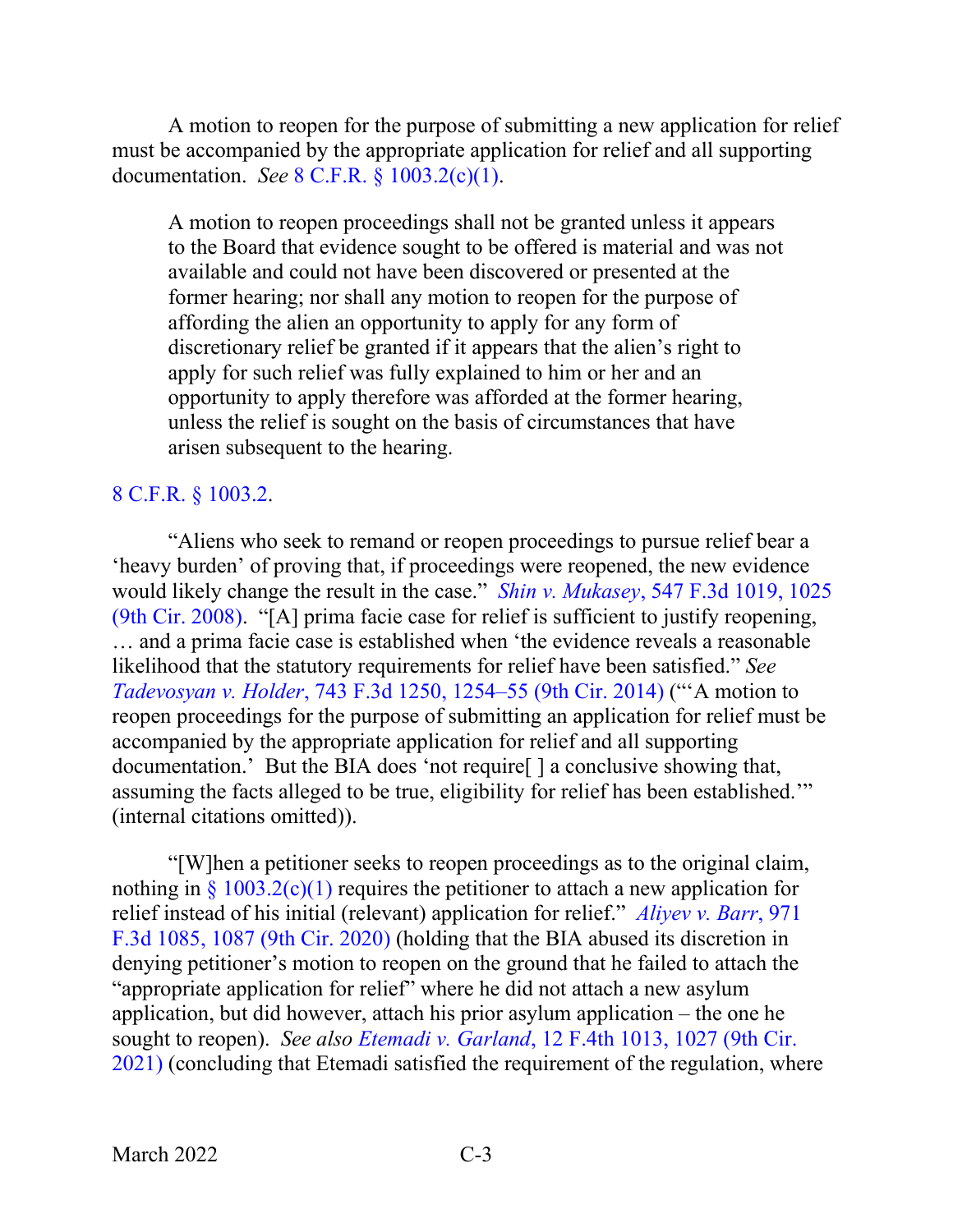he submitted a standard motion to reopen that need only state the new facts that will be proven at the hearing and supporting evidentiary material).

Motions to reopen are also the appropriate avenue to raise ineffective assistance of counsel claims. *See [Iturribarria](https://www.westlaw.com/Document/I83dfa6c589c711d9b6ea9f5a173c4523/View/FullText.html?transitionType=Default&contextData=(sc.Default)&VR=3.0&RS=da3.0&fragmentIdentifier=co_pp_sp_506_897)*, 321 F.3d at 897; *see also [Correa-](https://www.westlaw.com/Document/I69c033b8704e11e2a531ef6793d44951/View/FullText.html?transitionType=Default&contextData=(sc.Default)&VR=3.0&RS=da3.0&fragmentIdentifier=co_pp_sp_506_1131)Rivera v. Holder*[, 706 F.3d 1128, 1131 \(9th Cir. 2013\)](https://www.westlaw.com/Document/I69c033b8704e11e2a531ef6793d44951/View/FullText.html?transitionType=Default&contextData=(sc.Default)&VR=3.0&RS=da3.0&fragmentIdentifier=co_pp_sp_506_1131) ("Indeed, as a practical matter, a motion to reopen is the only avenue ordinarily available to pursue ineffective assistance of counsel claims." (quoting *Iturribarria*[, 321 F.3d at 896\)](https://www.westlaw.com/Document/I83dfa6c589c711d9b6ea9f5a173c4523/View/FullText.html?transitionType=Default&contextData=(sc.Default)&VR=3.0&RS=da3.0&fragmentIdentifier=co_pp_sp_506_896)).

#### **B. Motion to Reconsider**

<span id="page-7-0"></span>A motion to reconsider is based on legal grounds, and seeks a new determination based on alleged errors of fact or law. *See* 8 U.S.C. § [1229a\(c\)\(6\);](https://www.westlaw.com/Document/NFF9ECF308EBA11DAAF57BD3E6EFC5A3E/View/FullText.html?transitionType=Default&contextData=(sc.Default)&VR=3.0&RS=da3.0) [8](https://www.westlaw.com/Document/NA64E50805C1D11ECAE78A32A341D5C78/View/FullText.html?transitionType=Default&contextData=(sc.Default)&VR=3.0&RS=da3.0)  C.F.R. § [1003.2\(b\)\(1\);](https://www.westlaw.com/Document/NA64E50805C1D11ECAE78A32A341D5C78/View/FullText.html?transitionType=Default&contextData=(sc.Default)&VR=3.0&RS=da3.0) *see also Ayala v. Sessions*[, 855 F.3d 1012, 1020 \(9th Cir.](https://www.westlaw.com/Document/Ie2aa3c402e9d11e7815ea6969ee18a03/View/FullText.html?transitionType=Default&contextData=(sc.Default)&VR=3.0&RS=da3.0&fragmentIdentifier=co_pp_sp_506_1020)  [2017\)](https://www.westlaw.com/Document/Ie2aa3c402e9d11e7815ea6969ee18a03/View/FullText.html?transitionType=Default&contextData=(sc.Default)&VR=3.0&RS=da3.0&fragmentIdentifier=co_pp_sp_506_1020) (a motion to reconsider addresses whether an IJ made errors of law or fact); *Ma v. Ashcroft*[, 361 F.3d 553, 558 \(9th Cir. 2004\).](https://www.westlaw.com/Document/I7d8ae9cd89fc11d98b51ba734bfc3c79/View/FullText.html?transitionType=Default&contextData=(sc.Default)&VR=3.0&RS=da3.0&fragmentIdentifier=co_pp_sp_506_558) A motion to reconsider must be accompanied by a statement of reasons and supported by pertinent authority. *See* [8](https://www.westlaw.com/Document/NFF9ECF308EBA11DAAF57BD3E6EFC5A3E/View/FullText.html?transitionType=Default&contextData=(sc.Default)&VR=3.0&RS=da3.0)  U.S.C. § [1229a\(c\)\(6\)\(C\);](https://www.westlaw.com/Document/NFF9ECF308EBA11DAAF57BD3E6EFC5A3E/View/FullText.html?transitionType=Default&contextData=(sc.Default)&VR=3.0&RS=da3.0) 8 C.F.R. § [1003.2\(b\)\(1\);](https://www.westlaw.com/Document/NA64E50805C1D11ECAE78A32A341D5C78/View/FullText.html?transitionType=Default&contextData=(sc.Default)&VR=3.0&RS=da3.0) *see also [Iturribarria v. INS](https://www.westlaw.com/Document/I83dfa6c589c711d9b6ea9f5a173c4523/View/FullText.html?transitionType=Default&contextData=(sc.Default)&VR=3.0&RS=da3.0&fragmentIdentifier=co_pp_sp_506_895)*, 321 [F.3d 889, 895–96 \(9th Cir. 2003\).](https://www.westlaw.com/Document/I83dfa6c589c711d9b6ea9f5a173c4523/View/FullText.html?transitionType=Default&contextData=(sc.Default)&VR=3.0&RS=da3.0&fragmentIdentifier=co_pp_sp_506_895) "A motion to reconsider a final order of removal generally must be filed within thirty days of the date of entry of the order." *Lona v. Barr*[, 958 F.3d 1225, 1230 \(9th Cir. 2020\)](https://www.westlaw.com/Document/I29dec8e096fd11ea8cb395d22c142a61/View/FullText.html?transitionType=Default&contextData=(sc.Default)&VR=3.0&RS=da3.0&fragmentIdentifier=co_pp_sp_506_1230) (citing [8 U.S.C.](https://www.westlaw.com/Document/NFF9ECF308EBA11DAAF57BD3E6EFC5A3E/View/FullText.html?transitionType=Default&contextData=(sc.Default)&VR=3.0&RS=da3.0)   $$1229a(c)(6)(B)).$  $$1229a(c)(6)(B)).$  $$1229a(c)(6)(B)).$ 

The BIA's grant of a motion to reconsider does not divest the court of jurisdiction. *See Plasencia-Ayala v. Mukasey*[, 516 F.3d 738, 745–46 \(9th Cir.](https://www.westlaw.com/Document/I55ee4ac9d5b111dcb6a3a099756c05b7/View/FullText.html?transitionType=Default&contextData=(sc.Default)&VR=3.0&RS=da3.0&fragmentIdentifier=co_pp_sp_506_745)  [2008\)](https://www.westlaw.com/Document/I55ee4ac9d5b111dcb6a3a099756c05b7/View/FullText.html?transitionType=Default&contextData=(sc.Default)&VR=3.0&RS=da3.0&fragmentIdentifier=co_pp_sp_506_745) (explaining that although the grant of a motion to reopen vacates the final order of deportation, a motion to reconsider is fundamentally different than a motion to reopen, and does not divest the court of appeals of jurisdiction), *overruled on other grounds by [Marmolejo-Campos v. Holder](https://www.westlaw.com/Document/I485e37cd08c411deb6a3a099756c05b7/View/FullText.html?transitionType=Default&contextData=(sc.Default)&VR=3.0&RS=da3.0)*, 558 F.3d 903 (9th [Cir. 2009\)](https://www.westlaw.com/Document/I485e37cd08c411deb6a3a099756c05b7/View/FullText.html?transitionType=Default&contextData=(sc.Default)&VR=3.0&RS=da3.0) (en banc); *see also Robles-Urrea v. Holder*[, 678 F.3d 702, 707 \(9th Cir.](https://www.westlaw.com/Document/I1d6de01a8d4711e196ddf76f9be2cc49/View/FullText.html?transitionType=Default&contextData=(sc.Default)&VR=3.0&RS=da3.0&fragmentIdentifier=co_pp_sp_506_707)  [2012\)](https://www.westlaw.com/Document/I1d6de01a8d4711e196ddf76f9be2cc49/View/FullText.html?transitionType=Default&contextData=(sc.Default)&VR=3.0&RS=da3.0&fragmentIdentifier=co_pp_sp_506_707) (explaining that the grant of the motion to reconsider did not divest court of jurisdiction over the petition of review of initial order where the analysis and results reached after reconsideration were substantially the same; but further explaining that the precedential decision issued upon granting the motion to reconsider effectively superseded the initial opinion, and thus the petition for review of the initial decision was moot).

The procedures for both motions for reconsideration and motions to reopen are the same. *See Bartolome v. Sessions*[, 904 F.3d 803, 815 \(9th Cir. 2018\).](https://www.westlaw.com/Document/Id75f61d0b83511e8b93ad6f77bf99296/View/FullText.html?transitionType=Default&contextData=(sc.Default)&VR=3.0&RS=da3.0&fragmentIdentifier=co_pp_sp_506_815)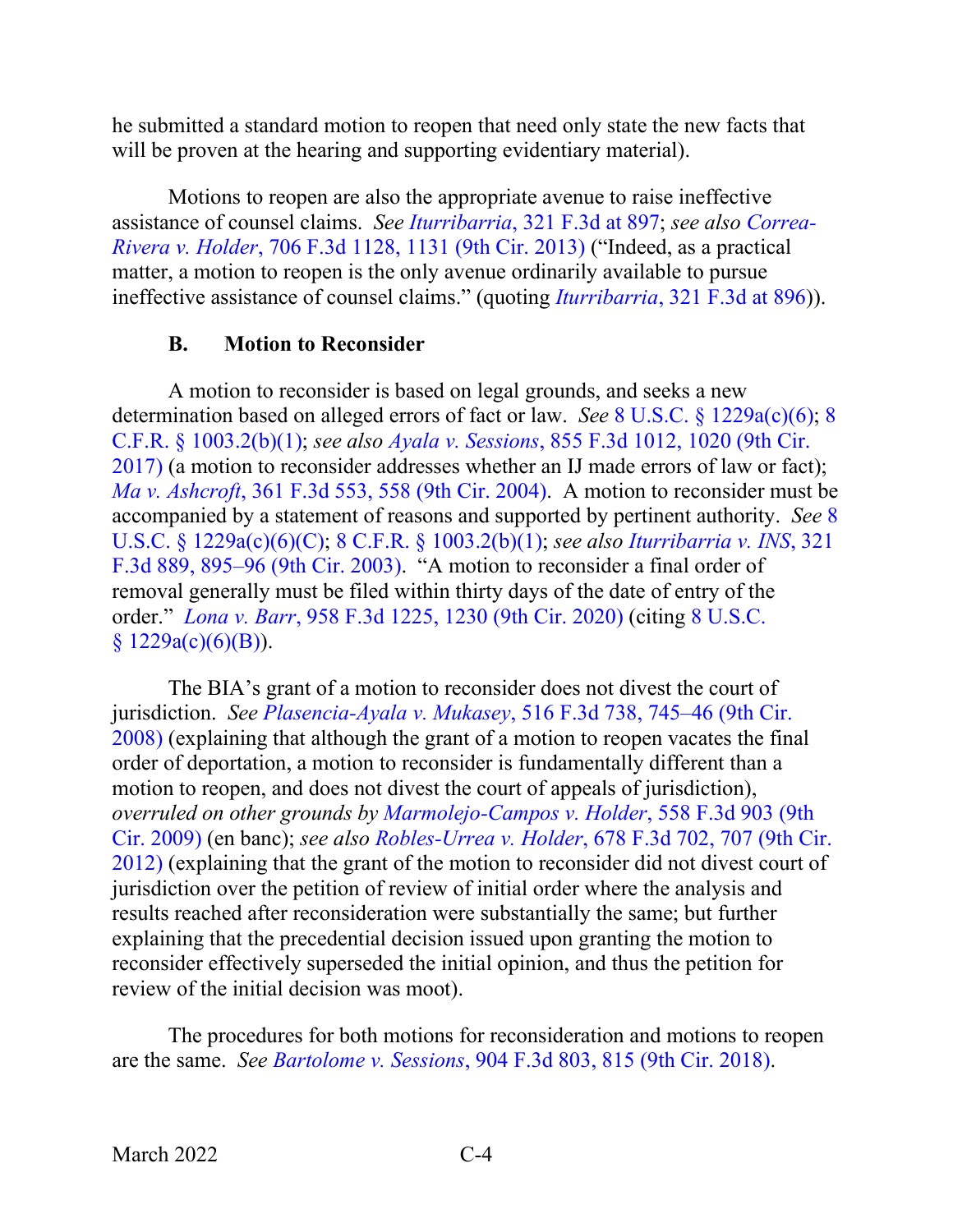#### **C. Motion to Remand**

<span id="page-8-0"></span>A motion to remand removal proceedings from the BIA to the IJ is similar to a motion to reopen and should be drafted in conformity with the regulations pertinent to motions to reopen. *Angov v. Lynch*[, 788 F.3d 893, 897 \(9th Cir. 2015\)](https://www.westlaw.com/Document/Ie8d8b5ea0e1011e5a795ac035416da91/View/FullText.html?transitionType=Default&contextData=(sc.Default)&VR=3.0&RS=da3.0&fragmentIdentifier=co_pp_sp_506_897) (holding BIA did not abuse its discretion in denying motion to remand where petitioner did not provide any evidence supporting the motion nor explain why he believed a regulation had been violated). A motion to reopen or reconsider filed while an immigration judge's deportation or removal decision is before the BIA on direct appeal will be treated as a motion to remand the proceedings to the immigration judge. *See* 8 C.F.R. § [1003.2\(b\)\(1\) and \(c\)\(4\);](https://www.westlaw.com/Document/NA64E50805C1D11ECAE78A32A341D5C78/View/FullText.html?transitionType=Default&contextData=(sc.Default)&VR=3.0&RS=da3.0) *[Movsisian v. Ashcroft](https://www.westlaw.com/Document/I5e1111c179ec11d99c4dbb2f0352441d/View/FullText.html?transitionType=Default&contextData=(sc.Default)&VR=3.0&RS=da3.0&fragmentIdentifier=co_pp_sp_506_1097)*, [395 F.3d 1095, 1097 \(9th Cir. 2005\);](https://www.westlaw.com/Document/I5e1111c179ec11d99c4dbb2f0352441d/View/FullText.html?transitionType=Default&contextData=(sc.Default)&VR=3.0&RS=da3.0&fragmentIdentifier=co_pp_sp_506_1097) *Rodriguez v. INS*[, 841 F.2d 865, 867 \(9th Cir.](https://www.westlaw.com/Document/I84b31702957211d993e6d35cc61aab4a/View/FullText.html?transitionType=Default&contextData=(sc.Default)&VR=3.0&RS=da3.0&fragmentIdentifier=co_pp_sp_350_867)  [1987\).](https://www.westlaw.com/Document/I84b31702957211d993e6d35cc61aab4a/View/FullText.html?transitionType=Default&contextData=(sc.Default)&VR=3.0&RS=da3.0&fragmentIdentifier=co_pp_sp_350_867) "The formal requirements of the motion to reopen and those of the motion to remand are for all practical purposes the same." *Rodriguez*[, 841 F.2d at 867.](https://www.westlaw.com/Document/I84b31702957211d993e6d35cc61aab4a/View/FullText.html?transitionType=Default&contextData=(sc.Default)&VR=3.0&RS=da3.0&fragmentIdentifier=co_pp_sp_350_867) *Cf. Guzman v. INS*[, 318 F.3d 911, 913 \(9th Cir. 2003\) \(per curiam\)](https://www.westlaw.com/Document/Ib669e66689c011d98b51ba734bfc3c79/View/FullText.html?transitionType=Default&contextData=(sc.Default)&VR=3.0&RS=da3.0&fragmentIdentifier=co_pp_sp_506_913) (motion to remand filed while appeal of IJ's denial of previous motion to reopen was pending was properly treated as a second motion to reopen).

"A party asserting that the [BIA] cannot properly resolve an appeal without further factfinding must file a motion for remand."  $8 \text{ C.F.R.}$   $\frac{1003.1(\text{d})(3)(\text{iv})}{(3)(\text{iv})}$ ; *see also Menendez-Gonzalez v. Barr*[, 929 F.3d 1113, 1119 \(9th Cir. 2019\).](https://www.westlaw.com/Document/Iae0de080a3f911e981b9f3f7c11376fd/View/FullText.html?transitionType=Default&contextData=(sc.Default)&VR=3.0&RS=da3.0&fragmentIdentifier=co_pp_sp_506_1119)

*See also Taggar v. Holder*[, 736 F.3d 886, 889–90 \(9th Cir. 2013\)](https://www.westlaw.com/Document/Iaec3297f5b6f11e3b48bea39e86d4142/View/FullText.html?transitionType=Default&contextData=(sc.Default)&VR=3.0&RS=da3.0&fragmentIdentifier=co_pp_sp_506_889) (concluding denial of motion to remand was not an abuse of discretion); *Movsisian*[, 395 F.3d at 1097–98](https://www.westlaw.com/Document/I5e1111c179ec11d99c4dbb2f0352441d/View/FullText.html?transitionType=Default&contextData=(sc.Default)&VR=3.0&RS=da3.0&fragmentIdentifier=co_pp_sp_506_1097) (holding that the BIA must articulate its reasons for denying a motion to remand); *Narayan v. Ashcroft*[, 384 F.3d 1065, 1068 \(9th](https://www.westlaw.com/Document/I0f5f74538bac11d99a6fdc806bf1638e/View/FullText.html?transitionType=Default&contextData=(sc.Default)&VR=3.0&RS=da3.0&fragmentIdentifier=co_pp_sp_506_1068)  [Cir. 2004\)](https://www.westlaw.com/Document/I0f5f74538bac11d99a6fdc806bf1638e/View/FullText.html?transitionType=Default&contextData=(sc.Default)&VR=3.0&RS=da3.0&fragmentIdentifier=co_pp_sp_506_1068) (holding that the BIA must address and rule on substantive remand motions).

#### **D. Motion to Reissue**

<span id="page-8-1"></span>A motion to reissue the agency decision is treated as a motion to reopen. *See Coyt v. Holder*[, 593 F.3d 902, 904 & n.1 \(9th Cir. 2010\)](https://www.westlaw.com/Document/Ic37bb13505e411df8bf6cd8525c41437/View/FullText.html?transitionType=Default&contextData=(sc.Default)&VR=3.0&RS=da3.0&fragmentIdentifier=co_pp_sp_506_904+%26+n.1) (government equated motion to reissue with a motion to reopen); *[Chen v. U.S. Atty. Gen](https://www.westlaw.com/Document/Ied868d3f605f11dca1e6fa81e64372bf/View/FullText.html?transitionType=Default&contextData=(sc.Default)&VR=3.0&RS=da3.0&fragmentIdentifier=co_pp_sp_506_75)*., 502 F.3d 73, [75 \(2d Cir. 2007\)](https://www.westlaw.com/Document/Ied868d3f605f11dca1e6fa81e64372bf/View/FullText.html?transitionType=Default&contextData=(sc.Default)&VR=3.0&RS=da3.0&fragmentIdentifier=co_pp_sp_506_75) ("A motion to reissue is treated as a motion to reopen." (citing *Tobeth-Tangang v. Gonzales*[, 440 F.3d 537, 539 n.2 \(1st Cir. 2006\)\)](https://www.westlaw.com/Document/Ic949f462b39f11da97faf3f66e4b6844/View/FullText.html?transitionType=Default&contextData=(sc.Default)&VR=3.0&RS=da3.0&fragmentIdentifier=co_pp_sp_506_539+n.2)). *See also Hernandez-Velasquez v. Holder*[, 611 F.3d 1073, 1077 \(9th Cir. 2010\)](https://www.westlaw.com/Document/Ib4e9557f8f3a11df86c1ad798a0ca1c1/View/FullText.html?transitionType=Default&contextData=(sc.Default)&VR=3.0&RS=da3.0&fragmentIdentifier=co_pp_sp_506_1077) (the BIA construed the petitioner's motion to reopen and reinstate as a motion to reissue, and this court referred to the motion as a "motion to reopen/reissue," reviewing for abuse of discretion); *Singh v. Gonzales*[, 494 F.3d 1170, 1172 \(9th Cir. 2007\)](https://www.westlaw.com/Document/I71293e6e35ea11dcaba8d9d29eb57eff/View/FullText.html?transitionType=Default&contextData=(sc.Default)&VR=3.0&RS=da3.0&fragmentIdentifier=co_pp_sp_506_1172)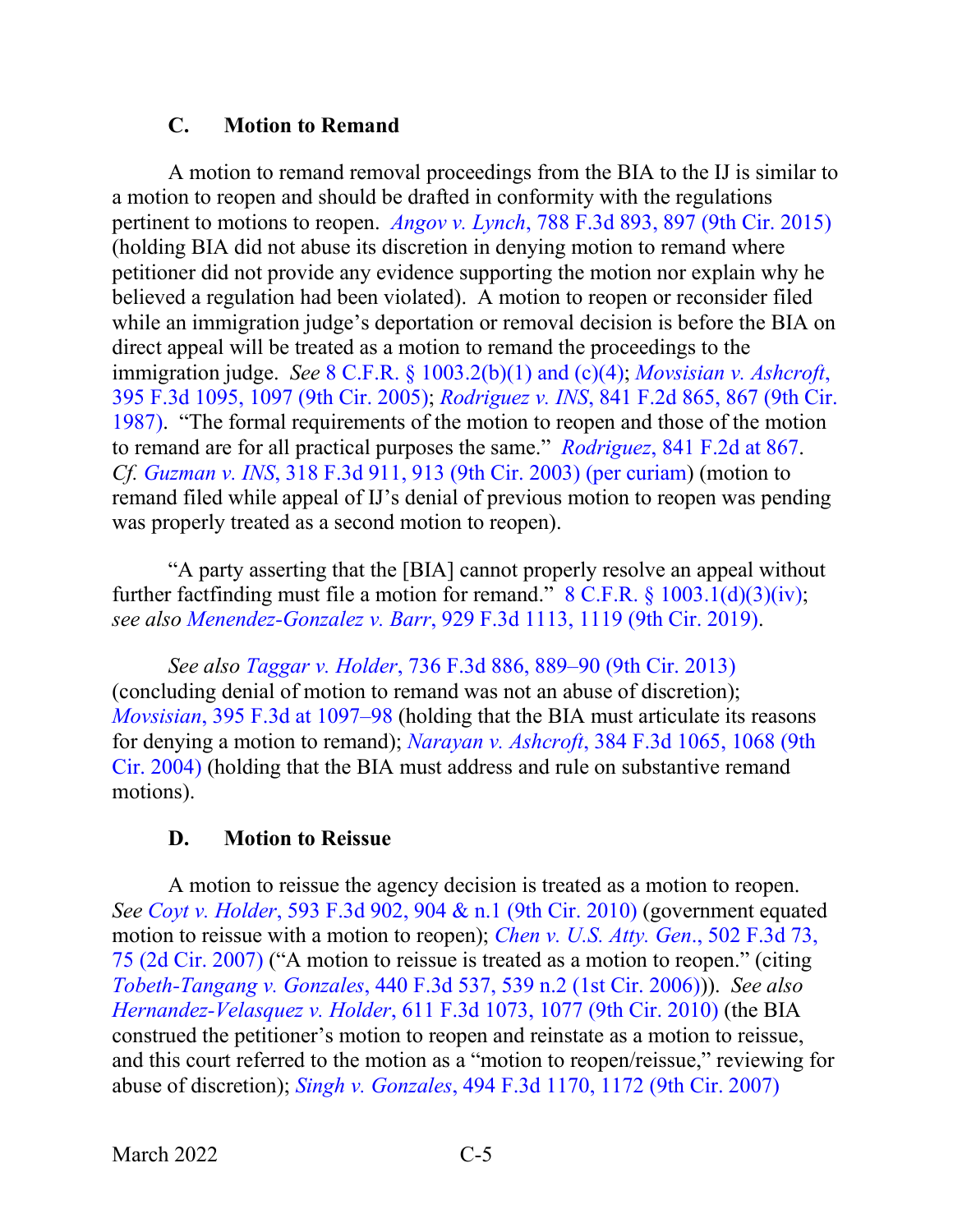(petitioner "filed a motion to reopen with the BIA requesting that it reissue its decision so [he] could timely appeal to this court).

# **E. Improperly Styled Motions**

<span id="page-9-0"></span>Where a petitioner improperly titles a motion to reopen or to reconsider, the BIA should construe the motion based on its underlying purpose. *See [Mohammed](https://www.westlaw.com/Document/Iccc09121919f11d993e6d35cc61aab4a/View/FullText.html?transitionType=Default&contextData=(sc.Default)&VR=3.0&RS=da3.0&fragmentIdentifier=co_pp_sp_506_792)  v. Gonzales*[, 400 F.3d 785, 792–93 \(9th Cir. 2005\)](https://www.westlaw.com/Document/Iccc09121919f11d993e6d35cc61aab4a/View/FullText.html?transitionType=Default&contextData=(sc.Default)&VR=3.0&RS=da3.0&fragmentIdentifier=co_pp_sp_506_792) (noting that the BIA properly construed "motion to reconsider" based on ineffective assistance of counsel as a motion to reopen, and that petitioner's subsequent "motion to reopen" should have been construed as a motion to reconsider the BIA's previous decision). For example, in *[Hernandez-Velasquez v. Holder](https://www.westlaw.com/Document/Ib4e9557f8f3a11df86c1ad798a0ca1c1/View/FullText.html?transitionType=Default&contextData=(sc.Default)&VR=3.0&RS=da3.0)*, 611 F.3d 10733, 1075–77 (9th Cir. 2010), the BIA construed the petitioner's motion to reopen and reinstate as a motion to reissue, where she claimed she never received notice of the BIA's final decision and was requesting that the decision be reissued so that she could timely pursue her legal alternatives.

"Appeals asserting ineffective assistance claims, like improperly captioned motions asserting such claims, are effectively motions to reopen." *[Correa-Rivera](https://www.westlaw.com/Document/I69c033b8704e11e2a531ef6793d44951/View/FullText.html?transitionType=Default&contextData=(sc.Default)&VR=3.0&RS=da3.0&fragmentIdentifier=co_pp_sp_506_1131)  v. Holder*, 706 [F.3d 1128, 1131 \(9th Cir. 2013\)](https://www.westlaw.com/Document/I69c033b8704e11e2a531ef6793d44951/View/FullText.html?transitionType=Default&contextData=(sc.Default)&VR=3.0&RS=da3.0&fragmentIdentifier=co_pp_sp_506_1131) (where petitioner improperly used an appeal to the BIA as vehicle to allege ineffective assistance of counsel, instead of a motion to reopen is which is as a practical matter "the only avenue ordinarily available to pursue ineffective assistance of counsel claims," the appeal was effectively a motion to reopen).

# <span id="page-9-1"></span>**II. JURISDICTION**

As [the Supreme Court] held in *[Kucana v. Holder](https://www.westlaw.com/Document/I638108a705be11dfae65b23e804c3c12/View/FullText.html?transitionType=Default&contextData=(sc.Default)&VR=3.0&RS=da3.0)*, circuit courts have jurisdiction when an alien appeals from the Board's denial of a motion to reopen a removal proceeding. *See* [\[558 U.S. at 242\]](https://www.westlaw.com/Document/I638108a705be11dfae65b23e804c3c12/View/FullText.html?transitionType=Default&contextData=(sc.Default)&VR=3.0&RS=da3.0&fragmentIdentifier=co_pp_sp_780_242). The INA, in combination with a statute cross-referenced there, gives the courts of appeals jurisdiction to review "final order[s] of removal." [8 U.S.C.](https://www.westlaw.com/Document/N6DA60B40D3B511D9B9348E3FD7EA6B83/View/FullText.html?transitionType=Default&contextData=(sc.Default)&VR=3.0&RS=da3.0)   $\S$  [1252\(a\)\(1\);](https://www.westlaw.com/Document/N6DA60B40D3B511D9B9348E3FD7EA6B83/View/FullText.html?transitionType=Default&contextData=(sc.Default)&VR=3.0&RS=da3.0) 28 U.S.C.  $\S$  2342. That jurisdiction, as the INA expressly contemplates, encompasses review of decisions refusing to reopen or reconsider such orders. *See* 8 U.S.C. § [1252\(b\)\(6\)](https://www.westlaw.com/Document/N6DA60B40D3B511D9B9348E3FD7EA6B83/View/FullText.html?transitionType=Default&contextData=(sc.Default)&VR=3.0&RS=da3.0) ("[A]ny review sought of a motion to reopen or reconsider [a removal order] shall be consolidated with the review of the [underlying] order"). Indeed, as [the Court] explained in *Kucana*, courts have reviewed those decisions for nearly a hundred years; and even as Congress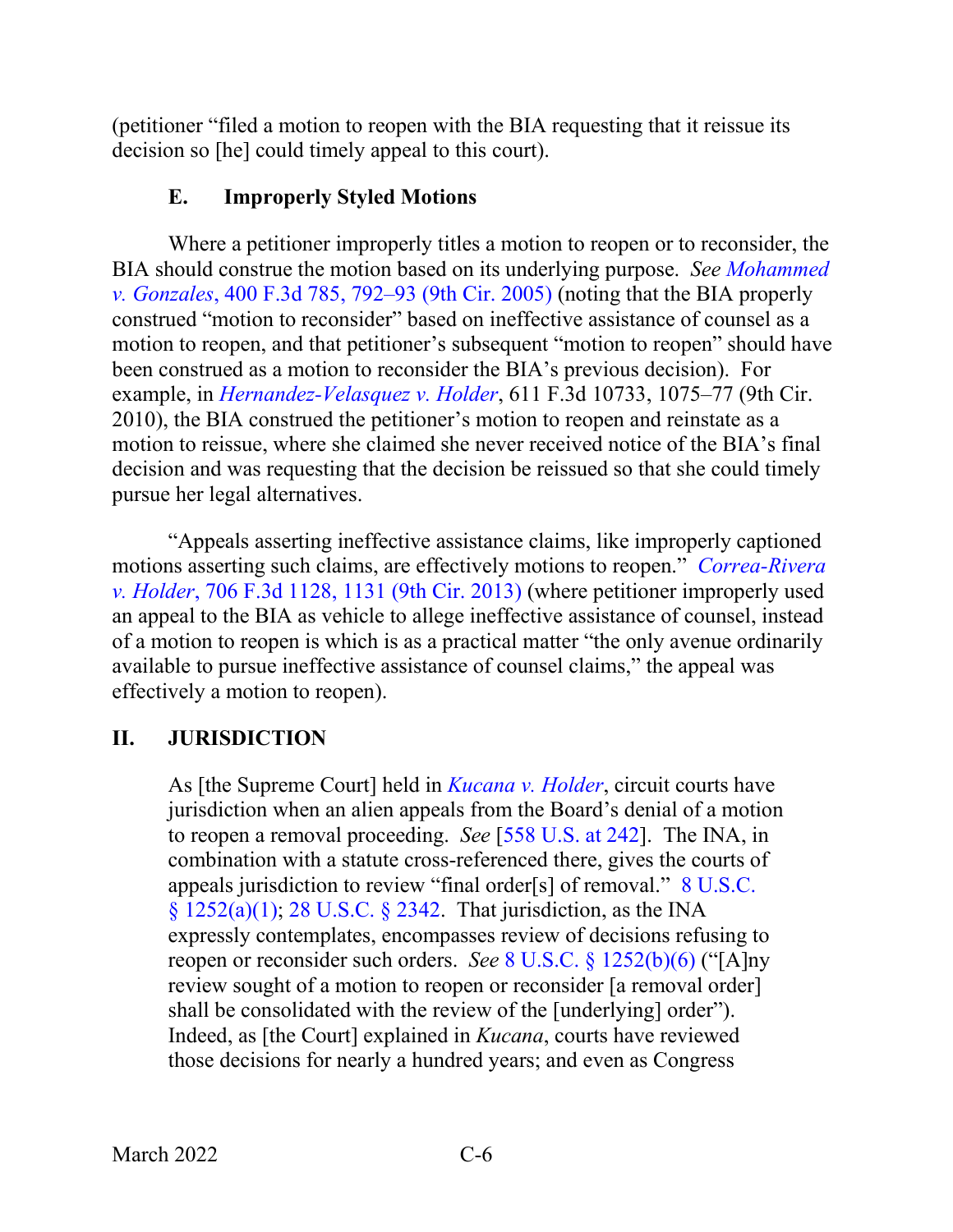curtailed other aspects of courts' jurisdiction over BIA rulings, it left that authority in place. *See* [558 U.S., at 242–251,](https://www.westlaw.com/Document/I638108a705be11dfae65b23e804c3c12/View/FullText.html?transitionType=Default&contextData=(sc.Default)&VR=3.0&RS=da3.0&fragmentIdentifier=co_pp_sp_780_242) [].

Nothing changes when the Board denies a motion to reopen because it is untimely—nor when, in doing so, the Board rejects a request for equitable tolling. Under the INA, as under our century-old practice, the reason for the BIA's denial makes no difference to the jurisdictional issue. Whether the BIA rejects the alien's motion to reopen because it comes too late or because it falls short in some other respect, the courts have jurisdiction to review that decision.

*Mata v. Lynch*[, 576 U.S. 143, 147–48 \(2015\).](https://www.westlaw.com/Document/I2040d285136211e5a807ad48145ed9f1/View/FullText.html?transitionType=Default&contextData=(sc.Default)&VR=3.0&RS=da3.0&fragmentIdentifier=co_pp_sp_780_147) *See also [Lona v. Barr](https://www.westlaw.com/Document/I29dec8e096fd11ea8cb395d22c142a61/View/FullText.html?transitionType=Default&contextData=(sc.Default)&VR=3.0&RS=da3.0&fragmentIdentifier=co_pp_sp_506_1229)*, 958 F.3d [1225, 1229 \(9th Cir. 2020\)](https://www.westlaw.com/Document/I29dec8e096fd11ea8cb395d22c142a61/View/FullText.html?transitionType=Default&contextData=(sc.Default)&VR=3.0&RS=da3.0&fragmentIdentifier=co_pp_sp_506_1229) (reviewing the denial of a motion to reconsider); *Oyeniran v. Holder*[, 672 F.3d 800, 805 \(9th Cir. 2012\)](https://www.westlaw.com/Document/I8201589067ea11e18b1ac573b20fcfb7/View/FullText.html?transitionType=Default&contextData=(sc.Default)&VR=3.0&RS=da3.0&fragmentIdentifier=co_pp_sp_506_805) (The denial of a motion to reopen is a final administrative decision generally subject to judicial review in the court of appeals.); *Singh v. Ashcroft*[, 367 F.3d 1182, 1185 \(9th Cir. 2004\)](https://www.westlaw.com/Document/I02d0acc38a0511d98b51ba734bfc3c79/View/FullText.html?transitionType=Default&contextData=(sc.Default)&VR=3.0&RS=da3.0&fragmentIdentifier=co_pp_sp_506_1185) (permanent rules); *Sarmadi v. INS*[, 121 F.3d 1319, 1322 \(9th Cir. 1997\)](https://www.westlaw.com/Document/I026e66ee942911d9bdd1cfdd544ca3a4/View/FullText.html?transitionType=Default&contextData=(sc.Default)&VR=3.0&RS=da3.0&fragmentIdentifier=co_pp_sp_506_1322) (concluding "that other recent changes to the INA did not alter our traditional understanding that the denial of a motion to reconsider or to reopen generally does fall within our jurisdiction over final orders of deportation"); *see also* [8 U.S.C.](https://www.westlaw.com/Document/N6DA60B40D3B511D9B9348E3FD7EA6B83/View/FullText.html?transitionType=Default&contextData=(sc.Default)&VR=3.0&RS=da3.0)  § [1252\(b\)\(6\)](https://www.westlaw.com/Document/N6DA60B40D3B511D9B9348E3FD7EA6B83/View/FullText.html?transitionType=Default&contextData=(sc.Default)&VR=3.0&RS=da3.0) ("When a petitioner seeks review of an order under this section, any review sought of a motion to reopen or reconsider the order shall be consolidated with the review of the order".

Jurisdiction over motions to reopen may be limited where the underlying request for relief is discretionary.

Section  $1252(a)(2)(B)(i)$  permits the exercise of jurisdiction in cases in which the BIA rules that a motion to reopen fails to satisfy procedural standards such as the evidentiary requirements specified in 8 C.F.R. § [1003.2\(c\)\(1\),](https://www.westlaw.com/Document/NA64E50805C1D11ECAE78A32A341D5C78/View/FullText.html?transitionType=Default&contextData=(sc.Default)&VR=3.0&RS=da3.0) but bars jurisdiction where the question presented is essentially the same discretionary issue originally decided.

…

[Thus, i]f … the BIA determines that a motion to reopen proceedings in which there has already been an unreviewable discretionary determination concerning a statutory prerequisite to relief does not make out a prima facie case for that relief,  $\frac{8}{2}$  [1252\(a\)\(2\)\(B\)\(i\)](https://www.westlaw.com/Document/N6DA60B40D3B511D9B9348E3FD7EA6B83/View/FullText.html?transitionType=Default&contextData=(sc.Default)&VR=3.0&RS=da3.0)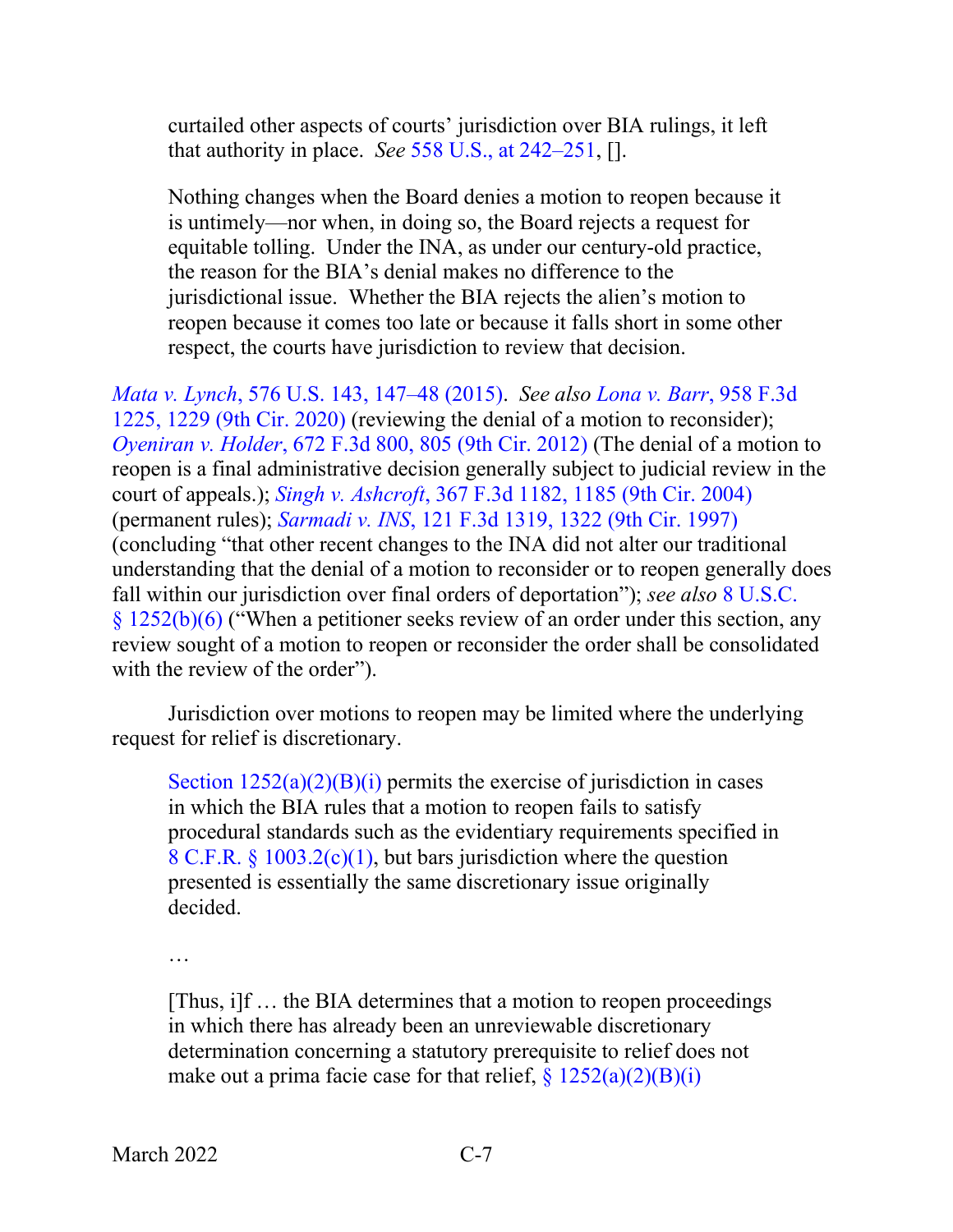precludes our visiting the merits, just as it would if the BIA had affirmed the IJ on direct appeal.

*Fernandez v. Gonzales*[, 439 F.3d 592, 600–01 \(9th Cir. 2006\).](https://www.westlaw.com/Document/I64ef25dba9da11daa20eccddde63d628/View/FullText.html?transitionType=Default&contextData=(sc.Default)&VR=3.0&RS=da3.0&fragmentIdentifier=co_pp_sp_506_600) *See also [Vilchiz-](https://www.westlaw.com/Document/I6fb2e540e25811e1b343c837631e1747/View/FullText.html?transitionType=Default&contextData=(sc.Default)&VR=3.0&RS=da3.0&fragmentIdentifier=co_pp_sp_506_644)Soto v. Holder*[, 688 F.3d 642, 644 \(9th Cir. 2012\)](https://www.westlaw.com/Document/I6fb2e540e25811e1b343c837631e1747/View/FullText.html?transitionType=Default&contextData=(sc.Default)&VR=3.0&RS=da3.0&fragmentIdentifier=co_pp_sp_506_644) (order) (concluding that denial of motion to reconsider was outside of court's jurisdiction because it could not "reconsider the discretionary, fact-based determination that petitioners failed to demonstrate the requisite hardship" and also that the court lacked jurisdiction over the motion to reopen to seek prosecutorial discretion based on the recent order of President Obama, citing [8 U.S.C. §](https://www.westlaw.com/Document/N6DA60B40D3B511D9B9348E3FD7EA6B83/View/FullText.html?transitionType=Default&contextData=(sc.Default)&VR=3.0&RS=da3.0) 1252(g)).

However, "[w]here the relief sought is formally the same as was previously denied but the evidence submitted with a motion to reopen is directed at a different basis for providing the same relief, the circumstances can take the matter out of the realm of § [1252\(a\)\(2\)\(B\)\(i\).](https://www.westlaw.com/Document/N6DA60B40D3B511D9B9348E3FD7EA6B83/View/FullText.html?transitionType=Default&contextData=(sc.Default)&VR=3.0&RS=da3.0)" *[Fernandez](https://www.westlaw.com/Document/I64ef25dba9da11daa20eccddde63d628/View/FullText.html?transitionType=Default&contextData=(sc.Default)&VR=3.0&RS=da3.0&fragmentIdentifier=co_pp_sp_506_601)*, 439 F.3d at 601. For example, the court would have jurisdiction to review the denial of a motion to reopen seeking consideration of non-cumulative evidence showing hardship for cancellation eligibility, such as a newly-discovered life-threatening medical condition afflicting a qualifying relative. *Id.* [at 601–02.](https://www.westlaw.com/Document/I64ef25dba9da11daa20eccddde63d628/View/FullText.html?transitionType=Default&contextData=(sc.Default)&VR=3.0&RS=da3.0&fragmentIdentifier=co_pp_sp_506_601) *See also [Garcia v. Holder](https://www.westlaw.com/Document/Ibc8c4637b67611dfb5fdfcf739be147c/View/FullText.html?transitionType=Default&contextData=(sc.Default)&VR=3.0&RS=da3.0&fragmentIdentifier=co_pp_sp_506_910)*, 621 F.3d 906, [910–12 \(9th Cir. 2010\)](https://www.westlaw.com/Document/Ibc8c4637b67611dfb5fdfcf739be147c/View/FullText.html?transitionType=Default&contextData=(sc.Default)&VR=3.0&RS=da3.0&fragmentIdentifier=co_pp_sp_506_910) (discussing *Fernandez* and concluding that the court had jurisdiction where the motion to reopen presented hardship evidence regarding a medical condition that was new and distinct from the evidence presented at petitioners' hearing, which focused on the educational, cultural, and economic challenges that the daughters would face in Mexico).

The court also has jurisdiction to review motions to reopen seeking consideration of new requests for discretionary forms of relief. *See [de Martinez v.](https://www.westlaw.com/Document/Ibddcad358b9e11d99dcc8cc3e68b51e9/View/FullText.html?transitionType=Default&contextData=(sc.Default)&VR=3.0&RS=da3.0&fragmentIdentifier=co_pp_sp_506_761)  Ashcroft*[, 374 F.3d 759, 761 \(9th Cir. 2004\)](https://www.westlaw.com/Document/Ibddcad358b9e11d99dcc8cc3e68b51e9/View/FullText.html?transitionType=Default&contextData=(sc.Default)&VR=3.0&RS=da3.0&fragmentIdentifier=co_pp_sp_506_761) (holding that court retained jurisdiction to review denial of motion to reopen to apply for adjustment of status); *see also Medina-Morales v. Ashcroft*[, 371 F.3d 520, 527 \(9th Cir. 2004\)](https://www.westlaw.com/Document/I19ee076f8b9811d99a6fdc806bf1638e/View/FullText.html?transitionType=Default&contextData=(sc.Default)&VR=3.0&RS=da3.0&fragmentIdentifier=co_pp_sp_506_527) (holding that  $\S 1252(a)(2)(B)(i)$  $\S 1252(a)(2)(B)(i)$  did not preclude review of the denial of a motion to reopen to re-apply for adjustment of status where the agency had not previously made a discretionary decision on the adjustment application); *[Zazueta-Carrillo v. Ashcroft](https://www.westlaw.com/Document/I59f962f689cc11d9b6ea9f5a173c4523/View/FullText.html?transitionType=Default&contextData=(sc.Default)&VR=3.0&RS=da3.0&fragmentIdentifier=co_pp_sp_506_1169)*, [322 F.3d 1166, 1169–70 \(9th Cir. 2003\)](https://www.westlaw.com/Document/I59f962f689cc11d9b6ea9f5a173c4523/View/FullText.html?transitionType=Default&contextData=(sc.Default)&VR=3.0&RS=da3.0&fragmentIdentifier=co_pp_sp_506_1169) (holding that § [1252\(a\)\(2\)\(B\)\(i\)](https://www.westlaw.com/Document/N6DA60B40D3B511D9B9348E3FD7EA6B83/View/FullText.html?transitionType=Default&contextData=(sc.Default)&VR=3.0&RS=da3.0) did not bar review of the denial of a motion to reopen to apply for adjustment of status); *Arrozal v. INS*[, 159 F.3d 429, 431–32 \(9th Cir. 1998\)](https://www.westlaw.com/Document/I8da9284b947811d9bdd1cfdd544ca3a4/View/FullText.html?transitionType=Default&contextData=(sc.Default)&VR=3.0&RS=da3.0&fragmentIdentifier=co_pp_sp_506_431) (holding that § 309(c)(4)(E) of the transitional rules did not bar review of the denial of petitioner's motion to reopen to apply for suspension of deportation).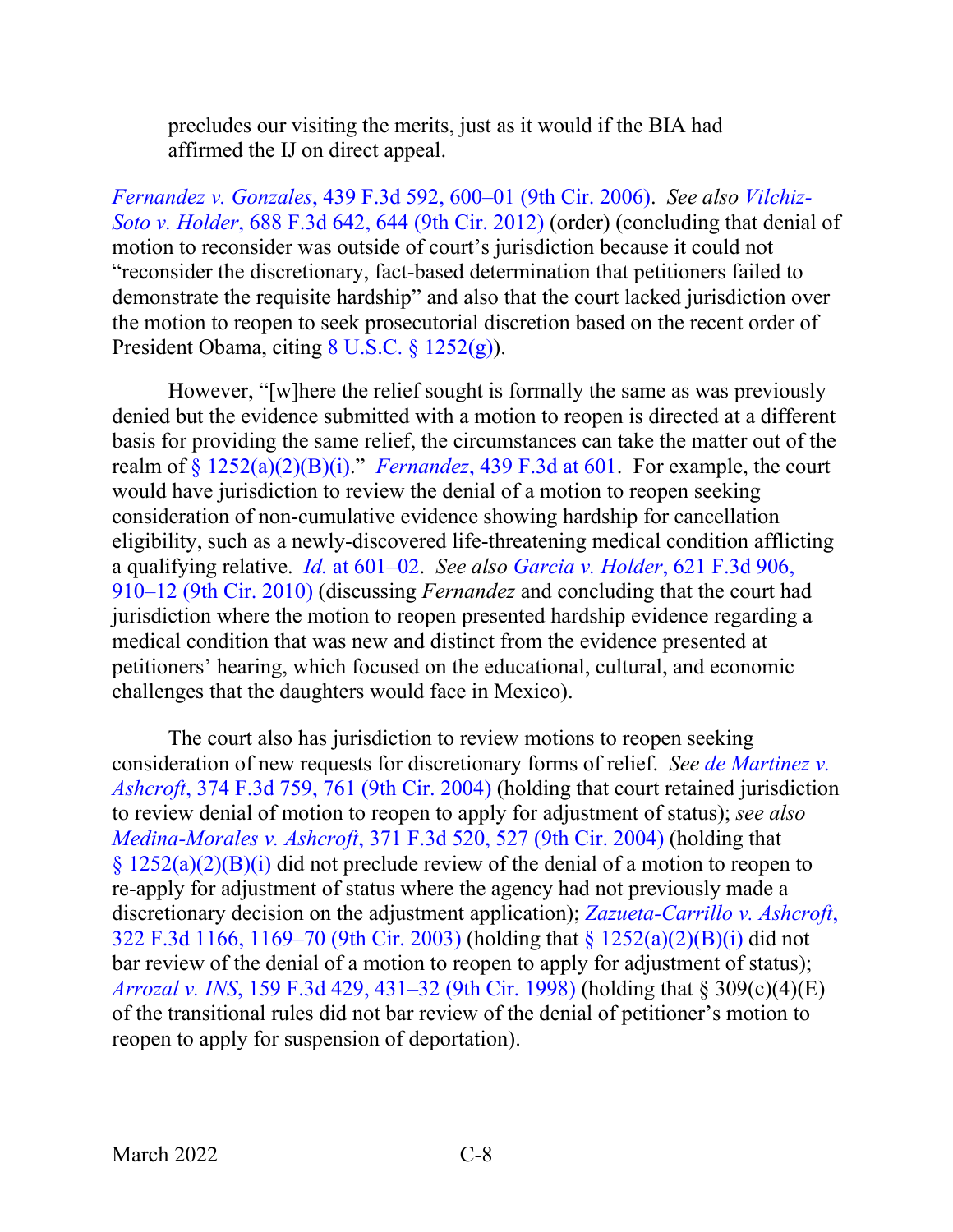Likewise, the court has jurisdiction to review the denial of motions to reopen in which an independent claim of ineffective assistance of counsel is at issue. *Fernandez*[, 439 F.3d at 602.](https://www.westlaw.com/Document/I64ef25dba9da11daa20eccddde63d628/View/FullText.html?transitionType=Default&contextData=(sc.Default)&VR=3.0&RS=da3.0&fragmentIdentifier=co_pp_sp_506_602) This is true even where the ineffectiveness and prejudice evaluations require an indirect weighing of discretionary factors. *See [id](https://www.westlaw.com/Document/I64ef25dba9da11daa20eccddde63d628/View/FullText.html?transitionType=Default&contextData=(sc.Default)&VR=3.0&RS=da3.0)*.; *see also Rodriguez-Lariz v. INS*[, 282 F.3d 1218, 1223 \(9th Cir. 2002\)](https://www.westlaw.com/Document/Ie0594c0a79cf11d9bf29e2067ad74e5b/View/FullText.html?transitionType=Default&contextData=(sc.Default)&VR=3.0&RS=da3.0&fragmentIdentifier=co_pp_sp_506_1223) (holding that court retained jurisdiction to review denial of motion to reopen arguing ineffective assistance of counsel in a suspension of deportation case).

The court generally lacks jurisdiction to review the BIA's decision not to invoke its *sua sponte* authority to reopen proceedings under [8 C.F.R. § 1003.2\(a\).](https://www.westlaw.com/Document/NA64E50805C1D11ECAE78A32A341D5C78/View/FullText.html?transitionType=Default&contextData=(sc.Default)&VR=3.0&RS=da3.0) *See Menendez-Gonzalez v. Barr*[, 929 F.3d 1113, 1115 \(9th Cir. 2019\);](https://www.westlaw.com/Document/Iae0de080a3f911e981b9f3f7c11376fd/View/FullText.html?transitionType=Default&contextData=(sc.Default)&VR=3.0&RS=da3.0&fragmentIdentifier=co_pp_sp_506_1115) *[Singh v.](https://www.westlaw.com/Document/I5d8bedcf6b7311e4b4bafa136b480ad2/View/FullText.html?transitionType=Default&contextData=(sc.Default)&VR=3.0&RS=da3.0&fragmentIdentifier=co_pp_sp_506_650)  Holder*[, 771 F.3d 647, 650 \(9th Cir. 2014\);](https://www.westlaw.com/Document/I5d8bedcf6b7311e4b4bafa136b480ad2/View/FullText.html?transitionType=Default&contextData=(sc.Default)&VR=3.0&RS=da3.0&fragmentIdentifier=co_pp_sp_506_650) *Go v. Holder*[, 744 F.3d 604, 609–10](https://www.westlaw.com/Document/Ic3bae503a66511e39ac8bab74931929c/View/FullText.html?transitionType=Default&contextData=(sc.Default)&VR=3.0&RS=da3.0&fragmentIdentifier=co_pp_sp_506_609)  [\(9th Cir. 2014\)](https://www.westlaw.com/Document/Ic3bae503a66511e39ac8bab74931929c/View/FullText.html?transitionType=Default&contextData=(sc.Default)&VR=3.0&RS=da3.0&fragmentIdentifier=co_pp_sp_506_609) (the court lacks jurisdiction to review the BIA's decision not to invoke its *sua sponte* authority to reopen proceedings); *[Minasyan v. Mukasey](https://www.westlaw.com/Document/Ia08ea7a2e72611ddb7e683ba170699a5/View/FullText.html?transitionType=Default&contextData=(sc.Default)&VR=3.0&RS=da3.0&fragmentIdentifier=co_pp_sp_506_1229)*, 553 [F.3d 1224, 1229 \(9th Cir. 2009\);](https://www.westlaw.com/Document/Ia08ea7a2e72611ddb7e683ba170699a5/View/FullText.html?transitionType=Default&contextData=(sc.Default)&VR=3.0&RS=da3.0&fragmentIdentifier=co_pp_sp_506_1229) *Toufighi v. Mukasey*[, 538 F.3d 988, 993 n.8 \(9th](https://www.westlaw.com/Document/Idecbc5b86d3a11ddbc7bf97f340af743/View/FullText.html?transitionType=Default&contextData=(sc.Default)&VR=3.0&RS=da3.0&fragmentIdentifier=co_pp_sp_506_993+n.8)  [Cir. 2008\);](https://www.westlaw.com/Document/Idecbc5b86d3a11ddbc7bf97f340af743/View/FullText.html?transitionType=Default&contextData=(sc.Default)&VR=3.0&RS=da3.0&fragmentIdentifier=co_pp_sp_506_993+n.8) *Ekimian v. INS*[, 303 F.3d 1153, 1159–60 \(9th Cir. 2002\).](https://www.westlaw.com/Document/I551690b889ad11d98b51ba734bfc3c79/View/FullText.html?transitionType=Default&contextData=(sc.Default)&VR=3.0&RS=da3.0&fragmentIdentifier=co_pp_sp_506_1159) However,

[the] court has jurisdiction to review Board decisions denying *sua sponte* reopening for the limited purpose of reviewing the reasoning behind the decisions for legal or constitutional error. If, upon exercise of its jurisdiction, this court concludes that the Board relied on an incorrect legal premise, it should "remand to the BIA so it may exercise its authority against the correct 'legal background.' " *[Pllumi](https://www.westlaw.com/Document/Iafc28773604b11e089b3e4fa6356f33d/View/FullText.html?transitionType=Default&contextData=(sc.Default)&VR=3.0&RS=da3.0&fragmentIdentifier=co_pp_sp_506_160)*, [642 F.3d at 160](https://www.westlaw.com/Document/Iafc28773604b11e089b3e4fa6356f33d/View/FullText.html?transitionType=Default&contextData=(sc.Default)&VR=3.0&RS=da3.0&fragmentIdentifier=co_pp_sp_506_160) (quoting *Mahmood*[, 570 F.3d at 469\)](https://www.westlaw.com/Document/Idc73b80d617611de9988d233d23fe599/View/FullText.html?transitionType=Default&contextData=(sc.Default)&VR=3.0&RS=da3.0&fragmentIdentifier=co_pp_sp_506_469). Once it does so, this court will have no jurisdiction to review the *sua sponte* decision, as *Ekimian* instructs.

*Bonilla v. Lynch*[, 840 F.3d 575, 588 \(9th Cir. 2016\)](https://www.westlaw.com/Document/I036825c0972511e69e6ceb9009bbadab/View/FullText.html?transitionType=Default&contextData=(sc.Default)&VR=3.0&RS=da3.0&fragmentIdentifier=co_pp_sp_506_588) (as amended); *see also [Lona v.](https://www.westlaw.com/Document/I29dec8e096fd11ea8cb395d22c142a61/View/FullText.html?transitionType=Default&contextData=(sc.Default)&VR=3.0&RS=da3.0&fragmentIdentifier=co_pp_sp_506_1227)  Barr*[, 958 F.3d 1225, 1227 \(9th Cir. 2020\)](https://www.westlaw.com/Document/I29dec8e096fd11ea8cb395d22c142a61/View/FullText.html?transitionType=Default&contextData=(sc.Default)&VR=3.0&RS=da3.0&fragmentIdentifier=co_pp_sp_506_1227) (stating *Bonilla* remains settled law in the Ninth Circuit); *[Menendez-Gonzalez](https://www.westlaw.com/Document/Iae0de080a3f911e981b9f3f7c11376fd/View/FullText.html?transitionType=Default&contextData=(sc.Default)&VR=3.0&RS=da3.0&fragmentIdentifier=co_pp_sp_506_1115)*, 929 F.3d at 1115; *Singh*[, 771 F.3d at 650](https://www.westlaw.com/Document/I5d8bedcf6b7311e4b4bafa136b480ad2/View/FullText.html?transitionType=Default&contextData=(sc.Default)&VR=3.0&RS=da3.0&fragmentIdentifier=co_pp_sp_506_650) (where the BIA "concludes that it lacks the *authority* to reopen, rather than denying a motion to reopen as an exercise of discretion … *Ekimian* does not preclude [the court's] jurisdiction.").

Although [8 C.F.R. §](https://www.westlaw.com/Document/N0D3F3A905C1C11ECAC9ED6A94397B751/View/FullText.html?transitionType=Default&contextData=(sc.Default)&VR=3.0&RS=da3.0) 1003.1(c) "grants the BIA authority to accept a procedurally improper appeal by certification," the court lacks jurisdiction to review the BIA's decision of whether to certify a claim under  $8 \text{ C.F.R. }$   $\{1003.1(c)$ because such decision is committed to agency discretion. *See [Idrees v. Barr](https://www.westlaw.com/Document/I4fb710506b6f11e99d608a2f8658c0b8/View/FullText.html?transitionType=Default&contextData=(sc.Default)&VR=3.0&RS=da3.0&fragmentIdentifier=co_pp_sp_506_542)*, 923 F.3d 539, 542–43  $\&$  n.3 (9th Cir. 2019) (dismissing challenge to the agency's discretionary decision not to certify petitioner's ineffective assistance of counsel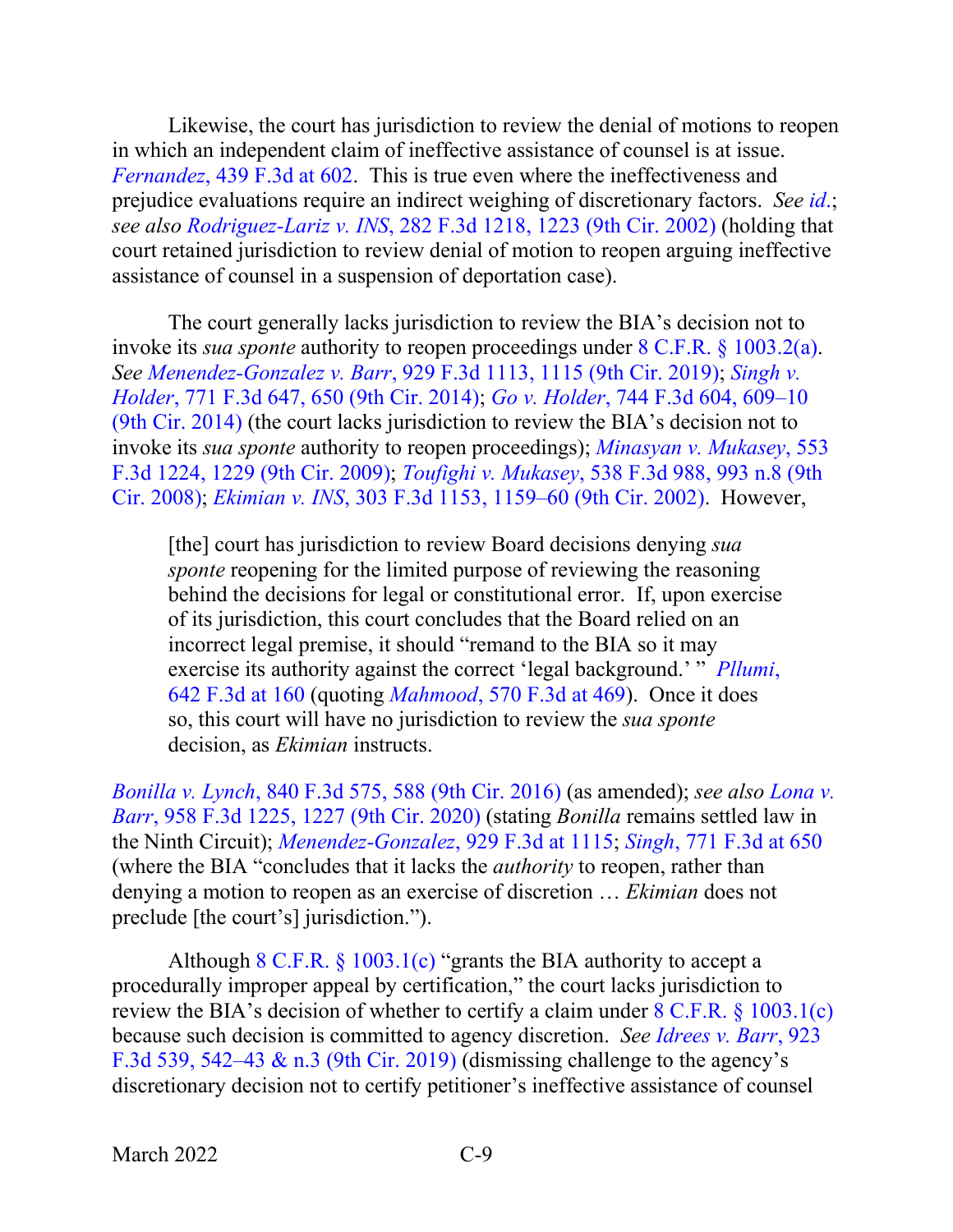claim, where petitioner challenged only the BIA's exercise of discretion, and asserted no constitutional or legal error).

In cases involving noncitizens who are removable for having committed certain crimes, the Supreme Court has held that the courts of appeals have jurisdiction to consider the noncitizen's claims of due diligence for the purpose equitably tolling the deadline for filing a motion to reopen, when the underlying facts are not in dispute. *See [Guerrero-Lasprilla v. Barr](https://www.westlaw.com/Document/Id819770f6cd611ea96bae63bc27a1895/View/FullText.html?transitionType=Default&contextData=(sc.Default)&VR=3.0&RS=da3.0&fragmentIdentifier=co_pp_sp_708_1068)*, 140 S. Ct. 1062, 1068–73 [\(2020\).](https://www.westlaw.com/Document/Id819770f6cd611ea96bae63bc27a1895/View/FullText.html?transitionType=Default&contextData=(sc.Default)&VR=3.0&RS=da3.0&fragmentIdentifier=co_pp_sp_708_1068)

The BIA's decision that a petitioner withdrew his appeal is "the logical and functional equivalent" of an order denying a motion to reopen or reconsider a final order of removal, which the court has jurisdiction to review. *[Lopez-Angel v. Barr](https://www.westlaw.com/Document/I738a6580689f11eaae65c24a92a27fc2/View/FullText.html?transitionType=Default&contextData=(sc.Default)&VR=3.0&RS=da3.0&fragmentIdentifier=co_pp_sp_506_1047)*, [952 F.3d 1045, 1047 \(9th Cir. 2020\)](https://www.westlaw.com/Document/I738a6580689f11eaae65c24a92a27fc2/View/FullText.html?transitionType=Default&contextData=(sc.Default)&VR=3.0&RS=da3.0&fragmentIdentifier=co_pp_sp_506_1047) (as amended).

**Cross-reference**: Jurisdiction over Immigration Petitions, Jurisdiction over Motions to Reopen.

## **A. Finality of the Underlying Order**

<span id="page-13-0"></span>The filing of a motion to reopen does not disturb the finality of the underlying deportation or removal order. *See Pablo v. INS*[, 72 F.3d 110, 113 \(9th](https://www.westlaw.com/Document/I1b20c41f91c411d993e6d35cc61aab4a/View/FullText.html?transitionType=Default&contextData=(sc.Default)&VR=3.0&RS=da3.0&fragmentIdentifier=co_pp_sp_506_113)  [Cir. 1995\).](https://www.westlaw.com/Document/I1b20c41f91c411d993e6d35cc61aab4a/View/FullText.html?transitionType=Default&contextData=(sc.Default)&VR=3.0&RS=da3.0&fragmentIdentifier=co_pp_sp_506_113) However, if the BIA grants a motion to reopen, "there is no longer a final decision to review," and the petition should be dismissed for lack of jurisdiction. *Lopez-Ruiz v. Ashcroft*[, 298 F.3d 886, 887 \(9th Cir. 2002\)](https://www.westlaw.com/Document/Icba5dba479e011d9ac1ffa9f33b6c3b0/View/FullText.html?transitionType=Default&contextData=(sc.Default)&VR=3.0&RS=da3.0&fragmentIdentifier=co_pp_sp_506_887) (order); *Cordes v. Mukasey*[, 517 F.3d 1094, 1095 \(9th Cir. 2008\)](https://www.westlaw.com/Document/Iec9891c3e3c011dcb595a478de34cd72/View/FullText.html?transitionType=Default&contextData=(sc.Default)&VR=3.0&RS=da3.0&fragmentIdentifier=co_pp_sp_506_1095) (order) (vacating prior opinion where unbeknownst to the court "the BIA *sua sponte* reopened the underlying proceeding, vacated its order of removal, and remanded the matter to the [IJ]" thereby stripping the court of jurisdiction); *[Timbreza v. Gonzales](https://www.westlaw.com/Document/Ifed10be3d78711d9a489ee624f1f6e1a/View/FullText.html?transitionType=Default&contextData=(sc.Default)&VR=3.0&RS=da3.0&fragmentIdentifier=co_pp_sp_506_1083)*, 410 [F.3d 1082, 1083 \(9th Cir. 2005\)](https://www.westlaw.com/Document/Ifed10be3d78711d9a489ee624f1f6e1a/View/FullText.html?transitionType=Default&contextData=(sc.Default)&VR=3.0&RS=da3.0&fragmentIdentifier=co_pp_sp_506_1083) (order) (advising parties to notify the court when the BIA grants a motion to reopen while a petition for review is pending); *cf. [Plasencia-Ayala v. Mukasey](https://www.westlaw.com/Document/I55ee4ac9d5b111dcb6a3a099756c05b7/View/FullText.html?transitionType=Default&contextData=(sc.Default)&VR=3.0&RS=da3.0&fragmentIdentifier=co_pp_sp_506_745)*, 516 F.3d 738, 745–46 (9th Cir. 2008) (explaining that although the grant of a motion to reopen vacates the final order of deportation, a motion to reconsider is fundamentally different than a motion to reopen, and does not divest the court of appeals of jurisdiction), *overruled on other grounds by [Marmolejo-Campos v. Holder](https://www.westlaw.com/Document/I485e37cd08c411deb6a3a099756c05b7/View/FullText.html?transitionType=Default&contextData=(sc.Default)&VR=3.0&RS=da3.0)*, 558 F.3d 903 (9th Cir. 2009) (en banc). Where the court is the only tribunal addressing a noncitizen's removability and there is a final removal order, even if the BIA granted a motion for reconsideration on some aspect of the proceedings, the court retains jurisdiction. *See [Saavedra-Figueroa v.](https://www.westlaw.com/Document/I03e6a0b2e8cd11dfaa23bccc834e9520/View/FullText.html?transitionType=Default&contextData=(sc.Default)&VR=3.0&RS=da3.0&fragmentIdentifier=co_pp_sp_506_624)  Holder*[, 625 F.3d 621, 624 \(9th Cir. 2010\)](https://www.westlaw.com/Document/I03e6a0b2e8cd11dfaa23bccc834e9520/View/FullText.html?transitionType=Default&contextData=(sc.Default)&VR=3.0&RS=da3.0&fragmentIdentifier=co_pp_sp_506_624) (explaining the court "lack[s]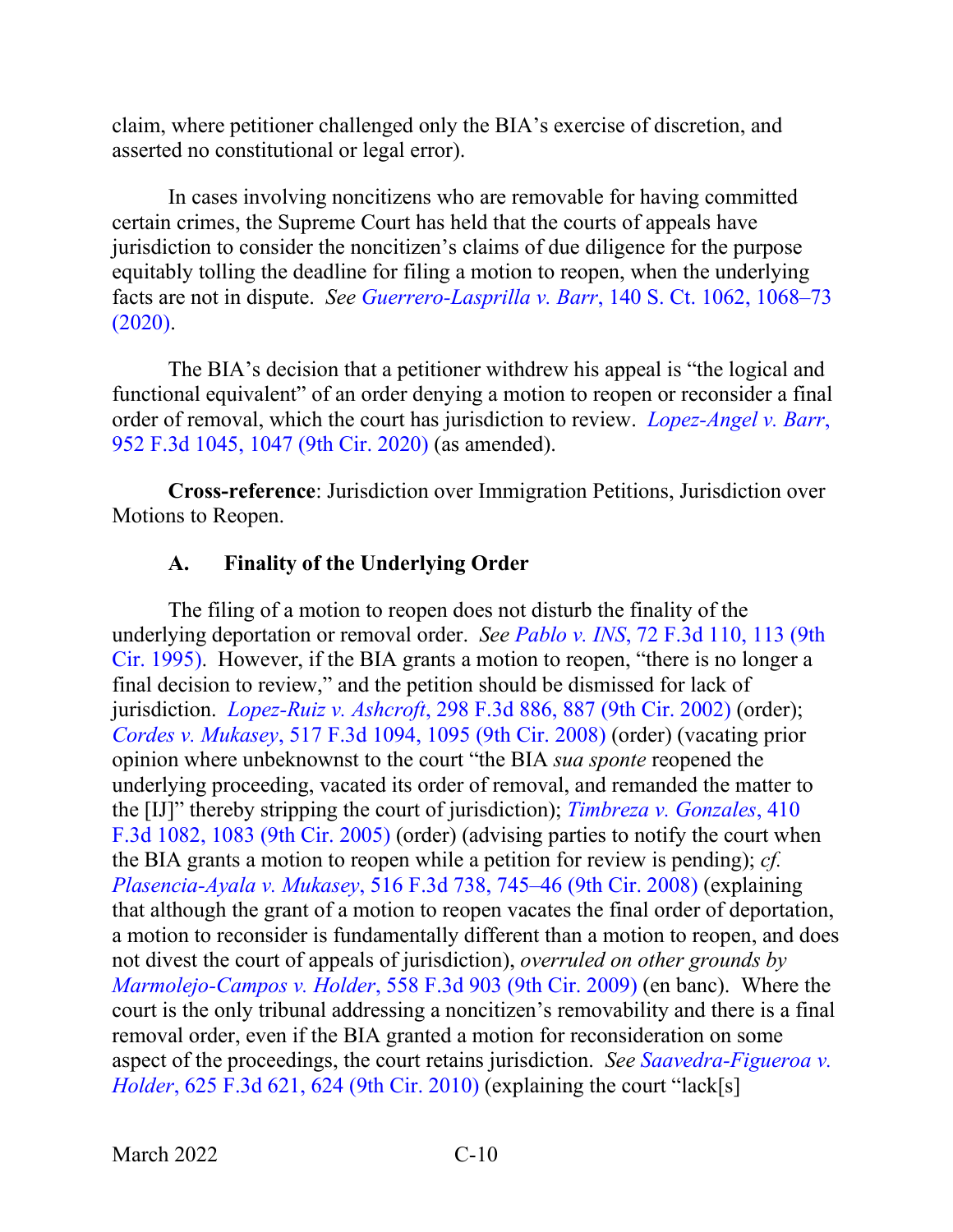jurisdiction over a petition for review when the BIA reopens an alien's removal proceedings[,]" and concluding that although the BIA granted a motion for reconsideration, because the BIA affirmed its earlier decision, there remained a final order of removal which the court had jurisdiction to review).

This court may review the denial of a motion to reopen even if a motion to reconsider is pending before the BIA. *See Singh v. INS*[, 213 F.3d 1050, 1052 n.2](https://www.westlaw.com/Document/I0624f6b0798411d98c82a53fc8ac8757/View/FullText.html?transitionType=Default&contextData=(sc.Default)&VR=3.0&RS=da3.0&fragmentIdentifier=co_pp_sp_506_1052+n.2)  [\(9th Cir. 2000\).](https://www.westlaw.com/Document/I0624f6b0798411d98c82a53fc8ac8757/View/FullText.html?transitionType=Default&contextData=(sc.Default)&VR=3.0&RS=da3.0&fragmentIdentifier=co_pp_sp_506_1052+n.2)

## <span id="page-14-0"></span>**B. Filing Motion to Reopen or Reconsider Not a Jurisdictional Prerequisite to Filing a Petition for Review**

The filing of a motion to reopen or reconsider with the BIA is not a jurisdictional prerequisite to filing a petition for review with the court of appeals. *See Castillo-Villagra v. INS*[, 972 F.2d 1017, 1023–24 \(9th Cir. 1992\);](https://www.westlaw.com/Document/I91915a2694d411d9bc61beebb95be672/View/FullText.html?transitionType=Default&contextData=(sc.Default)&VR=3.0&RS=da3.0&fragmentIdentifier=co_pp_sp_350_1023) *see also Noriega-Lopez v. Ashcroft*[, 335 F.3d 874, 881 \(9th Cir. 2003\)](https://www.westlaw.com/Document/Ie9f2550789e111d9903eeb4634b8d78e/View/FullText.html?transitionType=Default&contextData=(sc.Default)&VR=3.0&RS=da3.0&fragmentIdentifier=co_pp_sp_506_881) (motions to reopen and reconsider are not remedies available as of right and not required for exhaustion)*.*

# **C. No Tolling of the Time Period to File Petition for Review**

<span id="page-14-1"></span>The time period for filing a petition for review with the court of appeals is not tolled by the filing of a motion to reopen. *See Stone v. INS*[, 514 U.S. 386, 405–](https://www.westlaw.com/Document/I027c48969c4b11d991d0cc6b54f12d4d/View/FullText.html?transitionType=Default&contextData=(sc.Default)&VR=3.0&RS=da3.0&fragmentIdentifier=co_pp_sp_780_405) [06 \(1995\);](https://www.westlaw.com/Document/I027c48969c4b11d991d0cc6b54f12d4d/View/FullText.html?transitionType=Default&contextData=(sc.Default)&VR=3.0&RS=da3.0&fragmentIdentifier=co_pp_sp_780_405) *Martinez-Serrano v. INS*[, 94 F.3d 1256, 1258 \(9th Cir. 1996\).](https://www.westlaw.com/Document/I3e3cdc31934611d9bdd1cfdd544ca3a4/View/FullText.html?transitionType=Default&contextData=(sc.Default)&VR=3.0&RS=da3.0&fragmentIdentifier=co_pp_sp_506_1258)

#### **D. No Automatic Stay of Deportation or Removal**

<span id="page-14-2"></span>The filing of a motion to reopen or reconsider does not automatically result in a stay of deportation or removal. *See* [8 C.F.R. §](https://www.westlaw.com/Document/NA64E50805C1D11ECAE78A32A341D5C78/View/FullText.html?transitionType=Default&contextData=(sc.Default)&VR=3.0&RS=da3.0) 1003.2(f); *[Baria v. Reno](https://www.westlaw.com/Document/Idde904c494a911d9a707f4371c9c34f0/View/FullText.html?transitionType=Default&contextData=(sc.Default)&VR=3.0&RS=da3.0&fragmentIdentifier=co_pp_sp_506_1113)*, 180 [F.3d 1111, 1113 \(9th Cir. 1999\).](https://www.westlaw.com/Document/Idde904c494a911d9a707f4371c9c34f0/View/FullText.html?transitionType=Default&contextData=(sc.Default)&VR=3.0&RS=da3.0&fragmentIdentifier=co_pp_sp_506_1113) *See also Dada v. Mukasey*[, 554 U.S. 1, 18–19](https://www.westlaw.com/Document/I017a50133b9211ddb6a3a099756c05b7/View/FullText.html?transitionType=Default&contextData=(sc.Default)&VR=3.0&RS=da3.0&fragmentIdentifier=co_pp_sp_780_18)  [\(2008\)](https://www.westlaw.com/Document/I017a50133b9211ddb6a3a099756c05b7/View/FullText.html?transitionType=Default&contextData=(sc.Default)&VR=3.0&RS=da3.0&fragmentIdentifier=co_pp_sp_780_18) (explaining there is no statutory authority for the automatic tolling of the voluntary departure period during the pendency of a motion to reopen).

# **1. Exception for In Absentia Removal or Deportation**

<span id="page-14-3"></span>The filing of a motion to reopen an *in absentia* order of deportation or removal stays deportation. *See* 8 C.F.R. § [1003.23\(b\)\(4\)\(ii\);](https://www.westlaw.com/Document/N3221B9F05C2111ECBF0FBEFEA0C9DE47/View/FullText.html?transitionType=Default&contextData=(sc.Default)&VR=3.0&RS=da3.0) [8 C.F.R. §](https://www.westlaw.com/Document/NA64E50805C1D11ECAE78A32A341D5C78/View/FullText.html?transitionType=Default&contextData=(sc.Default)&VR=3.0&RS=da3.0) 1003.2(f).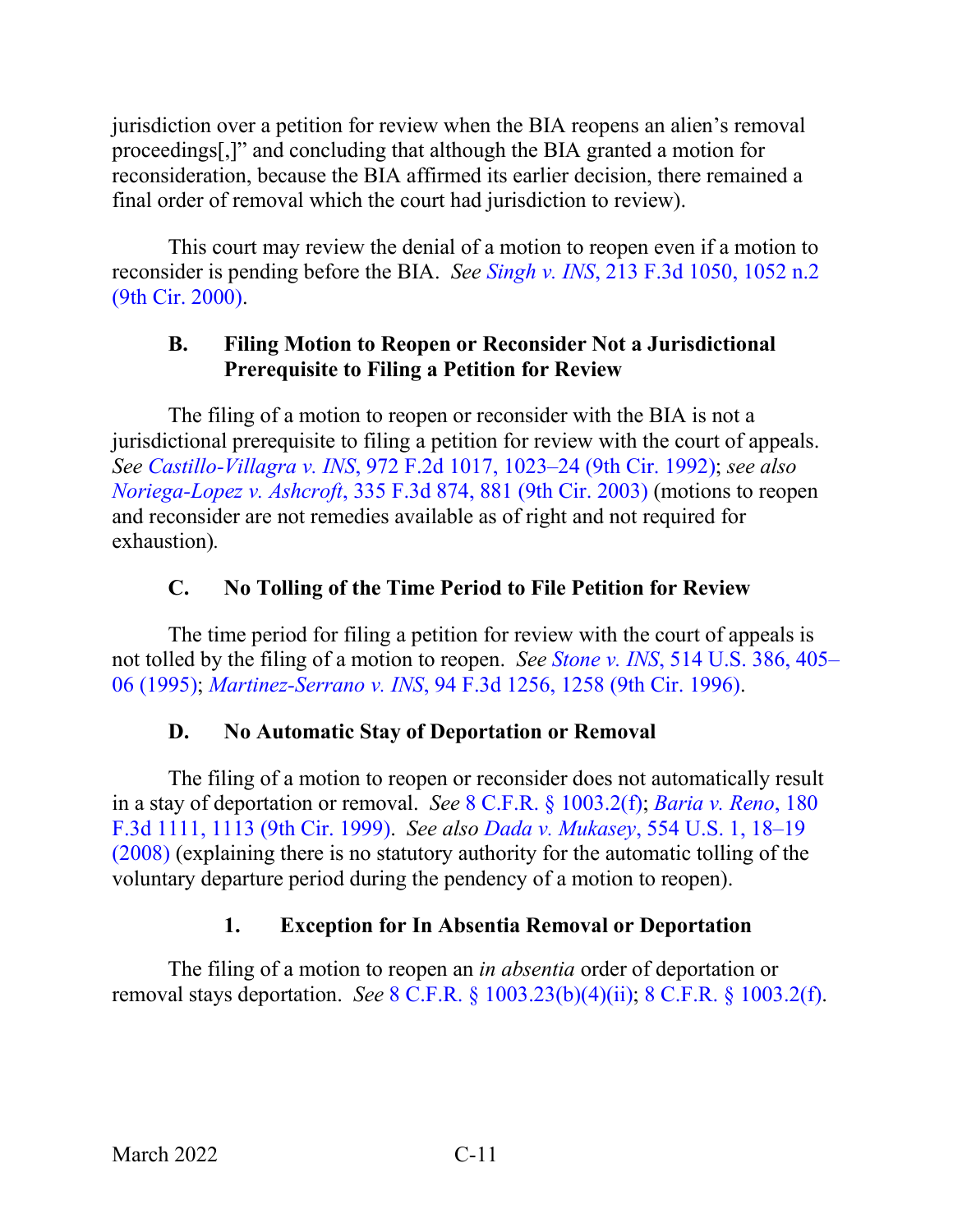#### **E. Consolidation**

<span id="page-15-0"></span>Judicial review of a motion to reopen or reconsider must be consolidated with the review of the final order of removal. *See* 8 U.S.C. § [1252\(b\)\(6\)](https://www.westlaw.com/Document/N6DA60B40D3B511D9B9348E3FD7EA6B83/View/FullText.html?transitionType=Default&contextData=(sc.Default)&VR=3.0&RS=da3.0) ("When a petitioner seeks review of an order under this section, any review sought of a motion to reopen or reconsider the order shall be consolidated with the review of the order.").

# **F. Departure from the United States**

<span id="page-15-1"></span>"Section  $1003.23(b)(1)$  allows the IJ to reopen a case on his or her own motion—what is known as *sua sponte* reopening—or pursuant to a motion to reopen filed by either party." *Rubalcaba v. Garland*[, 998 F.3d 1031, 1034 \(9th](https://www.westlaw.com/Document/Ib8851b70c3da11ebb1cbbeff33b6dc3d/View/FullText.html?transitionType=Default&contextData=(sc.Default)&VR=3.0&RS=da3.0&fragmentIdentifier=co_pp_sp_506_1034)  [Cir. 2021\)](https://www.westlaw.com/Document/Ib8851b70c3da11ebb1cbbeff33b6dc3d/View/FullText.html?transitionType=Default&contextData=(sc.Default)&VR=3.0&RS=da3.0&fragmentIdentifier=co_pp_sp_506_1034) (citing 8 C.F.R. § [1003.23\(b\)\(1\)\)](https://www.westlaw.com/Document/N3221B9F05C2111ECBF0FBEFEA0C9DE47/View/FullText.html?transitionType=Default&contextData=(sc.Default)&VR=3.0&RS=da3.0). 8 C.F.R. § [1003.23\(b\)\(1\)](https://www.westlaw.com/Document/N3221B9F05C2111ECBF0FBEFEA0C9DE47/View/FullText.html?transitionType=Default&contextData=(sc.Default)&VR=3.0&RS=da3.0) provides in part: "A motion to reopen or to reconsider shall not be made by or on behalf of a person who is the subject of removal, deportation, or exclusion proceedings subsequent to his or her departure from the United States." [8 C.F.R. §](https://www.westlaw.com/Document/N3221B9F05C2111ECBF0FBEFEA0C9DE47/View/FullText.html?transitionType=Default&contextData=(sc.Default)&VR=3.0&RS=da3.0) 1003.23. "This provision, which the agency has interpreted to prevent a noncitizen who has departed the United States from reopening his or her removal proceedings, is known as the 'departure bar.' *Rubalcaba*[, 998 F.3d at 1034](https://www.westlaw.com/Document/Ib8851b70c3da11ebb1cbbeff33b6dc3d/View/FullText.html?transitionType=Default&contextData=(sc.Default)&VR=3.0&RS=da3.0&fragmentIdentifier=co_pp_sp_506_1034) (quoting *[Toor v.](https://www.westlaw.com/Document/I445e386514f011e5b86bd602cb8781fa/View/FullText.html?transitionType=Default&contextData=(sc.Default)&VR=3.0&RS=da3.0&fragmentIdentifier=co_pp_sp_506_1057)  Lynch*[, 789 F.3d 1055, 1057 \(9th Cir. 2015\)\)](https://www.westlaw.com/Document/I445e386514f011e5b86bd602cb8781fa/View/FullText.html?transitionType=Default&contextData=(sc.Default)&VR=3.0&RS=da3.0&fragmentIdentifier=co_pp_sp_506_1057).

In *[Toor](https://www.westlaw.com/Document/I445e386514f011e5b86bd602cb8781fa/View/FullText.html?transitionType=Default&contextData=(sc.Default)&VR=3.0&RS=da3.0)*, we held that an IJ or the BIA cannot apply the departure bar in cases where a noncitizen has filed a timely motion to reopen within ninety days of a final order of removal—regardless of when or how the noncitizen departed the United States. *[Id.](https://www.westlaw.com/Document/I445e386514f011e5b86bd602cb8781fa/View/FullText.html?transitionType=Default&contextData=(sc.Default)&VR=3.0&RS=da3.0)* That is because the immigration statute permits a noncitizen to file one motion to reopen proceedings within ninety days of a final order of removal without any limitation based on a noncitizen's presence in, or departure from, the United States. *Id.* [at 1060;](https://www.westlaw.com/Document/I445e386514f011e5b86bd602cb8781fa/View/FullText.html?transitionType=Default&contextData=(sc.Default)&VR=3.0&RS=da3.0&fragmentIdentifier=co_pp_sp_506_1060) *see* 8 U.S.C. § [1229a\(c\)\(7\).](https://www.westlaw.com/Document/NFF9ECF308EBA11DAAF57BD3E6EFC5A3E/View/FullText.html?transitionType=Default&contextData=(sc.Default)&VR=3.0&RS=da3.0) In *[Toor](https://www.westlaw.com/Document/I445e386514f011e5b86bd602cb8781fa/View/FullText.html?transitionType=Default&contextData=(sc.Default)&VR=3.0&RS=da3.0)*, we explained that the BIA's interpretation of the departure bar was impermissible with respect to timely motions to reopen because it conflicted with the "clear and unambiguous" command of the statute. [789 F.3d at 1060–61, 1064;](https://www.westlaw.com/Document/I445e386514f011e5b86bd602cb8781fa/View/FullText.html?transitionType=Default&contextData=(sc.Default)&VR=3.0&RS=da3.0&fragmentIdentifier=co_pp_sp_506_1060) *see* 8 U.S.C. § [1229a\(c\)\(7\).](https://www.westlaw.com/Document/NFF9ECF308EBA11DAAF57BD3E6EFC5A3E/View/FullText.html?transitionType=Default&contextData=(sc.Default)&VR=3.0&RS=da3.0) As we noted, every other circuit to consider the question has agreed that the departure bar is invalid in the context of a single, timely motion to reopen. [789 F.3d at 1057 n.1 \(collecting cases\).](https://www.westlaw.com/Document/I445e386514f011e5b86bd602cb8781fa/View/FullText.html?transitionType=Default&contextData=(sc.Default)&VR=3.0&RS=da3.0&fragmentIdentifier=co_pp_sp_506_1057)

*Rubalcaba*[, 998 F.3d at 1037](https://www.westlaw.com/Document/Ib8851b70c3da11ebb1cbbeff33b6dc3d/View/FullText.html?transitionType=Default&contextData=(sc.Default)&VR=3.0&RS=da3.0&fragmentIdentifier=co_pp_sp_506_1037) (explaining the court's holding in *[Toor v. Lynch](https://www.westlaw.com/Document/I445e386514f011e5b86bd602cb8781fa/View/FullText.html?transitionType=Default&contextData=(sc.Default)&VR=3.0&RS=da3.0)*).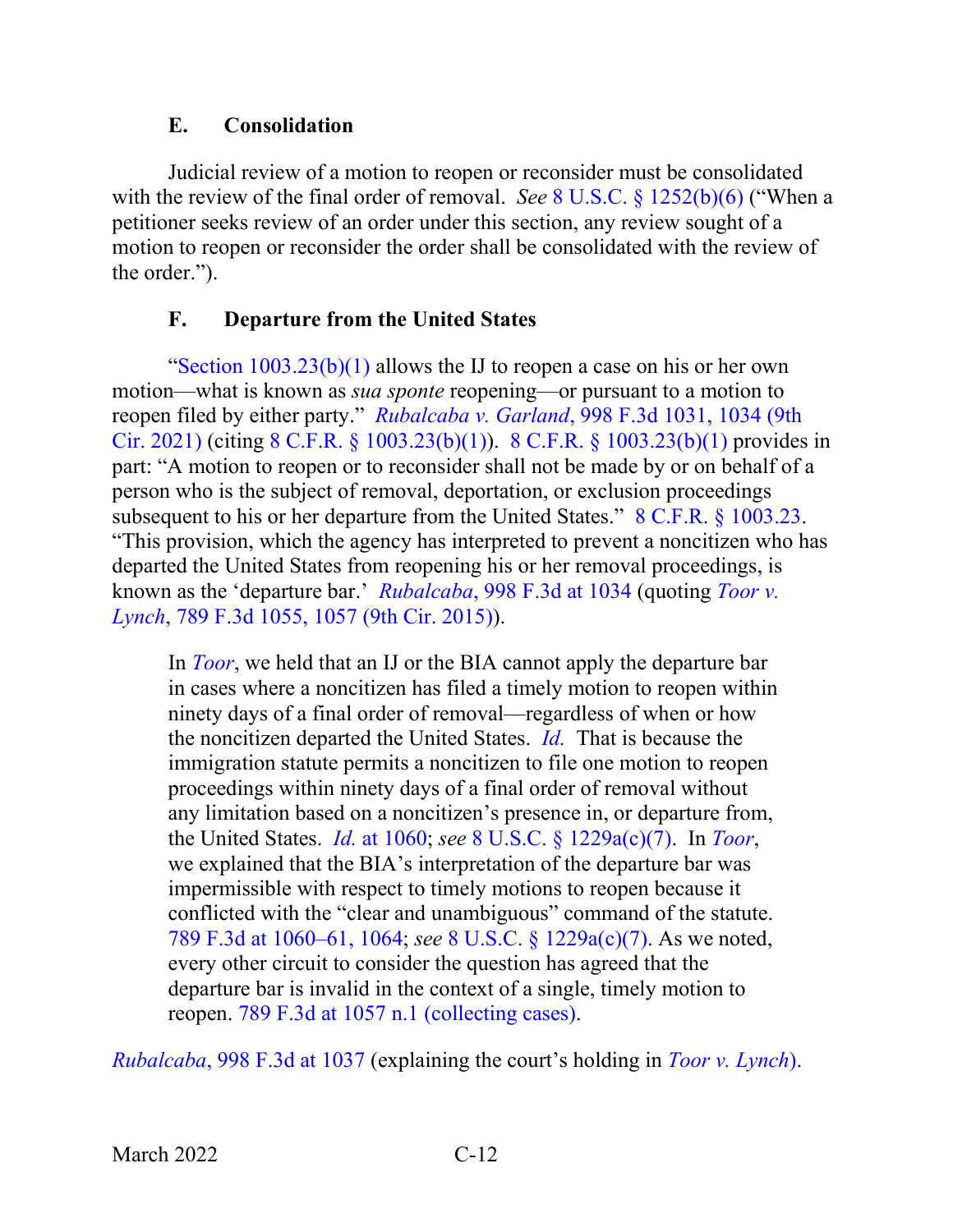Because *Toor* concerned regular and timely motions for reopening, it left open the question of "whether the departure bar limits an IJ's *sua sponte* reopening authority." *Rubalcaba*[, 998 F.3d at 1037.](https://www.westlaw.com/Document/Ib8851b70c3da11ebb1cbbeff33b6dc3d/View/FullText.html?transitionType=Default&contextData=(sc.Default)&VR=3.0&RS=da3.0&fragmentIdentifier=co_pp_sp_506_1037) That question was addressed in *[Rubalcaba](https://www.westlaw.com/Document/Ib8851b70c3da11ebb1cbbeff33b6dc3d/View/FullText.html?transitionType=Default&contextData=(sc.Default)&VR=3.0&RS=da3.0)*. In *Rubalcaba*, the court held that the departure bar does not apply to bar an immigration judge's exercise of discretion to *sua sponte* reopen removal proceedings. [998 F.3d 1031, 1040–41 \(9th Cir. 2021\)](https://www.westlaw.com/Document/Ib8851b70c3da11ebb1cbbeff33b6dc3d/View/FullText.html?transitionType=Default&contextData=(sc.Default)&VR=3.0&RS=da3.0&fragmentIdentifier=co_pp_sp_506_1040) (concluding "that the plain, unambiguous language of the regulation makes clear that the departure bar does not apply in the context of *sua sponte* reopening).

Note that "[a]s of January 15, 2021, the text of subsection (b)(1) has been amended by regulation." *Rubalcaba*[, 998 F.3d at 1036 n.5](https://www.westlaw.com/Document/Ib8851b70c3da11ebb1cbbeff33b6dc3d/View/FullText.html?transitionType=Default&contextData=(sc.Default)&VR=3.0&RS=da3.0&fragmentIdentifier=co_pp_sp_506_1036) (citing [85 Fed. Reg.](https://www.westlaw.com/Document/I7A8514E03F8E11EBACA09EC5772AB024/View/FullText.html?transitionType=Default&contextData=(sc.Default)&VR=3.0&RS=da3.0&fragmentIdentifier=co_pp_sp_1037_81%2c655)  [81,588, 81,655 \(Dec. 16, 2020\)\)](https://www.westlaw.com/Document/I7A8514E03F8E11EBACA09EC5772AB024/View/FullText.html?transitionType=Default&contextData=(sc.Default)&VR=3.0&RS=da3.0&fragmentIdentifier=co_pp_sp_1037_81%2c655). The amended "regulation purports to limit the instances in which an IJ may exercise *sua sponte* reopening authority[.]" *[Id.](https://www.westlaw.com/Document/Ib8851b70c3da11ebb1cbbeff33b6dc3d/View/FullText.html?transitionType=Default&contextData=(sc.Default)&VR=3.0&RS=da3.0)* (acknowledging that although, the amendment may affect Rubalcaba's case on remand, the court must evaluate the regulation as it existed and was applied at the time of the BIA's decision).

Where a petitioner has filed a motion to reopen, and then is involuntarily removed before the BIA has ruled on the motion, the BIA cannot deem the motion to reopen withdrawn. *See Coyt v. Holder*[, 593 F.3d 902, 906–07 \(9th Cir. 2010\)](https://www.westlaw.com/Document/Ic37bb13505e411df8bf6cd8525c41437/View/FullText.html?transitionType=Default&contextData=(sc.Default)&VR=3.0&RS=da3.0&fragmentIdentifier=co_pp_sp_506_906) (holding that [8 C.F.R. §](https://www.westlaw.com/Document/NA64E50805C1D11ECAE78A32A341D5C78/View/FullText.html?transitionType=Default&contextData=(sc.Default)&VR=3.0&RS=da3.0) 1003.2 was invalid as applied to a forcibly removed petitioner). Likewise, in addressing the withdrawal sanction in [8 C.F.R. §](https://www.westlaw.com/Document/N13A30CC08A8011D9A785E455AAD0CC92/View/FullText.html?transitionType=Default&contextData=(sc.Default)&VR=3.0&RS=da3.0) 1003.4, the court has held that "an alien does not withdraw his appeal of a final removal order, including the appeal of the denial of a motion to reopen or reconsider, simply because he was involuntarily removed before the appeal was decided. Rather, ... § [1003.4](https://www.westlaw.com/Document/N13A30CC08A8011D9A785E455AAD0CC92/View/FullText.html?transitionType=Default&contextData=(sc.Default)&VR=3.0&RS=da3.0) provides for withdrawal only when the petitioner engaged in conduct that establishes a waiver of the right to appeal." *[Lopez-Angel v. Barr](https://www.westlaw.com/Document/I738a6580689f11eaae65c24a92a27fc2/View/FullText.html?transitionType=Default&contextData=(sc.Default)&VR=3.0&RS=da3.0&fragmentIdentifier=co_pp_sp_506_1049)*, 952 [F.3d 1045, 1049 \(9th Cir. 2020\) \(as amended\)](https://www.westlaw.com/Document/I738a6580689f11eaae65c24a92a27fc2/View/FullText.html?transitionType=Default&contextData=(sc.Default)&VR=3.0&RS=da3.0&fragmentIdentifier=co_pp_sp_506_1049) (addressing the withdrawal sanction in [8 C.F.R. §](https://www.westlaw.com/Document/N13A30CC08A8011D9A785E455AAD0CC92/View/FullText.html?transitionType=Default&contextData=(sc.Default)&VR=3.0&RS=da3.0) 1003.4).

Additionally, physical removal of a petitioner by the United States does not preclude the petitioner from pursuing a motion to reopen. *See [Reyes-Torres v.](https://www.westlaw.com/Document/I80d9042b610d11e089b3e4fa6356f33d/View/FullText.html?transitionType=Default&contextData=(sc.Default)&VR=3.0&RS=da3.0&fragmentIdentifier=co_pp_sp_506_1076)  Holder*[, 645 F.3d 1073, 1076–77 \(9th Cir. 2011\).](https://www.westlaw.com/Document/I80d9042b610d11e089b3e4fa6356f33d/View/FullText.html?transitionType=Default&contextData=(sc.Default)&VR=3.0&RS=da3.0&fragmentIdentifier=co_pp_sp_506_1076) *See also Toor*[, 789 F.3d at 1063](https://www.westlaw.com/Document/I445e386514f011e5b86bd602cb8781fa/View/FullText.html?transitionType=Default&contextData=(sc.Default)&VR=3.0&RS=da3.0&fragmentIdentifier=co_pp_sp_506_1063) (explaining that in both *Coyt* and *Reyes-Torres*, the court held that IIRIRA invalidated the regulatory departure bar as applied to involuntary departures).

A motion to reopen may be made on the basis that the departure was not legally executed. *See Wiedersperg v. INS*[, 896 F.2d 1179, 1181–82 \(9th Cir. 1990\)](https://www.westlaw.com/Document/Ie347f596971d11d9bdd1cfdd544ca3a4/View/FullText.html?transitionType=Default&contextData=(sc.Default)&VR=3.0&RS=da3.0&fragmentIdentifier=co_pp_sp_350_1181) (holding that petitioner was entitled to reopen his deportation proceedings where his state conviction, which was the sole ground of deportation, was vacated);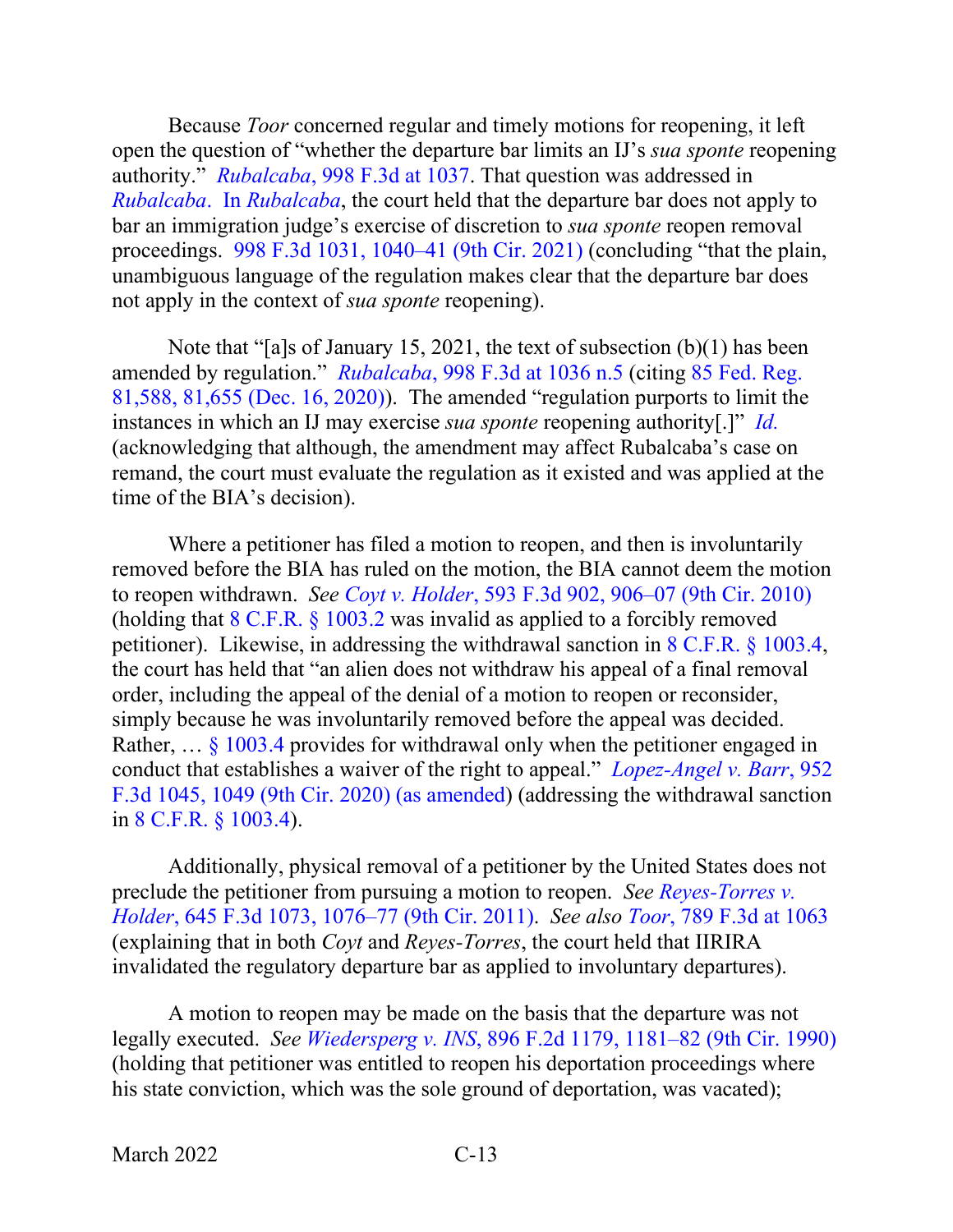*Estrada-Rosales v. INS*[, 645 F.2d 819, 820–21 \(9th Cir. 1981\);](https://www.westlaw.com/Document/Ia167b74c927811d9bdd1cfdd544ca3a4/View/FullText.html?transitionType=Default&contextData=(sc.Default)&VR=3.0&RS=da3.0&fragmentIdentifier=co_pp_sp_350_820) *[Mendez v. INS](https://www.westlaw.com/Document/I10af223d910411d993e6d35cc61aab4a/View/FullText.html?transitionType=Default&contextData=(sc.Default)&VR=3.0&RS=da3.0&fragmentIdentifier=co_pp_sp_350_958)*, 563 [F.2d 956, 958 \(9th Cir. 1977\).](https://www.westlaw.com/Document/I10af223d910411d993e6d35cc61aab4a/View/FullText.html?transitionType=Default&contextData=(sc.Default)&VR=3.0&RS=da3.0&fragmentIdentifier=co_pp_sp_350_958) The court's holdings in *[Wiedersperg](https://www.westlaw.com/Document/Ie347f596971d11d9bdd1cfdd544ca3a4/View/FullText.html?transitionType=Default&contextData=(sc.Default)&VR=3.0&RS=da3.0)* and *Estrada-Rosales* are not limited to cases in which a vacated state court conviction was the sole ground of deportability; rather, reopening is permitted where the conviction was a "key part" of the deportation or removal proceeding. *[Cardoso-Tlaseca v.](https://www.westlaw.com/Document/Ic9afef2c314011dbb0d3b726c66cf290/View/FullText.html?transitionType=Default&contextData=(sc.Default)&VR=3.0&RS=da3.0&fragmentIdentifier=co_pp_sp_506_1107)  Gonzales*[, 460 F.3d 1102, 1107 \(9th Cir. 2006\)](https://www.westlaw.com/Document/Ic9afef2c314011dbb0d3b726c66cf290/View/FullText.html?transitionType=Default&contextData=(sc.Default)&VR=3.0&RS=da3.0&fragmentIdentifier=co_pp_sp_506_1107) (holding that BIA was not precluded from ruling on motion to reopen).

Additionally, a noncitizen who departs the United States after the completion of immigration proceedings and then re-enters the United States may file a motion to reopen with an immigration judge, *Lin v. Gonzales*[, 473 F.3d 979,](https://www.westlaw.com/Document/I680a345d9d0811dbb38df5bc58c34d92/View/FullText.html?transitionType=Default&contextData=(sc.Default)&VR=3.0&RS=da3.0&fragmentIdentifier=co_pp_sp_506_982)  [982 \(9th Cir. 2007\)](https://www.westlaw.com/Document/I680a345d9d0811dbb38df5bc58c34d92/View/FullText.html?transitionType=Default&contextData=(sc.Default)&VR=3.0&RS=da3.0&fragmentIdentifier=co_pp_sp_506_982) (concluding that 8 C.F.R. § [1003.23\(b\)\(1\)](https://www.westlaw.com/Document/N3221B9F05C2111ECBF0FBEFEA0C9DE47/View/FullText.html?transitionType=Default&contextData=(sc.Default)&VR=3.0&RS=da3.0) did not preclude jurisdiction in such circumstances), or with the BIA, *[Reynoso-Cisneros v.](https://www.westlaw.com/Document/Ie799033d14f511dcb035bac3a32ef289/View/FullText.html?transitionType=Default&contextData=(sc.Default)&VR=3.0&RS=da3.0&fragmentIdentifier=co_pp_sp_506_1002)  Gonzales*[, 491 F.3d 1001, 1002 \(9th Cir. 2007\) \(per curiam\)](https://www.westlaw.com/Document/Ie799033d14f511dcb035bac3a32ef289/View/FullText.html?transitionType=Default&contextData=(sc.Default)&VR=3.0&RS=da3.0&fragmentIdentifier=co_pp_sp_506_1002) (concluding that [8](https://www.westlaw.com/Document/NA64E50805C1D11ECAE78A32A341D5C78/View/FullText.html?transitionType=Default&contextData=(sc.Default)&VR=3.0&RS=da3.0)  C.F.R. § [1003.2\(d\)](https://www.westlaw.com/Document/NA64E50805C1D11ECAE78A32A341D5C78/View/FullText.html?transitionType=Default&contextData=(sc.Default)&VR=3.0&RS=da3.0) did not preclude jurisdiction in such circumstances).

Removal of a noncitizen from the United States does not divest the court of jurisdiction over his petition for review. *See [Saavedra-Figueroa v. Holder](https://www.westlaw.com/Document/I03e6a0b2e8cd11dfaa23bccc834e9520/View/FullText.html?transitionType=Default&contextData=(sc.Default)&VR=3.0&RS=da3.0&fragmentIdentifier=co_pp_sp_506_623+n.1)*, 625 [F.3d 621, 623 n.1 \(9th Cir. 2010\).](https://www.westlaw.com/Document/I03e6a0b2e8cd11dfaa23bccc834e9520/View/FullText.html?transitionType=Default&contextData=(sc.Default)&VR=3.0&RS=da3.0&fragmentIdentifier=co_pp_sp_506_623+n.1)

If a noncitizen who is removed pursuant to a removal order unlawfully reenters the United States, and the removal order is reinstated pursuant to [8 U.S.C.](https://www.westlaw.com/Document/N769233908F8B11DAAF58BD3E6EFC5A3E/View/FullText.html?transitionType=Default&contextData=(sc.Default)&VR=3.0&RS=da3.0)   $\S$  1231(a)(5), the noncitizen is barred from reopening the prior removal proceedings under [§ 1229a\(c\)\(7\).](https://www.westlaw.com/Document/NFF9ECF308EBA11DAAF57BD3E6EFC5A3E/View/FullText.html?transitionType=Default&contextData=(sc.Default)&VR=3.0&RS=da3.0) *See Cuenca v. Barr*[, 956 F.3d 1079, 1082 \(9th](https://www.westlaw.com/Document/Ifa062bf07eaa11eab9598d2db129301e/View/FullText.html?transitionType=Default&contextData=(sc.Default)&VR=3.0&RS=da3.0&fragmentIdentifier=co_pp_sp_506_1082)  [Cir. 2020\)](https://www.westlaw.com/Document/Ifa062bf07eaa11eab9598d2db129301e/View/FullText.html?transitionType=Default&contextData=(sc.Default)&VR=3.0&RS=da3.0&fragmentIdentifier=co_pp_sp_506_1082) (as amended). Although, "an individual placed in reinstatement proceedings under  $\S 1231(a)(5)$  cannot as a general rule challenge the validity of the prior removal order in the reinstatement proceeding itself[,]" the noncitizen retains "the right, conferred by  $\S 1229a(b)(5)(C)(ii)$ , to seek rescission of a removal order entered *in absentia*, based on lack of notice, by filing a motion to reopen 'at any time.'" *Miller v. Sessions*[, 889 F.3d 998, 1002–03 \(9th Cir. 2018\).](https://www.westlaw.com/Document/I30809a1052db11e89034f60e1699ddbe/View/FullText.html?transitionType=Default&contextData=(sc.Default)&VR=3.0&RS=da3.0&fragmentIdentifier=co_pp_sp_506_1002)

**Cross-reference**: Jurisdiction over Immigration Petitions in the Ninth Circuit, Departure from the United States, Review of Motions to Reopen.

#### <span id="page-17-1"></span><span id="page-17-0"></span>**III. STANDARD OF REVIEW**

#### **A. Generally**

The court reviews denials of motions to reopen, remand or reconsider for abuse of discretion. *See Cano-Merida v. INS*[, 311 F.3d 960, 964 \(9th Cir. 2002\);](https://www.westlaw.com/Document/I38f6820a89b711d9ac45f46c5ea084a3/View/FullText.html?transitionType=Default&contextData=(sc.Default)&VR=3.0&RS=da3.0&fragmentIdentifier=co_pp_sp_506_964)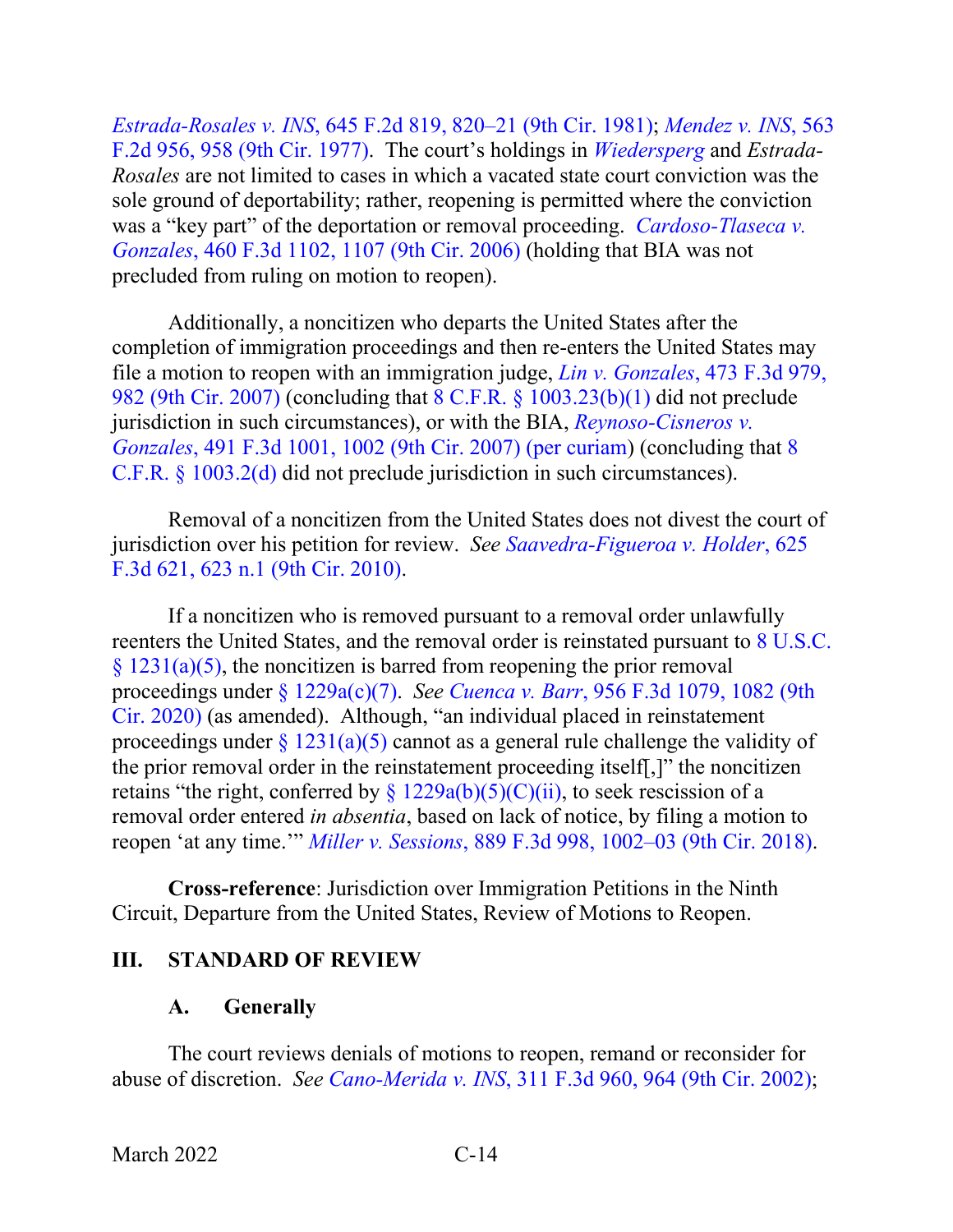*see also B.R. v. Garland*[, 26 F.4th 827 \(9th Cir. 2022\)](https://www.westlaw.com/Document/I87dcb7d094ea11ec926fda2e29669d8a/View/FullText.html?transitionType=Default&contextData=(sc.Default)&VR=3.0&RS=da3.0) (reviewing the denial of a motion to reconsider for abuse of discretion); *Cui v. [Garland](https://www.westlaw.com/Document/I6b62a7b01ca211ec925cb2bf681461fd/View/FullText.html?transitionType=Default&contextData=(sc.Default)&VR=3.0&RS=da3.0&fragmentIdentifier=co_pp_sp_8173_1000)*, 13 F.4th 991, 1000 (9th Cir. [2021\)](https://www.westlaw.com/Document/I6b62a7b01ca211ec925cb2bf681461fd/View/FullText.html?transitionType=Default&contextData=(sc.Default)&VR=3.0&RS=da3.0&fragmentIdentifier=co_pp_sp_8173_1000) (reviewing BIA decision to deny equitable tolling of a motion to reopen for abuse of discretion); *Aliyev v. Barr*[, 971 F.3d 1085, 1085–86, 1087 \(9th](https://www.westlaw.com/Document/Ibba63580e64711eab5eeeeed678e6b81/View/FullText.html?transitionType=Default&contextData=(sc.Default)&VR=3.0&RS=da3.0&fragmentIdentifier=co_pp_sp_506_1085)  [Cir. 2020\)](https://www.westlaw.com/Document/Ibba63580e64711eab5eeeeed678e6b81/View/FullText.html?transitionType=Default&contextData=(sc.Default)&VR=3.0&RS=da3.0&fragmentIdentifier=co_pp_sp_506_1085) (holding the BIA abused its discretion by denying petitioner's motion to reopen); *Lona v. Barr*[, 958 F.3d 1225, 1229 \(9th Cir. 2020\)](https://www.westlaw.com/Document/I29dec8e096fd11ea8cb395d22c142a61/View/FullText.html?transitionType=Default&contextData=(sc.Default)&VR=3.0&RS=da3.0&fragmentIdentifier=co_pp_sp_506_1229) (the denial of a motion to reconsider a final order of removal is generally reviewed for an abuse of discretion, and reversed when the denial is "arbitrary, irrational, or contrary to law"); *Aguilar Fermin v. Barr*[, 958 F.3d 887, 892 \(9th Cir. 2020\)](https://www.westlaw.com/Document/I0f45f6b08f1511ea8b0f97acce53a660/View/FullText.html?transitionType=Default&contextData=(sc.Default)&VR=3.0&RS=da3.0&fragmentIdentifier=co_pp_sp_506_892) ("A denial of a motion to reopen is reviewed for abuse of discretion."), *cert. denied sub nom. Fermin v. Barr*, 141 S. [Ct. 664 \(2020\);](https://www.westlaw.com/Link/Document/FullText?cite=141SCT664&VR=3.0&RS=da3.0) *Martinez v. Barr*[, 941 F.3d 907, 921–22](https://www.westlaw.com/Document/I41902900fb4611e9ad6fd2296b11a061/View/FullText.html?transitionType=Default&contextData=(sc.Default)&VR=3.0&RS=da3.0&fragmentIdentifier=co_pp_sp_506_921)  [\(9th Cir. 2019\)](https://www.westlaw.com/Document/I41902900fb4611e9ad6fd2296b11a061/View/FullText.html?transitionType=Default&contextData=(sc.Default)&VR=3.0&RS=da3.0&fragmentIdentifier=co_pp_sp_506_921) (holding the BIA "abused its discretion in failing to reopen proceedings that had a facially apparent due process violation and vacate the removal order that was unsupported by substantial evidence"); *[Bartolome v.](https://www.westlaw.com/Document/Id75f61d0b83511e8b93ad6f77bf99296/View/FullText.html?transitionType=Default&contextData=(sc.Default)&VR=3.0&RS=da3.0&fragmentIdentifier=co_pp_sp_506_815)  Sessions*[, 904 F.3d 803, 815 \(9th Cir. 2018\)](https://www.westlaw.com/Document/Id75f61d0b83511e8b93ad6f77bf99296/View/FullText.html?transitionType=Default&contextData=(sc.Default)&VR=3.0&RS=da3.0&fragmentIdentifier=co_pp_sp_506_815) ("The IJ's failure to recognize that he had at least *sua sponte* jurisdiction to reopen proceedings was an abuse of discretion."); *Agonafer v. Sessions*[, 859 F.3d 1198, 1203 \(9th Cir. 2017\)](https://www.westlaw.com/Document/Ic0d3d020583411e7b7978f65e9bf93b3/View/FullText.html?transitionType=Default&contextData=(sc.Default)&VR=3.0&RS=da3.0&fragmentIdentifier=co_pp_sp_506_1203) (motion to reopen); *Ayala v. Sessions*[, 855 F.3d 1012, 1020 \(9th Cir. 2017\)](https://www.westlaw.com/Document/Ie2aa3c402e9d11e7815ea6969ee18a03/View/FullText.html?transitionType=Default&contextData=(sc.Default)&VR=3.0&RS=da3.0&fragmentIdentifier=co_pp_sp_506_1020) (motion to reopen and reconsider); *Salim v. Lynch*, 831 [F.3d 1133, 1137 \(9th Cir. 2016\)](https://www.westlaw.com/Document/Ic4d603c0586511e6b150a0f8f302dd90/View/FullText.html?transitionType=Default&contextData=(sc.Default)&VR=3.0&RS=da3.0&fragmentIdentifier=co_pp_sp_506_1137) (agency abused its discretion denying motion to reopen; petition for review granted); *[Yang](https://www.westlaw.com/Document/I0e8c27ab1e3311e6b4bafa136b480ad2/View/FullText.html?transitionType=Default&contextData=(sc.Default)&VR=3.0&RS=da3.0&fragmentIdentifier=co_pp_sp_506_509)  v. Lynch*[, 822 F.3d 504, 509 \(9th Cir. 2016\)](https://www.westlaw.com/Document/I0e8c27ab1e3311e6b4bafa136b480ad2/View/FullText.html?transitionType=Default&contextData=(sc.Default)&VR=3.0&RS=da3.0&fragmentIdentifier=co_pp_sp_506_509) ("Because the BIA may not make credibility determinations on a motion to reopen, the BIA's decision to discredit Yang's affidavit based on application of the *falsus* maxim was contrary to law, and therefore an abuse of discretion."); *Garcia v. Lynch*[, 786 F.3d 789, 792 \(9th Cir.](https://www.westlaw.com/Document/I9879d327ff1e11e490d4edf60ce7d742/View/FullText.html?transitionType=Default&contextData=(sc.Default)&VR=3.0&RS=da3.0&fragmentIdentifier=co_pp_sp_506_792)  [2015\)](https://www.westlaw.com/Document/I9879d327ff1e11e490d4edf60ce7d742/View/FullText.html?transitionType=Default&contextData=(sc.Default)&VR=3.0&RS=da3.0&fragmentIdentifier=co_pp_sp_506_792) (motion to reconsider); *[Velasquez-Escovar v. Holder](https://www.westlaw.com/Document/I1fdc6bb5480611e4a795ac035416da91/View/FullText.html?transitionType=Default&contextData=(sc.Default)&VR=3.0&RS=da3.0)*, 768 F.3d 1000 (9th [Cir. 2014\)](https://www.westlaw.com/Document/I1fdc6bb5480611e4a795ac035416da91/View/FullText.html?transitionType=Default&contextData=(sc.Default)&VR=3.0&RS=da3.0) (agency abused its discretion in denying motion to reopen); *[Go v.](https://www.westlaw.com/Document/Ic3bae503a66511e39ac8bab74931929c/View/FullText.html?transitionType=Default&contextData=(sc.Default)&VR=3.0&RS=da3.0&fragmentIdentifier=co_pp_sp_506_609)  Holder*[, 744 F.3d 604, 609 \(9th Cir. 2014\)](https://www.westlaw.com/Document/Ic3bae503a66511e39ac8bab74931929c/View/FullText.html?transitionType=Default&contextData=(sc.Default)&VR=3.0&RS=da3.0&fragmentIdentifier=co_pp_sp_506_609) (reviewing denial of motion to reopen for abuse of discretion, explaining that the BIA's decision may only be reversed if "arbitrary, irrational, or contrary to law"); *[Tadevosyan v. Holder](https://www.westlaw.com/Document/If35953889fc811e381b8b0e9e015e69e/View/FullText.html?transitionType=Default&contextData=(sc.Default)&VR=3.0&RS=da3.0&fragmentIdentifier=co_pp_sp_506_1252)*, 743 F.3d 1250, [1252–53 \(9th Cir. 2014\)](https://www.westlaw.com/Document/If35953889fc811e381b8b0e9e015e69e/View/FullText.html?transitionType=Default&contextData=(sc.Default)&VR=3.0&RS=da3.0&fragmentIdentifier=co_pp_sp_506_1252) (explaining BIA abuses its discretion when it acts arbitrarily, irrationally, or contrary to the law and when it fails to provide a reasoned explanation for its actions, and granting the petition for review); *[Taggar](https://www.westlaw.com/Document/Iaec3297f5b6f11e3b48bea39e86d4142/View/FullText.html?transitionType=Default&contextData=(sc.Default)&VR=3.0&RS=da3.0&fragmentIdentifier=co_pp_sp_506_889)  v. Holder*[, 736 F.3d 886, 889–90 \(9th Cir. 2013\)](https://www.westlaw.com/Document/Iaec3297f5b6f11e3b48bea39e86d4142/View/FullText.html?transitionType=Default&contextData=(sc.Default)&VR=3.0&RS=da3.0&fragmentIdentifier=co_pp_sp_506_889) (reviewing denial of motion to remand for abuse of discretion); *Zhao v. Holder*[, 728 F.3d 1144, 1147 \(9th Cir.](https://www.westlaw.com/Document/Ia0dd0db616b511e3981fa20c4f198a69/View/FullText.html?transitionType=Default&contextData=(sc.Default)&VR=3.0&RS=da3.0&fragmentIdentifier=co_pp_sp_506_1147)  [2013\)](https://www.westlaw.com/Document/Ia0dd0db616b511e3981fa20c4f198a69/View/FullText.html?transitionType=Default&contextData=(sc.Default)&VR=3.0&RS=da3.0&fragmentIdentifier=co_pp_sp_506_1147) (motion to reopen); *[Hernandez-Velasquez v. Holder](https://www.westlaw.com/Document/Ib4e9557f8f3a11df86c1ad798a0ca1c1/View/FullText.html?transitionType=Default&contextData=(sc.Default)&VR=3.0&RS=da3.0&fragmentIdentifier=co_pp_sp_506_1077)*, 611 F.3d 1073, 1077 [\(9th Cir. 2010\)](https://www.westlaw.com/Document/Ib4e9557f8f3a11df86c1ad798a0ca1c1/View/FullText.html?transitionType=Default&contextData=(sc.Default)&VR=3.0&RS=da3.0&fragmentIdentifier=co_pp_sp_506_1077) (motion to reopen/reissue); *[Morales Apolinar v. Mukasey](https://www.westlaw.com/Document/I8cf48729cab111dc9876f446780b7bdc/View/FullText.html?transitionType=Default&contextData=(sc.Default)&VR=3.0&RS=da3.0&fragmentIdentifier=co_pp_sp_506_895)*, 514 F.3d [893, 895 \(9th Cir. 2008\)](https://www.westlaw.com/Document/I8cf48729cab111dc9876f446780b7bdc/View/FullText.html?transitionType=Default&contextData=(sc.Default)&VR=3.0&RS=da3.0&fragmentIdentifier=co_pp_sp_506_895) (motion to reconsider); *[de Jesus Melendez v. Gonzales](https://www.westlaw.com/Document/I0971842166cf11dcbd4c839f532b53c5/View/FullText.html?transitionType=Default&contextData=(sc.Default)&VR=3.0&RS=da3.0&fragmentIdentifier=co_pp_sp_506_1023)*, [503 F.3d 1019, 1023 \(9th Cir. 2007\)](https://www.westlaw.com/Document/I0971842166cf11dcbd4c839f532b53c5/View/FullText.html?transitionType=Default&contextData=(sc.Default)&VR=3.0&RS=da3.0&fragmentIdentifier=co_pp_sp_506_1023) (motion to remand); *see also [Kucana v.](https://www.westlaw.com/Document/I638108a705be11dfae65b23e804c3c12/View/FullText.html?transitionType=Default&contextData=(sc.Default)&VR=3.0&RS=da3.0&fragmentIdentifier=co_pp_sp_780_242)  Holder*[, 558 U.S. 233, 242 \(2010\)](https://www.westlaw.com/Document/I638108a705be11dfae65b23e804c3c12/View/FullText.html?transitionType=Default&contextData=(sc.Default)&VR=3.0&RS=da3.0&fragmentIdentifier=co_pp_sp_780_242) ("Mindful of the Board's 'broad discretion' in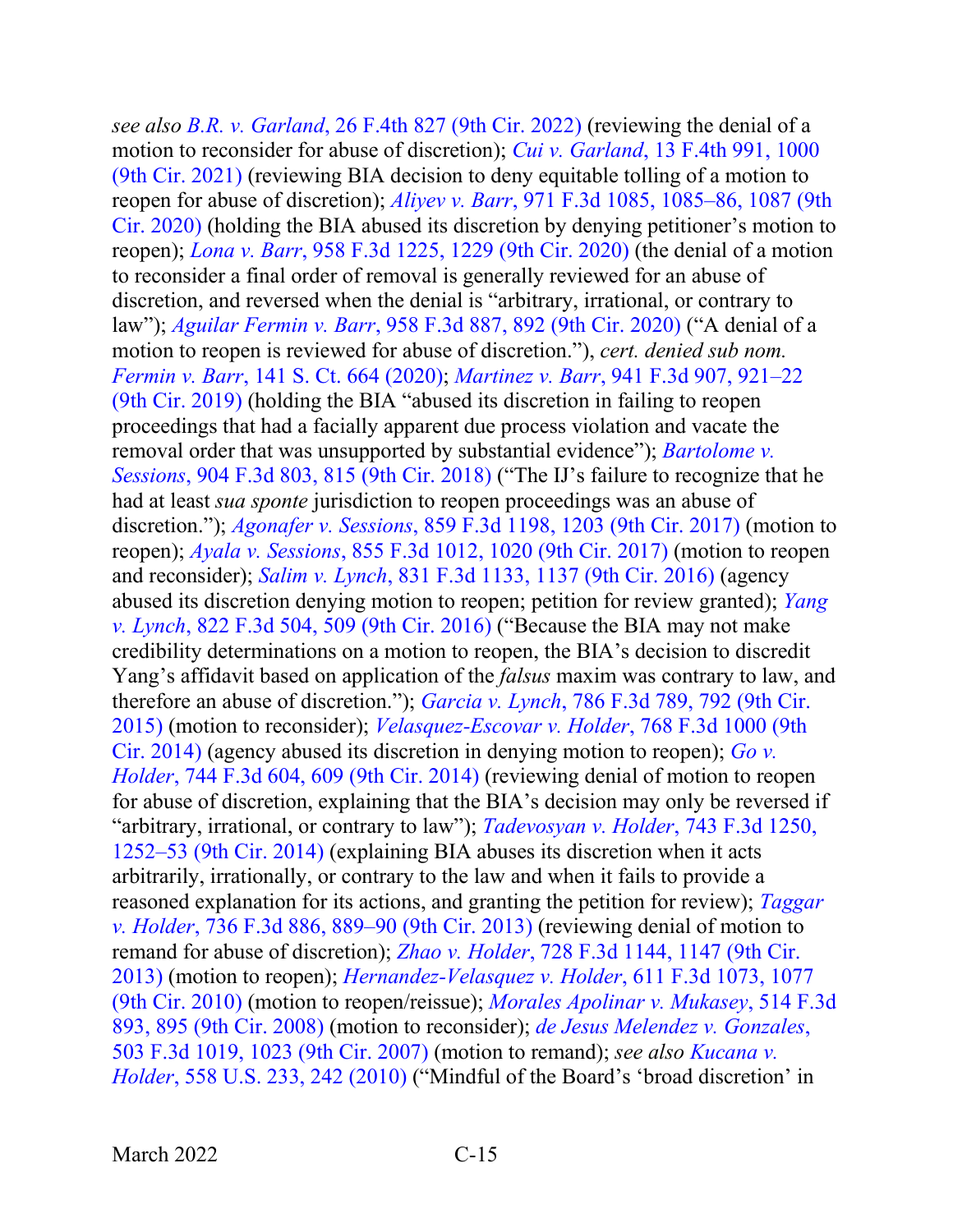such matters, however, courts have employed a deferential, abuse-of-discretion standard of review.").

The abuse of discretion standard applies regardless of the underlying relief requested. *See INS v. Doherty*[, 502 U.S. 314, 323 \(1992\).](https://www.westlaw.com/Document/Idf00c0b09c9c11d993e6d35cc61aab4a/View/FullText.html?transitionType=Default&contextData=(sc.Default)&VR=3.0&RS=da3.0&fragmentIdentifier=co_pp_sp_780_323) "'Motions for reopening of immigration proceedings are disfavored,' and as such, 'the Attorney General has broad discretion to grant or deny such motions.'" *Cui v. Garland*[, 13 F.4th 991,](https://www.westlaw.com/Document/I6b62a7b01ca211ec925cb2bf681461fd/View/FullText.html?transitionType=Default&contextData=(sc.Default)&VR=3.0&RS=da3.0&fragmentIdentifier=co_pp_sp_8173_995)  [995 \(9th Cir. 2021\)](https://www.westlaw.com/Document/I6b62a7b01ca211ec925cb2bf681461fd/View/FullText.html?transitionType=Default&contextData=(sc.Default)&VR=3.0&RS=da3.0&fragmentIdentifier=co_pp_sp_8173_995) (quoting *Doherty*[, 502 U.S. at 323\)](https://www.westlaw.com/Document/Idf00c0b09c9c11d993e6d35cc61aab4a/View/FullText.html?transitionType=Default&contextData=(sc.Default)&VR=3.0&RS=da3.0&fragmentIdentifier=co_pp_sp_780_323); *see also [INS v. Abudu](https://www.westlaw.com/Document/I650213d29c9711d9bc61beebb95be672/View/FullText.html?transitionType=Default&contextData=(sc.Default)&VR=3.0&RS=da3.0&fragmentIdentifier=co_pp_sp_780_107%2c+110)*, 485 [U.S. 94, 107, 110 \(1988\)](https://www.westlaw.com/Document/I650213d29c9711d9bc61beebb95be672/View/FullText.html?transitionType=Default&contextData=(sc.Default)&VR=3.0&RS=da3.0&fragmentIdentifier=co_pp_sp_780_107%2c+110) (noting, among other things, "the tenor of the Attorney General's regulations, which plainly disfavor motions to reopen"); *[Chandra v.](https://www.westlaw.com/Document/Ia86600d3d9e211e390d4edf60ce7d742/View/FullText.html?transitionType=Default&contextData=(sc.Default)&VR=3.0&RS=da3.0)  Holder*, [751 F.3d 1034 \(9th Cir. 2014\)](https://www.westlaw.com/Document/Ia86600d3d9e211e390d4edf60ce7d742/View/FullText.html?transitionType=Default&contextData=(sc.Default)&VR=3.0&RS=da3.0) ("Motions to reopen, however, are generally disfavored because every delay works to the advantage of the deportable alien who wishes merely to remain in the United States." (internal quotation marks and citation omitted)); *Delgado-Ortiz v. Holder*[, 600 F.3d 1148 \(9th Cir. 2010\)](https://www.westlaw.com/Document/I56b6ac4e46a311dfae65b23e804c3c12/View/FullText.html?transitionType=Default&contextData=(sc.Default)&VR=3.0&RS=da3.0) (same); *Lin v. Holder*[, 588 F.3d 981, 984 \(9th Cir. 2009\)](https://www.westlaw.com/Document/Iae152f54e06b11dea82ab9f4ee295c21/View/FullText.html?transitionType=Default&contextData=(sc.Default)&VR=3.0&RS=da3.0&fragmentIdentifier=co_pp_sp_506_984) (motions to reopen are discretionary and disfavored).

This court will reverse the denial of a motion to reopen if it is "arbitrary, irrational, or contrary to law." *Singh v. INS*[, 295 F.3d 1037, 1039 \(9th Cir. 2002\)](https://www.westlaw.com/Document/I86e3639279de11d99c4dbb2f0352441d/View/FullText.html?transitionType=Default&contextData=(sc.Default)&VR=3.0&RS=da3.0&fragmentIdentifier=co_pp_sp_506_1039) (internal quotation marks omitted); *see also [Nababan v. Garland](https://www.westlaw.com/Document/Ic45d3c204c9711ecbe28a1944976b7ad/View/FullText.html?transitionType=Default&contextData=(sc.Default)&VR=3.0&RS=da3.0&fragmentIdentifier=co_pp_sp_8173_1094)*, 18 F.4th 1090, [1094 \(9th Cir. 2021\)](https://www.westlaw.com/Document/Ic45d3c204c9711ecbe28a1944976b7ad/View/FullText.html?transitionType=Default&contextData=(sc.Default)&VR=3.0&RS=da3.0&fragmentIdentifier=co_pp_sp_8173_1094) ("The BIA abuses its discretion when its decision is arbitrary, irrational or contrary to law."); *Cui*[, 13 F.4th at 995–96](https://www.westlaw.com/Document/I6b62a7b01ca211ec925cb2bf681461fd/View/FullText.html?transitionType=Default&contextData=(sc.Default)&VR=3.0&RS=da3.0&fragmentIdentifier=co_pp_sp_8173_995) ("The BIA only abuses its discretion when the decision is arbitrary, irrational or contrary to law." (internal quotation marks and citation omitted)); *[Sanchez Rosales v. Barr](https://www.westlaw.com/Document/Icfa9f87029e311ebad91f726ad2fe5fa/View/FullText.html?transitionType=Default&contextData=(sc.Default)&VR=3.0&RS=da3.0&fragmentIdentifier=co_pp_sp_506_719)*, 980 F.3d 716, [719 \(9th Cir. 2020\)](https://www.westlaw.com/Document/Icfa9f87029e311ebad91f726ad2fe5fa/View/FullText.html?transitionType=Default&contextData=(sc.Default)&VR=3.0&RS=da3.0&fragmentIdentifier=co_pp_sp_506_719) ("The BIA abuses its discretion when it makes an error of law or fails to provide a reasoned explanation for its actions."); *Lona*, 958 [F.3d at 1229;](https://www.westlaw.com/Document/I29dec8e096fd11ea8cb395d22c142a61/View/FullText.html?transitionType=Default&contextData=(sc.Default)&VR=3.0&RS=da3.0&fragmentIdentifier=co_pp_sp_506_1229) *Aguilar Fermin*[, 958 F.3d at 892;](https://www.westlaw.com/Document/I0f45f6b08f1511ea8b0f97acce53a660/View/FullText.html?transitionType=Default&contextData=(sc.Default)&VR=3.0&RS=da3.0&fragmentIdentifier=co_pp_sp_506_892) *Agonafer*[, 859 F.3d at 1203;](https://www.westlaw.com/Document/Ic0d3d020583411e7b7978f65e9bf93b3/View/FullText.html?transitionType=Default&contextData=(sc.Default)&VR=3.0&RS=da3.0&fragmentIdentifier=co_pp_sp_506_1203) *[Perez v. Mukasey](https://www.westlaw.com/Document/I8002158cdb0211dca9c2f716e0c816ba/View/FullText.html?transitionType=Default&contextData=(sc.Default)&VR=3.0&RS=da3.0&fragmentIdentifier=co_pp_sp_506_773)*, [516 F.3d 770, 773 \(9th Cir. 2008\).](https://www.westlaw.com/Document/I8002158cdb0211dca9c2f716e0c816ba/View/FullText.html?transitionType=Default&contextData=(sc.Default)&VR=3.0&RS=da3.0&fragmentIdentifier=co_pp_sp_506_773)

The BIA can deny a motion to reopen on any one of at least three independent grounds, for example, "failure to establish a prima facie case for the relief sought, failure to introduce previously unavailable, material evidence, and a determination that even if these requirements were satisfied, the movant would not be entitled to the discretionary grant of relief which he sought." *[Najmabadi v.](https://www.westlaw.com/Document/I577261602bab11df8bf6cd8525c41437/View/FullText.html?transitionType=Default&contextData=(sc.Default)&VR=3.0&RS=da3.0&fragmentIdentifier=co_pp_sp_506_986)  Holder*[, 597 F.3d 983, 986 \(9th Cir. 2010\)](https://www.westlaw.com/Document/I577261602bab11df8bf6cd8525c41437/View/FullText.html?transitionType=Default&contextData=(sc.Default)&VR=3.0&RS=da3.0&fragmentIdentifier=co_pp_sp_506_986) (internal quotation marks and citation omitted).

The BIA's determination of purely legal questions is reviewed de novo. *See Nababan v. Garland*[, 18 F.4th 1090, 1094 \(9th Cir. 2021\)](https://www.westlaw.com/Document/Ic45d3c204c9711ecbe28a1944976b7ad/View/FullText.html?transitionType=Default&contextData=(sc.Default)&VR=3.0&RS=da3.0&fragmentIdentifier=co_pp_sp_8173_1094) (reviewing legal questions de novo); *Etemadi v. Garland*[, 12 F.4th 1013, 1018 \(9th Cir. 2021\)](https://www.westlaw.com/Document/I5967496011a511ecb72ce2c86e84f35e/View/FullText.html?transitionType=Default&contextData=(sc.Default)&VR=3.0&RS=da3.0&fragmentIdentifier=co_pp_sp_8173_1018)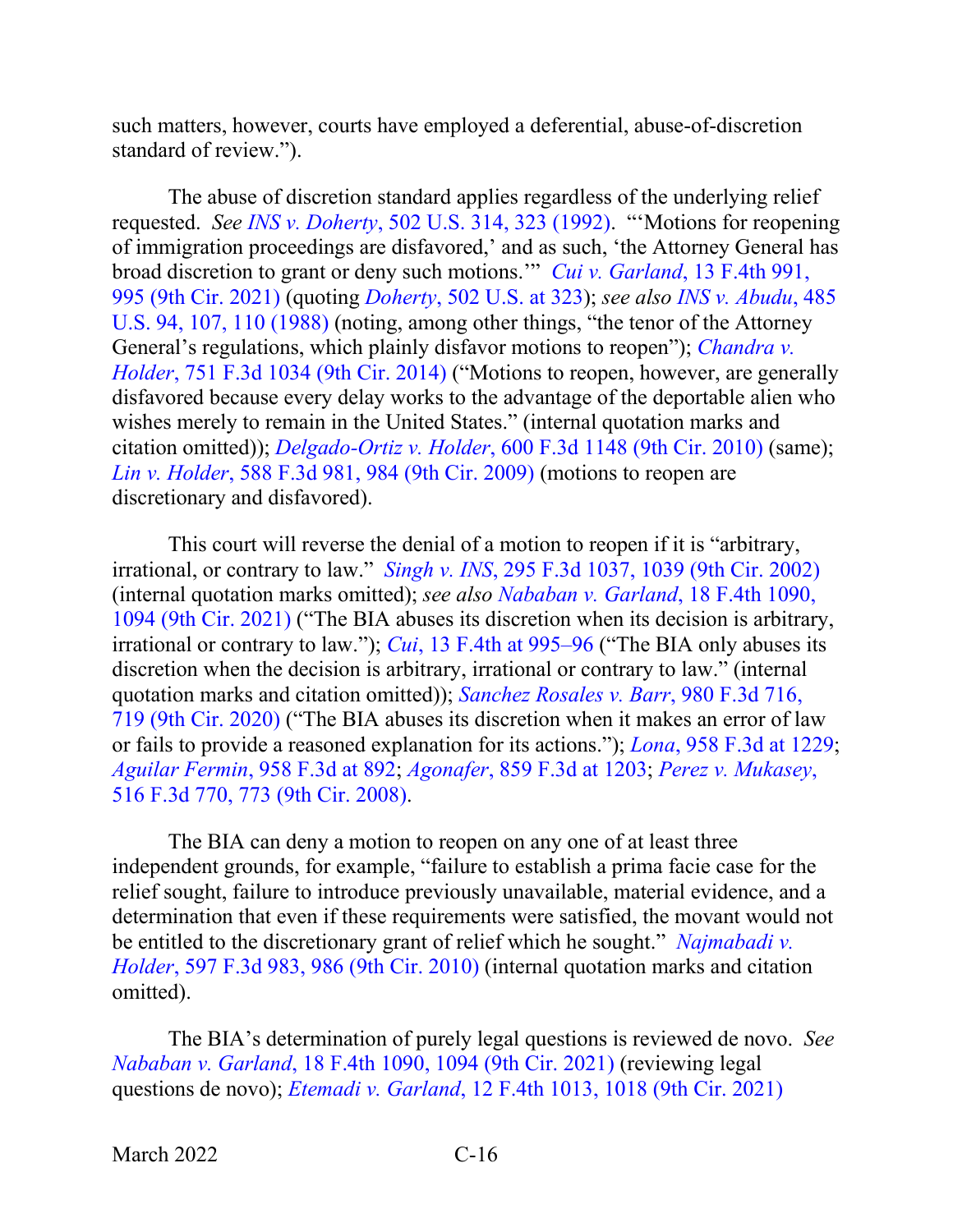(recognizing that a denial of a motion to reopen immigration proceedings is generally reviewed for abuse of discretion, but a de novo standard applies where the issue presented is a purely legal question); *[Rubalcaba v. Garland](https://www.westlaw.com/Document/Ib8851b70c3da11ebb1cbbeff33b6dc3d/View/FullText.html?transitionType=Default&contextData=(sc.Default)&VR=3.0&RS=da3.0&fragmentIdentifier=co_pp_sp_506_1035)*, 998 F.3d [1031, 1035 \(9th Cir. 2021\)](https://www.westlaw.com/Document/Ib8851b70c3da11ebb1cbbeff33b6dc3d/View/FullText.html?transitionType=Default&contextData=(sc.Default)&VR=3.0&RS=da3.0&fragmentIdentifier=co_pp_sp_506_1035) (reviewing de novo the BIA's interpretation of the departure bar, which is a purely legal question of regulatory interpretation); *Martinez v. Barr*[, 941 F.3d 907, 921 \(9th Cir. 2019\)](https://www.westlaw.com/Document/I41902900fb4611e9ad6fd2296b11a061/View/FullText.html?transitionType=Default&contextData=(sc.Default)&VR=3.0&RS=da3.0&fragmentIdentifier=co_pp_sp_506_921) (reviewing de novo legal questions, including claims of due process violations, as well as the sufficiency of a notice to appear); *Ayala v. Sessions*[, 855 F.3d 1012, 1020 \(9th Cir. 2017\)](https://www.westlaw.com/Document/Ie2aa3c402e9d11e7815ea6969ee18a03/View/FullText.html?transitionType=Default&contextData=(sc.Default)&VR=3.0&RS=da3.0&fragmentIdentifier=co_pp_sp_506_1020) (de novo review applies to the BIA's determination of purely legal questions); *[Alali-](https://www.westlaw.com/Document/Ifd62c482152311ddb7e483ba170699a5/View/FullText.html?transitionType=Default&contextData=(sc.Default)&VR=3.0&RS=da3.0&fragmentIdentifier=co_pp_sp_506_1041)Amin v. Mukasey*[, 523 F.3d 1039, 1041 \(9th Cir. 2008\)](https://www.westlaw.com/Document/Ifd62c482152311ddb7e483ba170699a5/View/FullText.html?transitionType=Default&contextData=(sc.Default)&VR=3.0&RS=da3.0&fragmentIdentifier=co_pp_sp_506_1041) ("A denial of a motion to reopen immigration proceedings is generally reviewed for abuse of discretion; however, where … the issue presented is a 'purely legal question,' a *de novo* standard applies."); *[Morales Apolinar](https://www.westlaw.com/Document/I8cf48729cab111dc9876f446780b7bdc/View/FullText.html?transitionType=Default&contextData=(sc.Default)&VR=3.0&RS=da3.0&fragmentIdentifier=co_pp_sp_506_895)*, 514 F.3d at 895; *[Singh v. INS](https://www.westlaw.com/Document/I0624f6b0798411d98c82a53fc8ac8757/View/FullText.html?transitionType=Default&contextData=(sc.Default)&VR=3.0&RS=da3.0&fragmentIdentifier=co_pp_sp_506_1052)*, 213 F.3d [1050, 1052 \(9th Cir. 2000\);](https://www.westlaw.com/Document/I0624f6b0798411d98c82a53fc8ac8757/View/FullText.html?transitionType=Default&contextData=(sc.Default)&VR=3.0&RS=da3.0&fragmentIdentifier=co_pp_sp_506_1052) *see also Minasyan v. Mukasey*[, 553 F.3d 1224, 1227](https://www.westlaw.com/Document/Ia08ea7a2e72611ddb7e683ba170699a5/View/FullText.html?transitionType=Default&contextData=(sc.Default)&VR=3.0&RS=da3.0&fragmentIdentifier=co_pp_sp_506_1227)  [\(9th Cir. 2009\)](https://www.westlaw.com/Document/Ia08ea7a2e72611ddb7e683ba170699a5/View/FullText.html?transitionType=Default&contextData=(sc.Default)&VR=3.0&RS=da3.0&fragmentIdentifier=co_pp_sp_506_1227) (BIA's interpretation of the one-year period for filing an asylum application); *Sotelo v. Gonzales*[, 430 F.3d 968, 970 \(9th Cir. 2005\).](https://www.westlaw.com/Document/Ieeeacdd1674911dab072a248d584787d/View/FullText.html?transitionType=Default&contextData=(sc.Default)&VR=3.0&RS=da3.0&fragmentIdentifier=co_pp_sp_506_970) Factual findings are reviewed for substantial evidence. *See [Sharma v. INS](https://www.westlaw.com/Document/I8fc4a4df933111d9a707f4371c9c34f0/View/FullText.html?transitionType=Default&contextData=(sc.Default)&VR=3.0&RS=da3.0&fragmentIdentifier=co_pp_sp_506_547)*, 89 F.3d 545, [547 \(9th Cir. 1996\).](https://www.westlaw.com/Document/I8fc4a4df933111d9a707f4371c9c34f0/View/FullText.html?transitionType=Default&contextData=(sc.Default)&VR=3.0&RS=da3.0&fragmentIdentifier=co_pp_sp_506_547)

**Cross-reference:** Jurisdiction over Immigration Petitions, Standards of Review; Ninth Circuit Standards of Review Outline.

#### **B. Full Consideration of All Factors**

<span id="page-20-0"></span>The BIA must show proper consideration of all factors, both favorable and unfavorable. *See Nababan v. Garland*[, 18 F.4th 1090, 1094 \(9th Cir. 2021\);](https://www.westlaw.com/Document/Ic45d3c204c9711ecbe28a1944976b7ad/View/FullText.html?transitionType=Default&contextData=(sc.Default)&VR=3.0&RS=da3.0&fragmentIdentifier=co_pp_sp_8173_1094) *Chandra v. Holder*[, 751 F.3d 1034, 1039 \(9th Cir. 2014\);](https://www.westlaw.com/Document/Ia86600d3d9e211e390d4edf60ce7d742/View/FullText.html?transitionType=Default&contextData=(sc.Default)&VR=3.0&RS=da3.0&fragmentIdentifier=co_pp_sp_506_1039) *[Zhao v. Holder](https://www.westlaw.com/Document/Ia0dd0db616b511e3981fa20c4f198a69/View/FullText.html?transitionType=Default&contextData=(sc.Default)&VR=3.0&RS=da3.0&fragmentIdentifier=co_pp_sp_506_1149)*, 728 F.3d [1144, 1149 \(9th Cir. 2013\);](https://www.westlaw.com/Document/Ia0dd0db616b511e3981fa20c4f198a69/View/FullText.html?transitionType=Default&contextData=(sc.Default)&VR=3.0&RS=da3.0&fragmentIdentifier=co_pp_sp_506_1149) *Ali v. Holder*[, 637 F.3d 1025, 1031–32 \(9th Cir. 2011\)](https://www.westlaw.com/Document/I10dc7c24517a11e0b931b80af77abaf1/View/FullText.html?transitionType=Default&contextData=(sc.Default)&VR=3.0&RS=da3.0&fragmentIdentifier=co_pp_sp_506_1031) (remanding where BIA failed to consider all factors); *[Garcia v. Holder](https://www.westlaw.com/Document/Ibc8c4637b67611dfb5fdfcf739be147c/View/FullText.html?transitionType=Default&contextData=(sc.Default)&VR=3.0&RS=da3.0&fragmentIdentifier=co_pp_sp_506_913)*, 621 F.3d [906, 913 \(9th Cir. 2010\)](https://www.westlaw.com/Document/Ibc8c4637b67611dfb5fdfcf739be147c/View/FullText.html?transitionType=Default&contextData=(sc.Default)&VR=3.0&RS=da3.0&fragmentIdentifier=co_pp_sp_506_913) (remanding to BIA where the BIA failed entirely to address petitioner's supplemental brief and the evidence attached to it; although BIA had discretion whether to consider the evidence, it was legal error for the BIA to fail entirely to exercise its discretion); *[Franco-Rosendo v. Gonzales](https://www.westlaw.com/Document/I56622913162b11db99dab759416ba200/View/FullText.html?transitionType=Default&contextData=(sc.Default)&VR=3.0&RS=da3.0&fragmentIdentifier=co_pp_sp_506_967)*, 454 F.3d [965, 967–68 \(9th Cir. 2006\)](https://www.westlaw.com/Document/I56622913162b11db99dab759416ba200/View/FullText.html?transitionType=Default&contextData=(sc.Default)&VR=3.0&RS=da3.0&fragmentIdentifier=co_pp_sp_506_967) (holding that the BIA abused its discretion in denying motion to reopen based solely on failure to post voluntary departure bond without consideration of favorable factors); *Bhasin v. Gonzales*[, 423 F.3d 977, 986–87 \(9th](https://www.westlaw.com/Document/I0d89dd331b0b11daaea49302b5f61a35/View/FullText.html?transitionType=Default&contextData=(sc.Default)&VR=3.0&RS=da3.0&fragmentIdentifier=co_pp_sp_506_986)  [Cir. 2005\)](https://www.westlaw.com/Document/I0d89dd331b0b11daaea49302b5f61a35/View/FullText.html?transitionType=Default&contextData=(sc.Default)&VR=3.0&RS=da3.0&fragmentIdentifier=co_pp_sp_506_986) (holding that the BIA abused its discretion by improperly discrediting petitioner's affidavit as "self-serving" and failing to properly consider the factors relevant to eligibility for relief); *Mohammed v. Gonzales*[, 400 F.3d 785, 792 \(9th](https://www.westlaw.com/Document/Iccc09121919f11d993e6d35cc61aab4a/View/FullText.html?transitionType=Default&contextData=(sc.Default)&VR=3.0&RS=da3.0&fragmentIdentifier=co_pp_sp_506_792)  [Cir. 2005\)](https://www.westlaw.com/Document/Iccc09121919f11d993e6d35cc61aab4a/View/FullText.html?transitionType=Default&contextData=(sc.Default)&VR=3.0&RS=da3.0&fragmentIdentifier=co_pp_sp_506_792) (holding that BIA abused its discretion by denying motion to reopen in

March 2022 C-17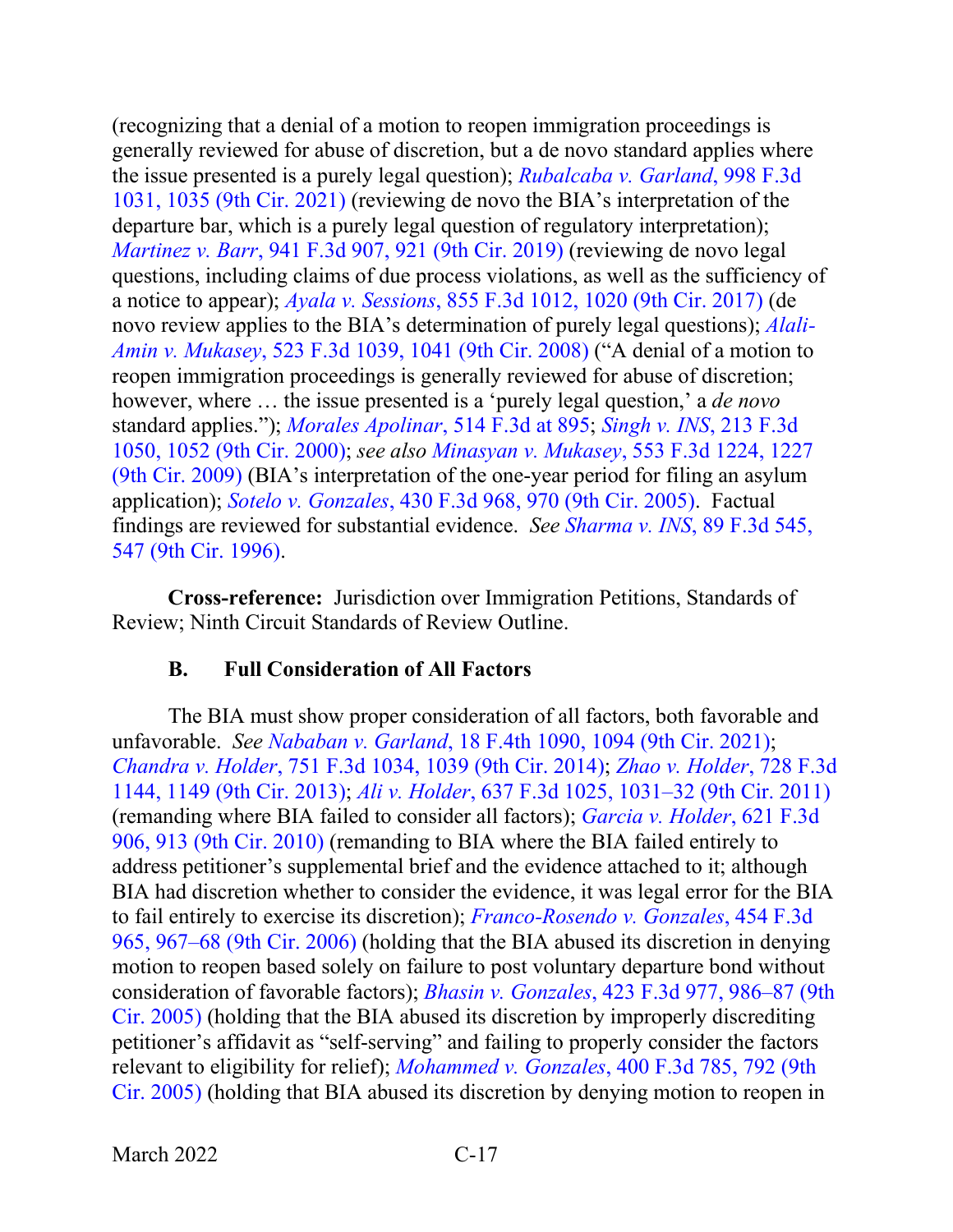an incomplete and nonsensical opinion, and in failing to consider all attached evidence); *Singh v. Gonzales*[, 416 F.3d 1006, 1015 \(9th Cir. 2005\)](https://www.westlaw.com/Document/I5c2f58a3006311da8ac8f235252e36df/View/FullText.html?transitionType=Default&contextData=(sc.Default)&VR=3.0&RS=da3.0&fragmentIdentifier=co_pp_sp_506_1015) (remanding in light of BIA's unexplained failure to address petitioner's ineffective assistance of counsel claim); *Movsisian v. Ashcroft*[, 395 F.3d 1095, 1097–99 \(9th Cir. 2005\)](https://www.westlaw.com/Document/I5e1111c179ec11d99c4dbb2f0352441d/View/FullText.html?transitionType=Default&contextData=(sc.Default)&VR=3.0&RS=da3.0&fragmentIdentifier=co_pp_sp_506_1097)  [\(remanding where BIA failed to articulate its reasons for denying motion](https://www.westlaw.com/Document/I5e1111c179ec11d99c4dbb2f0352441d/View/FullText.html?transitionType=Default&contextData=(sc.Default)&VR=3.0&RS=da3.0&fragmentIdentifier=co_pp_sp_506_1097) to reopen).

The BIA has a duty to weigh all relevant evidence when there is a factual dispute about whether a document has been mailed by the BIA to a petitioner and, whether a document has been mailed by petitioner to the BIA. *See [Hernandez-](https://www.westlaw.com/Document/Ib4e9557f8f3a11df86c1ad798a0ca1c1/View/FullText.html?transitionType=Default&contextData=(sc.Default)&VR=3.0&RS=da3.0&fragmentIdentifier=co_pp_sp_506_1078)Velasquez v. Holder*[, 611 F.3d 1073, 1078–79 \(9th Cir. 2010\)](https://www.westlaw.com/Document/Ib4e9557f8f3a11df86c1ad798a0ca1c1/View/FullText.html?transitionType=Default&contextData=(sc.Default)&VR=3.0&RS=da3.0&fragmentIdentifier=co_pp_sp_506_1078) (granting petition because BIA failed to weigh the evidence petitioner submitted in support of her claim that she mailed a Change of Address form to the BIA and evidence that petitioner did not receive notice of BIA's decision).

"'The agency abuses its discretion if it fails to state its reasons and show proper consideration of all factors when weighing equities and denying relief.'" *Etemadi v. Garland*[, 12 F.4th 1013, 1029 \(9th Cir. 2021\)](https://www.westlaw.com/Document/I5967496011a511ecb72ce2c86e84f35e/View/FullText.html?transitionType=Default&contextData=(sc.Default)&VR=3.0&RS=da3.0&fragmentIdentifier=co_pp_sp_8173_1029) (citations omitted) ("The BIA abused its discretion in its conclusory analysis that the evidence Etemadi submitted with his motion to reopen failed to show changed country conditions in Iran.").

"The BIA abuses its discretion when it denies petitioner's claim with no indication that it considered all of the evidence and claims presented by the petition." *Avagyan v. Holder*[, 646 F.3d 672, 678 \(9th Cir. 2011\)](https://www.westlaw.com/Document/Ib2489e9ba3fa11e093b4f77be4dcecfa/View/FullText.html?transitionType=Default&contextData=(sc.Default)&VR=3.0&RS=da3.0&fragmentIdentifier=co_pp_sp_506_678) (remanding where it was unclear whether BIA considered specific claim raised by petitioner).

Although the BIA must consider all evidence, it need not expressly refute on the record every single piece of evidence presented. *Lin v. Holder*[, 588 F.3d 981,](https://www.westlaw.com/Document/Iae152f54e06b11dea82ab9f4ee295c21/View/FullText.html?transitionType=Default&contextData=(sc.Default)&VR=3.0&RS=da3.0&fragmentIdentifier=co_pp_sp_506_987)  [987–88 \(9th Cir. 2009\)](https://www.westlaw.com/Document/Iae152f54e06b11dea82ab9f4ee295c21/View/FullText.html?transitionType=Default&contextData=(sc.Default)&VR=3.0&RS=da3.0&fragmentIdentifier=co_pp_sp_506_987) (where BIA did not specifically address some of the evidence submitted, it did not abuse its discretion in denying the motion to reopen); *see also Agonafer v. Sessions*[, 859 F.3d 1198, 1206 \(9th Cir. 2017\)](https://www.westlaw.com/Document/Ic0d3d020583411e7b7978f65e9bf93b3/View/FullText.html?transitionType=Default&contextData=(sc.Default)&VR=3.0&RS=da3.0&fragmentIdentifier=co_pp_sp_506_1206) (recognizing that the BIA does not have to write an exegesis on every contention).

In *[Agonafer](https://www.westlaw.com/Document/Ic0d3d020583411e7b7978f65e9bf93b3/View/FullText.html?transitionType=Default&contextData=(sc.Default)&VR=3.0&RS=da3.0)*, the court held that "[b]ecause the BIA failed to consider the issues raised by the new reports in a manner showing that it 'heard and thought and not merely reacted' to Agonafer's motion to reopen, … , it 'abused its discretion in dismissing the new evidence as demonstrating a mere continuance of the previous circumstances.' … Accordingly, the BIA's denial of Agonafer's motion to reopen was arbitrary, irrational, or contrary to law." *Id*[. at 1207](https://www.westlaw.com/Document/Ic0d3d020583411e7b7978f65e9bf93b3/View/FullText.html?transitionType=Default&contextData=(sc.Default)&VR=3.0&RS=da3.0&fragmentIdentifier=co_pp_sp_506_1207) (citations omitted).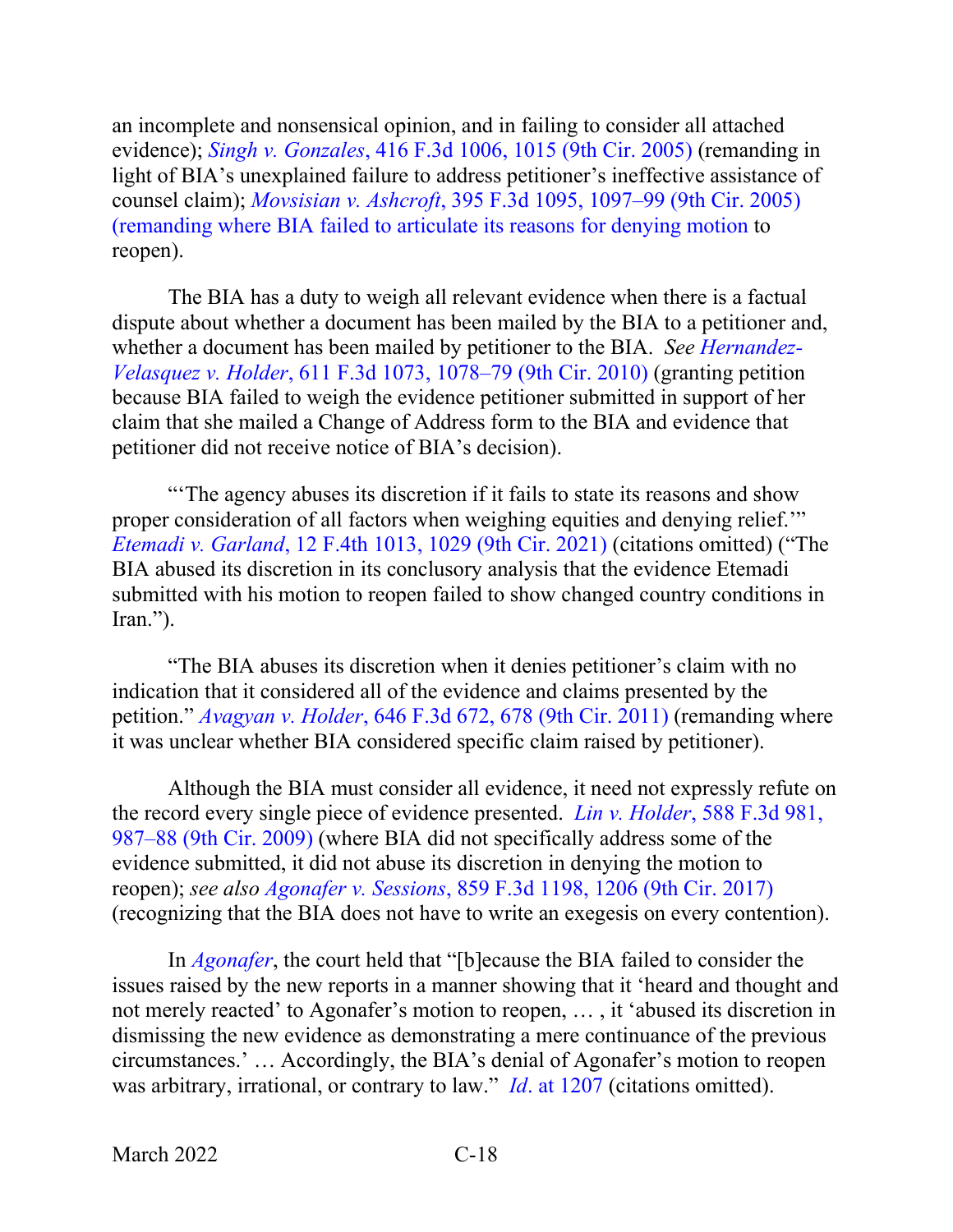## **1. Later-Acquired Equities**

<span id="page-22-0"></span>It is unclear whether equities acquired after a final order of deportation or removal must be given less weight than those acquired before the applicant was found to be deportable. *Compare Caruncho v. INS*[, 68 F.3d 356, 362 \(9th Cir.](https://www.westlaw.com/Document/I9505d9f591bf11d9bc61beebb95be672/View/FullText.html?transitionType=Default&contextData=(sc.Default)&VR=3.0&RS=da3.0&fragmentIdentifier=co_pp_sp_506_362)  [1995\)](https://www.westlaw.com/Document/I9505d9f591bf11d9bc61beebb95be672/View/FullText.html?transitionType=Default&contextData=(sc.Default)&VR=3.0&RS=da3.0&fragmentIdentifier=co_pp_sp_506_362) ("The government rightly points out that equities flowing from [petitioner's] marriage should be given little weight because it took place … three months after the BIA's summary dismissal/final deportation order."), *with [Vasquez v. INS](https://www.westlaw.com/Document/I4c5d979294af11d9a707f4371c9c34f0/View/FullText.html?transitionType=Default&contextData=(sc.Default)&VR=3.0&RS=da3.0&fragmentIdentifier=co_pp_sp_350_602)*, 767 [F.2d 598, 602 \(9th Cir. 1985\)](https://www.westlaw.com/Document/I4c5d979294af11d9a707f4371c9c34f0/View/FullText.html?transitionType=Default&contextData=(sc.Default)&VR=3.0&RS=da3.0&fragmentIdentifier=co_pp_sp_350_602) (affirming denial of motion to reopen because petitioner's intra-proceedings marriage did not outweigh his violations of immigration law), *with Israel v. INS*[, 785 F.2d 738, 741 \(9th Cir. 1986\)](https://www.westlaw.com/Document/I2ec0b9a094c911d993e6d35cc61aab4a/View/FullText.html?transitionType=Default&contextData=(sc.Default)&VR=3.0&RS=da3.0&fragmentIdentifier=co_pp_sp_350_741) (concluding that the BIA's denial of a motion to reopen to adjust status based on a "last-minute marriage" was arbitrary). *See also Malhi v. INS*, [336 F.3d 989, 994](https://www.westlaw.com/Document/If91816ed89e211d9b6ea9f5a173c4523/View/FullText.html?transitionType=Default&contextData=(sc.Default)&VR=3.0&RS=da3.0&fragmentIdentifier=co_pp_sp_506_994)  [\(9th Cir. 2003\)](https://www.westlaw.com/Document/If91816ed89e211d9b6ea9f5a173c4523/View/FullText.html?transitionType=Default&contextData=(sc.Default)&VR=3.0&RS=da3.0&fragmentIdentifier=co_pp_sp_506_994) (discussing regulatory presumption of fraud for intra-proceedings marriages and requirements of bona fide marriage exemption).

In *Chandra v. Holder*[, 751 F.3d 1034, 1039 \(9th Cir. 2014\),](https://www.westlaw.com/Document/Ia86600d3d9e211e390d4edf60ce7d742/View/FullText.html?transitionType=Default&contextData=(sc.Default)&VR=3.0&RS=da3.0&fragmentIdentifier=co_pp_sp_506_1039) the court held that the "BIA committed legal error insofar as it determined that [petitioner's] post-removal conversion to Christianity rendered him ineligible to file an untimely motion under the changed conditions exception." The court explained that [8](https://www.westlaw.com/Document/NA64E50805C1D11ECAE78A32A341D5C78/View/FullText.html?transitionType=Default&contextData=(sc.Default)&VR=3.0&RS=da3.0)  C.F.R. §  $1003.2(c)(3)(ii)$  does not prohibit "a motion to reopen based on evidence of changed country conditions that are relevant in light of the petitioner's changed circumstances." *Id*[. at 1037.](https://www.westlaw.com/Document/Ia86600d3d9e211e390d4edf60ce7d742/View/FullText.html?transitionType=Default&contextData=(sc.Default)&VR=3.0&RS=da3.0&fragmentIdentifier=co_pp_sp_506_1037)

#### **C. Explanation of Reasons**

<span id="page-22-1"></span>"We have long held that the BIA abuses its discretion when it fails to provide a reasoned explanation for its actions." *[Movsisian v. Ashcroft](https://www.westlaw.com/Document/I5e1111c179ec11d99c4dbb2f0352441d/View/FullText.html?transitionType=Default&contextData=(sc.Default)&VR=3.0&RS=da3.0&fragmentIdentifier=co_pp_sp_506_1098)*, 395 F.3d [1095, 1098 \(9th Cir. 2005\)](https://www.westlaw.com/Document/I5e1111c179ec11d99c4dbb2f0352441d/View/FullText.html?transitionType=Default&contextData=(sc.Default)&VR=3.0&RS=da3.0&fragmentIdentifier=co_pp_sp_506_1098) (granting petition where BIA summarily denied motion to reopen and remand without explanation). "[W]here the BIA entertains a motion to reopen in the first instance, and then fails to provide specific and cogent reasons for its decision, we are left without a reasoned decision to review." *[Id.](https://www.westlaw.com/Document/I5e1111c179ec11d99c4dbb2f0352441d/View/FullText.html?transitionType=Default&contextData=(sc.Default)&VR=3.0&RS=da3.0)* (rejecting government's contention that BIA's summary denial of a motion to reopen and remand was consistent with its streamlining procedures). "While the BIA 'does not have to write an exegesis on every contention,' it is required to 'consider the issues raised, and announce its decision in terms sufficient to enable a reviewing court to perceive that it has heard and thought and not merely reacted.'" *[Agonafer](https://www.westlaw.com/Document/Ic0d3d020583411e7b7978f65e9bf93b3/View/FullText.html?transitionType=Default&contextData=(sc.Default)&VR=3.0&RS=da3.0&fragmentIdentifier=co_pp_sp_506_1206)  v. Sessions*[, 859 F.3d 1198, 1206 \(9th Cir. 2017\)](https://www.westlaw.com/Document/Ic0d3d020583411e7b7978f65e9bf93b3/View/FullText.html?transitionType=Default&contextData=(sc.Default)&VR=3.0&RS=da3.0&fragmentIdentifier=co_pp_sp_506_1206) (citation omitted).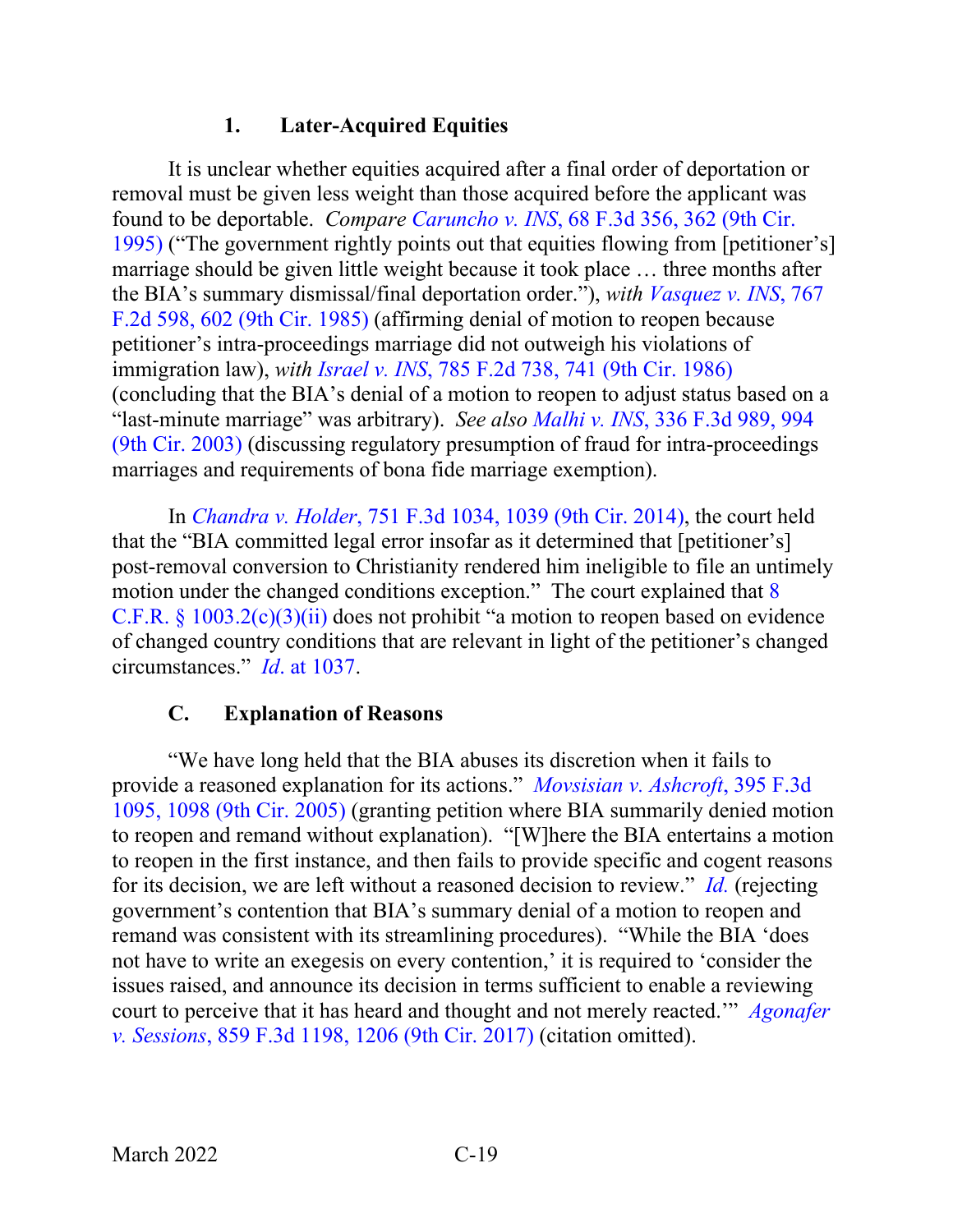*See also Etemadi v. Garland*[, 12 F.4th 1013, 1029 \(9th Cir. 2021\)](https://www.westlaw.com/Document/I5967496011a511ecb72ce2c86e84f35e/View/FullText.html?transitionType=Default&contextData=(sc.Default)&VR=3.0&RS=da3.0&fragmentIdentifier=co_pp_sp_8173_1029) (concluding that although the BIA made a passing reference to the countryconditions reports submitted, the BIA failed to state its reasons and show proper consideration of all factors when weighing equities and denying relief); *[Avagyan v.](https://www.westlaw.com/Document/Ib2489e9ba3fa11e093b4f77be4dcecfa/View/FullText.html?transitionType=Default&contextData=(sc.Default)&VR=3.0&RS=da3.0&fragmentIdentifier=co_pp_sp_506_681)  Holder*[, 646 F.3d 672, 681–82 \(9th Cir. 2011\)](https://www.westlaw.com/Document/Ib2489e9ba3fa11e093b4f77be4dcecfa/View/FullText.html?transitionType=Default&contextData=(sc.Default)&VR=3.0&RS=da3.0&fragmentIdentifier=co_pp_sp_506_681) (remanding were it was unclear whether BIA considered specific claim raised by petitioner); *[Franco-Rosendo v.](https://www.westlaw.com/Document/I56622913162b11db99dab759416ba200/View/FullText.html?transitionType=Default&contextData=(sc.Default)&VR=3.0&RS=da3.0&fragmentIdentifier=co_pp_sp_506_967)  Gonzales*[, 454 F.3d 965, 967–68 \(9th Cir. 2006\);](https://www.westlaw.com/Document/I56622913162b11db99dab759416ba200/View/FullText.html?transitionType=Default&contextData=(sc.Default)&VR=3.0&RS=da3.0&fragmentIdentifier=co_pp_sp_506_967) *[Mohammed v. Gonzales](https://www.westlaw.com/Document/Iccc09121919f11d993e6d35cc61aab4a/View/FullText.html?transitionType=Default&contextData=(sc.Default)&VR=3.0&RS=da3.0&fragmentIdentifier=co_pp_sp_506_792)*, 400 [F.3d 785, 792 \(9th Cir. 2005\)](https://www.westlaw.com/Document/Iccc09121919f11d993e6d35cc61aab4a/View/FullText.html?transitionType=Default&contextData=(sc.Default)&VR=3.0&RS=da3.0&fragmentIdentifier=co_pp_sp_506_792) ("[T]he BIA must issue a decision that fully explains the reasons for denying a motion to reopen."); *[Narayan v. Ashcroft](https://www.westlaw.com/Document/I0f5f74538bac11d99a6fdc806bf1638e/View/FullText.html?transitionType=Default&contextData=(sc.Default)&VR=3.0&RS=da3.0&fragmentIdentifier=co_pp_sp_506_1068)*, 384 F.3d 1065, [1068 \(9th Cir. 2004\)](https://www.westlaw.com/Document/I0f5f74538bac11d99a6fdc806bf1638e/View/FullText.html?transitionType=Default&contextData=(sc.Default)&VR=3.0&RS=da3.0&fragmentIdentifier=co_pp_sp_506_1068) (holding that "the BIA must address and rule upon remand motions, giving specific, cogent reasons for a grant or denial"); *[Arrozal v. INS](https://www.westlaw.com/Document/I8da9284b947811d9bdd1cfdd544ca3a4/View/FullText.html?transitionType=Default&contextData=(sc.Default)&VR=3.0&RS=da3.0&fragmentIdentifier=co_pp_sp_506_433)*, 159 [F.3d 429, 433 \(9th Cir. 1998\)](https://www.westlaw.com/Document/I8da9284b947811d9bdd1cfdd544ca3a4/View/FullText.html?transitionType=Default&contextData=(sc.Default)&VR=3.0&RS=da3.0&fragmentIdentifier=co_pp_sp_506_433) ("[T]he BIA must indicate how it weighed [the favorable and unfavorable] factors and indicate with specificity that it heard and considered petitioner's claims.").

#### **D. Irrelevant Factors**

<span id="page-23-0"></span>The BIA may not rely on irrelevant factors. *See, e.g.*, *[Virk v. INS](https://www.westlaw.com/Document/Ie4426f4479de11d9ac1ffa9f33b6c3b0/View/FullText.html?transitionType=Default&contextData=(sc.Default)&VR=3.0&RS=da3.0&fragmentIdentifier=co_pp_sp_506_1060)*, 295 F.3d [1055, 1060–61 \(9th Cir. 2002\)](https://www.westlaw.com/Document/Ie4426f4479de11d9ac1ffa9f33b6c3b0/View/FullText.html?transitionType=Default&contextData=(sc.Default)&VR=3.0&RS=da3.0&fragmentIdentifier=co_pp_sp_506_1060) (holding that BIA improperly considered the impact of an unrelated section of the INA and petitioner's wife's pre-naturalization misconduct); *Ng v. INS*[, 804 F.2d 534, 539 \(9th Cir. 1986\)](https://www.westlaw.com/Document/I80719d0194d311d9a707f4371c9c34f0/View/FullText.html?transitionType=Default&contextData=(sc.Default)&VR=3.0&RS=da3.0&fragmentIdentifier=co_pp_sp_350_539) (holding that BIA improperly relied on misconduct of petitioner's father).

#### **E. Credibility Determinations**

<span id="page-23-1"></span>The BIA should not make credibility determinations on motions to reopen. *See Silva v. Garland*[, 993 F.3d 705, 718 \(9th Cir. 2021\)](https://www.westlaw.com/Document/I77eeccc0919711eb86f0fe514fc262aa/View/FullText.html?transitionType=Default&contextData=(sc.Default)&VR=3.0&RS=da3.0&fragmentIdentifier=co_pp_sp_506_718) ("The BIA may not make credibility determinations on motions to reopen … and must accept as true the facts asserted by the [movant], unless they are 'inherently unbelievable[.]" (citations omitted)); *Yang v. Lynch*[, 822 F.3d 504, 509 \(9th Cir. 2016\)](https://www.westlaw.com/Document/I0e8c27ab1e3311e6b4bafa136b480ad2/View/FullText.html?transitionType=Default&contextData=(sc.Default)&VR=3.0&RS=da3.0&fragmentIdentifier=co_pp_sp_506_509) ("[T]he BIA may not make adverse credibility determinations (including adverse credibility determinations based on the *falsus* maxim) in denying a motion to reopen."); *Ghadessi v. INS*[, 797 F.2d 804, 806 \(9th Cir. 1986\)](https://www.westlaw.com/Document/Iaba7d5dc94cd11d9a707f4371c9c34f0/View/FullText.html?transitionType=Default&contextData=(sc.Default)&VR=3.0&RS=da3.0&fragmentIdentifier=co_pp_sp_350_806) ("As motions to reopen are decided without a factual hearing, the Board is unable to make credibility determinations at this stage of the proceedings."). Facts presented in supporting affidavits must be accepted as true unless inherently unbelievable. *See [Bhasin v.](https://www.westlaw.com/Document/I0d89dd331b0b11daaea49302b5f61a35/View/FullText.html?transitionType=Default&contextData=(sc.Default)&VR=3.0&RS=da3.0&fragmentIdentifier=co_pp_sp_506_987)  Gonzales*[, 423 F.3d 977, 987 \(9th Cir. 2005\)](https://www.westlaw.com/Document/I0d89dd331b0b11daaea49302b5f61a35/View/FullText.html?transitionType=Default&contextData=(sc.Default)&VR=3.0&RS=da3.0&fragmentIdentifier=co_pp_sp_506_987) (stating that the "self-serving nature of a declaration in support of a motion to reopen is not an appropriate basis for discrediting its content"); *Celis-Castellano v. Ashcroft*[, 298 F.3d 888, 892 \(9th Cir.](https://www.westlaw.com/Document/Icba406e679e011d9ac1ffa9f33b6c3b0/View/FullText.html?transitionType=Default&contextData=(sc.Default)&VR=3.0&RS=da3.0&fragmentIdentifier=co_pp_sp_506_892)  [2002\);](https://www.westlaw.com/Document/Icba406e679e011d9ac1ffa9f33b6c3b0/View/FullText.html?transitionType=Default&contextData=(sc.Default)&VR=3.0&RS=da3.0&fragmentIdentifier=co_pp_sp_506_892) *Limsico v. INS*[, 951 F.2d 210, 213 \(9th Cir. 1991\);](https://www.westlaw.com/Document/I1f63cd1394c611d9a707f4371c9c34f0/View/FullText.html?transitionType=Default&contextData=(sc.Default)&VR=3.0&RS=da3.0&fragmentIdentifier=co_pp_sp_350_213) *see also [Ordonez v. INS](https://www.westlaw.com/Document/Ibb13149989eb11d9903eeb4634b8d78e/View/FullText.html?transitionType=Default&contextData=(sc.Default)&VR=3.0&RS=da3.0&fragmentIdentifier=co_pp_sp_506_786)*,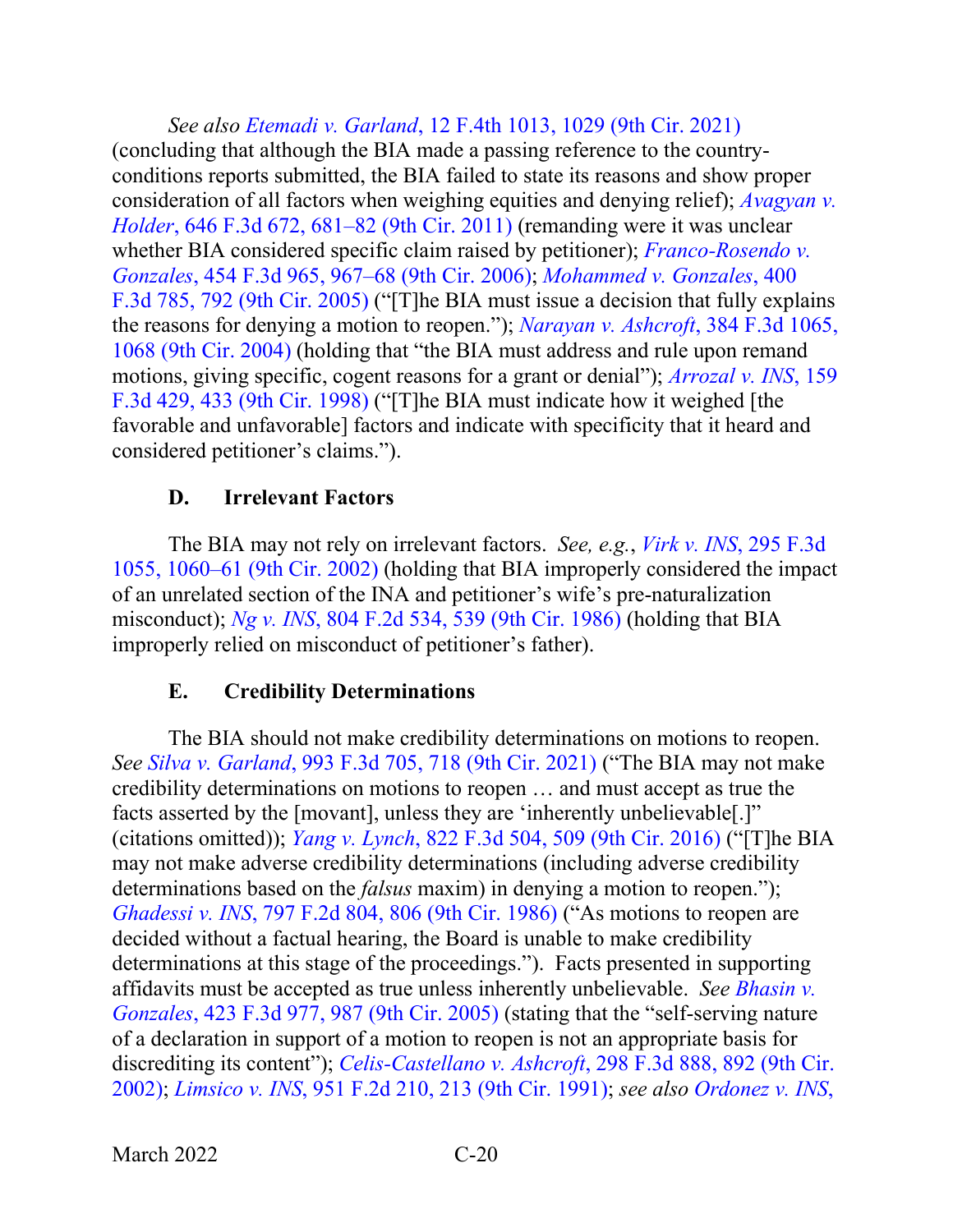[345 F.3d 777, 786 \(9th Cir. 2003\)](https://www.westlaw.com/Document/Ibb13149989eb11d9903eeb4634b8d78e/View/FullText.html?transitionType=Default&contextData=(sc.Default)&VR=3.0&RS=da3.0&fragmentIdentifier=co_pp_sp_506_786) ("The BIA violates an alien's due process rights when it makes a *sua sponte* adverse credibility determination without giving the alien an opportunity to explain alleged inconsistencies."); *[Monjaraz-Munoz v. INS](https://www.westlaw.com/Document/I45146a0b89d711d9b6ea9f5a173c4523/View/FullText.html?transitionType=Default&contextData=(sc.Default)&VR=3.0&RS=da3.0&fragmentIdentifier=co_pp_sp_506_897)*, [327 F.3d 892, 897 \(9th Cir. 2003\)](https://www.westlaw.com/Document/I45146a0b89d711d9b6ea9f5a173c4523/View/FullText.html?transitionType=Default&contextData=(sc.Default)&VR=3.0&RS=da3.0&fragmentIdentifier=co_pp_sp_506_897) (holding that where BIA cites no evidence to support a finding that petitioner's version of the facts is incredible, and none is apparent from the court's review of the record, petitioner's allegations will be credited), *amended by* [339 F.3d 1012 \(9th Cir. 2003\)](https://www.westlaw.com/Document/Icfa8945989e811d9903eeb4634b8d78e/View/FullText.html?transitionType=Default&contextData=(sc.Default)&VR=3.0&RS=da3.0) (order). "[T]he BIA may not apply the *falsus* maxim to deny a motion to reopen." *Yang*[, 822 F.3d at 509](https://www.westlaw.com/Document/I0e8c27ab1e3311e6b4bafa136b480ad2/View/FullText.html?transitionType=Default&contextData=(sc.Default)&VR=3.0&RS=da3.0&fragmentIdentifier=co_pp_sp_506_509) [\(explaining that the maxim is discretionary rather than mandatory, and that it is in](https://www.westlaw.com/Document/I0e8c27ab1e3311e6b4bafa136b480ad2/View/FullText.html?transitionType=Default&contextData=(sc.Default)&VR=3.0&RS=da3.0&fragmentIdentifier=co_pp_sp_506_509)  [tension with the BIA's limited and deferential role in reviewing](https://www.westlaw.com/Document/I0e8c27ab1e3311e6b4bafa136b480ad2/View/FullText.html?transitionType=Default&contextData=(sc.Default)&VR=3.0&RS=da3.0&fragmentIdentifier=co_pp_sp_506_509) an IJ's credibility determination).

#### <span id="page-24-0"></span>**IV. REQUIREMENTS FOR A MOTION TO REOPEN**

The BIA can deny a motion to reopen on any one of at least three independent grounds, such as "failure to establish a prima facie case for the relief sought, failure to introduce previously unavailable, material evidence, and a determination that even if these requirements were satisfied, the movant would not be entitled to the discretionary grant of relief which he sought." *[Najmabadi v.](https://www.westlaw.com/Document/I577261602bab11df8bf6cd8525c41437/View/FullText.html?transitionType=Default&contextData=(sc.Default)&VR=3.0&RS=da3.0&fragmentIdentifier=co_pp_sp_506_986)  Holder*[, 597 F.3d 983, 986 \(9th Cir. 2010\)](https://www.westlaw.com/Document/I577261602bab11df8bf6cd8525c41437/View/FullText.html?transitionType=Default&contextData=(sc.Default)&VR=3.0&RS=da3.0&fragmentIdentifier=co_pp_sp_506_986) (internal quotation marks and citation omitted).

#### **A. Supporting Documentation**

<span id="page-24-1"></span>A motion to reopen must be supported by affidavits, the new evidentiary material sought to be introduced, and, if necessary, a completed application for relief. *See* [8 U.S.C. § 1229a\(c\)\(7\)\(B\);](https://www.westlaw.com/Document/NFF9ECF308EBA11DAAF57BD3E6EFC5A3E/View/FullText.html?transitionType=Default&contextData=(sc.Default)&VR=3.0&RS=da3.0) 8 C.F.R. § [1003.2\(c\)\(1\);](https://www.westlaw.com/Document/NA64E50805C1D11ECAE78A32A341D5C78/View/FullText.html?transitionType=Default&contextData=(sc.Default)&VR=3.0&RS=da3.0) *see also [INS v.](https://www.westlaw.com/Document/I178ff5949c1f11d993e6d35cc61aab4a/View/FullText.html?transitionType=Default&contextData=(sc.Default)&VR=3.0&RS=da3.0&fragmentIdentifier=co_pp_sp_780_143)  Wang*[, 450 U.S. 139, 143 \(1981\)](https://www.westlaw.com/Document/I178ff5949c1f11d993e6d35cc61aab4a/View/FullText.html?transitionType=Default&contextData=(sc.Default)&VR=3.0&RS=da3.0&fragmentIdentifier=co_pp_sp_780_143) (per curiam) (upholding BIA's denial of motion to reopen to apply for suspension of deportation because "the allegations of hardship were in the main conclusory and unsupported by affidavit"); *[Agonafer v.](https://www.westlaw.com/Document/Ic0d3d020583411e7b7978f65e9bf93b3/View/FullText.html?transitionType=Default&contextData=(sc.Default)&VR=3.0&RS=da3.0&fragmentIdentifier=co_pp_sp_506_1204)  Sessions*[, 859 F.3d 1198, 1204 \(9th Cir. 2017\)](https://www.westlaw.com/Document/Ic0d3d020583411e7b7978f65e9bf93b3/View/FullText.html?transitionType=Default&contextData=(sc.Default)&VR=3.0&RS=da3.0&fragmentIdentifier=co_pp_sp_506_1204) ("A motion to reopen 'shall be supported by affidavits or other evidentiary material.' 8 C.F.R.  $\S$  [1003.2\(c\)\(1\).](https://www.westlaw.com/Document/NA64E50805C1D11ECAE78A32A341D5C78/View/FullText.html?transitionType=Default&contextData=(sc.Default)&VR=3.0&RS=da3.0)"); *Patel v. INS*[, 741 F.2d 1134, 1137 \(9th Cir. 1984\)](https://www.westlaw.com/Document/I9a6e67e5945811d9a707f4371c9c34f0/View/FullText.html?transitionType=Default&contextData=(sc.Default)&VR=3.0&RS=da3.0&fragmentIdentifier=co_pp_sp_350_1137) ("[I]n the context of a motion to reopen, the BIA is not required to consider allegations unsupported by affidavits or other evidentiary material."). "Although the statute and regulation refer to 'affidavits,' [the court has] treated affidavits and declarations interchangeably for purposes of motions to reopen." *Malty v. Ashcroft*[, 381 F.3d 942, 947 n.2 \(9th Cir.](https://www.westlaw.com/Document/I3519d29b8bb011d99dcc8cc3e68b51e9/View/FullText.html?transitionType=Default&contextData=(sc.Default)&VR=3.0&RS=da3.0&fragmentIdentifier=co_pp_sp_506_947+n.2)  [2004\).](https://www.westlaw.com/Document/I3519d29b8bb011d99dcc8cc3e68b51e9/View/FullText.html?transitionType=Default&contextData=(sc.Default)&VR=3.0&RS=da3.0&fragmentIdentifier=co_pp_sp_506_947+n.2)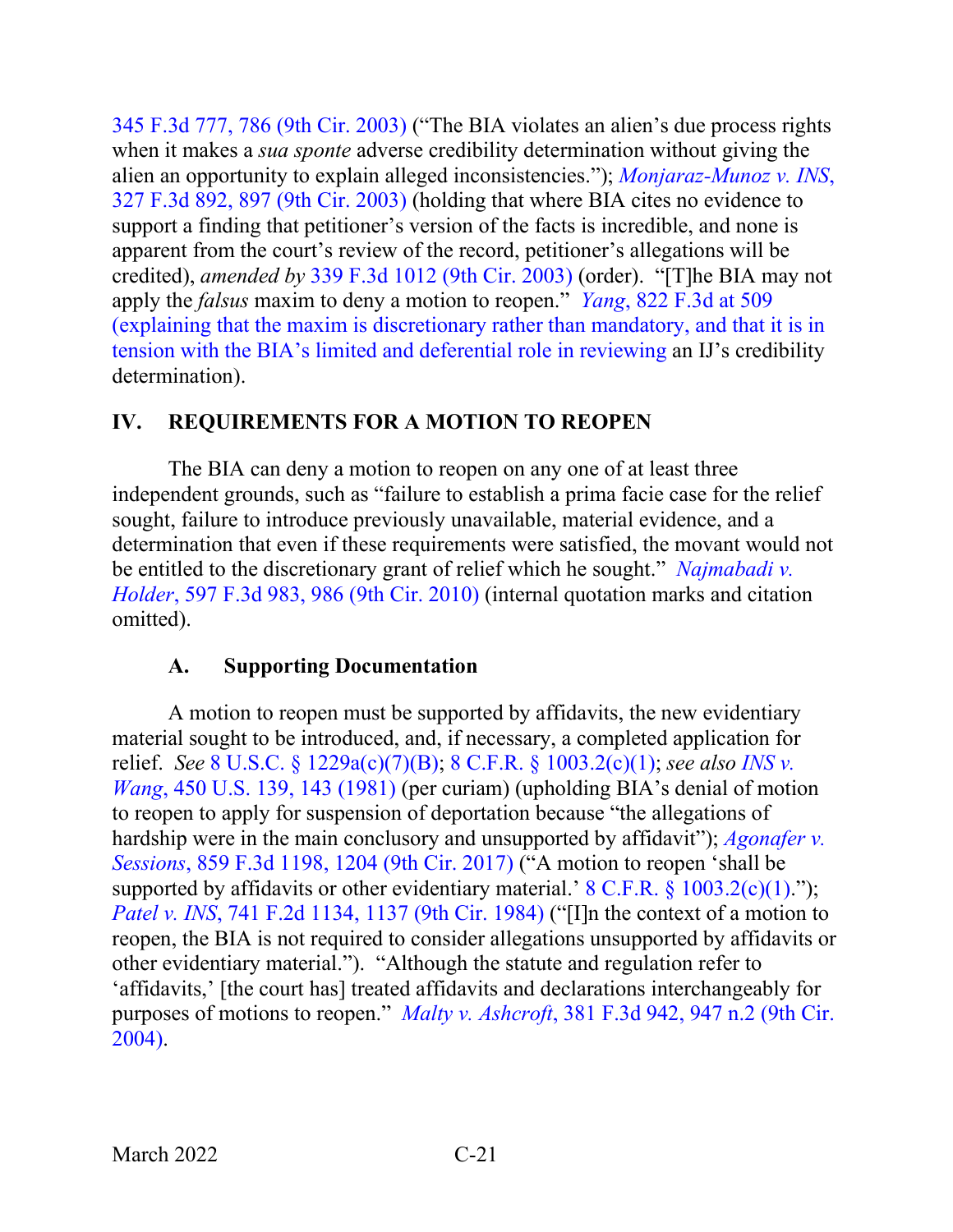#### **1. Exception**

<span id="page-25-0"></span>The petitioner's failure to submit supporting documentation does not bar reopening where the government either joins in the motion to reopen, or does not affirmatively oppose it. *See Konstantinova v. INS*[, 195 F.3d 528, 530–31 \(9th Cir.](https://www.westlaw.com/Document/I986e898794b611d9bc61beebb95be672/View/FullText.html?transitionType=Default&contextData=(sc.Default)&VR=3.0&RS=da3.0&fragmentIdentifier=co_pp_sp_506_530)  [1999\)](https://www.westlaw.com/Document/I986e898794b611d9bc61beebb95be672/View/FullText.html?transitionType=Default&contextData=(sc.Default)&VR=3.0&RS=da3.0&fragmentIdentifier=co_pp_sp_506_530) (where government did not oppose petitioner's motion to remand, BIA abused its discretion by denying the motion on basis that petitioner failed to include completed application for relief); *see also Guzman v. INS*[, 318 F.3d 911,](https://www.westlaw.com/Document/Ib669e66689c011d98b51ba734bfc3c79/View/FullText.html?transitionType=Default&contextData=(sc.Default)&VR=3.0&RS=da3.0&fragmentIdentifier=co_pp_sp_506_914+n.3)  [914 n.3 \(9th Cir. 2003\) \(per curiam\)](https://www.westlaw.com/Document/Ib669e66689c011d98b51ba734bfc3c79/View/FullText.html?transitionType=Default&contextData=(sc.Default)&VR=3.0&RS=da3.0&fragmentIdentifier=co_pp_sp_506_914+n.3).

The supporting documentation need not be submitted concurrently with the motion so long as it is submitted within the 90-day time limitation on motions to reopen. *Yeghiazaryan v. Gonzales*[, 439 F.3d 994, 998–99 \(9th Cir. 2006\)](https://www.westlaw.com/Document/I131a7ac0b04711da9cfda9de91273d56/View/FullText.html?transitionType=Default&contextData=(sc.Default)&VR=3.0&RS=da3.0&fragmentIdentifier=co_pp_sp_506_998) (holding that BIA abused its discretion and violated due process in dismissing motion before expiration of the limitation period based on petitioner's failure to file supporting brief).

## **B. Previously Unavailable Evidence**

<span id="page-25-1"></span>The moving party must show that the previously unavailable material evidence could not have been discovered or presented at the former hearing. *See INS v. Doherty*[, 502 U.S. 314, 324 \(1992\)](https://www.westlaw.com/Document/Idf00c0b09c9c11d993e6d35cc61aab4a/View/FullText.html?transitionType=Default&contextData=(sc.Default)&VR=3.0&RS=da3.0&fragmentIdentifier=co_pp_sp_780_324) (holding that the Attorney General did not abuse his discretion by denying motion to reopen to apply for asylum and withholding based on lack of new material evidence); *[Oyeniran v. Holder](https://www.westlaw.com/Document/I8201589067ea11e18b1ac573b20fcfb7/View/FullText.html?transitionType=Default&contextData=(sc.Default)&VR=3.0&RS=da3.0&fragmentIdentifier=co_pp_sp_506_808)*, 672 [F.3d 800, 808–09 \(9th Cir. 2012\)](https://www.westlaw.com/Document/I8201589067ea11e18b1ac573b20fcfb7/View/FullText.html?transitionType=Default&contextData=(sc.Default)&VR=3.0&RS=da3.0&fragmentIdentifier=co_pp_sp_506_808) (granting petition for review where petitioner offered a legitimate and plausible explanation as to why evidence was new); *[Goel](https://www.westlaw.com/Document/Ifdbc1c721ac711dc9b239dfedc9bb45f/View/FullText.html?transitionType=Default&contextData=(sc.Default)&VR=3.0&RS=da3.0&fragmentIdentifier=co_pp_sp_506_738)  v. Gonzales*, [490 F.3d 735, 738 \(9th Cir. 2007\)](https://www.westlaw.com/Document/Ifdbc1c721ac711dc9b239dfedc9bb45f/View/FullText.html?transitionType=Default&contextData=(sc.Default)&VR=3.0&RS=da3.0&fragmentIdentifier=co_pp_sp_506_738) (holding that results of a polygraph examination administered after the former hearing before the IJ concerning events that took place prior to the hearing cannot serve as a basis for reopening); *[Bhasin v.](https://www.westlaw.com/Document/I0d89dd331b0b11daaea49302b5f61a35/View/FullText.html?transitionType=Default&contextData=(sc.Default)&VR=3.0&RS=da3.0&fragmentIdentifier=co_pp_sp_506_987)  Gonzales*[, 423 F.3d 977, 987 \(9th Cir. 2005\)](https://www.westlaw.com/Document/I0d89dd331b0b11daaea49302b5f61a35/View/FullText.html?transitionType=Default&contextData=(sc.Default)&VR=3.0&RS=da3.0&fragmentIdentifier=co_pp_sp_506_987) (explaining that the statute and [8](https://www.westlaw.com/Document/NA64E50805C1D11ECAE78A32A341D5C78/View/FullText.html?transitionType=Default&contextData=(sc.Default)&VR=3.0&RS=da3.0)  C.F.R. § [1003.2\(c\)\(1\)](https://www.westlaw.com/Document/NA64E50805C1D11ECAE78A32A341D5C78/View/FullText.html?transitionType=Default&contextData=(sc.Default)&VR=3.0&RS=da3.0) require that the evidence must not have been available to be presented at the former hearing before the IJ); *Guzman v. INS*[, 318 F.3d 911, 913](https://www.westlaw.com/Document/Ib669e66689c011d98b51ba734bfc3c79/View/FullText.html?transitionType=Default&contextData=(sc.Default)&VR=3.0&RS=da3.0&fragmentIdentifier=co_pp_sp_506_913)  [\(9th Cir. 2003\)](https://www.westlaw.com/Document/Ib669e66689c011d98b51ba734bfc3c79/View/FullText.html?transitionType=Default&contextData=(sc.Default)&VR=3.0&RS=da3.0&fragmentIdentifier=co_pp_sp_506_913) (per curiam) (affirming denial of motion to reopen because "new" information was available and capable of discovery prior to deportation hearing); *Bolshakov v. INS*[, 133 F.3d 1279, 1282 \(9th Cir. 1998\)](https://www.westlaw.com/Document/I419b3373943811d9a707f4371c9c34f0/View/FullText.html?transitionType=Default&contextData=(sc.Default)&VR=3.0&RS=da3.0&fragmentIdentifier=co_pp_sp_506_1282) (finding no evidence of new circumstances to support asylum application); *[Ramon-Sepulveda v. INS](https://www.westlaw.com/Document/I4627f775944c11d9a707f4371c9c34f0/View/FullText.html?transitionType=Default&contextData=(sc.Default)&VR=3.0&RS=da3.0&fragmentIdentifier=co_pp_sp_350_1310)*, 743 F.2d [1307, 1310 \(9th Cir. 1984\)](https://www.westlaw.com/Document/I4627f775944c11d9a707f4371c9c34f0/View/FullText.html?transitionType=Default&contextData=(sc.Default)&VR=3.0&RS=da3.0&fragmentIdentifier=co_pp_sp_350_1310) (holding that BIA erred in affirming the IJ's decision granting the government's motion to reopen based on a foreign birth certificate that could have been discovered and presented at prior hearing).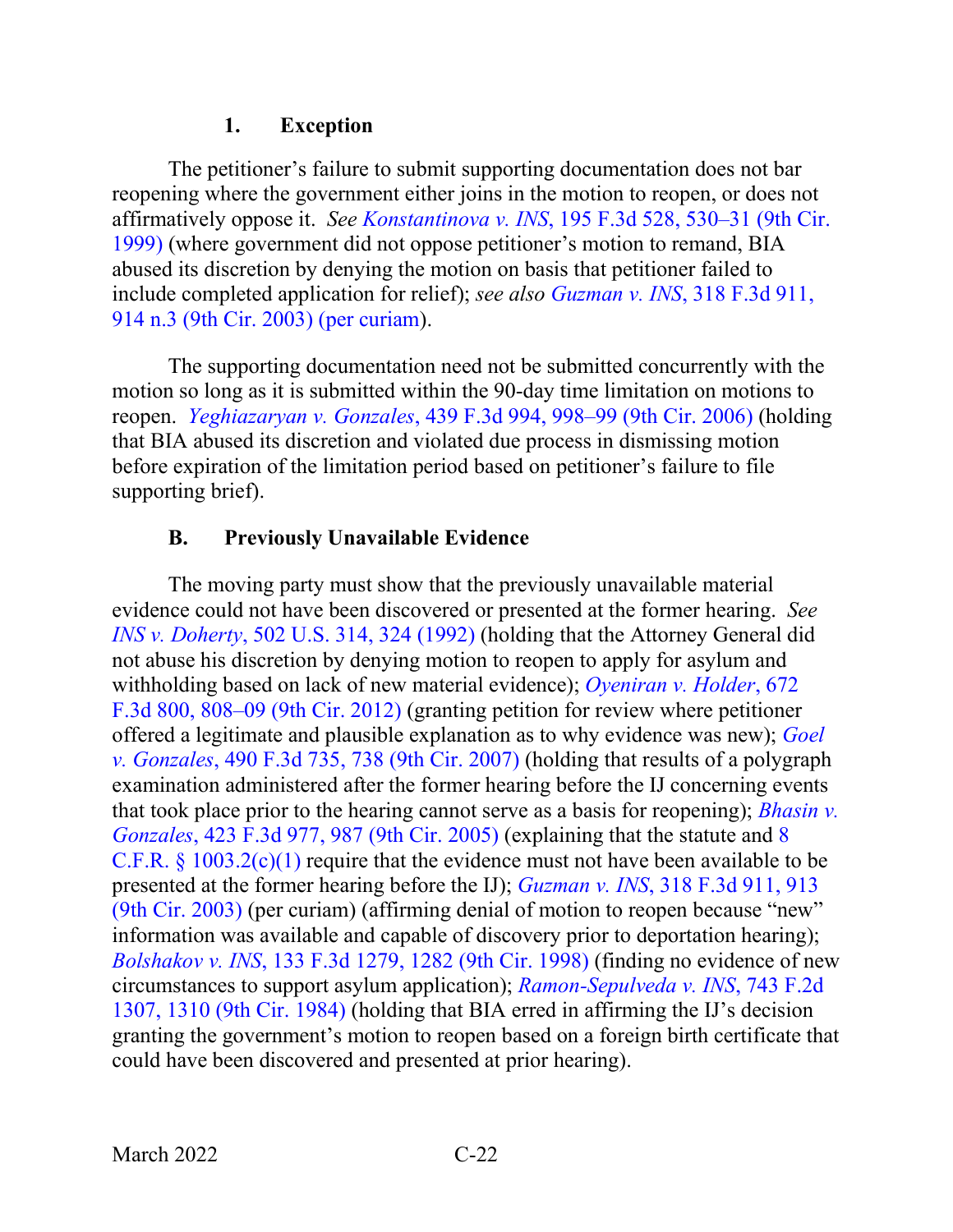"It is not sufficient that the evidence physically existed in the world at large; rather, the evidence must have been reasonably available to the petitioner." *Oyeniran*[, 672 F.3d at 808](https://www.westlaw.com/Document/I8201589067ea11e18b1ac573b20fcfb7/View/FullText.html?transitionType=Default&contextData=(sc.Default)&VR=3.0&RS=da3.0&fragmentIdentifier=co_pp_sp_506_808) (granting petition for review where new evidence was "significant, dramatic, and compelling").

#### **C. Explanation for Failure to Apply for Discretionary Relief**

<span id="page-26-0"></span>If the motion to reopen is made for the purpose of obtaining discretionary relief, the moving party must establish that he or she was denied the opportunity to apply for such relief, or that such relief was not available at the time of the original hearing. *See INS v. Doherty*[, 502 U.S. 314, 324, 327 \(1992\)](https://www.westlaw.com/Document/Idf00c0b09c9c11d993e6d35cc61aab4a/View/FullText.html?transitionType=Default&contextData=(sc.Default)&VR=3.0&RS=da3.0&fragmentIdentifier=co_pp_sp_780_324%2c+327) (holding that the Attorney General did not abuse his discretion by denying motion to reopen because the applicant failed to satisfactorily explain his previous withdrawal of his asylum and withholding application); *INS v. Abudu*[, 485 U.S. 94, 111 \(1988\)](https://www.westlaw.com/Document/I650213d29c9711d9bc61beebb95be672/View/FullText.html?transitionType=Default&contextData=(sc.Default)&VR=3.0&RS=da3.0&fragmentIdentifier=co_pp_sp_780_111) (affirming BIA's denial of motion to reopen to apply for asylum where applicant failed to explain why the asylum application was not submitted earlier); *[Lainez-Ortiz v. INS](https://www.westlaw.com/Document/I433ac8a3934611d993e6d35cc61aab4a/View/FullText.html?transitionType=Default&contextData=(sc.Default)&VR=3.0&RS=da3.0&fragmentIdentifier=co_pp_sp_506_396)*, [96 F.3d 393, 396 \(9th Cir. 1996\).](https://www.westlaw.com/Document/I433ac8a3934611d993e6d35cc61aab4a/View/FullText.html?transitionType=Default&contextData=(sc.Default)&VR=3.0&RS=da3.0&fragmentIdentifier=co_pp_sp_506_396)

#### **D. Prima Facie Eligibility for Relief**

<span id="page-26-1"></span>The applicant must also show prima facie eligibility for the underlying substantive relief requested. *See INS v. Wang*[, 450 U.S. 139, 145 \(1981\)](https://www.westlaw.com/Document/I178ff5949c1f11d993e6d35cc61aab4a/View/FullText.html?transitionType=Default&contextData=(sc.Default)&VR=3.0&RS=da3.0&fragmentIdentifier=co_pp_sp_780_145) (per curiam); *see also [Tzompantzi-Salazar v. Garland](https://www.westlaw.com/Document/I7ac9a0e0c1ad11ec99dfd0646e92f5e0/View/FullText.html?transitionType=Default&contextData=(sc.Default)&VR=3.0&RS=da3.0&fragmentIdentifier=co_pp_sp_999_7)*, No. 20-71514, 2022 WL [1196787, at \\*7 \(9th Cir. April 22, 2022\)](https://www.westlaw.com/Document/I7ac9a0e0c1ad11ec99dfd0646e92f5e0/View/FullText.html?transitionType=Default&contextData=(sc.Default)&VR=3.0&RS=da3.0&fragmentIdentifier=co_pp_sp_999_7) (holding the agency reasonably denied his motion to reopen because petitioner failed to establish a prima facie case for the relief sought); *Silva v. Garland*[, 993 F.3d 705, 718–19 \(9th Cir. 2021\);](https://www.westlaw.com/Document/I77eeccc0919711eb86f0fe514fc262aa/View/FullText.html?transitionType=Default&contextData=(sc.Default)&VR=3.0&RS=da3.0&fragmentIdentifier=co_pp_sp_506_718) *[Ramirez-](https://www.westlaw.com/Document/I3ae05113efbb11e5b4bafa136b480ad2/View/FullText.html?transitionType=Default&contextData=(sc.Default)&VR=3.0&RS=da3.0&fragmentIdentifier=co_pp_sp_506_1228)Munoz v. Lynch*[, 816 F.3d 1226, 1228 \(9th Cir. 2016\)](https://www.westlaw.com/Document/I3ae05113efbb11e5b4bafa136b480ad2/View/FullText.html?transitionType=Default&contextData=(sc.Default)&VR=3.0&RS=da3.0&fragmentIdentifier=co_pp_sp_506_1228) ("A motion to reopen will not be granted unless the respondent establishes a prima facie case of eligibility for the underlying relief sought."); *Lopez-Vasquez v. Holder*[, 706 F.3d 1072, 1080 \(9th](https://www.westlaw.com/Document/I32a666d96c9111e2a531ef6793d44951/View/FullText.html?transitionType=Default&contextData=(sc.Default)&VR=3.0&RS=da3.0&fragmentIdentifier=co_pp_sp_506_1080)  [Cir. 2013\)](https://www.westlaw.com/Document/I32a666d96c9111e2a531ef6793d44951/View/FullText.html?transitionType=Default&contextData=(sc.Default)&VR=3.0&RS=da3.0&fragmentIdentifier=co_pp_sp_506_1080) ("BIA entitled to deny a motion to reopen where applicant fails to demonstrate prima facie eligibility for the underlying relief."); *[Mendez-Gutierrez v.](https://www.westlaw.com/Document/I9875389289e711d9903eeb4634b8d78e/View/FullText.html?transitionType=Default&contextData=(sc.Default)&VR=3.0&RS=da3.0&fragmentIdentifier=co_pp_sp_506_868)  Ashcroft*[, 340 F.3d 865, 868–69 \(9th Cir. 2003\)](https://www.westlaw.com/Document/I9875389289e711d9903eeb4634b8d78e/View/FullText.html?transitionType=Default&contextData=(sc.Default)&VR=3.0&RS=da3.0&fragmentIdentifier=co_pp_sp_506_868) (concluding that request to reinstate asylum application is analogous to motion to reopen); *[Dielmann v. INS](https://www.westlaw.com/Document/Id5fcfe48970811d9a707f4371c9c34f0/View/FullText.html?transitionType=Default&contextData=(sc.Default)&VR=3.0&RS=da3.0&fragmentIdentifier=co_pp_sp_506_853)*, [34 F.3d 851, 853 \(9th Cir. 1994\);](https://www.westlaw.com/Document/Id5fcfe48970811d9a707f4371c9c34f0/View/FullText.html?transitionType=Default&contextData=(sc.Default)&VR=3.0&RS=da3.0&fragmentIdentifier=co_pp_sp_506_853) *Limsico v. INS*[, 951 F.2d 210, 213 \(9th Cir.](https://www.westlaw.com/Document/I1f63cd1394c611d9a707f4371c9c34f0/View/FullText.html?transitionType=Default&contextData=(sc.Default)&VR=3.0&RS=da3.0&fragmentIdentifier=co_pp_sp_350_213)  [1991\);](https://www.westlaw.com/Document/I1f63cd1394c611d9a707f4371c9c34f0/View/FullText.html?transitionType=Default&contextData=(sc.Default)&VR=3.0&RS=da3.0&fragmentIdentifier=co_pp_sp_350_213) *Aviles-Torres v. INS*[, 790 F.2d 1433, 1435–36 \(9th Cir. 1986\).](https://www.westlaw.com/Document/Iaeb5444d94ca11d9bdd1cfdd544ca3a4/View/FullText.html?transitionType=Default&contextData=(sc.Default)&VR=3.0&RS=da3.0&fragmentIdentifier=co_pp_sp_350_1435)

A prima facie case is established "'where the evidence reveals a reasonable likelihood the statutory requirements for relief have been satisfied.'" *[Mendez-](https://www.westlaw.com/Document/Ifd74f1fece5611da8d25f4b404a4756a/View/FullText.html?transitionType=Default&contextData=(sc.Default)&VR=3.0&RS=da3.0&fragmentIdentifier=co_pp_sp_506_1171)Gutierrez v. Gonzales*[, 444 F.3d 1168, 1171 \(9th Cir. 2006\)](https://www.westlaw.com/Document/Ifd74f1fece5611da8d25f4b404a4756a/View/FullText.html?transitionType=Default&contextData=(sc.Default)&VR=3.0&RS=da3.0&fragmentIdentifier=co_pp_sp_506_1171) (quoting *[Ordonez v.](https://www.westlaw.com/Document/Ibb13149989eb11d9903eeb4634b8d78e/View/FullText.html?transitionType=Default&contextData=(sc.Default)&VR=3.0&RS=da3.0&fragmentIdentifier=co_pp_sp_506_785)  INS*[, 345 F.3d 777, 785 \(9th Cir. 2003\)\)](https://www.westlaw.com/Document/Ibb13149989eb11d9903eeb4634b8d78e/View/FullText.html?transitionType=Default&contextData=(sc.Default)&VR=3.0&RS=da3.0&fragmentIdentifier=co_pp_sp_506_785); *see also Silva*[, 993 F.3d at 718](https://www.westlaw.com/Document/I77eeccc0919711eb86f0fe514fc262aa/View/FullText.html?transitionType=Default&contextData=(sc.Default)&VR=3.0&RS=da3.0&fragmentIdentifier=co_pp_sp_506_718) ("To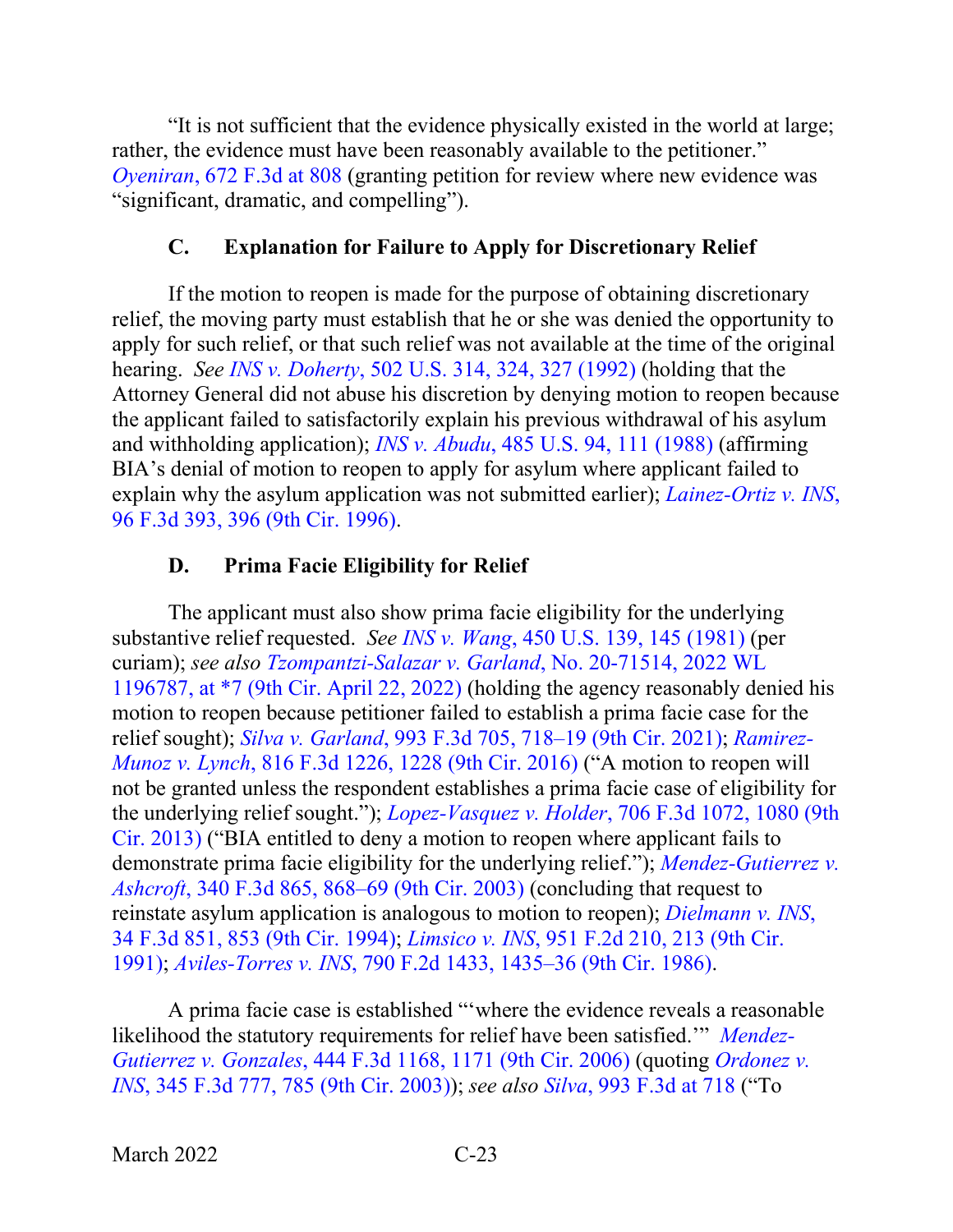establish a prima facie case, the movant must adduce evidence that, along with the facts already in the record, 'will support the desired finding if evidence to the contrary is disregarded.'"); *Ramirez-Munoz*[, 816 F.3d at 1228](https://www.westlaw.com/Document/I3ae05113efbb11e5b4bafa136b480ad2/View/FullText.html?transitionType=Default&contextData=(sc.Default)&VR=3.0&RS=da3.0&fragmentIdentifier=co_pp_sp_506_1228) ("Prima facie eligibility for asylum relief is met when an alien demonstrates he is unwilling or unable to return to his country of origin 'because of persecution or a well-founded fear of persecution on account of race, religion, nationality, membership in a particular social group, or political opinion.'"); *[Tadevosyan v. Holder](https://www.westlaw.com/Document/If35953889fc811e381b8b0e9e015e69e/View/FullText.html?transitionType=Default&contextData=(sc.Default)&VR=3.0&RS=da3.0&fragmentIdentifier=co_pp_sp_506_1255)*, 743 F.3d [1250, 1255 \(9th](https://www.westlaw.com/Document/If35953889fc811e381b8b0e9e015e69e/View/FullText.html?transitionType=Default&contextData=(sc.Default)&VR=3.0&RS=da3.0&fragmentIdentifier=co_pp_sp_506_1255) Cir. 2014) (concluding the BIA abused its discretion in denying the motion to reopen and explaining that the BIA does not require a conclusive showing that relief has been established, but rather that the BIA is willing to reopen where the new facts alleged, when coupled with the facts already of record show that it would be worthwhile to develop issues further at a plenary injunction hearing on reopening); *Lopez-Vasquez*[, 706 F.3d at 1080](https://www.westlaw.com/Document/I32a666d96c9111e2a531ef6793d44951/View/FullText.html?transitionType=Default&contextData=(sc.Default)&VR=3.0&RS=da3.0&fragmentIdentifier=co_pp_sp_506_1080) (petitioner failed to establish reasonable likelihood that he was eligible for adjustment of status). *Cf. Shin v. Mukasey*[, 547 F.3d 1019, 1025 \(9th Cir. 2008\)](https://www.westlaw.com/Document/I83fcd5889fcd11dd9876f446780b7bdc/View/FullText.html?transitionType=Default&contextData=(sc.Default)&VR=3.0&RS=da3.0&fragmentIdentifier=co_pp_sp_506_1025) ("Aliens who seek to remand or reopen proceedings to pursue relief bear a 'heavy burden' of proving that, if proceedings were reopened, the new evidence would likely change the result in the case.").

#### **E. Discretionary Denial**

<span id="page-27-0"></span>Where ultimate relief is discretionary, such as asylum, the BIA may leap over the threshold concerns, and determine that the moving party would not be entitled to the discretionary grant of relief. *See, e.g.*, *INS v. Abudu*[, 485 U.S. 94,](https://www.westlaw.com/Document/I650213d29c9711d9bc61beebb95be672/View/FullText.html?transitionType=Default&contextData=(sc.Default)&VR=3.0&RS=da3.0&fragmentIdentifier=co_pp_sp_780_105)  [105–06 \(1988\);](https://www.westlaw.com/Document/I650213d29c9711d9bc61beebb95be672/View/FullText.html?transitionType=Default&contextData=(sc.Default)&VR=3.0&RS=da3.0&fragmentIdentifier=co_pp_sp_780_105) *INS v. Rios-Pineda*[, 471 U.S. 444, 449 \(1985\);](https://www.westlaw.com/Document/Idf00e7b49c9c11d993e6d35cc61aab4a/View/FullText.html?transitionType=Default&contextData=(sc.Default)&VR=3.0&RS=da3.0&fragmentIdentifier=co_pp_sp_780_449) *[Sequeira-Solano v.](https://www.westlaw.com/Document/I684617a0940d11d993e6d35cc61aab4a/View/FullText.html?transitionType=Default&contextData=(sc.Default)&VR=3.0&RS=da3.0&fragmentIdentifier=co_pp_sp_506_279)  INS*[, 104 F.3d 278, 279 \(9th Cir. 1997\);](https://www.westlaw.com/Document/I684617a0940d11d993e6d35cc61aab4a/View/FullText.html?transitionType=Default&contextData=(sc.Default)&VR=3.0&RS=da3.0&fragmentIdentifier=co_pp_sp_506_279) *Vasquez v. INS*[, 767 F.2d 598, 600 \(9th](https://www.westlaw.com/Document/I4c5d979294af11d9a707f4371c9c34f0/View/FullText.html?transitionType=Default&contextData=(sc.Default)&VR=3.0&RS=da3.0&fragmentIdentifier=co_pp_sp_350_600)  [Cir. 1985\);](https://www.westlaw.com/Document/I4c5d979294af11d9a707f4371c9c34f0/View/FullText.html?transitionType=Default&contextData=(sc.Default)&VR=3.0&RS=da3.0&fragmentIdentifier=co_pp_sp_350_600) *see also* [8 C.F.R. §](https://www.westlaw.com/Document/NA64E50805C1D11ECAE78A32A341D5C78/View/FullText.html?transitionType=Default&contextData=(sc.Default)&VR=3.0&RS=da3.0) 1003.2(a) ("The Board has discretion to deny a motion to reopen even if the party moving has made out a prima facie case for relief.").

However, "the BIA must consider and weigh the favorable and unfavorable factors in determining whether to deny a motion to reopen proceedings on discretionary grounds." *Virk v. INS*, [295 F.3d 1055, 1060 \(9th Cir. 2002\)](https://www.westlaw.com/Document/Ie4426f4479de11d9ac1ffa9f33b6c3b0/View/FullText.html?transitionType=Default&contextData=(sc.Default)&VR=3.0&RS=da3.0&fragmentIdentifier=co_pp_sp_506_1060) (remanding where BIA did not consider any of the factors weighing in petitioner's favor); *see also Franco-Rosendo v. Gonzales*[, 454 F.3d 965, 968 \(9th Cir. 2006\);](https://www.westlaw.com/Document/I56622913162b11db99dab759416ba200/View/FullText.html?transitionType=Default&contextData=(sc.Default)&VR=3.0&RS=da3.0&fragmentIdentifier=co_pp_sp_506_968) *Arrozal v. INS*[, 159 F.3d 429, 433–34 \(9th Cir. 1998\).](https://www.westlaw.com/Document/I8da9284b947811d9bdd1cfdd544ca3a4/View/FullText.html?transitionType=Default&contextData=(sc.Default)&VR=3.0&RS=da3.0&fragmentIdentifier=co_pp_sp_506_433)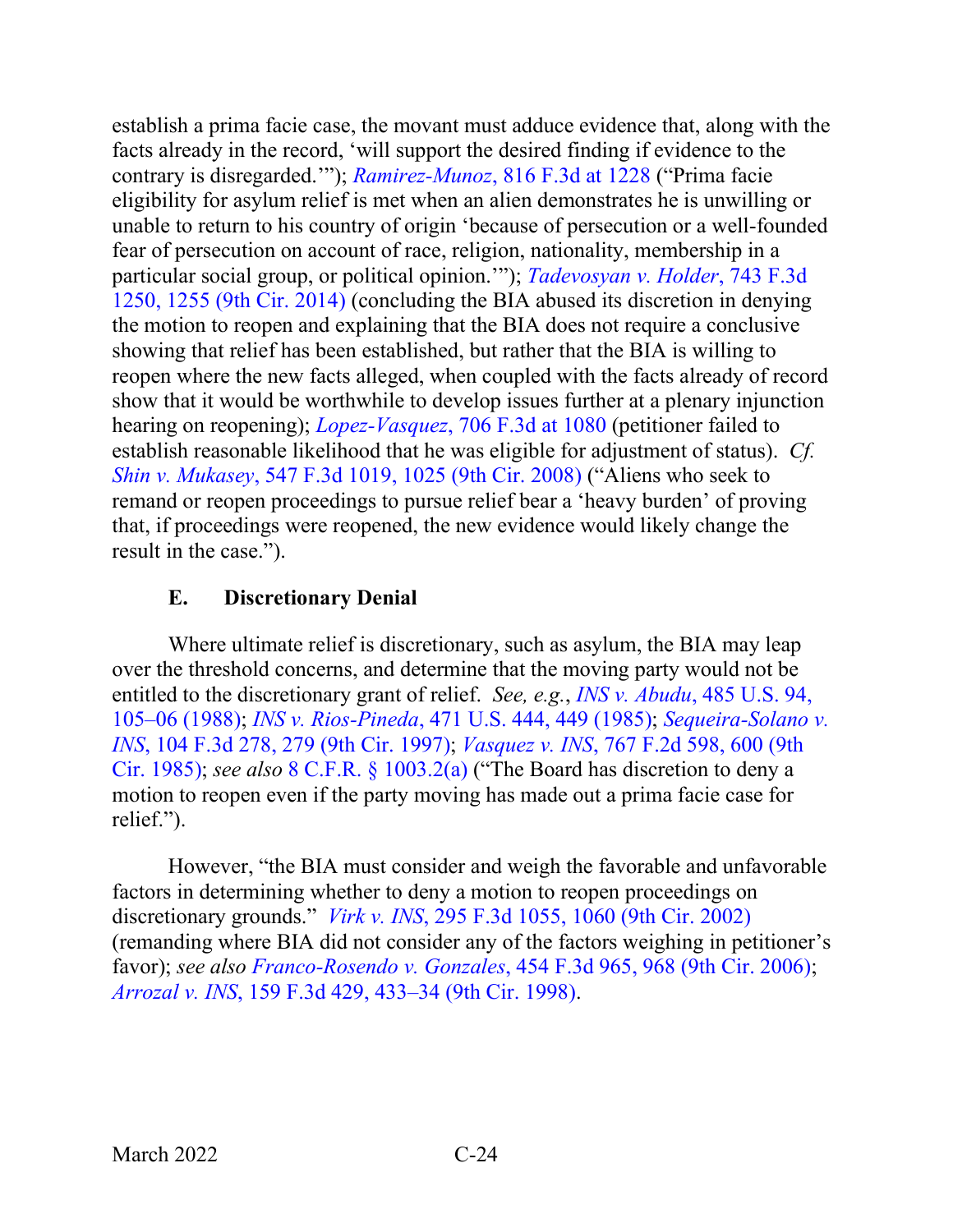#### **F. Failure to Depart Voluntarily**

<span id="page-28-0"></span>There is no statutory authority to automatically toll the voluntary departure period while a petitioner's motion to reopen is pending. *See [Dada v. Mukasey](https://www.westlaw.com/Document/I017a50133b9211ddb6a3a099756c05b7/View/FullText.html?transitionType=Default&contextData=(sc.Default)&VR=3.0&RS=da3.0)*, 554 [U.S. 1 \(2008\)](https://www.westlaw.com/Document/I017a50133b9211ddb6a3a099756c05b7/View/FullText.html?transitionType=Default&contextData=(sc.Default)&VR=3.0&RS=da3.0) (holding that to safeguard the right to pursue a motion to reopen, voluntary departure recipients should be permitted an opportunity to withdraw a motion for voluntary departure, provided the request is made prior to the departure period expiring). "Following *[Dada](https://www.westlaw.com/Document/I017a50133b9211ddb6a3a099756c05b7/View/FullText.html?transitionType=Default&contextData=(sc.Default)&VR=3.0&RS=da3.0)*, the Executive Office of Immigration Review … issued a rule … provid[ing] that '[t]he filing of a motion to reopen or reconsider prior to the expiration of the period allowed for voluntary departure has the effect of automatically terminating the grant of voluntary departure, and accordingly does not toll, stay, or extend the period allowed for voluntary departure.'" *[Meza-](https://www.westlaw.com/Document/I8e547a02436e11e1bd928e1973ff4e60/View/FullText.html?transitionType=Default&contextData=(sc.Default)&VR=3.0&RS=da3.0)Vallejos v. Holder*[, 669 F.3d 920 \(9th Cir. 2012\)](https://www.westlaw.com/Document/I8e547a02436e11e1bd928e1973ff4e60/View/FullText.html?transitionType=Default&contextData=(sc.Default)&VR=3.0&RS=da3.0) (quoting [8 C.F.R.](https://www.westlaw.com/Document/N6A4603305C1311ECBF0FBEFEA0C9DE47/View/FullText.html?transitionType=Default&contextData=(sc.Default)&VR=3.0&RS=da3.0)  [§ 1240.26\(e\)\(1\)\)](https://www.westlaw.com/Document/N6A4603305C1311ECBF0FBEFEA0C9DE47/View/FullText.html?transitionType=Default&contextData=(sc.Default)&VR=3.0&RS=da3.0). The regulation only applies prospectively. *[Meza-Vallejos](https://www.westlaw.com/Document/I8e547a02436e11e1bd928e1973ff4e60/View/FullText.html?transitionType=Default&contextData=(sc.Default)&VR=3.0&RS=da3.0&fragmentIdentifier=co_pp_sp_506_924)*, 669 [F.3d at 924](https://www.westlaw.com/Document/I8e547a02436e11e1bd928e1973ff4e60/View/FullText.html?transitionType=Default&contextData=(sc.Default)&VR=3.0&RS=da3.0&fragmentIdentifier=co_pp_sp_506_924) n.4. "Whether, and how, *Dada* applies retroactively remains an open question" *[Id.](https://www.westlaw.com/Document/I8e547a02436e11e1bd928e1973ff4e60/View/FullText.html?transitionType=Default&contextData=(sc.Default)&VR=3.0&RS=da3.0)*

In *Nevarez Nevarez v. Holder*[, 572 F.3d 605, 609–10 \(9th Cir. 2009\),](https://www.westlaw.com/Document/I680b53a66bbc11de8bf6cd8525c41437/View/FullText.html?transitionType=Default&contextData=(sc.Default)&VR=3.0&RS=da3.0&fragmentIdentifier=co_pp_sp_506_609) the court granted the petition for review and remanded to the BIA so that it could decide in the first instance whether *Dada* applied retroactively. On remand, the BIA concluded that, since the petitioners "were unaware that they had a unilateral right to withdraw their request for voluntary departure," the BIA would "deem the filing of their motion to reopen, followed by their election to remain to pursue that motion, as an expression of their desire to exercise their unilateral right to withdraw their request for voluntary departure." *Meza-Vallejos*[, 669 F.3d at 924](https://www.westlaw.com/Document/I8e547a02436e11e1bd928e1973ff4e60/View/FullText.html?transitionType=Default&contextData=(sc.Default)&VR=3.0&RS=da3.0&fragmentIdentifier=co_pp_sp_506_924) n.4.

Prior to *Dada*, this court had held that for permanent rules cases, the filing of a timely motion to reopen or reconsider automatically tolled the voluntary departure period, regardless of whether the motion was accompanied by a motion to stay the voluntary departure period. *Barroso v. Gonzales*[, 429 F.3d 1195, 1204–](https://www.westlaw.com/Document/I53be4981586d11da8cc9b4c14e983401/View/FullText.html?transitionType=Default&contextData=(sc.Default)&VR=3.0&RS=da3.0&fragmentIdentifier=co_pp_sp_506_1204) [05, 1207 \(9th Cir. 2005\);](https://www.westlaw.com/Document/I53be4981586d11da8cc9b4c14e983401/View/FullText.html?transitionType=Default&contextData=(sc.Default)&VR=3.0&RS=da3.0&fragmentIdentifier=co_pp_sp_506_1204) *see also Azarte v. Ashcroft*[, 394 F.3d 1278, 1289 \(9th Cir.](https://www.westlaw.com/Document/Icb861ea279e011d9ac1ffa9f33b6c3b0/View/FullText.html?transitionType=Default&contextData=(sc.Default)&VR=3.0&RS=da3.0&fragmentIdentifier=co_pp_sp_506_1289)  [2005\)](https://www.westlaw.com/Document/Icb861ea279e011d9ac1ffa9f33b6c3b0/View/FullText.html?transitionType=Default&contextData=(sc.Default)&VR=3.0&RS=da3.0&fragmentIdentifier=co_pp_sp_506_1289) (rejecting the court's prior analysis in *Shaar v. INS*[, 141 F.3d 953 \(9th Cir.](https://www.westlaw.com/Document/I941c42a0944311d9a707f4371c9c34f0/View/FullText.html?transitionType=Default&contextData=(sc.Default)&VR=3.0&RS=da3.0)  [1998\),](https://www.westlaw.com/Document/I941c42a0944311d9a707f4371c9c34f0/View/FullText.html?transitionType=Default&contextData=(sc.Default)&VR=3.0&RS=da3.0) and holding that petitioner's voluntary departure period is tolled while the BIA considers a timely-filed motion to reopen accompanied by a motion to stay removal), *abrogated by Dada v. Mukasey*[, 554 U.S. 1, 19–21 \(2008\);](https://www.westlaw.com/Document/I017a50133b9211ddb6a3a099756c05b7/View/FullText.html?transitionType=Default&contextData=(sc.Default)&VR=3.0&RS=da3.0&fragmentIdentifier=co_pp_sp_780_19) *cf. [Medina-](https://www.westlaw.com/Document/I19ee076f8b9811d99a6fdc806bf1638e/View/FullText.html?transitionType=Default&contextData=(sc.Default)&VR=3.0&RS=da3.0&fragmentIdentifier=co_pp_sp_506_529)Morales v. Ashcroft*[, 371 F.3d 520, 529–31 & n.9 \(9th Cir. 2004\)](https://www.westlaw.com/Document/I19ee076f8b9811d99a6fdc806bf1638e/View/FullText.html?transitionType=Default&contextData=(sc.Default)&VR=3.0&RS=da3.0&fragmentIdentifier=co_pp_sp_506_529) (holding, in permanent rules case, that where a petitioner bargains for voluntary departure in lieu of full adjudication under 8 U.S.C. § [1229c\(a\)\(1\),](https://www.westlaw.com/Document/ND99F9CC08ED711DAAF57BD3E6EFC5A3E/View/FullText.html?transitionType=Default&contextData=(sc.Default)&VR=3.0&RS=da3.0) the BIA may weigh petitioner's voluntary departure agreement against the grant of a motion to reopen).

March 2022 C-25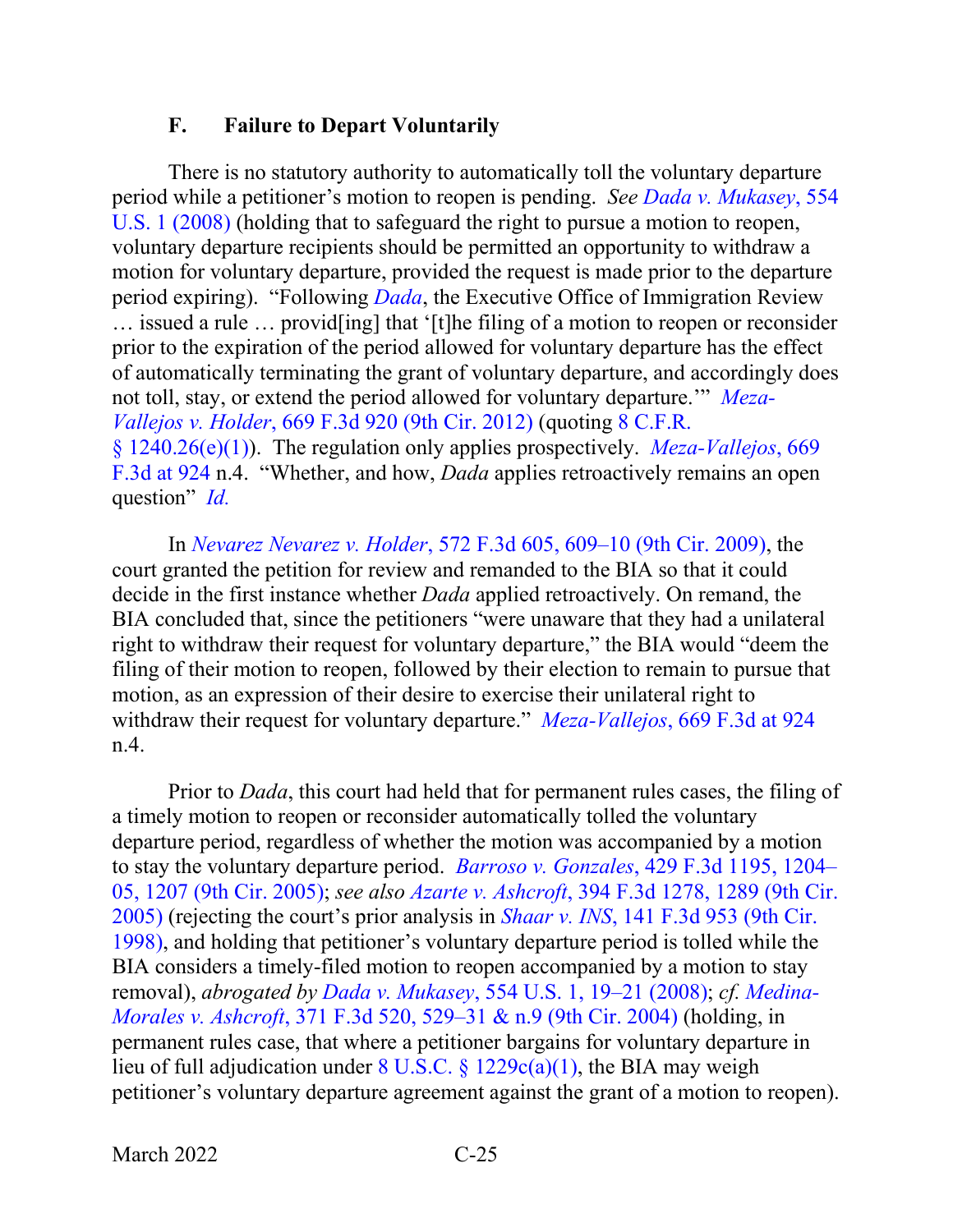If the petitioner files a motion to reopen after the expiration of the voluntary departure period, the BIA must deny the motion to reopen based on petitioner's failure to depart. *See [Granados-Oseguera v. Mukasey](https://www.westlaw.com/Document/I111a0d17949911ddb5cbad29a280d47c/View/FullText.html?transitionType=Default&contextData=(sc.Default)&VR=3.0&RS=da3.0&fragmentIdentifier=co_pp_sp_506_1015)*, 546 F.3d 1011, 1015 (9th [Cir. 2008\)](https://www.westlaw.com/Document/I111a0d17949911ddb5cbad29a280d47c/View/FullText.html?transitionType=Default&contextData=(sc.Default)&VR=3.0&RS=da3.0&fragmentIdentifier=co_pp_sp_506_1015) (per curiam) (holding that because motion to reopen was filed after expiration of voluntary departure period, BIA was compelled to deny the motion); *de Martinez v. Ashcroft*[, 374 F.3d 759, 763–64 \(9th Cir. 2004\)](https://www.westlaw.com/Document/Ibddcad358b9e11d99dcc8cc3e68b51e9/View/FullText.html?transitionType=Default&contextData=(sc.Default)&VR=3.0&RS=da3.0&fragmentIdentifier=co_pp_sp_506_763) (denying petition for review in permanent rules case where petitioner moved to reopen to apply for adjustment of status 30 days after the expiration of her voluntary departure period); *Zazueta-Carrillo v. Ashcroft*[, 322 F.3d 1166, 1174 \(9th Cir. 2003\).](https://www.westlaw.com/Document/I59f962f689cc11d9b6ea9f5a173c4523/View/FullText.html?transitionType=Default&contextData=(sc.Default)&VR=3.0&RS=da3.0&fragmentIdentifier=co_pp_sp_506_1174) Note that where the voluntary departure period expires on a weekend, and a motion to reopen is filed on the following Monday, the motion may be timely. *See [Meza-](https://www.westlaw.com/Document/I8e547a02436e11e1bd928e1973ff4e60/View/FullText.html?transitionType=Default&contextData=(sc.Default)&VR=3.0&RS=da3.0&fragmentIdentifier=co_pp_sp_506_927)Vallejos*, [669 F.3d at 927](https://www.westlaw.com/Document/I8e547a02436e11e1bd928e1973ff4e60/View/FullText.html?transitionType=Default&contextData=(sc.Default)&VR=3.0&RS=da3.0&fragmentIdentifier=co_pp_sp_506_927) (where voluntary departure period expired on weekend, and motion to reopen was filed on following Monday, court determined that motion was timely filed).

Under the transitional rules, the BIA may deny a motion to reopen to apply for relief where the petitioners failed to depart during the voluntary departure period. *See Shaar v. INS*[, 141 F.3d 953, 959 \(9th Cir. 1998\)](https://www.westlaw.com/Document/I941c42a0944311d9a707f4371c9c34f0/View/FullText.html?transitionType=Default&contextData=(sc.Default)&VR=3.0&RS=da3.0&fragmentIdentifier=co_pp_sp_506_959) (pre-IIRIRA); *cf. Ordonez v. INS*[, 345 F.3d 777, 783–84 \(9th Cir. 2003\)](https://www.westlaw.com/Document/Ibb13149989eb11d9903eeb4634b8d78e/View/FullText.html?transitionType=Default&contextData=(sc.Default)&VR=3.0&RS=da3.0&fragmentIdentifier=co_pp_sp_506_783) (holding in transitional rules case that BIA erred in denying motion to reopen to apply for suspension of deportation where IJ failed to give adequate oral warning under the former statute of the consequences of failing to depart voluntarily).

The BIA may not deny reopening as a matter of discretion based solely on the failure to post a voluntary departure bond or to depart voluntarily without also considering the favorable factors in support of reopening. *See [Franco-Rosendo v.](https://www.westlaw.com/Document/I56622913162b11db99dab759416ba200/View/FullText.html?transitionType=Default&contextData=(sc.Default)&VR=3.0&RS=da3.0&fragmentIdentifier=co_pp_sp_506_968)  Gonzales*[, 454 F.3d 965, 968 \(9th Cir. 2006\)](https://www.westlaw.com/Document/I56622913162b11db99dab759416ba200/View/FullText.html?transitionType=Default&contextData=(sc.Default)&VR=3.0&RS=da3.0&fragmentIdentifier=co_pp_sp_506_968) (remanding for consideration of positive factors in favor of reopening where BIA denied reopening based solely on petitioner's failure to post a voluntary departure bond and/or depart voluntarily).

Note that where voluntary departure was granted on or after January 20, 2009, the filing of a motion to reopen or reconsider, or the filing of a petition for review before the court of appeals will terminate voluntary departure. *See* [8 C.F.R.](https://www.westlaw.com/Document/N6A4603305C1311ECBF0FBEFEA0C9DE47/View/FullText.html?transitionType=Default&contextData=(sc.Default)&VR=3.0&RS=da3.0)  [§ 1240.26\(e\)\(1\);](https://www.westlaw.com/Document/N6A4603305C1311ECBF0FBEFEA0C9DE47/View/FullText.html?transitionType=Default&contextData=(sc.Default)&VR=3.0&RS=da3.0) *Matter of Velasco*, 25 I. & N. Dec. 143 (BIA 2009); *see also Garfias-Rodriguez v. Holder*[, 702 F.3d 504, 524–25 \(9th Cir. 2012\)](https://www.westlaw.com/Document/Id9f3d8751a1811e2b343c837631e1747/View/FullText.html?transitionType=Default&contextData=(sc.Default)&VR=3.0&RS=da3.0&fragmentIdentifier=co_pp_sp_506_524) (en banc) ("[B]ecause the filing of a petition now automatically terminates a petitioner's grant of voluntary departure, we conclude that, assuming that  $8 \text{ C.F.R.} \$   $1240.26(i)$ is valid, we have no authority to issue an equitable stay of Garfias's voluntary departure period."); *Meza-Vallejos*[, 669 F.3d at 924](https://www.westlaw.com/Document/I8e547a02436e11e1bd928e1973ff4e60/View/FullText.html?transitionType=Default&contextData=(sc.Default)&VR=3.0&RS=da3.0&fragmentIdentifier=co_pp_sp_506_924) n.4.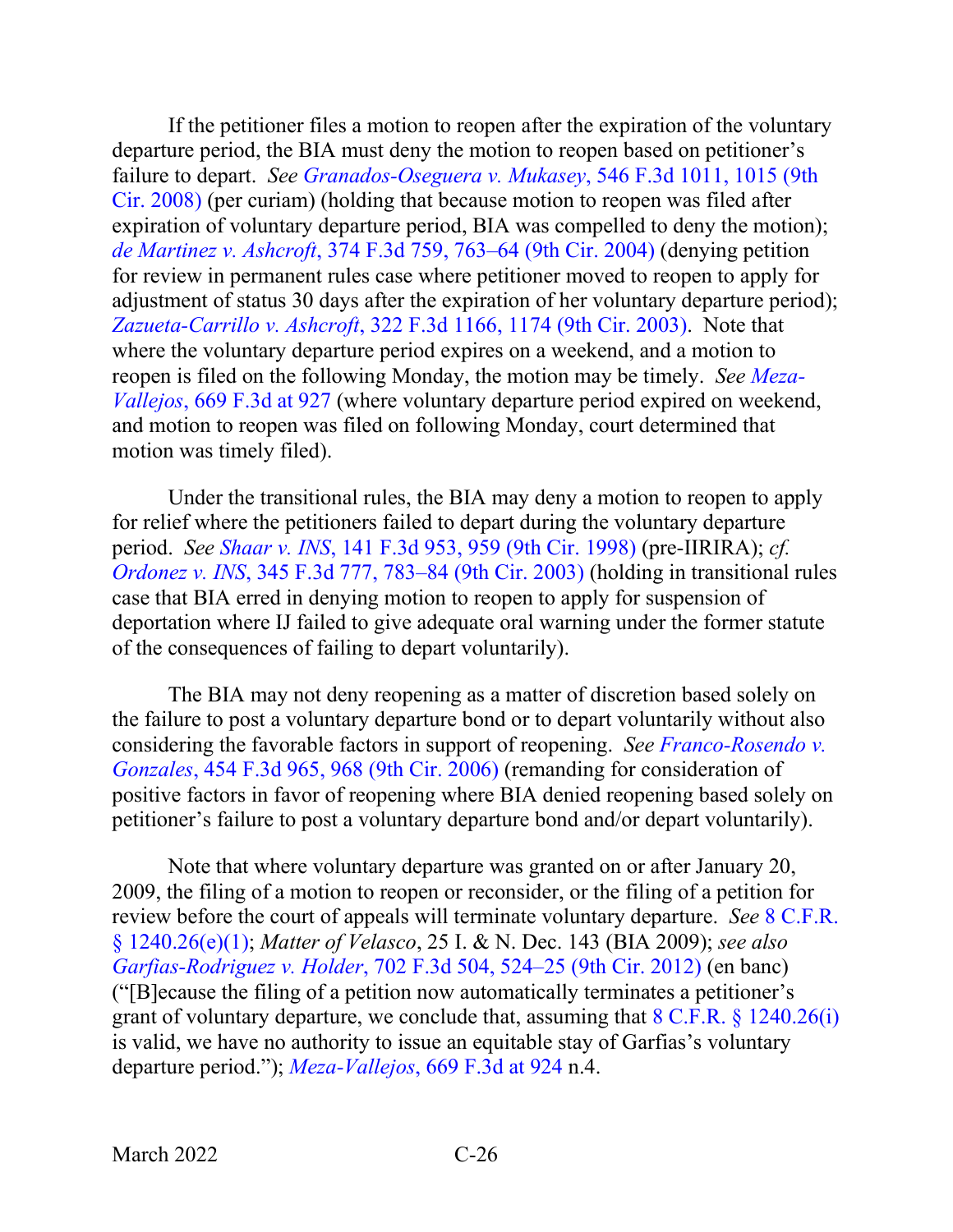**Cross-reference**: Cancellation of Removal, Ten-Year Bars to Cancellation, Failure to Depart.

## **G. Appeal of Deportation Order**

<span id="page-30-0"></span>"The BIA cannot deny a motion to reopen merely because an alien appeals a deportation order." *Medina-Morales v. Ashcroft*[, 371 F.3d 520, 531 n.10 \(9th Cir.](https://www.westlaw.com/Document/I19ee076f8b9811d99a6fdc806bf1638e/View/FullText.html?transitionType=Default&contextData=(sc.Default)&VR=3.0&RS=da3.0&fragmentIdentifier=co_pp_sp_506_531+n.10)  [2004\)](https://www.westlaw.com/Document/I19ee076f8b9811d99a6fdc806bf1638e/View/FullText.html?transitionType=Default&contextData=(sc.Default)&VR=3.0&RS=da3.0&fragmentIdentifier=co_pp_sp_506_531+n.10) (citing *Watkins v. INS*[, 63 F.3d 844, 851 \(9th Cir. 1995\)\)](https://www.westlaw.com/Document/I9dfbc21d919f11d98e8fb00d6c6a02dd/View/FullText.html?transitionType=Default&contextData=(sc.Default)&VR=3.0&RS=da3.0&fragmentIdentifier=co_pp_sp_506_851).

# **H. Fugitive Disentitlement Doctrine**

<span id="page-30-1"></span>Individuals who disregard the order of deportation against them by refusing to report on their appointed date of departure may have their motion to reopen denied as a matter of discretion. *See [Antonio-Martinez v. INS](https://www.westlaw.com/Document/Ib667756189c011d98b51ba734bfc3c79/View/FullText.html?transitionType=Default&contextData=(sc.Default)&VR=3.0&RS=da3.0&fragmentIdentifier=co_pp_sp_506_1091)*, 317 F.3d 1089, [1091 \(9th Cir. 2003\)](https://www.westlaw.com/Document/Ib667756189c011d98b51ba734bfc3c79/View/FullText.html?transitionType=Default&contextData=(sc.Default)&VR=3.0&RS=da3.0&fragmentIdentifier=co_pp_sp_506_1091) (applying the fugitive disentitlement doctrine where petitioner had lost contact with his attorney and the agency and all efforts to contact him failed for over two years); *cf. Bhasin v. Gonzales*[, 423 F.3d 977, 988–89 \(9th Cir.](https://www.westlaw.com/Document/I0d89dd331b0b11daaea49302b5f61a35/View/FullText.html?transitionType=Default&contextData=(sc.Default)&VR=3.0&RS=da3.0&fragmentIdentifier=co_pp_sp_506_988)  [2005\)](https://www.westlaw.com/Document/I0d89dd331b0b11daaea49302b5f61a35/View/FullText.html?transitionType=Default&contextData=(sc.Default)&VR=3.0&RS=da3.0&fragmentIdentifier=co_pp_sp_506_988) (declining to uphold BIA's reliance on fugitive disentitlement doctrine in denying petitioner's motion to reopen because petitioner failed to receive critical agency documents).

"[T]he critical question the court must ask when deciding whether to apply the fugitive disentitlement doctrine is whether the appellant is a fugitive at the time the appeal is pending." *Sun v. Mukasey*[, 555 F.3d 802, 805 \(9th Cir. 2009\).](https://www.westlaw.com/Document/I01a4b2fdf6b411ddb5cbad29a280d47c/View/FullText.html?transitionType=Default&contextData=(sc.Default)&VR=3.0&RS=da3.0&fragmentIdentifier=co_pp_sp_506_805) "[F]or disentitlement to be appropriate, there must be some connection between a defendant's fugitive status and the appellate process." *[Id.](https://www.westlaw.com/Document/I01a4b2fdf6b411ddb5cbad29a280d47c/View/FullText.html?transitionType=Default&contextData=(sc.Default)&VR=3.0&RS=da3.0)* (internal quotation marks omitted)*.*

"Two justifications frequently advanced in support of dismissal on a fugitive disentitlement theory are: (1) the pragmatic concern with ensuring that the court's judgment will be enforceable against the appellant; and (2) the equitable notion that a person who flouts the authority of the court waives his entitlement to have his appeal considered." *Id.* [at 804.](https://www.westlaw.com/Document/I01a4b2fdf6b411ddb5cbad29a280d47c/View/FullText.html?transitionType=Default&contextData=(sc.Default)&VR=3.0&RS=da3.0&fragmentIdentifier=co_pp_sp_506_804)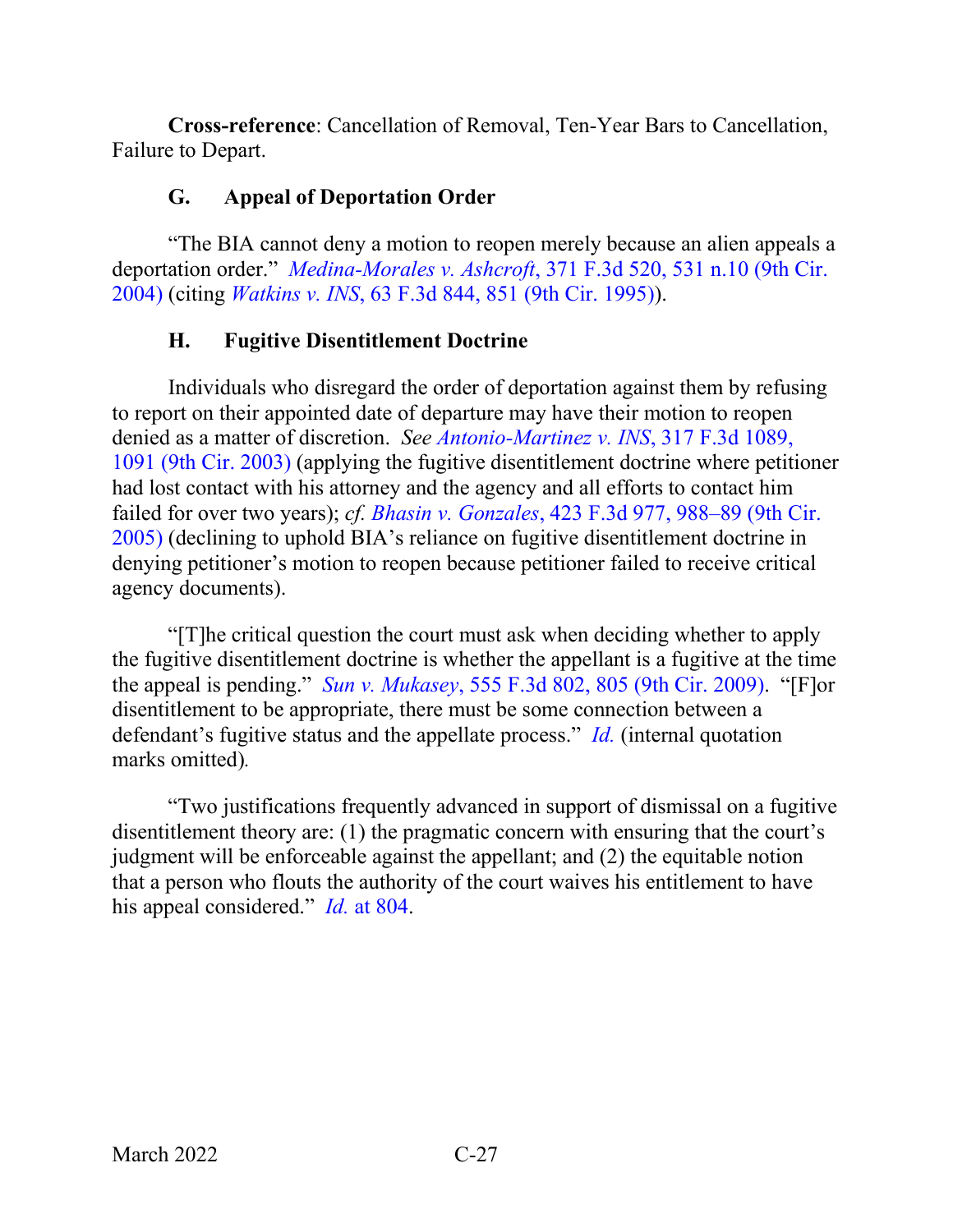#### <span id="page-31-1"></span><span id="page-31-0"></span>**V. TIME AND NUMERICAL LIMITATIONS**

#### **A. Generally**

#### **1. Time Limitations**

<span id="page-31-2"></span>"8 U.S.C. §  $1229a(c)(7)(C)(i)$  requires that a motion to reopen be filed within 90 days of a final order of removal. 8 U.S.C.  $\S 1101(a)(47)(B)$  mandates that an order of removal becomes final upon the earlier of: (i) a BIA determination affirming the order; or (ii) the expiration of the deadline to seek the BIA's review of the order." *Ocampo v. Holder*[, 629 F.3d 923, 927–28 \(9th Cir. 2010\);](https://www.westlaw.com/Document/Iee4287c00c1c11e088699d6fd571daba/View/FullText.html?transitionType=Default&contextData=(sc.Default)&VR=3.0&RS=da3.0&fragmentIdentifier=co_pp_sp_506_927) *see also Mata v. Lynch*[, 576 U.S. 143, 145 \(2015\)](https://www.westlaw.com/Document/I2040d285136211e5a807ad48145ed9f1/View/FullText.html?transitionType=Default&contextData=(sc.Default)&VR=3.0&RS=da3.0&fragmentIdentifier=co_pp_sp_780_145) ("Subject to exceptions …, [a] motion to reopen 'shall be filed within 90 days' of the final removal order."); *[Nababan v.](https://www.westlaw.com/Document/Ic45d3c204c9711ecbe28a1944976b7ad/View/FullText.html?transitionType=Default&contextData=(sc.Default)&VR=3.0&RS=da3.0&fragmentIdentifier=co_pp_sp_8173_1095)  Garland*[, 18 F.4th 1090, 1095 \(9th Cir. 2021\)](https://www.westlaw.com/Document/Ic45d3c204c9711ecbe28a1944976b7ad/View/FullText.html?transitionType=Default&contextData=(sc.Default)&VR=3.0&RS=da3.0&fragmentIdentifier=co_pp_sp_8173_1095) ("Generally, a party wishing to file a motion to reopen must do so within ninety days."); *[Kaur v. Garland](https://www.westlaw.com/Document/Ia5b92ef0d2c111ebb381adeb81954cc5/View/FullText.html?transitionType=Default&contextData=(sc.Default)&VR=3.0&RS=da3.0&fragmentIdentifier=co_pp_sp_8173_830)*, 2 F.4th 823, [830 \(9th Cir. 2021\)](https://www.westlaw.com/Document/Ia5b92ef0d2c111ebb381adeb81954cc5/View/FullText.html?transitionType=Default&contextData=(sc.Default)&VR=3.0&RS=da3.0&fragmentIdentifier=co_pp_sp_8173_830) ("An alien may generally file one motion to reopen within ninety days of a final administrative order of removal."); *[Go v. Holder](https://www.westlaw.com/Document/Ic3bae503a66511e39ac8bab74931929c/View/FullText.html?transitionType=Default&contextData=(sc.Default)&VR=3.0&RS=da3.0&fragmentIdentifier=co_pp_sp_506_607)*, 744 F.3d [604, 607 \(9th Cir. 2014\)](https://www.westlaw.com/Document/Ic3bae503a66511e39ac8bab74931929c/View/FullText.html?transitionType=Default&contextData=(sc.Default)&VR=3.0&RS=da3.0&fragmentIdentifier=co_pp_sp_506_607) (motion to reopen must be filed no later than 90 days after the final decision in the proceeding sought to be reopened; holding that 8 C.F.R. [§ 1003.2\(c\)](https://www.westlaw.com/Document/NA64E50805C1D11ECAE78A32A341D5C78/View/FullText.html?transitionType=Default&contextData=(sc.Default)&VR=3.0&RS=da3.0) applies to CAT claims); *Vega v. Holder*[, 611 F.3d 1168, 1170–71 \(9th](https://www.westlaw.com/Document/Iffd84229932511df8e45a3b5a338fda3/View/FullText.html?transitionType=Default&contextData=(sc.Default)&VR=3.0&RS=da3.0&fragmentIdentifier=co_pp_sp_506_1170)  [Cir. 2010\)](https://www.westlaw.com/Document/Iffd84229932511df8e45a3b5a338fda3/View/FullText.html?transitionType=Default&contextData=(sc.Default)&VR=3.0&RS=da3.0&fragmentIdentifier=co_pp_sp_506_1170) (BIA reasonably interpreted  $8 \text{ U.S.C.}$   $\frac{6}{9}$  1229a(c)(7)(C)(i) as requiring the motion to reopen to have been filed within 90 days of the merits decision, rather than from a denial of the motion to reconsider); *Lin v. Holder*[, 588 F.3d 981,](https://www.westlaw.com/Document/Iae152f54e06b11dea82ab9f4ee295c21/View/FullText.html?transitionType=Default&contextData=(sc.Default)&VR=3.0&RS=da3.0&fragmentIdentifier=co_pp_sp_506_985)  [985 \(9th Cir. 2009\)](https://www.westlaw.com/Document/Iae152f54e06b11dea82ab9f4ee295c21/View/FullText.html?transitionType=Default&contextData=(sc.Default)&VR=3.0&RS=da3.0&fragmentIdentifier=co_pp_sp_506_985) (explaining that while a motion to reopen must be filed within 90 days of the entry of the final order of removal, there is no time limit for motions to reopen for asylum applications based on changed country conditions).

A motion to reconsider must be filed within thirty days after the date of entry of the final administrative decision. *See* [8 U.S.C. § 1229a\(c\)\(6\)\(B\);](https://www.westlaw.com/Document/NFF9ECF308EBA11DAAF57BD3E6EFC5A3E/View/FullText.html?transitionType=Default&contextData=(sc.Default)&VR=3.0&RS=da3.0) [8 C.F.R.](https://www.westlaw.com/Document/NA64E50805C1D11ECAE78A32A341D5C78/View/FullText.html?transitionType=Default&contextData=(sc.Default)&VR=3.0&RS=da3.0)  [§ 1003.2\(b\)\(2\).](https://www.westlaw.com/Document/NA64E50805C1D11ECAE78A32A341D5C78/View/FullText.html?transitionType=Default&contextData=(sc.Default)&VR=3.0&RS=da3.0) *See also Goulart v. Garland*[, 18 F.4th 653, 654 \(9th Cir. 2021\);](https://www.westlaw.com/Document/I2bdeb67048b111ecbc0b8d609f9f6bdf/View/FullText.html?transitionType=Default&contextData=(sc.Default)&VR=3.0&RS=da3.0&fragmentIdentifier=co_pp_sp_8173_654) *Lona v. Barr*[, 958 F.3d 1225, 1230 \(9th Cir. 2020\)](https://www.westlaw.com/Document/I29dec8e096fd11ea8cb395d22c142a61/View/FullText.html?transitionType=Default&contextData=(sc.Default)&VR=3.0&RS=da3.0&fragmentIdentifier=co_pp_sp_506_1230) ("A motion to reconsider a final order of removal generally must be filed within thirty days of the date of entry of the order.").

The limitation period begins to run when the agency sends its decision to the correct address. *See Martinez-Serrano v. INS*[, 94 F.3d 1256, 1258–59 \(9th Cir.](https://www.westlaw.com/Document/I3e3cdc31934611d9bdd1cfdd544ca3a4/View/FullText.html?transitionType=Default&contextData=(sc.Default)&VR=3.0&RS=da3.0&fragmentIdentifier=co_pp_sp_506_1258)  [1996\);](https://www.westlaw.com/Document/I3e3cdc31934611d9bdd1cfdd544ca3a4/View/FullText.html?transitionType=Default&contextData=(sc.Default)&VR=3.0&RS=da3.0&fragmentIdentifier=co_pp_sp_506_1258) *see also Hernandez-Velasquez v. Holder*[, 611 F.3d 1073, 1078–79 \(9th Cir.](https://www.westlaw.com/Document/Ib4e9557f8f3a11df86c1ad798a0ca1c1/View/FullText.html?transitionType=Default&contextData=(sc.Default)&VR=3.0&RS=da3.0&fragmentIdentifier=co_pp_sp_506_1078)  [2010\)](https://www.westlaw.com/Document/Ib4e9557f8f3a11df86c1ad798a0ca1c1/View/FullText.html?transitionType=Default&contextData=(sc.Default)&VR=3.0&RS=da3.0&fragmentIdentifier=co_pp_sp_506_1078) (granting petition because BIA failed to weigh the evidence petitioner submitted in support of her claim that she mailed a Change of Address form to the BIA and evidence that petitioner did not receive notice of BIA's decision); *Singh v.*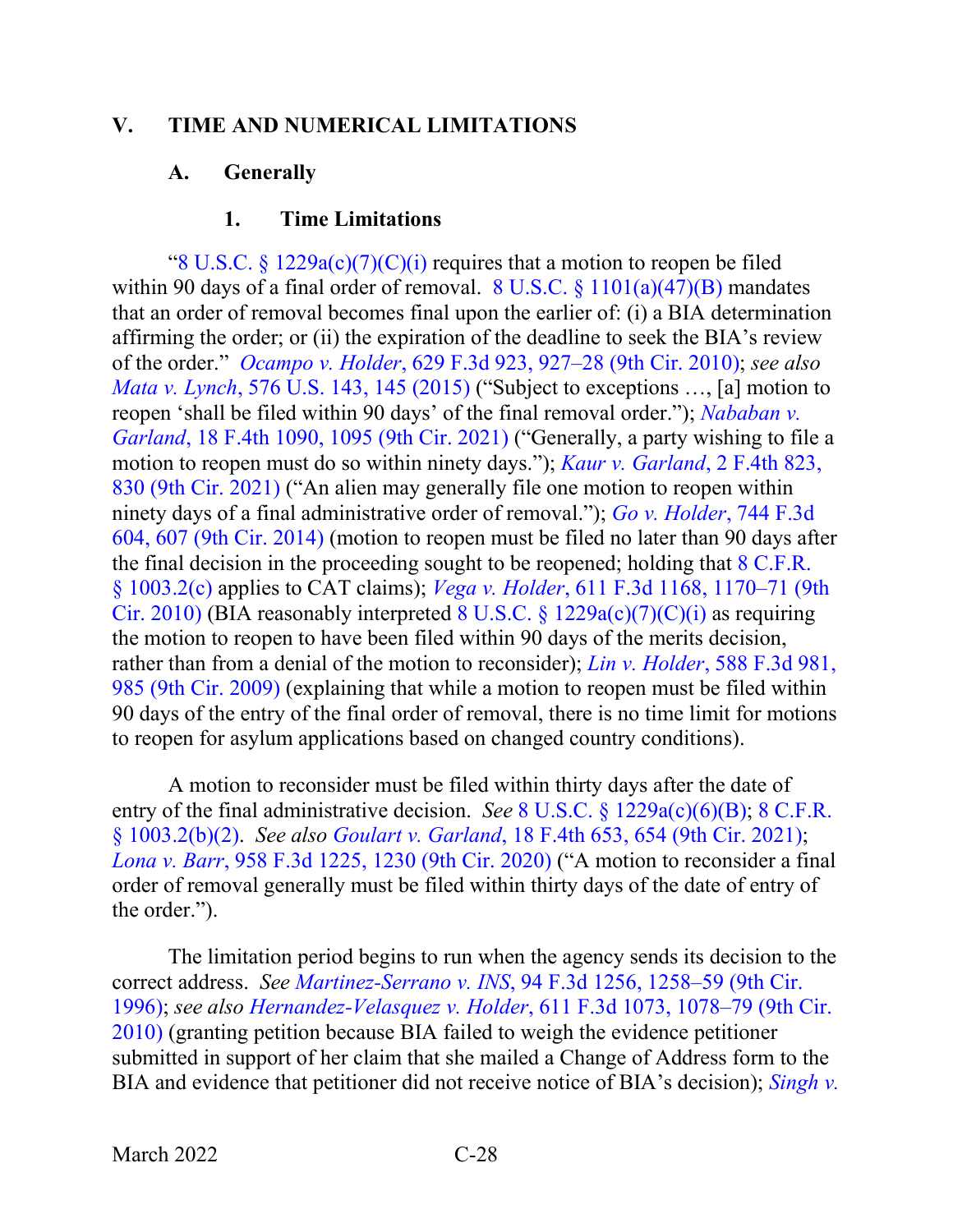*Gonzales*[, 494 F.3d 1170, 1172 \(9th Cir. 2007\)](https://www.westlaw.com/Document/I71293e6e35ea11dcaba8d9d29eb57eff/View/FullText.html?transitionType=Default&contextData=(sc.Default)&VR=3.0&RS=da3.0&fragmentIdentifier=co_pp_sp_506_1172) (explaining that although the limitation period begins to run when the decision is sent to the correct address, the presumption of mailing may be rebutted by affidavits of nonreceipt, but declining to decide whether the presumption was rebutted and remanding for the BIA to consider the issue in the first instance).

A removal order granting voluntary departure becomes final for purposes of a motion to reopen upon the BIA's affirmance of the order, not upon the noncitizen's overstay of the voluntary departure period. *Ocampo*[, 629 F.3d at 925–](https://www.westlaw.com/Document/Iee4287c00c1c11e088699d6fd571daba/View/FullText.html?transitionType=Default&contextData=(sc.Default)&VR=3.0&RS=da3.0&fragmentIdentifier=co_pp_sp_506_925) [28.](https://www.westlaw.com/Document/Iee4287c00c1c11e088699d6fd571daba/View/FullText.html?transitionType=Default&contextData=(sc.Default)&VR=3.0&RS=da3.0&fragmentIdentifier=co_pp_sp_506_925) If the petitioner files a motion to reopen after the expiration of the voluntary departure period, the BIA must deny the motion to reopen based on petitioner's failure to depart. *See [Granados-Oseguera v. Mukasey](https://www.westlaw.com/Document/I111a0d17949911ddb5cbad29a280d47c/View/FullText.html?transitionType=Default&contextData=(sc.Default)&VR=3.0&RS=da3.0&fragmentIdentifier=co_pp_sp_506_1015)*, 546 F.3d 1011, 1015 (9th [Cir. 2008\)](https://www.westlaw.com/Document/I111a0d17949911ddb5cbad29a280d47c/View/FullText.html?transitionType=Default&contextData=(sc.Default)&VR=3.0&RS=da3.0&fragmentIdentifier=co_pp_sp_506_1015) (per curiam) (holding that because motion to reopen was filed after expiration of voluntary departure period, BIA was compelled to deny the motion); *de Martinez v. Ashcroft*[, 374 F.3d 759, 763–64 \(9th Cir. 2004\)](https://www.westlaw.com/Document/Ibddcad358b9e11d99dcc8cc3e68b51e9/View/FullText.html?transitionType=Default&contextData=(sc.Default)&VR=3.0&RS=da3.0&fragmentIdentifier=co_pp_sp_506_763) (denying petition for review in permanent rules case where petitioner moved to reopen to apply for adjustment of status 30 days after the expiration of her voluntary departure period); *[Zazueta-Carrillo v. Ashcroft](https://www.westlaw.com/Document/I59f962f689cc11d9b6ea9f5a173c4523/View/FullText.html?transitionType=Default&contextData=(sc.Default)&VR=3.0&RS=da3.0&fragmentIdentifier=co_pp_sp_506_1174)*, 322 F.3d 1166, 1174 (9th Cir. 2003).

Where the voluntary departure period expires on a weekend, and a motion to reopen is filed on the following Monday, the motion may be timely. *See [Meza-](https://www.westlaw.com/Document/I8e547a02436e11e1bd928e1973ff4e60/View/FullText.html?transitionType=Default&contextData=(sc.Default)&VR=3.0&RS=da3.0&fragmentIdentifier=co_pp_sp_506_927)Vallejos v. Holder*[, 669 F.3d 920, 927 \(9th Cir. 2012\)](https://www.westlaw.com/Document/I8e547a02436e11e1bd928e1973ff4e60/View/FullText.html?transitionType=Default&contextData=(sc.Default)&VR=3.0&RS=da3.0&fragmentIdentifier=co_pp_sp_506_927) (where voluntary departure period expired on weekend, and motion to reopen was filed on following Monday, court determined that motion was timely filed).

"[T]he pendency of a petition for review of an order of removal does not toll the statutory time limit for the filing of a motion to reopen with the BIA." *[Dela](https://www.westlaw.com/Document/Ideaced194dbf11ddb5cbad29a280d47c/View/FullText.html?transitionType=Default&contextData=(sc.Default)&VR=3.0&RS=da3.0&fragmentIdentifier=co_pp_sp_506_949)  Cruz v. Mukasey*[, 532 F.3d 946, 949 \(9th Cir. 2008\)](https://www.westlaw.com/Document/Ideaced194dbf11ddb5cbad29a280d47c/View/FullText.html?transitionType=Default&contextData=(sc.Default)&VR=3.0&RS=da3.0&fragmentIdentifier=co_pp_sp_506_949) (per curiam) (relying on *[Stone](https://www.westlaw.com/Document/I027c48969c4b11d991d0cc6b54f12d4d/View/FullText.html?transitionType=Default&contextData=(sc.Default)&VR=3.0&RS=da3.0&fragmentIdentifier=co_pp_sp_780_405)  v. INS*[, 514 U.S. 386, 405–06 \(1995\)](https://www.westlaw.com/Document/I027c48969c4b11d991d0cc6b54f12d4d/View/FullText.html?transitionType=Default&contextData=(sc.Default)&VR=3.0&RS=da3.0&fragmentIdentifier=co_pp_sp_780_405) for proposition that "a removal order is final when issued" regardless of subsequent motion to reconsider) (internal quotation marks omitted).

Where a noncitizen is ordered deported, but is granted deferral under the CAT, the order constitutes an order of deportation, and the 90-day time period for filing a motion to reopen begins to run when the order becomes final. *See [Alali-](https://www.westlaw.com/Document/Ifd62c482152311ddb7e483ba170699a5/View/FullText.html?transitionType=Default&contextData=(sc.Default)&VR=3.0&RS=da3.0&fragmentIdentifier=co_pp_sp_506_1041)Amin v. Mukasey*[, 523 F.3d 1039, 1041–42 \(9th Cir. 2008\).](https://www.westlaw.com/Document/Ifd62c482152311ddb7e483ba170699a5/View/FullText.html?transitionType=Default&contextData=(sc.Default)&VR=3.0&RS=da3.0&fragmentIdentifier=co_pp_sp_506_1041)

With respect to deadlines specified in regulations, "the general rules concerning adequacy of notice through publication in the Federal Register apply in the immigration context." *Williams v. Mukasey*[, 531 F.3d 1040, 1042 \(9th Cir.](https://www.westlaw.com/Document/Idead62274dbf11ddb5cbad29a280d47c/View/FullText.html?transitionType=Default&contextData=(sc.Default)&VR=3.0&RS=da3.0&fragmentIdentifier=co_pp_sp_506_1042)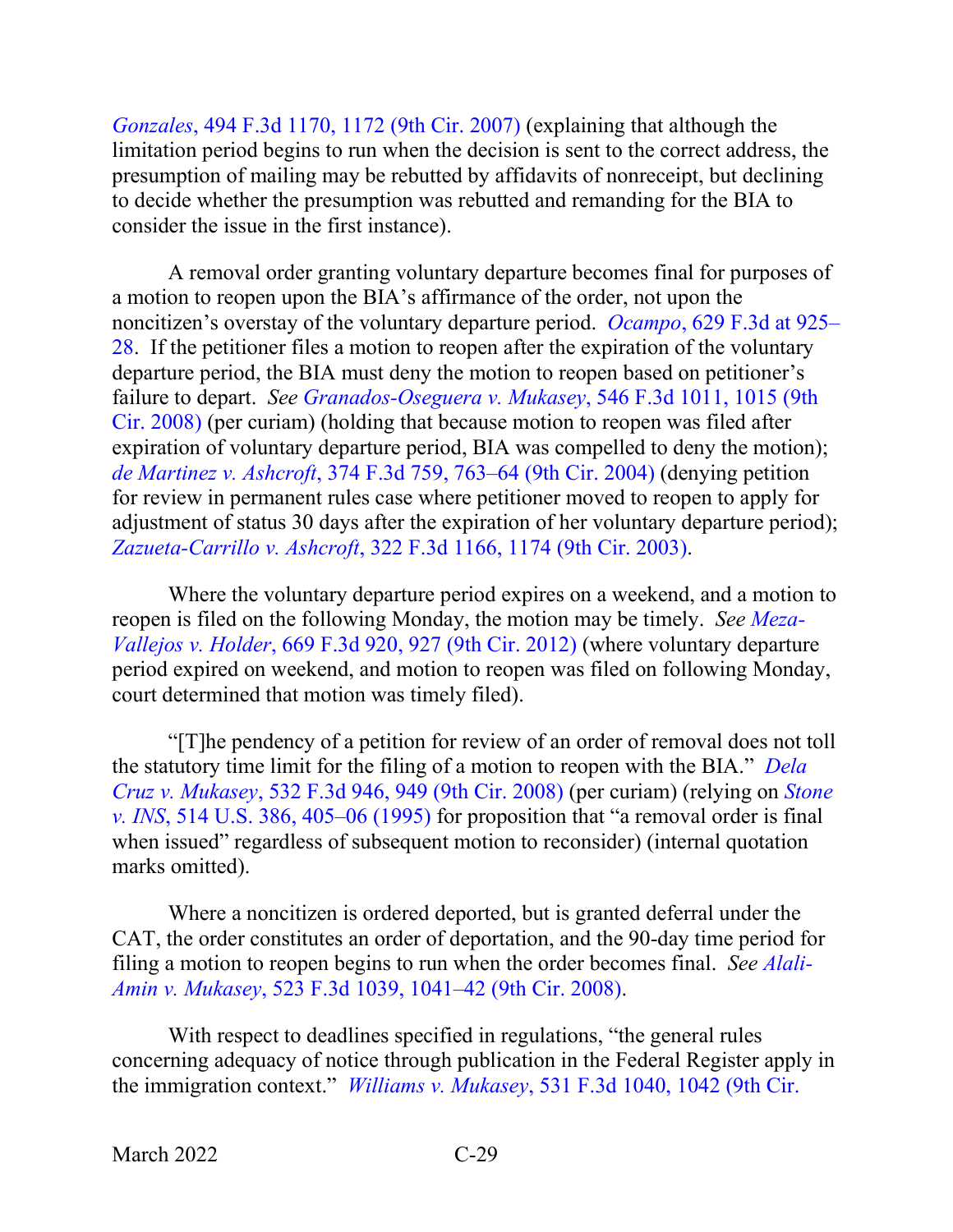[2008\)](https://www.westlaw.com/Document/Idead62274dbf11ddb5cbad29a280d47c/View/FullText.html?transitionType=Default&contextData=(sc.Default)&VR=3.0&RS=da3.0&fragmentIdentifier=co_pp_sp_506_1042) (publication of CAT regulations in Federal Register provided adequate notice of June 21, 1999 deadline to file motion to reopen based on CAT claim of applicant subject to pre-March 22, 1999 removal order).

The court can "review the merits of a citizenship claim by way of a petition for review from the denial of a motion to reopen, even where the motion was 'untimely' and denied 'as procedurally improper.'" *[Anderson v. Holder](https://www.westlaw.com/Document/I1eaef8b76c3711e1be29b2facdefeebe/View/FullText.html?transitionType=Default&contextData=(sc.Default)&VR=3.0&RS=da3.0&fragmentIdentifier=co_pp_sp_506_1096+n.6)*, 673 F.3d [1089, 1096 n.6 \(9th Cir. 2012\).](https://www.westlaw.com/Document/I1eaef8b76c3711e1be29b2facdefeebe/View/FullText.html?transitionType=Default&contextData=(sc.Default)&VR=3.0&RS=da3.0&fragmentIdentifier=co_pp_sp_506_1096+n.6)

# **2. Numerical Limitations**

<span id="page-33-0"></span>A party may make one motion to reopen and one motion to reconsider. *See*  8 U.S.C. § [1229a\(c\)\(7\)\(A\)](https://www.westlaw.com/Document/NFF9ECF308EBA11DAAF57BD3E6EFC5A3E/View/FullText.html?transitionType=Default&contextData=(sc.Default)&VR=3.0&RS=da3.0) and (c)(6)(A); 8 C.F.R. § [1003.2\(c\)\(2\) and \(b\)\(2\);](https://www.westlaw.com/Document/NA64E50805C1D11ECAE78A32A341D5C78/View/FullText.html?transitionType=Default&contextData=(sc.Default)&VR=3.0&RS=da3.0) *see also Kaur v. Garland*[, 2 F.4th 823, 830 \(9th Cir. 2021\)](https://www.westlaw.com/Document/Ia5b92ef0d2c111ebb381adeb81954cc5/View/FullText.html?transitionType=Default&contextData=(sc.Default)&VR=3.0&RS=da3.0&fragmentIdentifier=co_pp_sp_8173_830) ("An alien may generally file one motion to reopen within ninety days of a final administrative order of removal."); *Agonafer v. Sessions*[, 859 F.3d 1198, 1203 \(9th Cir. 2017\)](https://www.westlaw.com/Document/Ic0d3d020583411e7b7978f65e9bf93b3/View/FullText.html?transitionType=Default&contextData=(sc.Default)&VR=3.0&RS=da3.0&fragmentIdentifier=co_pp_sp_506_1203) (same); *Shin v. Mukasey*[, 547 F.3d 1019, 1025 \(9th Cir. 2008\)](https://www.westlaw.com/Document/I83fcd5889fcd11dd9876f446780b7bdc/View/FullText.html?transitionType=Default&contextData=(sc.Default)&VR=3.0&RS=da3.0&fragmentIdentifier=co_pp_sp_506_1025) ("[A]liens are entitled to file only one motion to reopen."). The single-motion limitation on motions to reopen does not apply to motions to reopen and rescind *in absentia* orders of deportation. *See Fajardo v. INS*[, 300 F.3d 1018, 1020 \(9th Cir. 2002\)](https://www.westlaw.com/Document/Icb8ad99d79e011d9ac1ffa9f33b6c3b0/View/FullText.html?transitionType=Default&contextData=(sc.Default)&VR=3.0&RS=da3.0&fragmentIdentifier=co_pp_sp_506_1020) (noting for *in absentia* cases that the limitation applies only to removal cases under IIRIRA's permanent rules). Where a motion to remand is filed before a final administrative decision, it does not implicate 8 C.F.R. § [1003.2\(c\)\(2\).](https://www.westlaw.com/Document/NA64E50805C1D11ECAE78A32A341D5C78/View/FullText.html?transitionType=Default&contextData=(sc.Default)&VR=3.0&RS=da3.0) *See Zhao v. Holder*[, 728 F.3d 1144,](https://www.westlaw.com/Document/Ia0dd0db616b511e3981fa20c4f198a69/View/FullText.html?transitionType=Default&contextData=(sc.Default)&VR=3.0&RS=da3.0&fragmentIdentifier=co_pp_sp_506_1147)  [1147 \(9th Cir. 2013\)](https://www.westlaw.com/Document/Ia0dd0db616b511e3981fa20c4f198a69/View/FullText.html?transitionType=Default&contextData=(sc.Default)&VR=3.0&RS=da3.0&fragmentIdentifier=co_pp_sp_506_1147) (BIA erred in holding motion to reopen numerically barred when first motion to remand was filed before administrative decision was filed).

Whether "a petition to reopen that is denied for untimeliness and thus is not considered on the merits by the BIA counts as a first petition for purposes of the number-bar rule" is an open question. *See [Nevarez Nevarez v. Holder](https://www.westlaw.com/Document/I680b53a66bbc11de8bf6cd8525c41437/View/FullText.html?transitionType=Default&contextData=(sc.Default)&VR=3.0&RS=da3.0&fragmentIdentifier=co_pp_sp_506_608)*, 572 F.3d [605, 608 \(9th Cir. 2009\)](https://www.westlaw.com/Document/I680b53a66bbc11de8bf6cd8525c41437/View/FullText.html?transitionType=Default&contextData=(sc.Default)&VR=3.0&RS=da3.0&fragmentIdentifier=co_pp_sp_506_608) (remanding for BIA to consider the question in first instance).

# <span id="page-33-2"></span><span id="page-33-1"></span>**B. Exceptions to the Ninety-Day/One-Motion Rule**

# **1. In Absentia Orders**

# **a. Exceptional Circumstances**

<span id="page-33-3"></span>"[A] petitioner may challenge an in absentia removal order by filing 'a motion to reopen ... within 180 days after the date of the order of removal if the alien demonstrates that the failure to appear was because of exceptional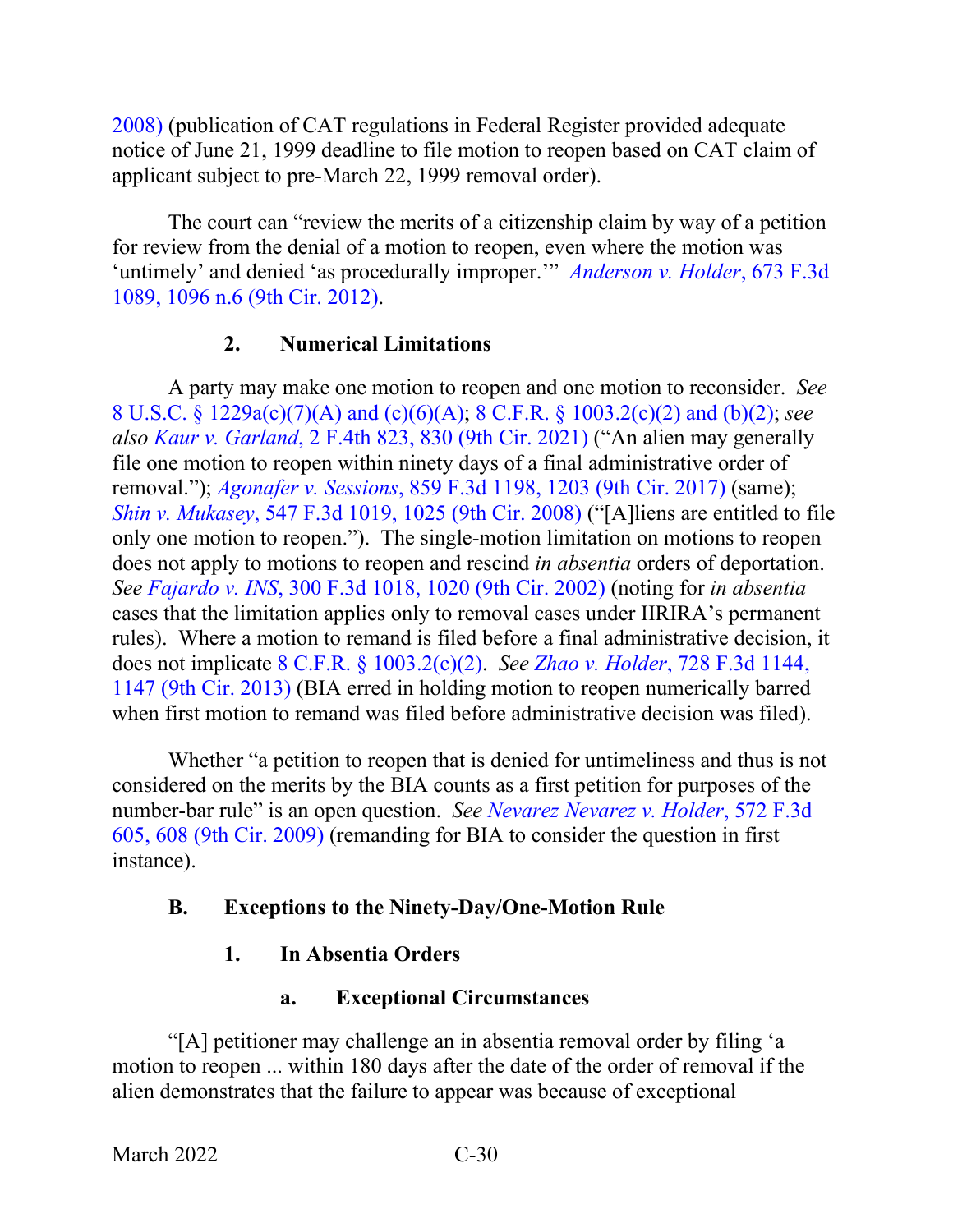circumstances.'" *Cui v. Garland*[, 13 F.4th 991, 996 \(9th Cir. 2021\)](https://www.westlaw.com/Document/I6b62a7b01ca211ec925cb2bf681461fd/View/FullText.html?transitionType=Default&contextData=(sc.Default)&VR=3.0&RS=da3.0&fragmentIdentifier=co_pp_sp_8173_996) (quoting [8](https://www.westlaw.com/Document/NFF9ECF308EBA11DAAF57BD3E6EFC5A3E/View/FullText.html?transitionType=Default&contextData=(sc.Default)&VR=3.0&RS=da3.0)  U.S.C. § [1229a\(b\)\(5\)\(C\)\(i\)\)](https://www.westlaw.com/Document/NFF9ECF308EBA11DAAF57BD3E6EFC5A3E/View/FullText.html?transitionType=Default&contextData=(sc.Default)&VR=3.0&RS=da3.0); *see also Arredondo v. Lynch*[, 824 F.3d 801, 805 \(9th](https://www.westlaw.com/Document/I495893c0265b11e68a49905015f0787e/View/FullText.html?transitionType=Default&contextData=(sc.Default)&VR=3.0&RS=da3.0&fragmentIdentifier=co_pp_sp_506_805)  [Cir. 2016\).](https://www.westlaw.com/Document/I495893c0265b11e68a49905015f0787e/View/FullText.html?transitionType=Default&contextData=(sc.Default)&VR=3.0&RS=da3.0&fragmentIdentifier=co_pp_sp_506_805)

"The term 'exceptional circumstances' refers to exceptional circumstances (such as battery or extreme cruelty to the alien or any child or parent of the alien, serious illness of the alien, or serious illness or death of the spouse, child, or parent of the alien, but not including less compelling circumstances) beyond the control of the alien." 8 U.S.C. §  $1229a(e)(1)$ . While the enumerated examples are not exclusive, exceptional circumstances must include a "similarly severe impediment." *Singh-Bhathal v. INS*[, 170 F.3d 943, 947 \(9th](https://www.westlaw.com/Document/Ibc92a976949011d9bdd1cfdd544ca3a4/View/FullText.html?transitionType=Default&contextData=(sc.Default)&VR=3.0&RS=da3.0&fragmentIdentifier=co_pp_sp_506_947)  [Cir. 1999\).](https://www.westlaw.com/Document/Ibc92a976949011d9bdd1cfdd544ca3a4/View/FullText.html?transitionType=Default&contextData=(sc.Default)&VR=3.0&RS=da3.0&fragmentIdentifier=co_pp_sp_506_947) Additionally, "[t]his court must look to the 'particularized facts presented in each case' in determining whether the petitioner has established exceptional circumstances." *Singh* [*v. INS*[, 295 F.3d](https://www.westlaw.com/Document/I86e3639279de11d99c4dbb2f0352441d/View/FullText.html?transitionType=Default&contextData=(sc.Default)&VR=3.0&RS=da3.0&fragmentIdentifier=co_pp_sp_506_1040)  [1037,\] 1040](https://www.westlaw.com/Document/I86e3639279de11d99c4dbb2f0352441d/View/FullText.html?transitionType=Default&contextData=(sc.Default)&VR=3.0&RS=da3.0&fragmentIdentifier=co_pp_sp_506_1040) [(9th Cir. 2002)] (quoting *Singh v. INS*[, 213 F.3d 1050,](https://www.westlaw.com/Document/I0624f6b0798411d98c82a53fc8ac8757/View/FullText.html?transitionType=Default&contextData=(sc.Default)&VR=3.0&RS=da3.0&fragmentIdentifier=co_pp_sp_506_1052)  [1052 \(9th Cir. 2000\)\)](https://www.westlaw.com/Document/I0624f6b0798411d98c82a53fc8ac8757/View/FullText.html?transitionType=Default&contextData=(sc.Default)&VR=3.0&RS=da3.0&fragmentIdentifier=co_pp_sp_506_1052).

*Arredondo*[, 824 F.3d at 805;](https://www.westlaw.com/Document/I495893c0265b11e68a49905015f0787e/View/FullText.html?transitionType=Default&contextData=(sc.Default)&VR=3.0&RS=da3.0&fragmentIdentifier=co_pp_sp_506_805) *see also Reyes v. Ashcroft*[, 358 F.3d 592, 596 \(9th](https://www.westlaw.com/Document/Id3ae35b189f611d9b6ea9f5a173c4523/View/FullText.html?transitionType=Default&contextData=(sc.Default)&VR=3.0&RS=da3.0&fragmentIdentifier=co_pp_sp_506_596)  [Cir. 2004\);](https://www.westlaw.com/Document/Id3ae35b189f611d9b6ea9f5a173c4523/View/FullText.html?transitionType=Default&contextData=(sc.Default)&VR=3.0&RS=da3.0&fragmentIdentifier=co_pp_sp_506_596) *Singh v. INS*[, 295 F.3d 1037, 1040 \(9th Cir. 2002\)](https://www.westlaw.com/Document/I86e3639279de11d99c4dbb2f0352441d/View/FullText.html?transitionType=Default&contextData=(sc.Default)&VR=3.0&RS=da3.0&fragmentIdentifier=co_pp_sp_506_1040) ("This court must look to the particularized facts presented in each case in determining whether the petitioner has established exceptional circumstances." (internal quotation marks omitted)).

The applicant has 180 days to file a motion to reopen based on exceptional circumstances to rescind the *in absentia* order. *See* 8 U.S.C. § [1229a\(b\)\(5\)\(C\)\(i\);](https://www.westlaw.com/Document/NFF9ECF308EBA11DAAF57BD3E6EFC5A3E/View/FullText.html?transitionType=Default&contextData=(sc.Default)&VR=3.0&RS=da3.0) 8 C.F.R. § [1003.23\(b\)\(4\)\(ii\) and \(b\)\(4\)\(iii\)\(A\)\(1\);](https://www.westlaw.com/Document/N3221B9F05C2111ECBF0FBEFEA0C9DE47/View/FullText.html?transitionType=Default&contextData=(sc.Default)&VR=3.0&RS=da3.0) *see also [Hernandez-Galand v.](https://www.westlaw.com/Document/I9b87f0c0b35d11ebbfe8d873c1c72202/View/FullText.html?transitionType=Default&contextData=(sc.Default)&VR=3.0&RS=da3.0&fragmentIdentifier=co_pp_sp_506_1034)  Garland*[, 996 F.3d 1030, 1034 \(9th Cir. 2021\);](https://www.westlaw.com/Document/I9b87f0c0b35d11ebbfe8d873c1c72202/View/FullText.html?transitionType=Default&contextData=(sc.Default)&VR=3.0&RS=da3.0&fragmentIdentifier=co_pp_sp_506_1034) *Lo v. Ashcroft*, [341 F.3d 934, 936](https://www.westlaw.com/Document/I9865cf4a89e711d9903eeb4634b8d78e/View/FullText.html?transitionType=Default&contextData=(sc.Default)&VR=3.0&RS=da3.0&fragmentIdentifier=co_pp_sp_506_936)  [\(9th Cir. 2003\).](https://www.westlaw.com/Document/I9865cf4a89e711d9903eeb4634b8d78e/View/FullText.html?transitionType=Default&contextData=(sc.Default)&VR=3.0&RS=da3.0&fragmentIdentifier=co_pp_sp_506_936)

Note that "a petitioner who arrives late for his immigration hearing, but while the IJ is still in the courtroom, has not failed to appear for that hearing ... and is not required to demonstrate exceptional circumstances in order to reopen proceedings." *Perez v. Mukasey*[, 516 F.3d 770, 774 \(9th Cir. 2008\).](https://www.westlaw.com/Document/I8002158cdb0211dca9c2f716e0c816ba/View/FullText.html?transitionType=Default&contextData=(sc.Default)&VR=3.0&RS=da3.0&fragmentIdentifier=co_pp_sp_506_774)

**Cross Reference**: Equitable Tolling.

# **(i) Evidentiary Requirements**

<span id="page-34-0"></span>The BIA may not impose new proof requirements without notice. *See [Singh](https://www.westlaw.com/Document/I0624f6b0798411d98c82a53fc8ac8757/View/FullText.html?transitionType=Default&contextData=(sc.Default)&VR=3.0&RS=da3.0&fragmentIdentifier=co_pp_sp_506_1053)  v. INS*[, 213 F.3d 1050, 1053–54 \(9th Cir. 2000\)](https://www.westlaw.com/Document/I0624f6b0798411d98c82a53fc8ac8757/View/FullText.html?transitionType=Default&contextData=(sc.Default)&VR=3.0&RS=da3.0&fragmentIdentifier=co_pp_sp_506_1053) (holding that BIA violated due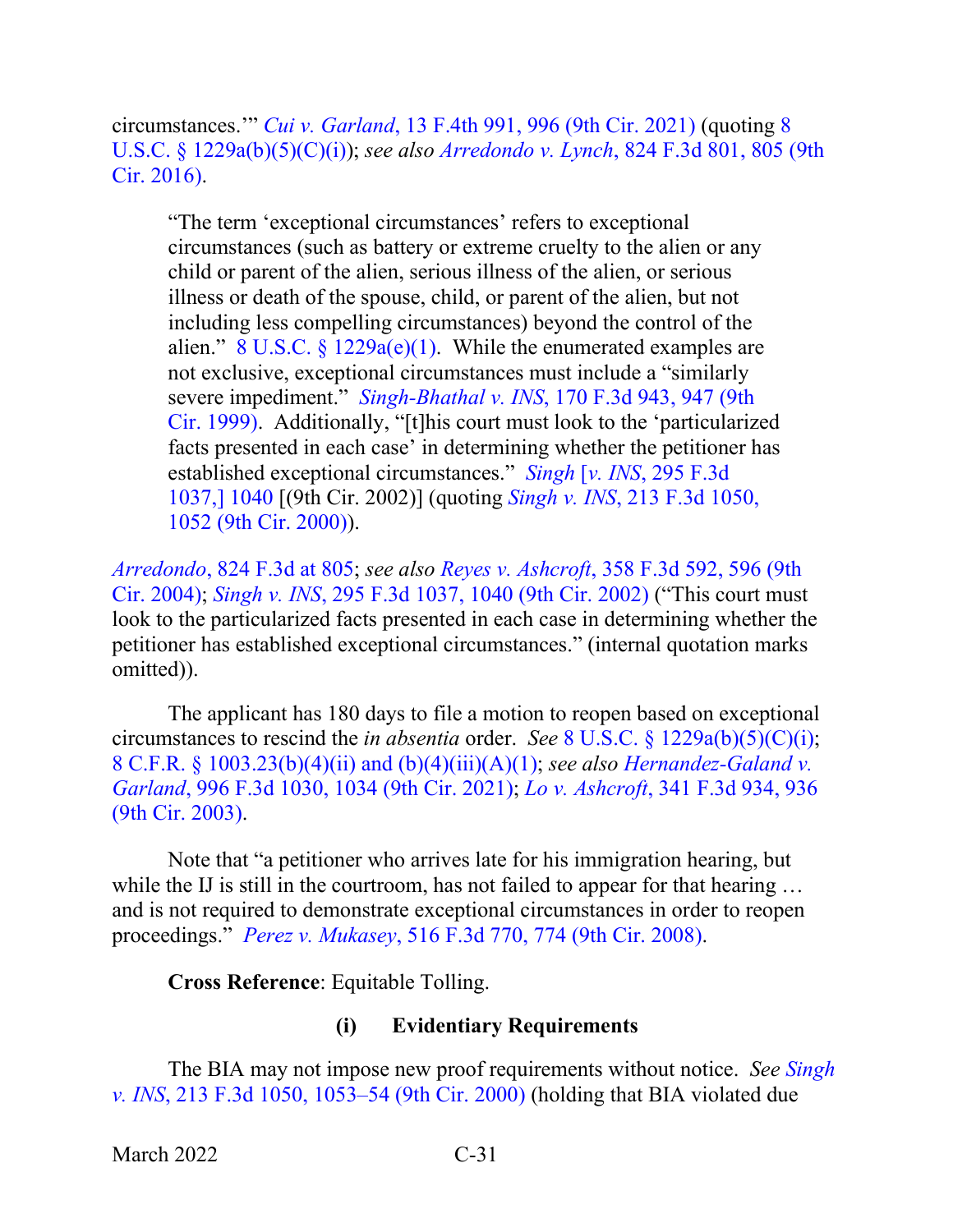process where it newly required an applicant to produce an affidavit from his employer or doctor, and to contact the immigration court); *cf. [Celis-Castellano v.](https://www.westlaw.com/Document/Icba406e679e011d9ac1ffa9f33b6c3b0/View/FullText.html?transitionType=Default&contextData=(sc.Default)&VR=3.0&RS=da3.0&fragmentIdentifier=co_pp_sp_506_891)  Ashcroft*[, 298 F.3d 888, 891 \(9th Cir. 2002\)](https://www.westlaw.com/Document/Icba406e679e011d9ac1ffa9f33b6c3b0/View/FullText.html?transitionType=Default&contextData=(sc.Default)&VR=3.0&RS=da3.0&fragmentIdentifier=co_pp_sp_506_891) (holding that petitioner had notice of BIA's evidentiary requirements).

#### **(ii) Cases Finding Exceptional Circumstances**

<span id="page-35-0"></span>*Hernandez-Galand v. Garland*[, 996 F.3d 1030, 1037 \(9th Cir. 2021\)](https://www.westlaw.com/Document/I9b87f0c0b35d11ebbfe8d873c1c72202/View/FullText.html?transitionType=Default&contextData=(sc.Default)&VR=3.0&RS=da3.0&fragmentIdentifier=co_pp_sp_506_1037) (holding that exceptional circumstances warranted reopening where Ms. Hernandez failed to appear due to memory problems and inability to read, and that imposing the in absentia removal order under these circumstances would lead to an unconscionable result); *Chete Juarez v. Ashcroft*[, 376 F.3d 944, 948 \(9th Cir. 2004\)](https://www.westlaw.com/Document/Ibfc454c58ba511d9af17b5c9441c4c47/View/FullText.html?transitionType=Default&contextData=(sc.Default)&VR=3.0&RS=da3.0&fragmentIdentifier=co_pp_sp_506_948) (holding that petitioner established exceptional circumstances because she appeared at all scheduled hearings but the last, of which she had no actual notice; she had prevailed on appeal before the BIA; and she had no reason to delay or evade the hearing); *Reyes v. Ashcroft*[, 358 F.3d 592, 596–97 \(9th Cir. 2004\)](https://www.westlaw.com/Document/Id3ae35b189f611d9b6ea9f5a173c4523/View/FullText.html?transitionType=Default&contextData=(sc.Default)&VR=3.0&RS=da3.0&fragmentIdentifier=co_pp_sp_506_596) (stating that ineffective assistance of counsel qualifies as an exceptional circumstance, but denying relief because petitioner failed to comply with the procedural prerequisites of *Matter of Lozada*); *Lo v. Ashcroft*, [341 F.3d 934, 939](https://www.westlaw.com/Document/I9865cf4a89e711d9903eeb4634b8d78e/View/FullText.html?transitionType=Default&contextData=(sc.Default)&VR=3.0&RS=da3.0&fragmentIdentifier=co_pp_sp_506_939)  [\(9th Cir. 2003\)](https://www.westlaw.com/Document/I9865cf4a89e711d9903eeb4634b8d78e/View/FullText.html?transitionType=Default&contextData=(sc.Default)&VR=3.0&RS=da3.0&fragmentIdentifier=co_pp_sp_506_939) (holding that counsel's secretary's statement that hearing was on wrong day constituted ineffective assistance, which was an exceptional circumstance); *Monjaraz-Munoz v. INS*[, 327 F.3d 892, 894–95, 898 \(9th Cir. 2003\)](https://www.westlaw.com/Document/I45146a0b89d711d9b6ea9f5a173c4523/View/FullText.html?transitionType=Default&contextData=(sc.Default)&VR=3.0&RS=da3.0&fragmentIdentifier=co_pp_sp_506_894) (counsel's wife's advice to leave and reenter the United States the day before the hearing, in order to prove that petitioner's visa was valid, constituted ineffective assistance of counsel and exceptional circumstances), *amended by* [339 F.3d 1012](https://www.westlaw.com/Document/Icfa8945989e811d9903eeb4634b8d78e/View/FullText.html?transitionType=Default&contextData=(sc.Default)&VR=3.0&RS=da3.0)  [\(9th Cir. 2003\)](https://www.westlaw.com/Document/Icfa8945989e811d9903eeb4634b8d78e/View/FullText.html?transitionType=Default&contextData=(sc.Default)&VR=3.0&RS=da3.0) (order); *Fajardo v. INS*, [300 F.3d 1018, 1022 n.8 \(9th Cir. 2002\)](https://www.westlaw.com/Document/Icb8ad99d79e011d9ac1ffa9f33b6c3b0/View/FullText.html?transitionType=Default&contextData=(sc.Default)&VR=3.0&RS=da3.0&fragmentIdentifier=co_pp_sp_506_1022+n.8) (suggesting to BIA on remand that "it [would be] difficult to imagine" how the paralegal's failure to inform the petitioner "of her need to appear at her deportation hearing would not constitute an exceptional circumstance"); *[Singh v. INS](https://www.westlaw.com/Document/I86e3639279de11d99c4dbb2f0352441d/View/FullText.html?transitionType=Default&contextData=(sc.Default)&VR=3.0&RS=da3.0&fragmentIdentifier=co_pp_sp_506_1039)*, 295 F.3d [1037, 1039–40 \(9th Cir. 2002\)](https://www.westlaw.com/Document/I86e3639279de11d99c4dbb2f0352441d/View/FullText.html?transitionType=Default&contextData=(sc.Default)&VR=3.0&RS=da3.0&fragmentIdentifier=co_pp_sp_506_1039) (holding that petitioner established exceptional circumstances where he arrived late to his hearing based on a misunderstanding, and had "no possible reason to try to delay the hearing" because he was eligible for adjustment of status); *Romani v. INS*[, 146 F.3d 737, 739 \(9th Cir. 1998\)](https://www.westlaw.com/Document/Ic6bfc3c0944911d9bdd1cfdd544ca3a4/View/FullText.html?transitionType=Default&contextData=(sc.Default)&VR=3.0&RS=da3.0&fragmentIdentifier=co_pp_sp_506_739) (holding that where applicants were in the courthouse but did not enter the courtroom due to incorrect advice by lawyer's assistant, they did not fail to appear for their hearing, and reopening was warranted). *See also Bassene v. Holder*[, 737 F.3d 530, 535 \(9th](https://www.westlaw.com/Document/I47eceb2b246611e3a341ea44e5e1f25f/View/FullText.html?transitionType=Default&contextData=(sc.Default)&VR=3.0&RS=da3.0&fragmentIdentifier=co_pp_sp_506_535)  [Cir. 2013\) \(as amended\)](https://www.westlaw.com/Document/I47eceb2b246611e3a341ea44e5e1f25f/View/FullText.html?transitionType=Default&contextData=(sc.Default)&VR=3.0&RS=da3.0&fragmentIdentifier=co_pp_sp_506_535) (IJ agreed with noncitizen that he "was exempted from the one year filing period under the "extraordinary circumstances" exception because he filed the N–400 citizenship application less than six months after his J1 visa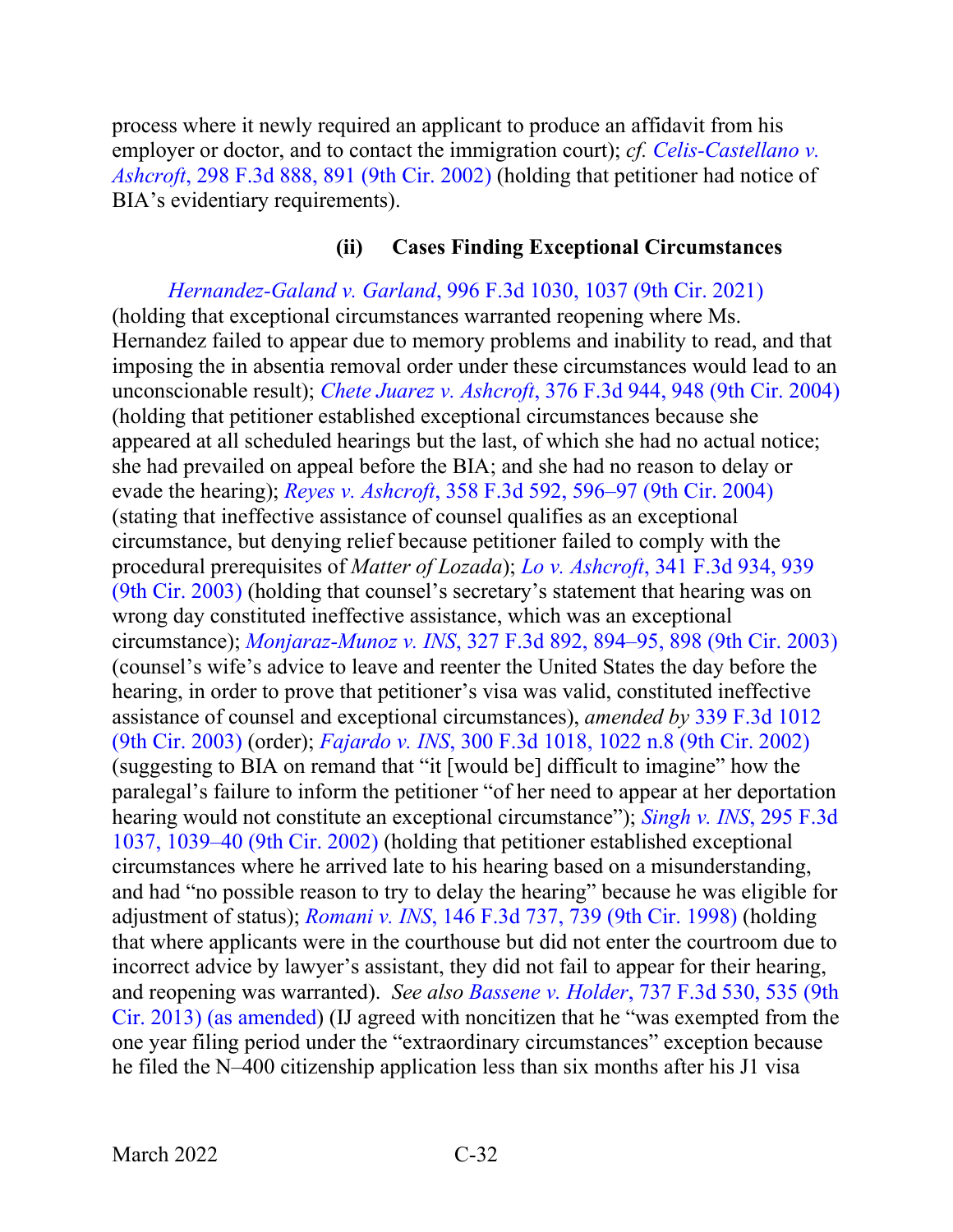expired[;]" the IJ then treated the mistakenly filed N-400 citizenship application as a quasi-asylum application).

#### **(iii) Cases Finding No Exceptional Circumstances**

*Cui v. Garland*[, 13 F.4th 991 \(9th Cir. 2021\)](https://www.westlaw.com/Document/I6b62a7b01ca211ec925cb2bf681461fd/View/FullText.html?transitionType=Default&contextData=(sc.Default)&VR=3.0&RS=da3.0) (holding that BIA acted within its discretion in denying motion to reopen because Cui did not articulate exceptional circumstances that caused her to miss her original merits hearing, but instead, requested reopening based on the approval of her husband's I-130 petition); *Arredondo v. Lynch*[, 824 F.3d 801, 806 \(9th Cir. 2016\)](https://www.westlaw.com/Document/I495893c0265b11e68a49905015f0787e/View/FullText.html?transitionType=Default&contextData=(sc.Default)&VR=3.0&RS=da3.0&fragmentIdentifier=co_pp_sp_506_806) ("[A] car's mechanical failure does not alone compel granting a motion to reopen based on 'exceptional circumstances.'"); *Vukmirovic v. Holder*[, 640 F.3d 977, 978 \(9th Cir.](https://www.westlaw.com/Document/I280e16df611e11e089b3e4fa6356f33d/View/FullText.html?transitionType=Default&contextData=(sc.Default)&VR=3.0&RS=da3.0&fragmentIdentifier=co_pp_sp_506_978)  [2011\)](https://www.westlaw.com/Document/I280e16df611e11e089b3e4fa6356f33d/View/FullText.html?transitionType=Default&contextData=(sc.Default)&VR=3.0&RS=da3.0&fragmentIdentifier=co_pp_sp_506_978) (noncitizen's failure to know about post-remand removal hearing because he had moved from his previous address without advising his new lawyer or immigration court of his whereabouts did not constitute exceptional circumstances); *Valencia-Fragoso v. INS*[, 321 F.3d 1204, 1205–06 \(9th Cir. 2003\)](https://www.westlaw.com/Document/I83d87ad489c711d9b6ea9f5a173c4523/View/FullText.html?transitionType=Default&contextData=(sc.Default)&VR=3.0&RS=da3.0&fragmentIdentifier=co_pp_sp_506_1205) (per curiam) (holding that applicant who was  $4\frac{1}{2}$  hours late due to a misunderstanding of the time of the hearing, and made no showing that she arrived while the IJ was still hearing cases, did not establish exceptional circumstances, especially where only possible relief was discretionary grant of voluntary departure); *Celis-Castellano v. Ashcroft*[, 298 F.3d 888, 891–92 \(9th Cir. 2002\)](https://www.westlaw.com/Document/Icba406e679e011d9ac1ffa9f33b6c3b0/View/FullText.html?transitionType=Default&contextData=(sc.Default)&VR=3.0&RS=da3.0&fragmentIdentifier=co_pp_sp_506_891) (severe asthma attack not exceptional); *[Singh-Bhathal v. INS](https://www.westlaw.com/Document/Ibc92a976949011d9bdd1cfdd544ca3a4/View/FullText.html?transitionType=Default&contextData=(sc.Default)&VR=3.0&RS=da3.0&fragmentIdentifier=co_pp_sp_506_946)*, 170 F.3d 943, 946– [47 \(9th Cir. 1999\)](https://www.westlaw.com/Document/Ibc92a976949011d9bdd1cfdd544ca3a4/View/FullText.html?transitionType=Default&contextData=(sc.Default)&VR=3.0&RS=da3.0&fragmentIdentifier=co_pp_sp_506_946) (holding that erroneous advice of immigration consultant not to appear at hearing did not constitute exceptional circumstances); *[Farhoud v. INS](https://www.westlaw.com/Document/I654e0721942a11d993e6d35cc61aab4a/View/FullText.html?transitionType=Default&contextData=(sc.Default)&VR=3.0&RS=da3.0&fragmentIdentifier=co_pp_sp_506_796)*, [122 F.3d 794, 796 \(9th Cir. 1997\)](https://www.westlaw.com/Document/I654e0721942a11d993e6d35cc61aab4a/View/FullText.html?transitionType=Default&contextData=(sc.Default)&VR=3.0&RS=da3.0&fragmentIdentifier=co_pp_sp_506_796) (holding that petitioner's failure personally to receive the notice of hearing, which was mailed to his last known address, where receipt was acknowledged, was not an exceptional circumstance); *[Sharma v. INS](https://www.westlaw.com/Document/I8fc4a4df933111d9a707f4371c9c34f0/View/FullText.html?transitionType=Default&contextData=(sc.Default)&VR=3.0&RS=da3.0&fragmentIdentifier=co_pp_sp_506_547)*, [89 F.3d 545, 547 \(9th Cir. 1996\)](https://www.westlaw.com/Document/I8fc4a4df933111d9a707f4371c9c34f0/View/FullText.html?transitionType=Default&contextData=(sc.Default)&VR=3.0&RS=da3.0&fragmentIdentifier=co_pp_sp_506_547) (traffic congestion and parking difficulties not exceptional); *see also Hernandez-Vivas v. INS*[, 23 F.3d 1557, 1559–60 \(9th Cir.](https://www.westlaw.com/Document/If781268c970411d9bc61beebb95be672/View/FullText.html?transitionType=Default&contextData=(sc.Default)&VR=3.0&RS=da3.0&fragmentIdentifier=co_pp_sp_506_1559)  [1994\)](https://www.westlaw.com/Document/If781268c970411d9bc61beebb95be672/View/FullText.html?transitionType=Default&contextData=(sc.Default)&VR=3.0&RS=da3.0&fragmentIdentifier=co_pp_sp_506_1559) (holding under the previous standard of reasonable cause that the mere filing of a motion for a change of venue did not excuse the failure to appear).

### **(iv) Arriving Late While IJ On Bench**

*See Perez v. Mukasey*[, 516 F.3d 770, 774 \(9th Cir. 2008\)](https://www.westlaw.com/Document/I8002158cdb0211dca9c2f716e0c816ba/View/FullText.html?transitionType=Default&contextData=(sc.Default)&VR=3.0&RS=da3.0&fragmentIdentifier=co_pp_sp_506_774) (holding that a petitioner does not need to demonstrate exceptional circumstances where he arrives late for his immigration hearing, but while the IJ is still in the courtroom); *Jerezano v. INS*[, 169 F.3d 613, 615 \(9th Cir. 1999\)](https://www.westlaw.com/Document/Ie098d390948a11d993e6d35cc61aab4a/View/FullText.html?transitionType=Default&contextData=(sc.Default)&VR=3.0&RS=da3.0&fragmentIdentifier=co_pp_sp_506_615) (concluding that applicant did not fail to appear where he was 20 minutes late and the IJ was still on the bench, and that an *in absentia* order was too "harsh and unrealistic").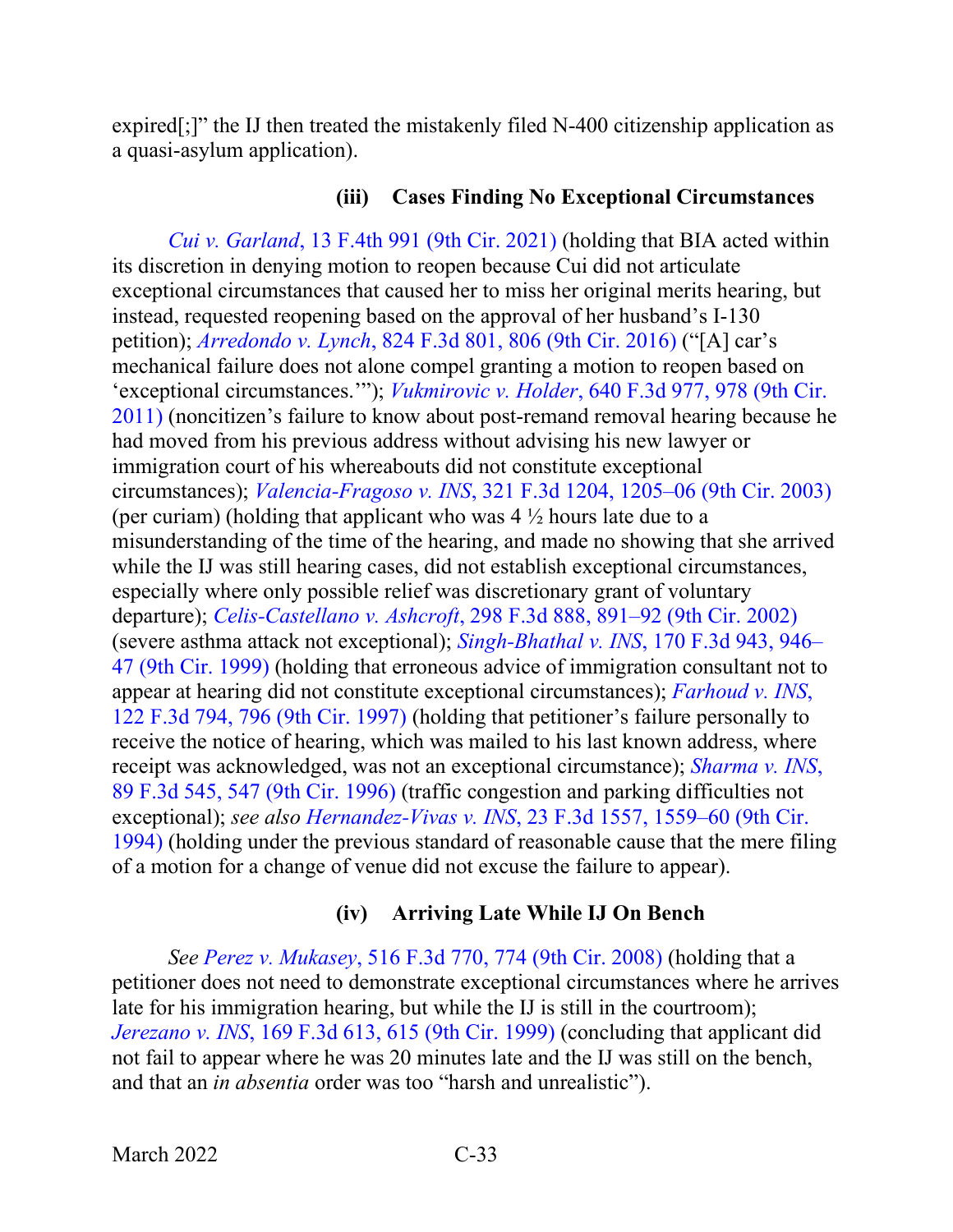### **b. Improper Notice of Hearing**

"An in absentia removal order can be rescinded if a noncitizen 'did not receive notice in accordance with paragraph (1) or (2) of section 1229(a).'" *[Singh](https://www.westlaw.com/Document/Ibd68e52085f611ecb061fecc2fb6bc54/View/FullText.html?transitionType=Default&contextData=(sc.Default)&VR=3.0&RS=da3.0&fragmentIdentifier=co_pp_sp_8173_1317)  v. Garland*[, 24 F.4th 1315, 1317 \(9th Cir. 2022\)](https://www.westlaw.com/Document/Ibd68e52085f611ecb061fecc2fb6bc54/View/FullText.html?transitionType=Default&contextData=(sc.Default)&VR=3.0&RS=da3.0&fragmentIdentifier=co_pp_sp_8173_1317) (quoting [8 U.S.C.](https://www.westlaw.com/Document/NFF9ECF308EBA11DAAF57BD3E6EFC5A3E/View/FullText.html?transitionType=Default&contextData=(sc.Default)&VR=3.0&RS=da3.0)   $§ 1229a(b)(5)(c)(ii)).$  $§ 1229a(b)(5)(c)(ii)).$ 

8 U.S.C. § [1229a\(b\)\(5\),](https://www.westlaw.com/Document/NFF9ECF308EBA11DAAF57BD3E6EFC5A3E/View/FullText.html?transitionType=Default&contextData=(sc.Default)&VR=3.0&RS=da3.0) authorizes immigration judges to order non-citizens removed from the country *in absentia*—that is, in the person's absence. Such orders may be entered when a non-citizen is directed to appear at a removal hearing but fails to show up, provided the government proves that it gave written notice of the hearing as required by statute and that the non-citizen is in fact removable.  $\frac{8}{229a(b)(5)(A)}$ . That rule would lead to obvious unfairness (and potential due process problems) if it were applied to someone who never actually received the required notice. So the statute provides a fail-safe mechanism: If the individual can show that she never received notice of the hearing, she may seek to rescind a removal order entered *in absentia* by filing a motion to reopen "at any time."  $§ 1229a(b)(5)(C)(ii)$ .

*Miller v. Sessions*[, 889 F.3d 998, 999 \(9th Cir. 2018\).](https://www.westlaw.com/Document/I30809a1052db11e89034f60e1699ddbe/View/FullText.html?transitionType=Default&contextData=(sc.Default)&VR=3.0&RS=da3.0&fragmentIdentifier=co_pp_sp_506_999) *See also* [8 U.S.C.](https://www.westlaw.com/Document/NFF9ECF308EBA11DAAF57BD3E6EFC5A3E/View/FullText.html?transitionType=Default&contextData=(sc.Default)&VR=3.0&RS=da3.0)  [§ 1229a\(b\)\(5\)\(C\)\(ii\);](https://www.westlaw.com/Document/NFF9ECF308EBA11DAAF57BD3E6EFC5A3E/View/FullText.html?transitionType=Default&contextData=(sc.Default)&VR=3.0&RS=da3.0) 8 C.F.R. § [1003.23\(b\)\(4\)\(ii\) and \(b\)\(4\)\(iii\)\(A\)\(2\).](https://www.westlaw.com/Document/N3221B9F05C2111ECBF0FBEFEA0C9DE47/View/FullText.html?transitionType=Default&contextData=(sc.Default)&VR=3.0&RS=da3.0) "Neither the statute nor the BIA's interpretation of the statute – or any court of appeals opinion – limits this 'any time' language by prescribing a cut-off period after an alien learns of the deportation order." *Andia v. Ashcroft*[, 359 F.3d 1181, 1184 \(9th](https://www.westlaw.com/Document/I6ae8e78b89fd11d9ac45f46c5ea084a3/View/FullText.html?transitionType=Default&contextData=(sc.Default)&VR=3.0&RS=da3.0&fragmentIdentifier=co_pp_sp_506_1184)  [Cir. 2004\)](https://www.westlaw.com/Document/I6ae8e78b89fd11d9ac45f46c5ea084a3/View/FullText.html?transitionType=Default&contextData=(sc.Default)&VR=3.0&RS=da3.0&fragmentIdentifier=co_pp_sp_506_1184) (per curiam) (interpreting pre-IIRIRA notice provision in [8 U.S.C.](https://www.westlaw.com/Document/N5F85CA10A35911D8B9DE9866EEAFC42E/View/FullText.html?transitionType=Default&contextData=(sc.Default)&VR=3.0&RS=da3.0)  [§ 1252b\(c\)\(3\)\(B\)](https://www.westlaw.com/Document/N5F85CA10A35911D8B9DE9866EEAFC42E/View/FullText.html?transitionType=Default&contextData=(sc.Default)&VR=3.0&RS=da3.0) (repealed 1996)). *See also Miller*[, 889 F.3d at 1002–03.](https://www.westlaw.com/Document/I30809a1052db11e89034f60e1699ddbe/View/FullText.html?transitionType=Default&contextData=(sc.Default)&VR=3.0&RS=da3.0&fragmentIdentifier=co_pp_sp_506_1002)

A Notice to Appear must be a single document that includes all of the information set forth in 8 U.S.C.  $\frac{1229(a)(1)}{1}$ , including the time and date of the removal proceedings. *See Singh*[, 24 F.4th at 1320](https://www.westlaw.com/Document/Ibd68e52085f611ecb061fecc2fb6bc54/View/FullText.html?transitionType=Default&contextData=(sc.Default)&VR=3.0&RS=da3.0&fragmentIdentifier=co_pp_sp_8173_1320) (holding that because the government did not provide Singh with statutorily compliant notice before his removal hearing, Singh's in absentia removal order was subject to recission pursuant to 8 U.S.C.  $\frac{229a(b)(5)(C)(ii)}{2}$ . A notice that is not statutorily compliant cannot be cured by subsequent hearing notices. *Singh*[, 24 F.4th at 1320](https://www.westlaw.com/Document/Ibd68e52085f611ecb061fecc2fb6bc54/View/FullText.html?transitionType=Default&contextData=(sc.Default)&VR=3.0&RS=da3.0&fragmentIdentifier=co_pp_sp_8173_1320)*.* 

"[A]liens are entitled to notice unless they fail to give a current address to the government or fail to let the government know when they move." *[Velasquez-](https://www.westlaw.com/Document/I1fdc6bb5480611e4a795ac035416da91/View/FullText.html?transitionType=Default&contextData=(sc.Default)&VR=3.0&RS=da3.0&fragmentIdentifier=co_pp_sp_506_1004)Escovar v. Holder*[, 768 F.3d 1000, 1004 \(9th Cir. 2014\)](https://www.westlaw.com/Document/I1fdc6bb5480611e4a795ac035416da91/View/FullText.html?transitionType=Default&contextData=(sc.Default)&VR=3.0&RS=da3.0&fragmentIdentifier=co_pp_sp_506_1004) (petition for review granted where agency denied motion to reopen removal proceeding in which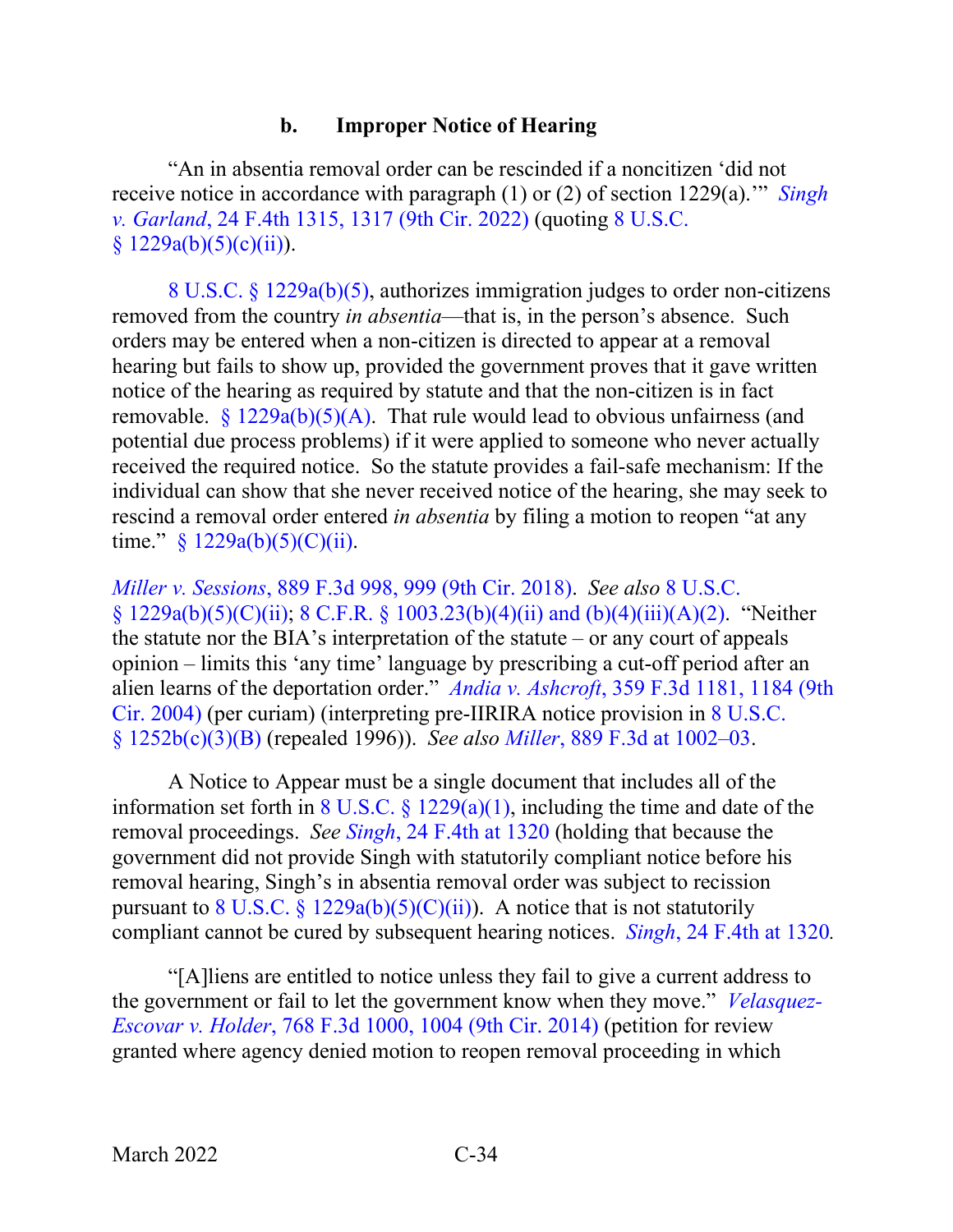petitioner was ordered removed *in absentia*, and petitioner was entitled to notice of her deportation hearing).

Due process requires notice of an immigration hearing that is reasonably calculated to reach the interested parties. *See Khan v. Ashcroft*[, 374 F.3d 825, 828](https://www.westlaw.com/Document/Ibddc862d8b9e11d99dcc8cc3e68b51e9/View/FullText.html?transitionType=Default&contextData=(sc.Default)&VR=3.0&RS=da3.0&fragmentIdentifier=co_pp_sp_506_828)  [\(9th Cir. 2004\);](https://www.westlaw.com/Document/Ibddc862d8b9e11d99dcc8cc3e68b51e9/View/FullText.html?transitionType=Default&contextData=(sc.Default)&VR=3.0&RS=da3.0&fragmentIdentifier=co_pp_sp_506_828) *Flores-Chavez v. Ashcroft*[, 362 F.3d 1150, 1155–56 \(9th Cir.](https://www.westlaw.com/Document/I6ac9edd589fd11d9ac45f46c5ea084a3/View/FullText.html?transitionType=Default&contextData=(sc.Default)&VR=3.0&RS=da3.0&fragmentIdentifier=co_pp_sp_506_1155)  [2004\);](https://www.westlaw.com/Document/I6ac9edd589fd11d9ac45f46c5ea084a3/View/FullText.html?transitionType=Default&contextData=(sc.Default)&VR=3.0&RS=da3.0&fragmentIdentifier=co_pp_sp_506_1155) *Farhoud v. INS*[, 122 F.3d 794, 796 \(9th Cir. 1997\).](https://www.westlaw.com/Document/I654e0721942a11d993e6d35cc61aab4a/View/FullText.html?transitionType=Default&contextData=(sc.Default)&VR=3.0&RS=da3.0&fragmentIdentifier=co_pp_sp_506_796) If petitioners do not receive actual or constructive notice of deportation proceedings, "it would be a violation of their rights under the Fifth Amendment of the Constitution to deport them in absentia." *Andia*[, 359 F.3d at 1185.](https://www.westlaw.com/Document/I6ae8e78b89fd11d9ac45f46c5ea084a3/View/FullText.html?transitionType=Default&contextData=(sc.Default)&VR=3.0&RS=da3.0&fragmentIdentifier=co_pp_sp_506_1185)

A petitioner "does not have to actually receive notice of a deportation hearing in order for the requirements of due process to be satisfied." *[Farhoud](https://www.westlaw.com/Document/I654e0721942a11d993e6d35cc61aab4a/View/FullText.html?transitionType=Default&contextData=(sc.Default)&VR=3.0&RS=da3.0&fragmentIdentifier=co_pp_sp_506_796)*, 122 [F.3d at 796](https://www.westlaw.com/Document/I654e0721942a11d993e6d35cc61aab4a/View/FullText.html?transitionType=Default&contextData=(sc.Default)&VR=3.0&RS=da3.0&fragmentIdentifier=co_pp_sp_506_796) (holding with respect to former 8 U.S.C. § [1252b\(c\)\(1\)](https://www.westlaw.com/Document/N5F85CA10A35911D8B9DE9866EEAFC42E/View/FullText.html?transitionType=Default&contextData=(sc.Default)&VR=3.0&RS=da3.0) that notice was sufficient where mailed to applicant's last address, where receipt was acknowledged); *see also Dobrota v. INS*[, 311 F.3d 1206, 1211 \(9th Cir.](https://www.westlaw.com/Document/I87d1b45e89ba11d98b51ba734bfc3c79/View/FullText.html?transitionType=Default&contextData=(sc.Default)&VR=3.0&RS=da3.0&fragmentIdentifier=co_pp_sp_506_1211) 2002). "Actual notice is, however, sufficient to meet due process requirements." *[Khan](https://www.westlaw.com/Document/Ibddc862d8b9e11d99dcc8cc3e68b51e9/View/FullText.html?transitionType=Default&contextData=(sc.Default)&VR=3.0&RS=da3.0&fragmentIdentifier=co_pp_sp_506_828)*, [374 F.3d at 828](https://www.westlaw.com/Document/Ibddc862d8b9e11d99dcc8cc3e68b51e9/View/FullText.html?transitionType=Default&contextData=(sc.Default)&VR=3.0&RS=da3.0&fragmentIdentifier=co_pp_sp_506_828) (holding that a second notice in English was sufficient to advise petitioner of the pendency of the action when petitioner had appeared in response to an earlier notice in English). *Cf. Sembiring v. Gonzales*[, 499 F.3d 981, 988–89](https://www.westlaw.com/Document/I7306528452d811dc8200d0063168b01f/View/FullText.html?transitionType=Default&contextData=(sc.Default)&VR=3.0&RS=da3.0&fragmentIdentifier=co_pp_sp_506_988)  [\(9th Cir. 2007\)](https://www.westlaw.com/Document/I7306528452d811dc8200d0063168b01f/View/FullText.html?transitionType=Default&contextData=(sc.Default)&VR=3.0&RS=da3.0&fragmentIdentifier=co_pp_sp_506_988) (petitioner demonstrated nonreceipt of hearing notice for purpose of rescinding *in absentia* order).

In *Hamazaspyan v. Holder*[, 590 F.3d 744, 749 \(9th Cir. 2009\),](https://www.westlaw.com/Document/I9cbc1d43ee4d11de8bf6cd8525c41437/View/FullText.html?transitionType=Default&contextData=(sc.Default)&VR=3.0&RS=da3.0&fragmentIdentifier=co_pp_sp_506_749) the court held that "serving a hearing notice on an alien, but not on the alien's counsel of record, is insufficient when an alien's counsel of record has filed a notice of appearance with the immigration court." The government must serve all notices to appear and hearing notices on the counsel of record, when an appearance has been filed. *[Id](https://www.westlaw.com/Document/I9cbc1d43ee4d11de8bf6cd8525c41437/View/FullText.html?transitionType=Default&contextData=(sc.Default)&VR=3.0&RS=da3.0)*.

"[A]n individual placed in reinstatement proceedings under  $\S 1231(a)(5)$ cannot as a general rule challenge the validity of the prior removal order in the reinstatement proceeding itself. But she retains the right, conferred by § [1229a\(b\)\(5\)\(C\)\(ii\),](https://www.westlaw.com/Document/NFF9ECF308EBA11DAAF57BD3E6EFC5A3E/View/FullText.html?transitionType=Default&contextData=(sc.Default)&VR=3.0&RS=da3.0) to seek rescission of a removal order entered *in absentia*, based on lack of notice, by filing a motion to reopen 'at any time.'" *[Miller v.](https://www.westlaw.com/Document/I30809a1052db11e89034f60e1699ddbe/View/FullText.html?transitionType=Default&contextData=(sc.Default)&VR=3.0&RS=da3.0&fragmentIdentifier=co_pp_sp_506_1002)  Sessions*[, 889 F.3d 998, 1002–03 \(9th Cir. 2018\)](https://www.westlaw.com/Document/I30809a1052db11e89034f60e1699ddbe/View/FullText.html?transitionType=Default&contextData=(sc.Default)&VR=3.0&RS=da3.0&fragmentIdentifier=co_pp_sp_506_1002) (holding that [8 U.S.C.](https://www.westlaw.com/Document/N769233908F8B11DAAF58BD3E6EFC5A3E/View/FullText.html?transitionType=Default&contextData=(sc.Default)&VR=3.0&RS=da3.0)   $§ 1231(a)(5)$ , which precludes reopening of a reinstated removal order where the non-citizen leaves the United States while under the order of removal and then reenters illegally, does not bar immigration judges from entertaining a motion to reopen based on lack of notice under  $\frac{\xi}{229a(b)(5)(C)(ii)}$ .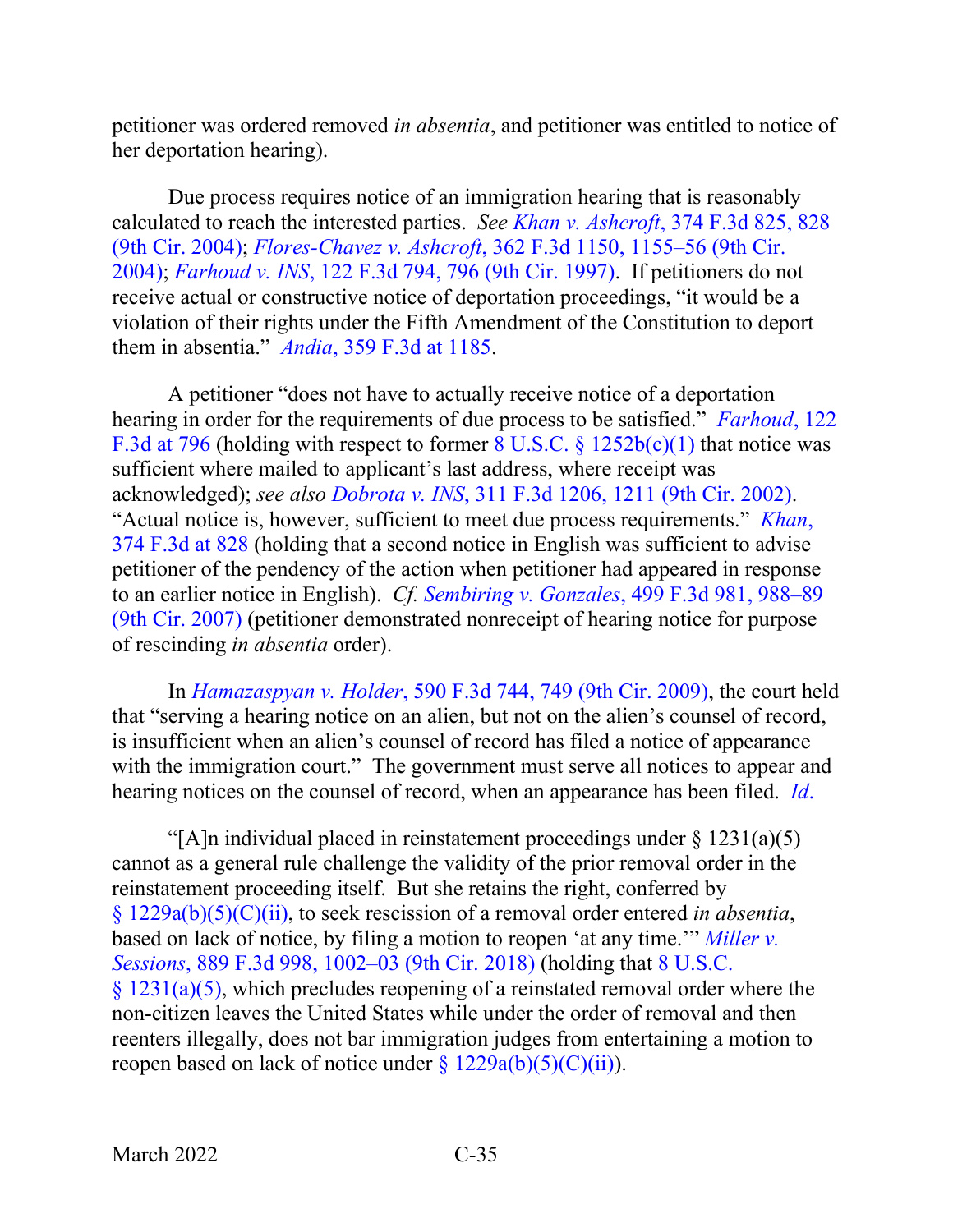**Cross-reference**: Due Process in Immigrations Proceedings; Notice of Hearing.

### **c. Proper Notice Requirements**

#### **(i) Presumption of Proper Notice**

The INS will benefit from a presumption of effective delivery if the notice of hearing was properly addressed, had sufficient postage, and was properly deposited in the mails. *See Busquets-Ivars v. Ashcroft*[, 333 F.3d 1008, 1010 \(9th Cir. 2003\).](https://www.westlaw.com/Document/I53a17c1789dd11d9b6ea9f5a173c4523/View/FullText.html?transitionType=Default&contextData=(sc.Default)&VR=3.0&RS=da3.0&fragmentIdentifier=co_pp_sp_506_1010) "A notice which fails to include a proper zip code is not properly addressed." *[Id.](https://www.westlaw.com/Document/I53a17c1789dd11d9b6ea9f5a173c4523/View/FullText.html?transitionType=Default&contextData=(sc.Default)&VR=3.0&RS=da3.0)* "Notice mailed to an address different from the one [the applicant] provided could not have conceivably been reasonably calculated to reach him." *[Singh v. Ashcroft](https://www.westlaw.com/Document/I6ac8dc6f89fd11d9ac45f46c5ea084a3/View/FullText.html?transitionType=Default&contextData=(sc.Default)&VR=3.0&RS=da3.0&fragmentIdentifier=co_pp_sp_506_1169)*, [362 F.3d 1164, 1169 \(9th Cir. 2004\).](https://www.westlaw.com/Document/I6ac8dc6f89fd11d9ac45f46c5ea084a3/View/FullText.html?transitionType=Default&contextData=(sc.Default)&VR=3.0&RS=da3.0&fragmentIdentifier=co_pp_sp_506_1169)

The Supreme Court held in *Pereira v. Sessions*[, 138 S. Ct. 2105 \(2018\),](https://www.westlaw.com/Document/Ic60a226f752611e89d59c04243316042/View/FullText.html?transitionType=Default&contextData=(sc.Default)&VR=3.0&RS=da3.0) that a Notice to Appear that fails to designate the specific time or place of a noncitizen's removal proceedings is not a notice to appear under  $\frac{1229a}{1229a}$  $\frac{1229a}{1229a}$  $\frac{1229a}{1229a}$  and does not trigger the stop-time rule for purposes of cancellation of removal. *Id*[. at 2113–](https://www.westlaw.com/Document/Ic60a226f752611e89d59c04243316042/View/FullText.html?transitionType=Default&contextData=(sc.Default)&VR=3.0&RS=da3.0&fragmentIdentifier=co_pp_sp_708_2113) [14.](https://www.westlaw.com/Document/Ic60a226f752611e89d59c04243316042/View/FullText.html?transitionType=Default&contextData=(sc.Default)&VR=3.0&RS=da3.0&fragmentIdentifier=co_pp_sp_708_2113)

In *Aguilar Fermin v. Barr*[, 958 F.3d 887 \(9th Cir. 2020\),](https://www.westlaw.com/Document/I0f45f6b08f1511ea8b0f97acce53a660/View/FullText.html?transitionType=Default&contextData=(sc.Default)&VR=3.0&RS=da3.0) *cert. denied sub nom. Fermin v. Barr*[, 141 S. Ct. 664 \(2020\),](https://www.westlaw.com/Link/Document/FullText?cite=141SCT664&VR=3.0&RS=da3.0) the court held that a notice to appear that did not include the address of the immigration court, or date and time of hearing did not deprive immigration court of jurisdiction. *Id.* [at 893–95](https://www.westlaw.com/Document/I0f45f6b08f1511ea8b0f97acce53a660/View/FullText.html?transitionType=Default&contextData=(sc.Default)&VR=3.0&RS=da3.0&fragmentIdentifier=co_pp_sp_506_893) (rejecting petitioner's claim that the NTA was insufficient to vest jurisdiction in the immigration court, distinguishing the Supreme Court's decision in *[Pereira](https://www.westlaw.com/Document/Ic60a226f752611e89d59c04243316042/View/FullText.html?transitionType=Default&contextData=(sc.Default)&VR=3.0&RS=da3.0)*, which articulated the requirements for an NTA in regards to the stop-time rule under [8](https://www.westlaw.com/Document/NB5406150DB4311DDAC3DD76F29978AEE/View/FullText.html?transitionType=Default&contextData=(sc.Default)&VR=3.0&RS=da3.0)  U.S.C.  $\frac{8}{229b(d)(1)(A)}$ , but did not address the requirements for an NTA to vest an immigration court with jurisdiction).

The applicant is responsible for informing the immigration agency of his current address. *See* [8 U.S.C. §](https://www.westlaw.com/Document/N608C3D90A35911D8B9DE9866EEAFC42E/View/FullText.html?transitionType=Default&contextData=(sc.Default)&VR=3.0&RS=da3.0) 1305(a); *Farhoud v. INS*[, 122 F.3d 794, 796 \(9th](https://www.westlaw.com/Document/I654e0721942a11d993e6d35cc61aab4a/View/FullText.html?transitionType=Default&contextData=(sc.Default)&VR=3.0&RS=da3.0&fragmentIdentifier=co_pp_sp_506_796)  [Cir. 1997\);](https://www.westlaw.com/Document/I654e0721942a11d993e6d35cc61aab4a/View/FullText.html?transitionType=Default&contextData=(sc.Default)&VR=3.0&RS=da3.0&fragmentIdentifier=co_pp_sp_506_796) *cf*. *Singh v. Gonzales*, [412 F.3d 1117, 1121–22 \(9th Cir. 2005\)](https://www.westlaw.com/Document/I58f9ca04e4e111d98ac8f235252e36df/View/FullText.html?transitionType=Default&contextData=(sc.Default)&VR=3.0&RS=da3.0&fragmentIdentifier=co_pp_sp_506_1121) (explaining that  $\frac{1305(a)}{a}$  $\frac{1305(a)}{a}$  $\frac{1305(a)}{a}$  applies only so long as the applicant is within the United States and where he or she receives written notice of the address notification requirement); *Lahmidi v. INS*[, 149 F.3d 1011, 1017 \(9th Cir. 1998\)](https://www.westlaw.com/Document/I4f4af52e944f11d9bc61beebb95be672/View/FullText.html?transitionType=Default&contextData=(sc.Default)&VR=3.0&RS=da3.0&fragmentIdentifier=co_pp_sp_506_1017) (holding, under the pre-1996 statutory provision, that applicant who was not informed of the change-of-address requirement established reasonable cause for failure to appear at the hearing); *Urbina-Osejo v. INS*[, 124 F.3d 1314, 1317 \(9th Cir. 1997\)](https://www.westlaw.com/Document/I7859722c942c11d9a707f4371c9c34f0/View/FullText.html?transitionType=Default&contextData=(sc.Default)&VR=3.0&RS=da3.0&fragmentIdentifier=co_pp_sp_506_1317) (remanded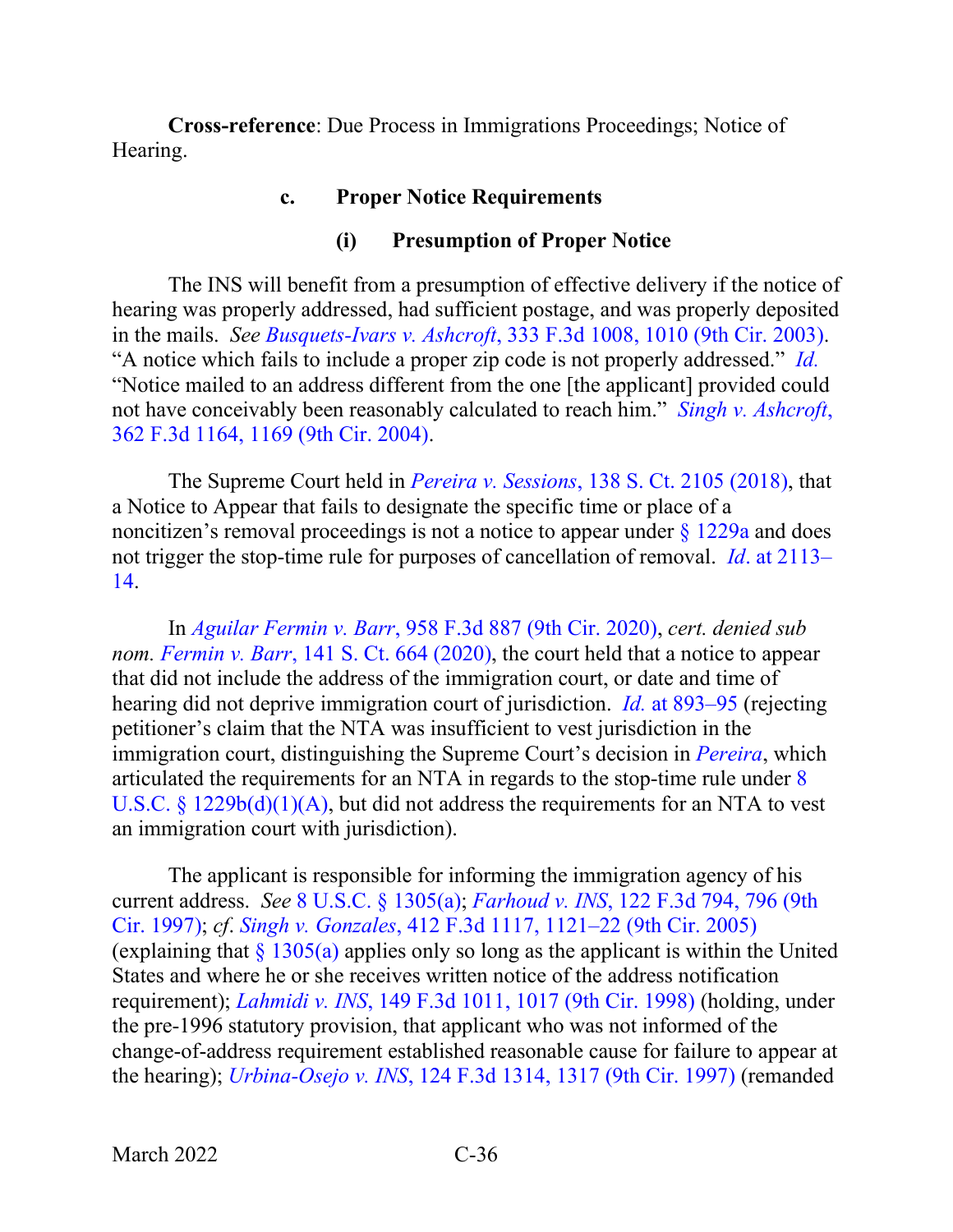for further findings). However, "[o]nce the alien provides an address and phone number, the alien's work is done." *[Velasquez-Escovar v. Holder](https://www.westlaw.com/Document/I1fdc6bb5480611e4a795ac035416da91/View/FullText.html?transitionType=Default&contextData=(sc.Default)&VR=3.0&RS=da3.0&fragmentIdentifier=co_pp_sp_506_1005)*, 768 F.3d 1000, [1005 \(9th Cir. 2014\)](https://www.westlaw.com/Document/I1fdc6bb5480611e4a795ac035416da91/View/FullText.html?transitionType=Default&contextData=(sc.Default)&VR=3.0&RS=da3.0&fragmentIdentifier=co_pp_sp_506_1005) (holding that petitioner was entitled to notice where government sent notice to an outdated address and petitioner made plausible declaration that she had given immigration officials her current address).

Where an applicant seeks to reopen proceedings on the basis of nondelivery or improper delivery of the notice, the IJ and BIA must consider the evidence submitted by the applicant. *See Arrieta v. INS*[, 117 F.3d 429, 432 \(9th Cir. 1997\)](https://www.westlaw.com/Document/I626effd4942611d9bc61beebb95be672/View/FullText.html?transitionType=Default&contextData=(sc.Default)&VR=3.0&RS=da3.0&fragmentIdentifier=co_pp_sp_506_432) (per curiam).

"[S]erving a hearing notice on an alien, but not on the alien's counsel of record, is insufficient when an alien's counsel of record has filed a notice of appearance with the immigration court." *[Hamazaspyan v. Holder](https://www.westlaw.com/Document/I9cbc1d43ee4d11de8bf6cd8525c41437/View/FullText.html?transitionType=Default&contextData=(sc.Default)&VR=3.0&RS=da3.0&fragmentIdentifier=co_pp_sp_506_749)*, 590 F.3d 744, [749 \(9th Cir. 2009\).](https://www.westlaw.com/Document/I9cbc1d43ee4d11de8bf6cd8525c41437/View/FullText.html?transitionType=Default&contextData=(sc.Default)&VR=3.0&RS=da3.0&fragmentIdentifier=co_pp_sp_506_749) The government must serve all notices to appear and hearing notices on the counsel of record, when an appearance has been filed. *[Id](https://www.westlaw.com/Document/I9cbc1d43ee4d11de8bf6cd8525c41437/View/FullText.html?transitionType=Default&contextData=(sc.Default)&VR=3.0&RS=da3.0)*.

### **(ii) Pre-IIRIRA Proceedings**

Before passage of IIRIRA, service of Orders to Show Cause and written notice of deportation hearings was governed by INA § 242B, 8 U.S.C. §§ [1252b\(a\)\(1\) and \(a\)\(2\)](https://www.westlaw.com/Document/N5F85CA10A35911D8B9DE9866EEAFC42E/View/FullText.html?transitionType=Default&contextData=(sc.Default)&VR=3.0&RS=da3.0) (repealed 1996).

## **(A) OSCs**

Service of the Order to Show Cause was required to be given in person to the respondent or, if personal service was not practicable, by certified mail to the respondent or his counsel of record, with the requirement that the certified mail receipt be signed by the respondent or a responsible person at the respondent's address. *Matter of Grijalva*, 21 I. & N. Dec. 27, 32 (BIA 1995) (en banc). The pre-IIRIRA notice provision required that the Order to Show Cause be written in English and Spanish. *See Flores-Chavez v. Ashcroft*[, 362 F.3d 1150, 1155 \(9th](https://www.westlaw.com/Document/I6ac9edd589fd11d9ac45f46c5ea084a3/View/FullText.html?transitionType=Default&contextData=(sc.Default)&VR=3.0&RS=da3.0&fragmentIdentifier=co_pp_sp_506_1155)  [Cir. 2004\);](https://www.westlaw.com/Document/I6ac9edd589fd11d9ac45f46c5ea084a3/View/FullText.html?transitionType=Default&contextData=(sc.Default)&VR=3.0&RS=da3.0&fragmentIdentifier=co_pp_sp_506_1155) [8 U.S.C. §](https://www.westlaw.com/Document/N5F85CA10A35911D8B9DE9866EEAFC42E/View/FullText.html?transitionType=Default&contextData=(sc.Default)&VR=3.0&RS=da3.0) 1252b(a) (repealed 1996).

A presumption of effective service for OSCs sent via certified mail to the noncitizen's address of record does not exist, rather the government must demonstrate by clear, unequivocal, and convincing evidence that petitioner or a responsible person at his address signed the certified mail return receipt for his OSC. *Chaidez v. Gonzales*[, 486 F.3d 1079, 1087 \(9th Cir. 2007\)](https://www.westlaw.com/Document/I9af16466047811dcaf8dafd7ee2b8b26/View/FullText.html?transitionType=Default&contextData=(sc.Default)&VR=3.0&RS=da3.0&fragmentIdentifier=co_pp_sp_506_1087) (concluding that the government did not meet its burden of demonstrating signature on certified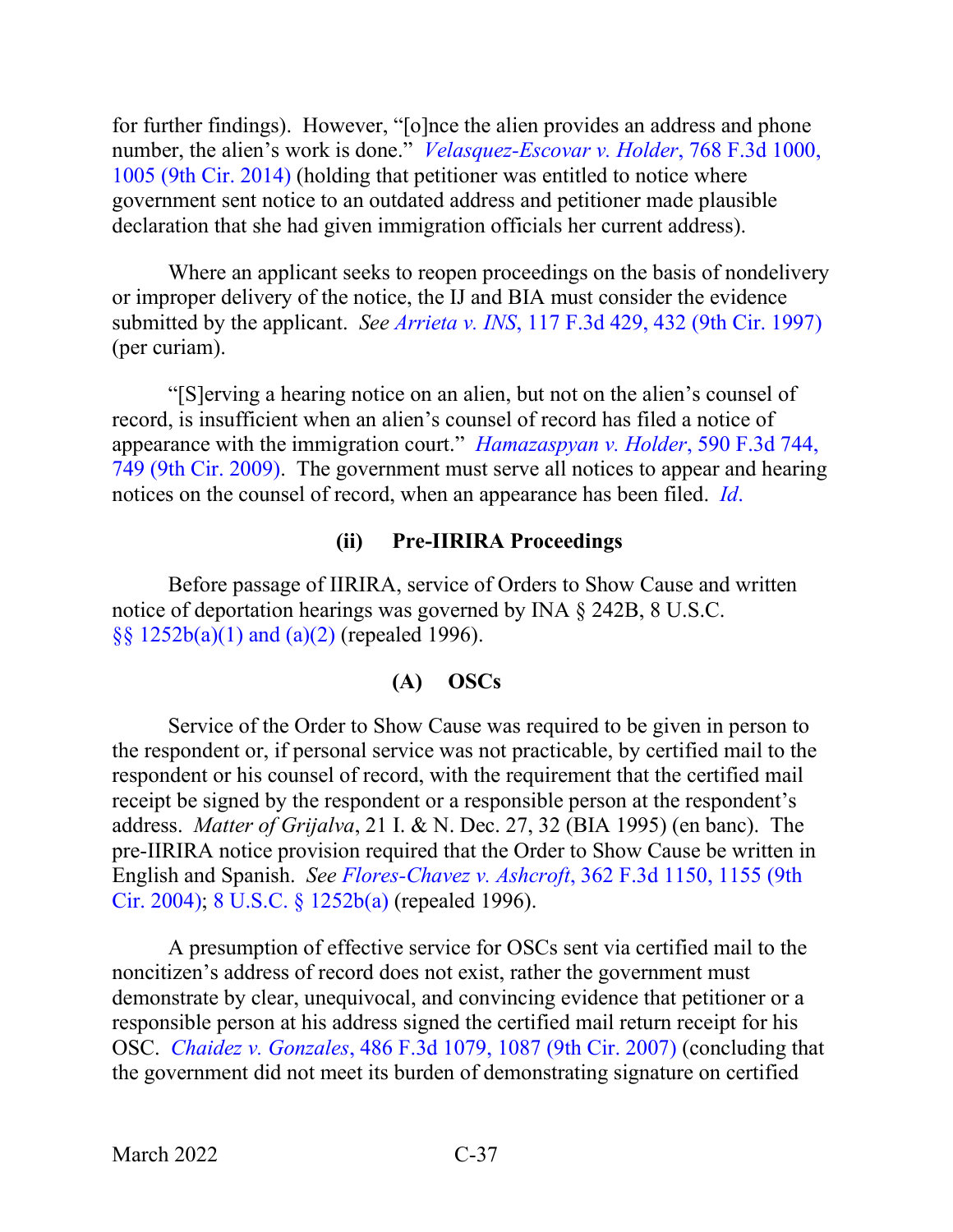mail receipt was that of a "responsible person" where signer signed for both OSC and hearing notice, but petitioner submitted affidavit stating he did not know signer, that he did not believe she lived at his address at the relevant time and that she did not have authorization to receive service for him).

### **(B) Hearing Notices**

Unlike service of the Order to Show Cause, written notice of the time and place of the deportation hearing sent by certified mail to the respondent at the last address provided to the agency can be sufficient to establish proper service by "clear, unequivocal, and convincing" evidence, regardless of whether there is proof of actual service or receipt of the notice by respondent. *See* 8 U.S.C. § [1252b\(c\)\(1\)](https://www.westlaw.com/Document/N5F85CA10A35911D8B9DE9866EEAFC42E/View/FullText.html?transitionType=Default&contextData=(sc.Default)&VR=3.0&RS=da3.0) (repealed) (stating that written notice shall be considered sufficient if provided at the most recent address provided by respondent); *Arrieta v. INS*[, 117 F.3d 429, 431](https://www.westlaw.com/Document/I626effd4942611d9bc61beebb95be672/View/FullText.html?transitionType=Default&contextData=(sc.Default)&VR=3.0&RS=da3.0&fragmentIdentifier=co_pp_sp_506_431)  [\(9th Cir. 1997\)](https://www.westlaw.com/Document/I626effd4942611d9bc61beebb95be672/View/FullText.html?transitionType=Default&contextData=(sc.Default)&VR=3.0&RS=da3.0&fragmentIdentifier=co_pp_sp_506_431) (per curiam); *see also Matter of Grijalva*, 21 I. & N. Dec. 27, 33– 34 (BIA 1995) (en banc)*.*

Adopting the BIA's standard in *Matter of Grijalva*, this court has held that written notice of a deportation hearing sent by certified mail through the United States Postal Service with proof of attempted delivery creates a "strong presumption of effective service." *[Mejia-Hernandez v. Holder](https://www.westlaw.com/Document/Ia7771f1b2a1011e0aa23bccc834e9520/View/FullText.html?transitionType=Default&contextData=(sc.Default)&VR=3.0&RS=da3.0&fragmentIdentifier=co_pp_sp_506_822)*, 633 F.3d 818, 822 [\(9th Cir. 2011\);](https://www.westlaw.com/Document/Ia7771f1b2a1011e0aa23bccc834e9520/View/FullText.html?transitionType=Default&contextData=(sc.Default)&VR=3.0&RS=da3.0&fragmentIdentifier=co_pp_sp_506_822) *Arrieta*[, 117 F.3d at 431;](https://www.westlaw.com/Document/I626effd4942611d9bc61beebb95be672/View/FullText.html?transitionType=Default&contextData=(sc.Default)&VR=3.0&RS=da3.0&fragmentIdentifier=co_pp_sp_506_431) *[Busquets-Ivars v. Ashcroft](https://www.westlaw.com/Document/I53a17c1789dd11d9b6ea9f5a173c4523/View/FullText.html?transitionType=Default&contextData=(sc.Default)&VR=3.0&RS=da3.0&fragmentIdentifier=co_pp_sp_506_1009)*, 333 F.3d [1008, 1009 \(9th Cir. 2003\);](https://www.westlaw.com/Document/I53a17c1789dd11d9b6ea9f5a173c4523/View/FullText.html?transitionType=Default&contextData=(sc.Default)&VR=3.0&RS=da3.0&fragmentIdentifier=co_pp_sp_506_1009) *see also Matter of Grijalva*, 21 I. & N. Dec. at 37. "This strong presumption of effective notice by certified mail contrasts with a weaker presumption that results from regular mail service." *[Mejia-Hernandez](https://www.westlaw.com/Document/Ia7771f1b2a1011e0aa23bccc834e9520/View/FullText.html?transitionType=Default&contextData=(sc.Default)&VR=3.0&RS=da3.0&fragmentIdentifier=co_pp_sp_506_822)*, 633 [F.3d at](https://www.westlaw.com/Document/Ia7771f1b2a1011e0aa23bccc834e9520/View/FullText.html?transitionType=Default&contextData=(sc.Default)&VR=3.0&RS=da3.0&fragmentIdentifier=co_pp_sp_506_822) 822 (holding that petitioner failed to overcome presumption of effective notice) (citation omitted). However, this presumption of service may be overcome if the applicant presents "substantial and probative evidence," such as documentary evidence from the Postal Service, or personal or third-party affidavits, that her mailing address has remained unchanged, that neither she nor a responsible party working or residing at the address refused service, and that there was nondelivery or improper delivery by the Postal Service. *Arrieta*[, 117 F.3d at 431.](https://www.westlaw.com/Document/I626effd4942611d9bc61beebb95be672/View/FullText.html?transitionType=Default&contextData=(sc.Default)&VR=3.0&RS=da3.0&fragmentIdentifier=co_pp_sp_506_431) This court has not addressed whether the presumption of delivery is rebutted where the INS lacks the certified return receipt. *See Busquets-Ivars*[, 333 F.3d at 1009](https://www.westlaw.com/Document/I53a17c1789dd11d9b6ea9f5a173c4523/View/FullText.html?transitionType=Default&contextData=(sc.Default)&VR=3.0&RS=da3.0&fragmentIdentifier=co_pp_sp_506_1009) (expressing "no opinion whether the record, lacking the return receipt, deprives the INS of the presumption that notice was effective"). *Contrast [Singh v. Gonzales](https://www.westlaw.com/Document/I58f9ca04e4e111d98ac8f235252e36df/View/FullText.html?transitionType=Default&contextData=(sc.Default)&VR=3.0&RS=da3.0&fragmentIdentifier=co_pp_sp_506_1119+n.1)*, 412 F.3d [1117, 1119 n.1 \(9th Cir. 2005\)](https://www.westlaw.com/Document/I58f9ca04e4e111d98ac8f235252e36df/View/FullText.html?transitionType=Default&contextData=(sc.Default)&VR=3.0&RS=da3.0&fragmentIdentifier=co_pp_sp_506_1119+n.1) (noting that the government did not submit into evidence the certified mail return receipt).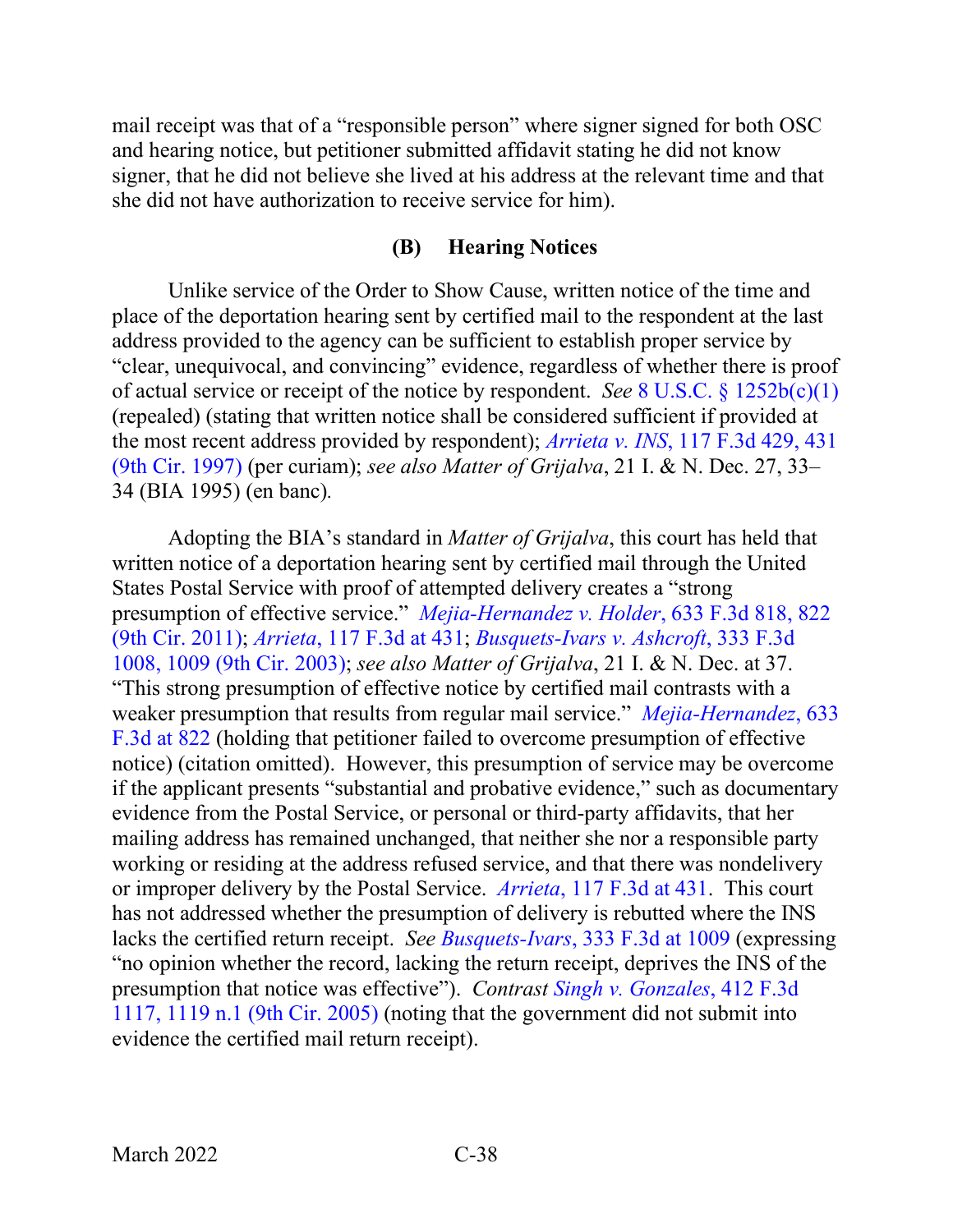### **(iii) Removal Proceedings**

Proper notice procedures for removal proceedings are set forth in 8 U.S.C.  $§ 1229(a)(1)$  and (2). The statute provides that "written notice (in this section referred to as a 'notice to appear') shall be given in person to the alien (or, if personal service is not practicable, through service by mail to the alien or to the alien's counsel of record, if any)." *Id.* at § [1229\(a\)\(1\);](https://www.westlaw.com/Document/NC1CA1910385311DBA787FCD7210A3BDA/View/FullText.html?transitionType=Default&contextData=(sc.Default)&VR=3.0&RS=da3.0) *see also [Velasquez-Escovar](https://www.westlaw.com/Document/I1fdc6bb5480611e4a795ac035416da91/View/FullText.html?transitionType=Default&contextData=(sc.Default)&VR=3.0&RS=da3.0&fragmentIdentifier=co_pp_sp_506_1004)  v. Holder*[, 768 F.3d 1000, 1004 \(9th Cir. 2014\);](https://www.westlaw.com/Document/I1fdc6bb5480611e4a795ac035416da91/View/FullText.html?transitionType=Default&contextData=(sc.Default)&VR=3.0&RS=da3.0&fragmentIdentifier=co_pp_sp_506_1004) *[Khan v. Ashcroft](https://www.westlaw.com/Document/Ibddc862d8b9e11d99dcc8cc3e68b51e9/View/FullText.html?transitionType=Default&contextData=(sc.Default)&VR=3.0&RS=da3.0&fragmentIdentifier=co_pp_sp_506_828)*, 374 F.3d 825, [828 \(9th Cir. 2004\).](https://www.westlaw.com/Document/Ibddc862d8b9e11d99dcc8cc3e68b51e9/View/FullText.html?transitionType=Default&contextData=(sc.Default)&VR=3.0&RS=da3.0&fragmentIdentifier=co_pp_sp_506_828) "In addition, the notice must include seven specified elements, including, *inter alia*, the nature of the proceedings, the conduct that is alleged to be in violation of the law, and the date and time of the proceedings." *Khan*[, 374 F.3d at 828;](https://www.westlaw.com/Document/Ibddc862d8b9e11d99dcc8cc3e68b51e9/View/FullText.html?transitionType=Default&contextData=(sc.Default)&VR=3.0&RS=da3.0&fragmentIdentifier=co_pp_sp_506_828) *see also Niz-Chavez v. Garland*[, 141 S. Ct. 1474, 1479–](https://www.westlaw.com/Document/I304484bca8e711eb9b1b8ea2871b366d/View/FullText.html?transitionType=Default&contextData=(sc.Default)&VR=3.0&RS=da3.0&fragmentIdentifier=co_pp_sp_708_1479) [1484 \(2021\);](https://www.westlaw.com/Document/I304484bca8e711eb9b1b8ea2871b366d/View/FullText.html?transitionType=Default&contextData=(sc.Default)&VR=3.0&RS=da3.0&fragmentIdentifier=co_pp_sp_708_1479) *Pereira v. Sessions*[, 138 S. Ct. 2105, 2110–11 \(2018\)](https://www.westlaw.com/Document/Ic60a226f752611e89d59c04243316042/View/FullText.html?transitionType=Default&contextData=(sc.Default)&VR=3.0&RS=da3.0&fragmentIdentifier=co_pp_sp_708_2110) (discussing § [1229\(a\),](https://www.westlaw.com/Document/NC1CA1910385311DBA787FCD7210A3BDA/View/FullText.html?transitionType=Default&contextData=(sc.Default)&VR=3.0&RS=da3.0) and requirements for notice to appear); *[Al Mutarreb v. Holder](https://www.westlaw.com/Document/I4577455122ab11debc7bf97f340af743/View/FullText.html?transitionType=Default&contextData=(sc.Default)&VR=3.0&RS=da3.0&fragmentIdentifier=co_pp_sp_506_1026)*, 561 F.3d [1023, 1026 \(9th Cir. 2009\)](https://www.westlaw.com/Document/I4577455122ab11debc7bf97f340af743/View/FullText.html?transitionType=Default&contextData=(sc.Default)&VR=3.0&RS=da3.0&fragmentIdentifier=co_pp_sp_506_1026) ("[N]otice is first accomplished through an NTA, which advises the alien that removal proceedings have begun, alerts [the alien] to the charges against him, and informs him of the date and location of the hearing.").

The Supreme Court's decisions in *[Pereira](https://www.westlaw.com/Document/Ic60a226f752611e89d59c04243316042/View/FullText.html?transitionType=Default&contextData=(sc.Default)&VR=3.0&RS=da3.0)* and *Niz-Chavez*, along with the text and structure of the statutory provisions governing in absentia removal orders and Notices to Appear, unambiguously require[] the government to provide … a Notice to Appear as a single document that include<sup>[s]</sup> all the information set forth in  $8 \text{ U.S.C.}$   $\frac{8}{9}$  [1229\(a\)\(1\),](https://www.westlaw.com/Document/NC1CA1910385311DBA787FCD7210A3BDA/View/FullText.html?transitionType=Default&contextData=(sc.Default)&VR=3.0&RS=da3.0) including the time and date of the removal proceedings

*Singh v. Garland*[, 24 F.4th 1315, 1320 \(9th Cir. 2022\)](https://www.westlaw.com/Document/Ibd68e52085f611ecb061fecc2fb6bc54/View/FullText.html?transitionType=Default&contextData=(sc.Default)&VR=3.0&RS=da3.0&fragmentIdentifier=co_pp_sp_8173_1320) (holding that because the government did not provide Singh with statutorily compliant notice before his removal hearing, Singh's in absentia removal order was subject to recission pursuant to 8 U.S.C. §  $1229a(b)(5)(C)(ii)$ ). A notice that is not statutorily compliant cannot be cured by subsequent hearing notices. *Singh*[, 24 F.4th at 1320.](https://www.westlaw.com/Document/Ibd68e52085f611ecb061fecc2fb6bc54/View/FullText.html?transitionType=Default&contextData=(sc.Default)&VR=3.0&RS=da3.0&fragmentIdentifier=co_pp_sp_8173_1320)

Neither the statute nor the regulations require notices to be provided in any language other than English. *See Khan*[, 374 F.3d at 828](https://www.westlaw.com/Document/Ibddc862d8b9e11d99dcc8cc3e68b51e9/View/FullText.html?transitionType=Default&contextData=(sc.Default)&VR=3.0&RS=da3.0&fragmentIdentifier=co_pp_sp_506_828) (distinguishing translation requirement for expedited removal proceedings); *see also [Flores-Chavez v.](https://www.westlaw.com/Document/I6ac9edd589fd11d9ac45f46c5ea084a3/View/FullText.html?transitionType=Default&contextData=(sc.Default)&VR=3.0&RS=da3.0&fragmentIdentifier=co_pp_sp_506_1155+n.4)  Ashcroft*[, 362 F.3d 1150, 1155 n.4 \(9th Cir. 2004\)](https://www.westlaw.com/Document/I6ac9edd589fd11d9ac45f46c5ea084a3/View/FullText.html?transitionType=Default&contextData=(sc.Default)&VR=3.0&RS=da3.0&fragmentIdentifier=co_pp_sp_506_1155+n.4) (discussing Congressional intent to vest discretion for translation in the agency).

"[D]elivery by regular mail does not raise the same 'strong presumption' as certified mail, and less should be required to rebut such a presumption." *[Salta v.](https://www.westlaw.com/Document/Ib6a05fb989c011d98b51ba734bfc3c79/View/FullText.html?transitionType=Default&contextData=(sc.Default)&VR=3.0&RS=da3.0&fragmentIdentifier=co_pp_sp_506_1079)  INS*[, 314 F.3d 1076, 1079 \(9th Cir. 2002\)](https://www.westlaw.com/Document/Ib6a05fb989c011d98b51ba734bfc3c79/View/FullText.html?transitionType=Default&contextData=(sc.Default)&VR=3.0&RS=da3.0&fragmentIdentifier=co_pp_sp_506_1079) (holding, under the new statutory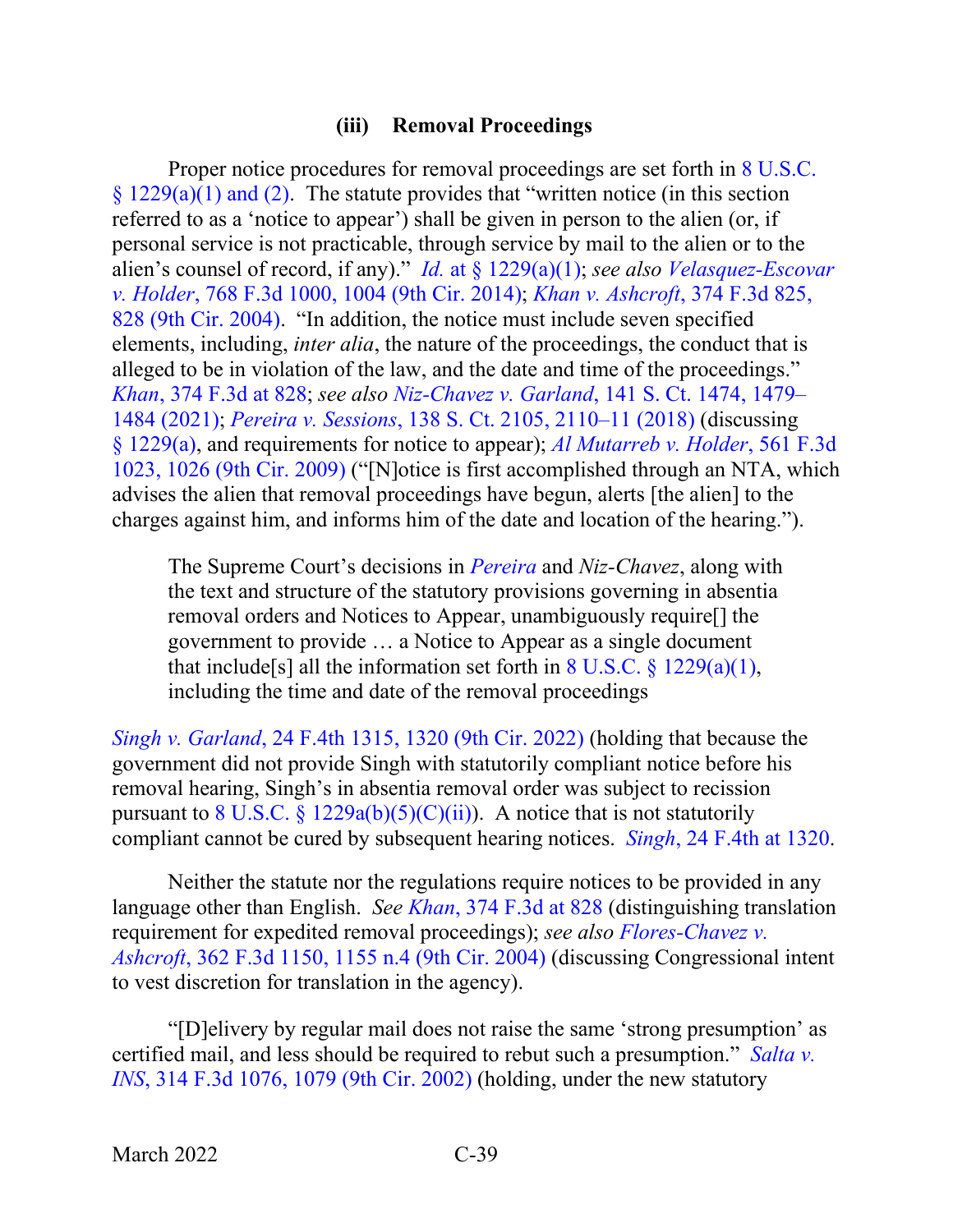provision in 8 U.S.C.  $\S 1229(a)(1)$ , which does not require service by certified mail, that the BIA erred by applying the strong presumption of delivery accorded to certified mail under the former statutory provision); *see also [Mejia-Hernandez](https://www.westlaw.com/Document/Ia7771f1b2a1011e0aa23bccc834e9520/View/FullText.html?transitionType=Default&contextData=(sc.Default)&VR=3.0&RS=da3.0&fragmentIdentifier=co_pp_sp_506_822)  v. Holder*[, 633 F.3d 818, 822 \(9th Cir. 2011\)](https://www.westlaw.com/Document/Ia7771f1b2a1011e0aa23bccc834e9520/View/FullText.html?transitionType=Default&contextData=(sc.Default)&VR=3.0&RS=da3.0&fragmentIdentifier=co_pp_sp_506_822) ("Th[e] strong presumption of effective notice by certified mail contrasts with a weaker presumption that results from regular mail service."). An applicant's sworn affidavit that neither she nor a responsible party residing at her address received the notice "should ordinarily be sufficient to rebut the presumption of delivery and entitle [the applicant] to an evidentiary hearing." *[Mejia-Hernandez](https://www.westlaw.com/Document/Ia7771f1b2a1011e0aa23bccc834e9520/View/FullText.html?transitionType=Default&contextData=(sc.Default)&VR=3.0&RS=da3.0&fragmentIdentifier=co_pp_sp_506_822)*, 633 F.3d at 822 (noting that the applicant initiated the proceedings to obtain a benefit, appeared at an earlier hearing, and had no motive to avoid the hearing). *See also [Sembiring v. Gonzales](https://www.westlaw.com/Document/I7306528452d811dc8200d0063168b01f/View/FullText.html?transitionType=Default&contextData=(sc.Default)&VR=3.0&RS=da3.0&fragmentIdentifier=co_pp_sp_506_987)*, 499 F.3d 981, [987–89 \(9th Cir. 2007\)](https://www.westlaw.com/Document/I7306528452d811dc8200d0063168b01f/View/FullText.html?transitionType=Default&contextData=(sc.Default)&VR=3.0&RS=da3.0&fragmentIdentifier=co_pp_sp_506_987) (applying *Salta* and concluding petitioner overcame weaker presumption of delivery of hearing notice for purpose of rescinding *in absentia* order).

Proper service of a notice of hearing amending the date and time of a removal hearing, does *not* establish proper service of an amended notice to appear, where the amended notice to appear replaces the underlying factual allegations lodged against the noncitizen. *See Martinez v. Barr*[, 941 F.3d 907, 923 \(9th Cir.](https://www.westlaw.com/Document/I41902900fb4611e9ad6fd2296b11a061/View/FullText.html?transitionType=Default&contextData=(sc.Default)&VR=3.0&RS=da3.0&fragmentIdentifier=co_pp_sp_506_923)  [2019\).](https://www.westlaw.com/Document/I41902900fb4611e9ad6fd2296b11a061/View/FullText.html?transitionType=Default&contextData=(sc.Default)&VR=3.0&RS=da3.0&fragmentIdentifier=co_pp_sp_506_923) In *[Martinez](https://www.westlaw.com/Document/I41902900fb4611e9ad6fd2296b11a061/View/FullText.html?transitionType=Default&contextData=(sc.Default)&VR=3.0&RS=da3.0)*, the record provided no evidence that petitioner was served with the amended notice to appear, as required by regulation and due process. *[Id.](https://www.westlaw.com/Document/I41902900fb4611e9ad6fd2296b11a061/View/FullText.html?transitionType=Default&contextData=(sc.Default)&VR=3.0&RS=da3.0)* As such, the court held that the BIA abused its discretion in failing to reopen proceedings that had a facially apparent due process violation and granted the petition for review, remanding to the BIA with instructions to reopen the removal proceedings. *Id.* [at 924.](https://www.westlaw.com/Document/I41902900fb4611e9ad6fd2296b11a061/View/FullText.html?transitionType=Default&contextData=(sc.Default)&VR=3.0&RS=da3.0&fragmentIdentifier=co_pp_sp_506_924)

### **(iv) Notice to Counsel Sufficient**

Notice to counsel is sufficient to establish notice to the applicant. *See Garcia v. INS*[, 222 F.3d 1208, 1209 \(9th Cir. 2000\)](https://www.westlaw.com/Document/I98411f4b798b11d9bf29e2067ad74e5b/View/FullText.html?transitionType=Default&contextData=(sc.Default)&VR=3.0&RS=da3.0&fragmentIdentifier=co_pp_sp_506_1209) (per curiam) (rejecting claim of inadequate notice where the government personally served written notice of the hearing on petitioner's counsel; noting that petitioner did not raise an ineffective assistance of counsel claim); *see also Al Mutarreb v. Holder*[, 561 F.3d 1023, 1028](https://www.westlaw.com/Document/I4577455122ab11debc7bf97f340af743/View/FullText.html?transitionType=Default&contextData=(sc.Default)&VR=3.0&RS=da3.0&fragmentIdentifier=co_pp_sp_506_1028) n. 6 (9th Cir. 2009) ("[S]ervice of a hearing notice on an alien's counsel, and not on the alien himself, may be a sufficient means of providing notice of the time and location of removal proceedings."). Where the government fails to send notice to counsel of record, notice is insufficient. *See Dobrota v. INS*[, 311 F.3d 1206 \(9th](https://www.westlaw.com/Document/I87d1b45e89ba11d98b51ba734bfc3c79/View/FullText.html?transitionType=Default&contextData=(sc.Default)&VR=3.0&RS=da3.0)  [Cir. 2002\).](https://www.westlaw.com/Document/I87d1b45e89ba11d98b51ba734bfc3c79/View/FullText.html?transitionType=Default&contextData=(sc.Default)&VR=3.0&RS=da3.0)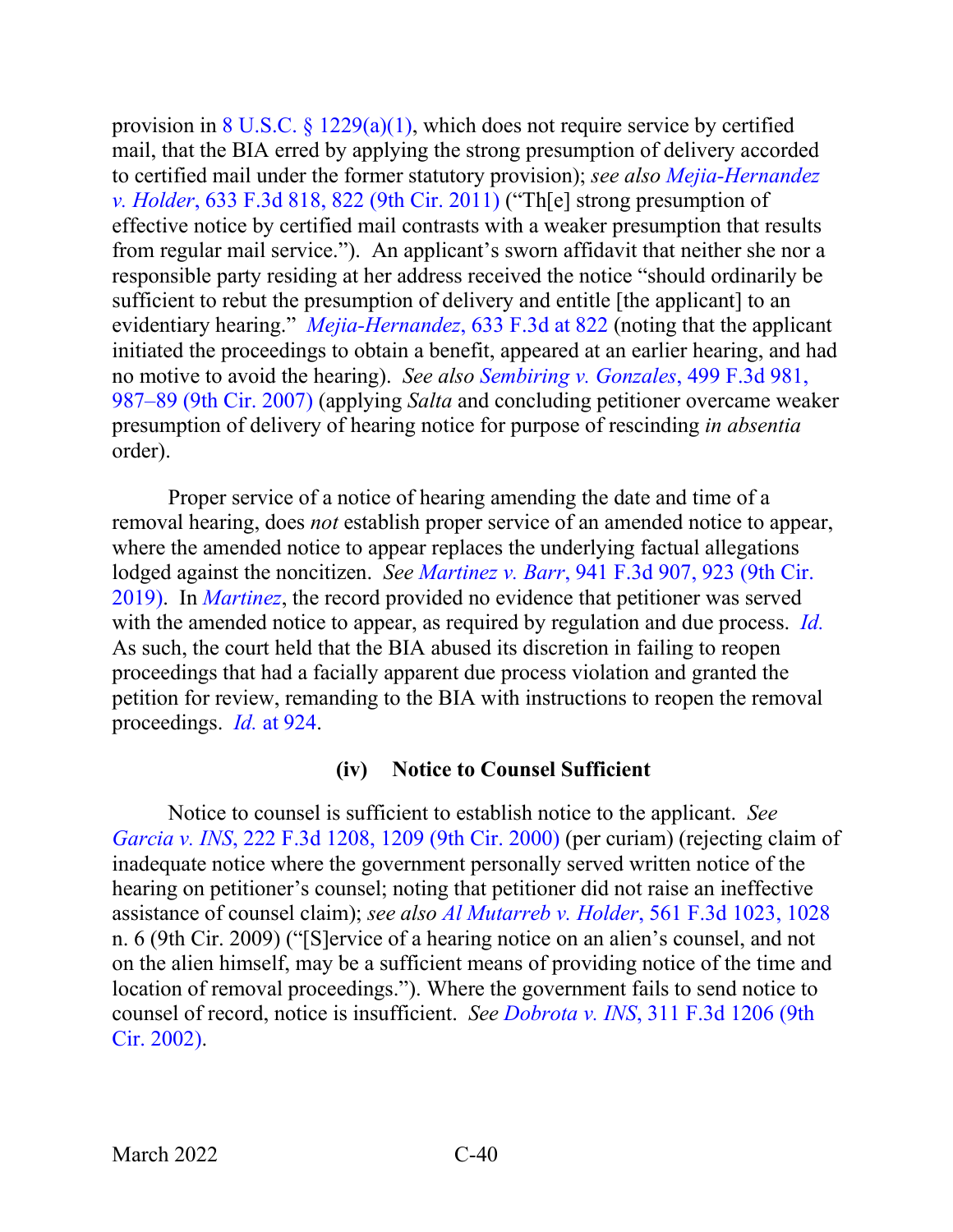"[S]erving a hearing notice on an alien, but not on the alien's counsel of record, is *insufficient* when an alien's counsel of record has filed a notice of appearance with the immigration court." *[Hamazaspyan v. Holder](https://www.westlaw.com/Document/I9cbc1d43ee4d11de8bf6cd8525c41437/View/FullText.html?transitionType=Default&contextData=(sc.Default)&VR=3.0&RS=da3.0&fragmentIdentifier=co_pp_sp_506_749)*, 590 F.3d 744, [749 \(9th Cir. 2009\)](https://www.westlaw.com/Document/I9cbc1d43ee4d11de8bf6cd8525c41437/View/FullText.html?transitionType=Default&contextData=(sc.Default)&VR=3.0&RS=da3.0&fragmentIdentifier=co_pp_sp_506_749) (emphasis added). The government must serve all notices to appear and hearing notices on the counsel of record, when an appearance has been filed. *[Id](https://www.westlaw.com/Document/I9cbc1d43ee4d11de8bf6cd8525c41437/View/FullText.html?transitionType=Default&contextData=(sc.Default)&VR=3.0&RS=da3.0)*.

*See also Cui v. Mukasey*[, 538 F.3d 1289, 1293 \(9th Cir. 2008\)](https://www.westlaw.com/Document/Ib8ee07316e0211dd9876f446780b7bdc/View/FullText.html?transitionType=Default&contextData=(sc.Default)&VR=3.0&RS=da3.0&fragmentIdentifier=co_pp_sp_506_1293) (addressing adequate notice in the context of fingerprint requirements and concluding that notice for fingerprint requirement was insufficient where petitioner spoke Mandarin and IJ directed fingerprint instructions to counsel).

### **(v) Notice to Juvenile**

If a juvenile under 18 years old is released from INS custody to a responsible adult, proper written notice must be served on the juvenile and on the adult who took custody of him. *See [Flores-Chavez v. Ashcroft](https://www.westlaw.com/Document/I6ac9edd589fd11d9ac45f46c5ea084a3/View/FullText.html?transitionType=Default&contextData=(sc.Default)&VR=3.0&RS=da3.0&fragmentIdentifier=co_pp_sp_506_1163)*, 362 F.3d 1150, [1163 \(9th Cir. 2004\).](https://www.westlaw.com/Document/I6ac9edd589fd11d9ac45f46c5ea084a3/View/FullText.html?transitionType=Default&contextData=(sc.Default)&VR=3.0&RS=da3.0&fragmentIdentifier=co_pp_sp_506_1163) *But see Cruz Pleitez v. Barr*[, 938 F.3d 1141, 1142 \(9th Cir.](https://www.westlaw.com/Document/I96c41a80da9411e987aed0112aae066d/View/FullText.html?transitionType=Default&contextData=(sc.Default)&VR=3.0&RS=da3.0&fragmentIdentifier=co_pp_sp_506_1142)  [2019\)](https://www.westlaw.com/Document/I96c41a80da9411e987aed0112aae066d/View/FullText.html?transitionType=Default&contextData=(sc.Default)&VR=3.0&RS=da3.0&fragmentIdentifier=co_pp_sp_506_1142) (holding that service of Order to Show Cause and Notice of Hearing only on noncitizen minor, and not on responsible adult with whom noncitizen minor lived, did not violate the noncitizen minor's due process rights, where noncitizen minor had never been detained, and had affirmatively applied for asylum relief, distinguishing *Flores-Chavez*).

In *Jimenez-Sandoval v. Garland*[, 22 F.4th 866, 870–71 \(9th Cir. 2022\),](https://www.westlaw.com/Document/I33ae8cf074b611ec80a0dd05b5817251/View/FullText.html?transitionType=Default&contextData=(sc.Default)&VR=3.0&RS=da3.0&fragmentIdentifier=co_pp_sp_8173_870) the court distinguished *Flores-Chavez* and concluded that because Jimenez-Sandoval was not released from detention into the custody of an adult there was no reason to believe that serving the OSC on an adult would be more effective in ensuring the minor's attendance at the hearing than serving notice on the minor. As such, the BIA acted within its discretion in denying Jimenez-Sandoval's motion to reopen the removal proceedings due to inadequate notice. *[Jimenez-Sandoval](https://www.westlaw.com/Document/I33ae8cf074b611ec80a0dd05b5817251/View/FullText.html?transitionType=Default&contextData=(sc.Default)&VR=3.0&RS=da3.0&fragmentIdentifier=co_pp_sp_8173_871)*, 22 F.4th*.* at [871.](https://www.westlaw.com/Document/I33ae8cf074b611ec80a0dd05b5817251/View/FullText.html?transitionType=Default&contextData=(sc.Default)&VR=3.0&RS=da3.0&fragmentIdentifier=co_pp_sp_8173_871)

### **(vi) Notice to Applicant No Longer Residing in the United States**

A notice to appear mailed to an applicant's former address after he has already departed the United States may not be sufficient to establish proper notice. *See Singh v. Gonzales*[, 412 F.3d 1117, 1121–22 \(9th Cir. 2005\)](https://www.westlaw.com/Document/I58f9ca04e4e111d98ac8f235252e36df/View/FullText.html?transitionType=Default&contextData=(sc.Default)&VR=3.0&RS=da3.0&fragmentIdentifier=co_pp_sp_506_1121) (holding that BIA abused its discretion in denying a motion to reopen where applicant submitted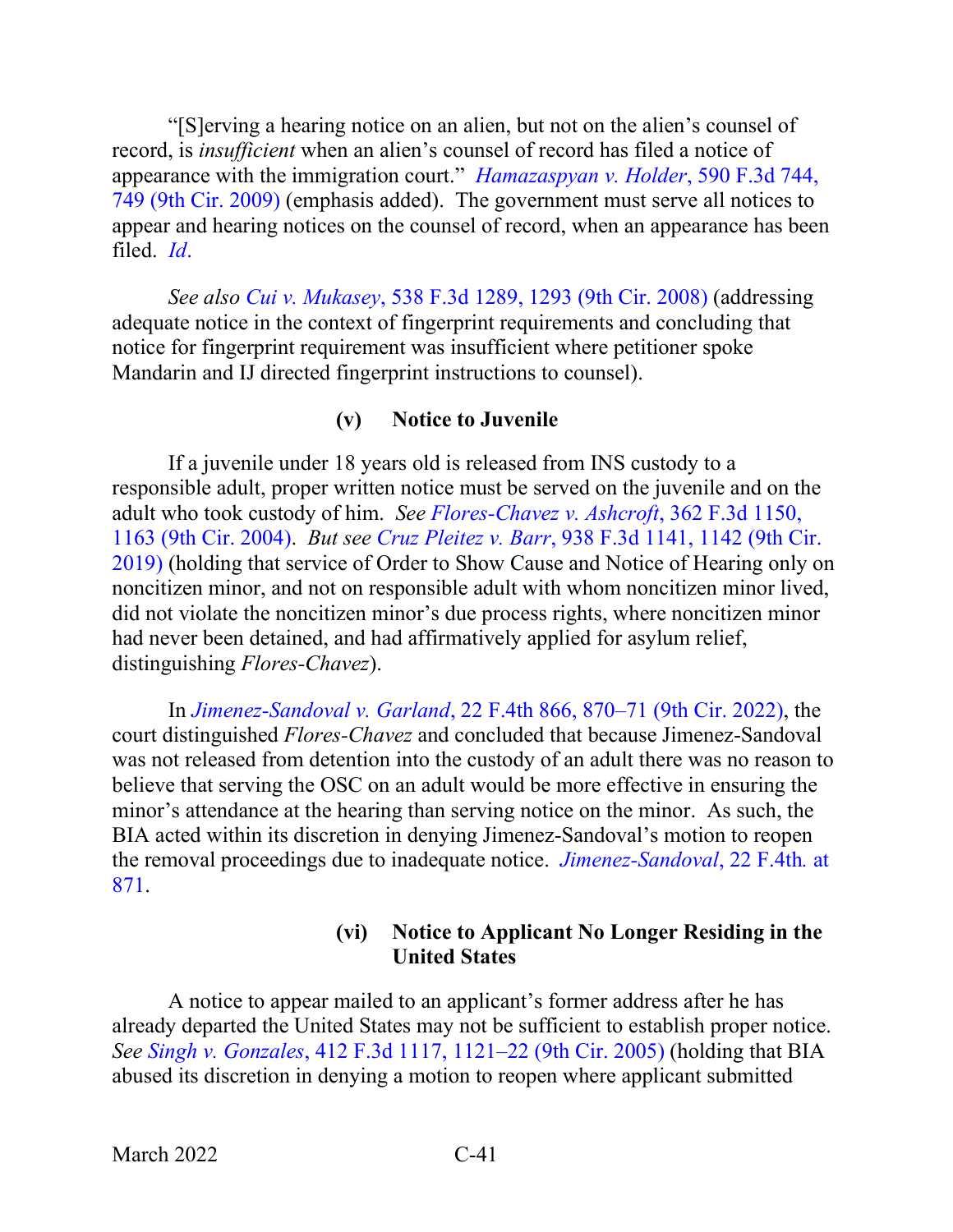evidence demonstrating that the agency mailed notice to his former address after he had departed the United States).

### **2. Asylum and Withholding Claims Based on Changed Country Conditions**

A motion to reopen to apply or reapply for asylum or withholding of removal based on changed country conditions that could not have been discovered or presented at the prior hearing, may be filed at any time. *See* [8 U.S.C.](https://www.westlaw.com/Document/NFF9ECF308EBA11DAAF57BD3E6EFC5A3E/View/FullText.html?transitionType=Default&contextData=(sc.Default)&VR=3.0&RS=da3.0)  [§ 1229a\(c\)\(7\)\(C\)\(ii\);](https://www.westlaw.com/Document/NFF9ECF308EBA11DAAF57BD3E6EFC5A3E/View/FullText.html?transitionType=Default&contextData=(sc.Default)&VR=3.0&RS=da3.0) 8 C.F.R. § [1003.2\(c\)\(3\)\(ii\);](https://www.westlaw.com/Document/NA64E50805C1D11ECAE78A32A341D5C78/View/FullText.html?transitionType=Default&contextData=(sc.Default)&VR=3.0&RS=da3.0) *[Agonafer v. Sessions](https://www.westlaw.com/Document/Ic0d3d020583411e7b7978f65e9bf93b3/View/FullText.html?transitionType=Default&contextData=(sc.Default)&VR=3.0&RS=da3.0&fragmentIdentifier=co_pp_sp_506_1203)*, 859 F.3d [1198, 1203–04 \(9th Cir. 2017\)](https://www.westlaw.com/Document/Ic0d3d020583411e7b7978f65e9bf93b3/View/FullText.html?transitionType=Default&contextData=(sc.Default)&VR=3.0&RS=da3.0&fragmentIdentifier=co_pp_sp_506_1203) ("[T]he ninety-day deadline and one-motion limit do not apply if the motion to reopen is based on changed country conditions."); *[Ali](https://www.westlaw.com/Document/I10dc7c24517a11e0b931b80af77abaf1/View/FullText.html?transitionType=Default&contextData=(sc.Default)&VR=3.0&RS=da3.0&fragmentIdentifier=co_pp_sp_506_1031)  v. Holder*[, 637 F.3d 1025, 1031–32 \(9th Cir. 2011\)](https://www.westlaw.com/Document/I10dc7c24517a11e0b931b80af77abaf1/View/FullText.html?transitionType=Default&contextData=(sc.Default)&VR=3.0&RS=da3.0&fragmentIdentifier=co_pp_sp_506_1031) (BIA abused discretion by denying motion to reopen); *Malty v. Ashcroft*[, 381 F.3d 942, 945–46 \(9th Cir.](https://www.westlaw.com/Document/I3519d29b8bb011d99dcc8cc3e68b51e9/View/FullText.html?transitionType=Default&contextData=(sc.Default)&VR=3.0&RS=da3.0&fragmentIdentifier=co_pp_sp_506_945)  [2004\)](https://www.westlaw.com/Document/I3519d29b8bb011d99dcc8cc3e68b51e9/View/FullText.html?transitionType=Default&contextData=(sc.Default)&VR=3.0&RS=da3.0&fragmentIdentifier=co_pp_sp_506_945) (holding that BIA abused its discretion in denying as untimely and numerically barred a motion to reopen based on changed circumstances in Egypt); *Azanor v. Ashcroft*[, 364 F.3d 1013, 1021–22 \(9th Cir. 2004\).](https://www.westlaw.com/Document/I6abb95f889fd11d9ac45f46c5ea084a3/View/FullText.html?transitionType=Default&contextData=(sc.Default)&VR=3.0&RS=da3.0&fragmentIdentifier=co_pp_sp_506_1021) [8 C.F.R. §](https://www.westlaw.com/Document/NA64E50805C1D11ECAE78A32A341D5C78/View/FullText.html?transitionType=Default&contextData=(sc.Default)&VR=3.0&RS=da3.0) 1003.2(c) also applies to motions to reopen to apply for CAT relief based on changed country conditions. *See Go v. Holder*[, 744 F.3d 604, 607–09 \(9th Cir. 2014\)](https://www.westlaw.com/Document/Ic3bae503a66511e39ac8bab74931929c/View/FullText.html?transitionType=Default&contextData=(sc.Default)&VR=3.0&RS=da3.0&fragmentIdentifier=co_pp_sp_506_607) (holding that procedural requirements specified in [8 C.F.R. §](https://www.westlaw.com/Document/NA64E50805C1D11ECAE78A32A341D5C78/View/FullText.html?transitionType=Default&contextData=(sc.Default)&VR=3.0&RS=da3.0) 1003.2(c) apply to CAT claims).

Where, … , the motion to reopen is based on changed circumstances in the country to which removal has been ordered, the movant must: (1) produce evidence that conditions have changed in the country of removal, (2) demonstrate that the evidence is material, (3) show that the evidence was not available and would not have been discovered or presented at the previous hearing, and (4) demonstrate that the new evidence, when considered together with the evidence presented at the original hearing, would establish prima facie eligibility for the relief sought. *See* [8 U.S.C. 1229a\(c\)\(7\)\(ii\);](https://www.westlaw.com/Document/NFF9ECF308EBA11DAAF57BD3E6EFC5A3E/View/FullText.html?transitionType=Default&contextData=(sc.Default)&VR=3.0&RS=da3.0) 8 C.F.R. § [1003.2\(c\)\(1\);](https://www.westlaw.com/Document/NA64E50805C1D11ECAE78A32A341D5C78/View/FullText.html?transitionType=Default&contextData=(sc.Default)&VR=3.0&RS=da3.0) *Agonafer v. Sessions*[, 859 F.3d 1198, 1204 \(9th Cir. 2017\).](https://www.westlaw.com/Document/Ic0d3d020583411e7b7978f65e9bf93b3/View/FullText.html?transitionType=Default&contextData=(sc.Default)&VR=3.0&RS=da3.0&fragmentIdentifier=co_pp_sp_506_1204)

*Silva v. Garland*[, 993 F.3d 705, 718 \(9th Cir. 2021\).](https://www.westlaw.com/Document/I77eeccc0919711eb86f0fe514fc262aa/View/FullText.html?transitionType=Default&contextData=(sc.Default)&VR=3.0&RS=da3.0&fragmentIdentifier=co_pp_sp_506_718) *See also [Kaur v. Garland](https://www.westlaw.com/Document/Ia5b92ef0d2c111ebb381adeb81954cc5/View/FullText.html?transitionType=Default&contextData=(sc.Default)&VR=3.0&RS=da3.0&fragmentIdentifier=co_pp_sp_8173_830)*, [2 F.4th 823, 830 \(9th Cir. 2021\)](https://www.westlaw.com/Document/Ia5b92ef0d2c111ebb381adeb81954cc5/View/FullText.html?transitionType=Default&contextData=(sc.Default)&VR=3.0&RS=da3.0&fragmentIdentifier=co_pp_sp_8173_830) (stating hurdles petitioner must clear for the BIA to grant a motion to reopen based on changed country conditions); *[Rodriguez v.](https://www.westlaw.com/Document/I7fc981a085d611eb9851e09b8b034c3a/View/FullText.html?transitionType=Default&contextData=(sc.Default)&VR=3.0&RS=da3.0&fragmentIdentifier=co_pp_sp_506_1209)  Garland*[, 990 F.3d 1205, 1209 \(9th Cir. 2021\)](https://www.westlaw.com/Document/I7fc981a085d611eb9851e09b8b034c3a/View/FullText.html?transitionType=Default&contextData=(sc.Default)&VR=3.0&RS=da3.0&fragmentIdentifier=co_pp_sp_506_1209) (same)."[T]he changed country conditions exception is concerned with two points in time: the circumstances of the country at the time of the petitioner's previous hearing, and those at the time of the motion to reopen." *Salim v. Lynch*[, 831 F.3d 1133, 1137 \(9th Cir. 2016\).](https://www.westlaw.com/Document/Ic4d603c0586511e6b150a0f8f302dd90/View/FullText.html?transitionType=Default&contextData=(sc.Default)&VR=3.0&RS=da3.0&fragmentIdentifier=co_pp_sp_506_1137)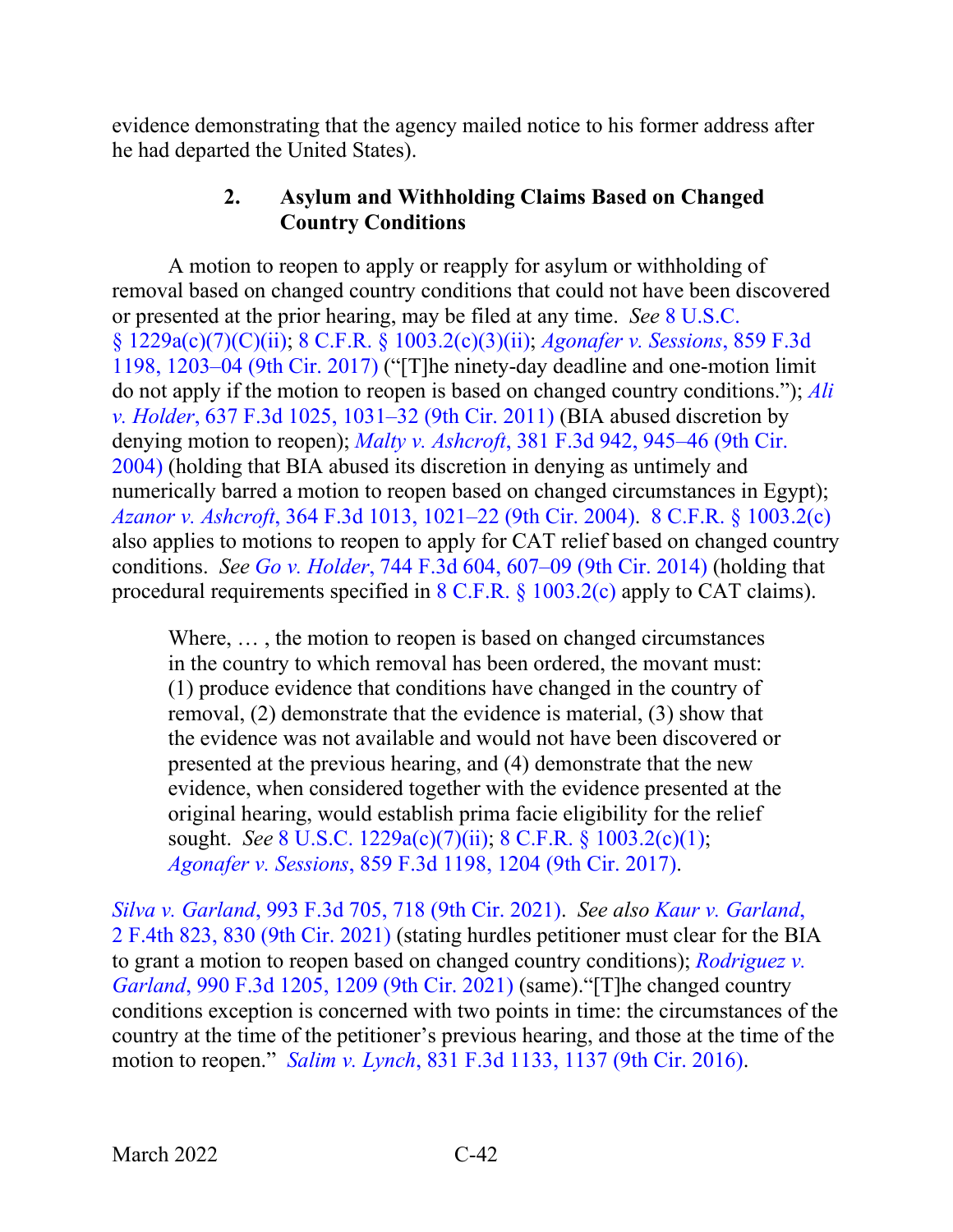A petitioner's evidence regarding changed circumstances will almost always relate to his initial claim; nothing in the statute or regulations requires otherwise. The critical question is not whether the allegations bear some connection to a prior application, but rather whether circumstances have changed sufficiently that a petitioner who previously did not have a legitimate claim for asylum now has a well-founded fear of future persecution. *Malty*[, 381 F.3d at 945;](https://www.westlaw.com/Document/I3519d29b8bb011d99dcc8cc3e68b51e9/View/FullText.html?transitionType=Default&contextData=(sc.Default)&VR=3.0&RS=da3.0&fragmentIdentifier=co_pp_sp_506_945) *see also [Ramirez-](https://www.westlaw.com/Document/I3ae05113efbb11e5b4bafa136b480ad2/View/FullText.html?transitionType=Default&contextData=(sc.Default)&VR=3.0&RS=da3.0&fragmentIdentifier=co_pp_sp_506_1229)Munoz v. Lynch*[, 816 F.3d 1226, 1229 \(9th Cir. 2016\);](https://www.westlaw.com/Document/I3ae05113efbb11e5b4bafa136b480ad2/View/FullText.html?transitionType=Default&contextData=(sc.Default)&VR=3.0&RS=da3.0&fragmentIdentifier=co_pp_sp_506_1229) *[Najmabadi v. Holder](https://www.westlaw.com/Document/I577261602bab11df8bf6cd8525c41437/View/FullText.html?transitionType=Default&contextData=(sc.Default)&VR=3.0&RS=da3.0&fragmentIdentifier=co_pp_sp_506_987)*, 597 [F.3d 983, 987–91 \(9th Cir. 2010\).](https://www.westlaw.com/Document/I577261602bab11df8bf6cd8525c41437/View/FullText.html?transitionType=Default&contextData=(sc.Default)&VR=3.0&RS=da3.0&fragmentIdentifier=co_pp_sp_506_987)

A petitioner's untimely motion to reopen may qualify under the changed conditions exception under  $8 \text{ C.F.R.}$   $\frac{1003.2(c)(3)(ii)}{i}$ , "even if the changed country conditions are made relevant by a change in the petitioner's personal circumstances." *Chandra v. Holder*[, 751 F.3d 1034, 1039 \(9th Cir. 2014\)](https://www.westlaw.com/Document/Ia86600d3d9e211e390d4edf60ce7d742/View/FullText.html?transitionType=Default&contextData=(sc.Default)&VR=3.0&RS=da3.0&fragmentIdentifier=co_pp_sp_506_1039) (concluding BIA abused its discretion in denying motion to reopen). *See also Rodriguez v. Garland*[, 990 F.3d 1205, 1209 \(9th Cir. 2021\)](https://www.westlaw.com/Document/I7fc981a085d611eb9851e09b8b034c3a/View/FullText.html?transitionType=Default&contextData=(sc.Default)&VR=3.0&RS=da3.0&fragmentIdentifier=co_pp_sp_506_1209) ("A petitioner's personal circumstances may act as a necessary predicate to the success of a motion to reopen where the new personal circumstances make the provided changed country conditions evidence relevant to the petitioner's (changed) personal circumstances." (internal quotation marks and citation omitted)).

"Changes in a petitioner's personal circumstances are only relevant where those changes are related to the changed country conditions that form the basis for the motion to reopen." *Rodriguez v. Garland*[, 990 F.3d 1205, 1209–10 \(9th Cir.](https://www.westlaw.com/Document/I7fc981a085d611eb9851e09b8b034c3a/View/FullText.html?transitionType=Default&contextData=(sc.Default)&VR=3.0&RS=da3.0&fragmentIdentifier=co_pp_sp_506_1209)  [2021\);](https://www.westlaw.com/Document/I7fc981a085d611eb9851e09b8b034c3a/View/FullText.html?transitionType=Default&contextData=(sc.Default)&VR=3.0&RS=da3.0&fragmentIdentifier=co_pp_sp_506_1209) *see also Chandra*[, 751 F.3d at 1037.](https://www.westlaw.com/Document/Ia86600d3d9e211e390d4edf60ce7d742/View/FullText.html?transitionType=Default&contextData=(sc.Default)&VR=3.0&RS=da3.0&fragmentIdentifier=co_pp_sp_506_1037) "Put differently, a petitioner is always *required* to demonstrate changed country conditions, but *may* also present evidence of changed personal circumstances to the extent that is helpful 'to establish the materiality' of the changed country conditions." *Rodriguez*[, 990 F.3d at 1210.](https://www.westlaw.com/Document/I7fc981a085d611eb9851e09b8b034c3a/View/FullText.html?transitionType=Default&contextData=(sc.Default)&VR=3.0&RS=da3.0&fragmentIdentifier=co_pp_sp_506_1210)

The exception for changed country conditions does not apply to changes in United States asylum law. *See Azanor*[, 364 F.3d at 1022](https://www.westlaw.com/Document/I6abb95f889fd11d9ac45f46c5ea084a3/View/FullText.html?transitionType=Default&contextData=(sc.Default)&VR=3.0&RS=da3.0&fragmentIdentifier=co_pp_sp_506_1022) (rejecting claim that recognition of female genital mutilation as a ground for asylum constituted changed country conditions within the meaning of former  $8 \text{ C.F.R.} \$   $3.2(c)(3)(ii)$ ).

In addition, changes in a noncitizen's *personal* circumstances do not provide a basis to file a successive or untimely asylum application. *See [Chen v. Mukasey](https://www.westlaw.com/Document/I2c3ca00e186f11dd9876f446780b7bdc/View/FullText.html?transitionType=Default&contextData=(sc.Default)&VR=3.0&RS=da3.0&fragmentIdentifier=co_pp_sp_506_1031)*, [524 F.3d 1028, 1031–34 \(9th Cir. 2008\)](https://www.westlaw.com/Document/I2c3ca00e186f11dd9876f446780b7bdc/View/FullText.html?transitionType=Default&contextData=(sc.Default)&VR=3.0&RS=da3.0&fragmentIdentifier=co_pp_sp_506_1031) (deferring to BIA's interpretation that, despite 8 U.S.C. § [1158\(a\)\(2\)\(D\)'](https://www.westlaw.com/Document/NCF7D02706D9311DEA12F94F40E9A529F/View/FullText.html?transitionType=Default&contextData=(sc.Default)&VR=3.0&RS=da3.0)s exception for time and number limits in cases of "changed circumstances," a successive and untimely application must satisfy requirements for motion to reopen and  $8 \text{ U.S.C.} \$ § [1229a\(c\)\(7\)\(C\)'](https://www.westlaw.com/Document/NFF9ECF308EBA11DAAF57BD3E6EFC5A3E/View/FullText.html?transitionType=Default&contextData=(sc.Default)&VR=3.0&RS=da3.0)s more restrictive changed country conditions exception); *see also [Almaraz v. Holder](https://www.westlaw.com/Document/Ifc19c38d7e2911df8e45a3b5a338fda3/View/FullText.html?transitionType=Default&contextData=(sc.Default)&VR=3.0&RS=da3.0&fragmentIdentifier=co_pp_sp_506_640)*, 608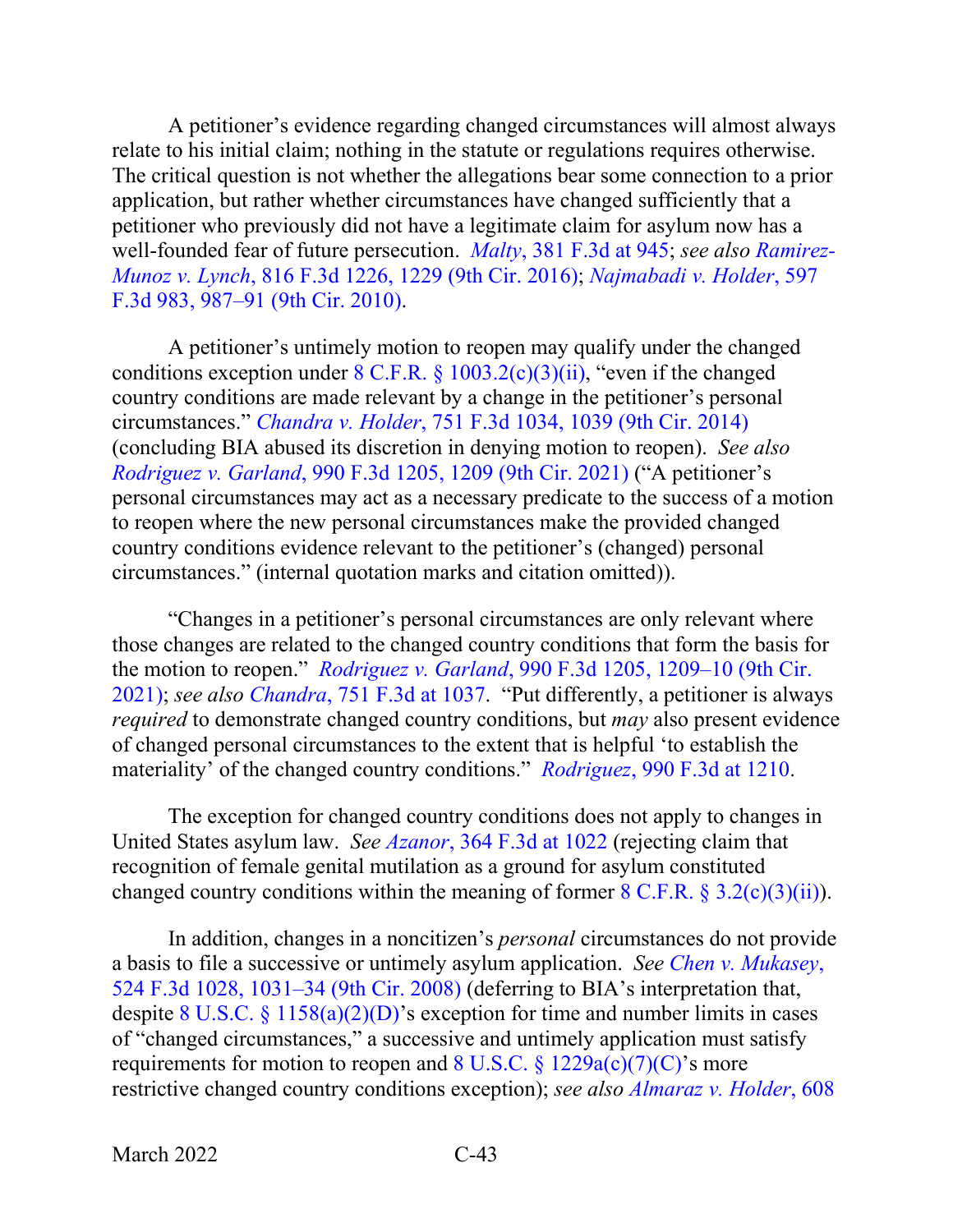[F.3d 638, 640–41 \(9th Cir. 2010\)](https://www.westlaw.com/Document/Ifc19c38d7e2911df8e45a3b5a338fda3/View/FullText.html?transitionType=Default&contextData=(sc.Default)&VR=3.0&RS=da3.0&fragmentIdentifier=co_pp_sp_506_640) (holding it was not an abuse of discretion to deny motion to reopen as untimely where the diagnosis of HIV did not constitute changed circumstances "arising in the country of nationality" under [8 C.F.R.](https://www.westlaw.com/Document/NA64E50805C1D11ECAE78A32A341D5C78/View/FullText.html?transitionType=Default&contextData=(sc.Default)&VR=3.0&RS=da3.0)   $\frac{(8.1003.2(c)(3)(ii))}{(3.1)(i)}$ , and petitioner failed to establish that certain provisions of the Dominican Republic-Central America-United States Free Trade Agreement were material to his claim).

# **3. Jointly-Filed Motions**

An exception to the number and time restrictions exists if the motion to reopen is agreed upon by all parties and jointly filed. *See* [8 C.F.R.](https://www.westlaw.com/Document/NA64E50805C1D11ECAE78A32A341D5C78/View/FullText.html?transitionType=Default&contextData=(sc.Default)&VR=3.0&RS=da3.0)  § [1003.2\(c\)\(3\)\(iii\);](https://www.westlaw.com/Document/NA64E50805C1D11ECAE78A32A341D5C78/View/FullText.html?transitionType=Default&contextData=(sc.Default)&VR=3.0&RS=da3.0) *Bolshakov v. INS*[, 133 F.3d 1279, 1281–82 \(9th Cir. 1998\)](https://www.westlaw.com/Document/I419b3373943811d9a707f4371c9c34f0/View/FullText.html?transitionType=Default&contextData=(sc.Default)&VR=3.0&RS=da3.0&fragmentIdentifier=co_pp_sp_506_1281) (rejecting government's contention that the "exception in section  $3.2(c)(3)(iii)$  is an administrative remedy that must be exhausted before an alien can petition the Court of Appeals"). However, the deadline for filing a motion to reopen is not tolled while a petitioner waits for a response from the District Counsel regarding whether the government will join the motion. *See [Valeriano v. Gonzales](https://www.westlaw.com/Document/I1020105faade11db9127cf4cfcf88547/View/FullText.html?transitionType=Default&contextData=(sc.Default)&VR=3.0&RS=da3.0&fragmentIdentifier=co_pp_sp_506_673)*, 474 F.3d [669, 673–75 \(9th Cir. 2007\).](https://www.westlaw.com/Document/I1020105faade11db9127cf4cfcf88547/View/FullText.html?transitionType=Default&contextData=(sc.Default)&VR=3.0&RS=da3.0&fragmentIdentifier=co_pp_sp_506_673)

# **4. Government Motions Based on Fraud**

The government may, at any time, bring a motion based on fraud in the original proceeding or a crime that would support termination of asylum. *See* [8](https://www.westlaw.com/Document/NA64E50805C1D11ECAE78A32A341D5C78/View/FullText.html?transitionType=Default&contextData=(sc.Default)&VR=3.0&RS=da3.0)  C.F.R.  $\S$  [1003.2\(c\)\(3\)\(iv\).](https://www.westlaw.com/Document/NA64E50805C1D11ECAE78A32A341D5C78/View/FullText.html?transitionType=Default&contextData=(sc.Default)&VR=3.0&RS=da3.0)

# **5. Movant in Custody**

A motion to reopen to rescind an *in absentia* order of removal may be filed at any time if the applicant demonstrates that he failed to appear at the hearing because he was in state or federal custody. *See* 8 C.F.R. § [1003.2\(c\)\(3\)](https://www.westlaw.com/Document/NA64E50805C1D11ECAE78A32A341D5C78/View/FullText.html?transitionType=Default&contextData=(sc.Default)&VR=3.0&RS=da3.0) (referring to 8 C.F.R. § [1003.23\(b\)\(4\)\(ii\) and \(b\)\(4\)\(iii\)\(A\)\(2\)\)](https://www.westlaw.com/Document/N3221B9F05C2111ECBF0FBEFEA0C9DE47/View/FullText.html?transitionType=Default&contextData=(sc.Default)&VR=3.0&RS=da3.0).

# **6.** *Sua Sponte* **Reopening by the Agency**

The BIA may at any time reopen proceedings *sua sponte*. *See* [8 C.F.R.](https://www.westlaw.com/Document/NA64E50805C1D11ECAE78A32A341D5C78/View/FullText.html?transitionType=Default&contextData=(sc.Default)&VR=3.0&RS=da3.0)  § [1003.2\(a\);](https://www.westlaw.com/Document/NA64E50805C1D11ECAE78A32A341D5C78/View/FullText.html?transitionType=Default&contextData=(sc.Default)&VR=3.0&RS=da3.0) *Menendez-Gonzalez v. Barr*[, 929 F.3d 1113, 1116 \(9th Cir. 2019\).](https://www.westlaw.com/Document/Iae0de080a3f911e981b9f3f7c11376fd/View/FullText.html?transitionType=Default&contextData=(sc.Default)&VR=3.0&RS=da3.0&fragmentIdentifier=co_pp_sp_506_1116) "Similarly, '[a]n Immigration Judge may upon his or her own motion at any time, or upon motion of the Service or the alien, reopen or reconsider any case.'" *[Menendez-Gonzalez](https://www.westlaw.com/Document/Iae0de080a3f911e981b9f3f7c11376fd/View/FullText.html?transitionType=Default&contextData=(sc.Default)&VR=3.0&RS=da3.0&fragmentIdentifier=co_pp_sp_506_1116)*, 929 F.3d at 1116 (quoting 8 C.F.R. § [1003.23\(b\)\(1\)\)](https://www.westlaw.com/Document/N3221B9F05C2111ECBF0FBEFEA0C9DE47/View/FullText.html?transitionType=Default&contextData=(sc.Default)&VR=3.0&RS=da3.0).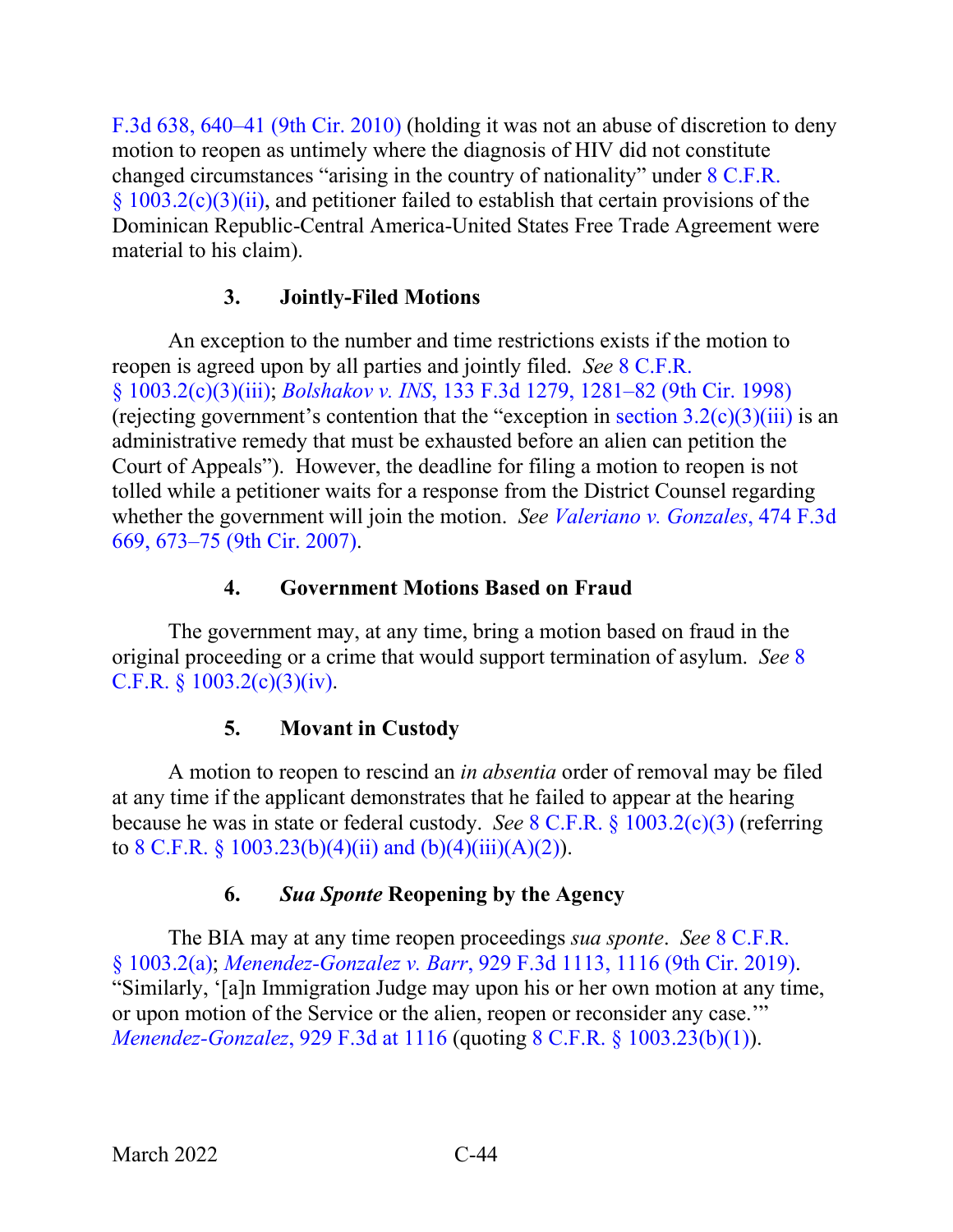"The election to reopen or reconsider on its own motion is commonly called the exercise of '*sua sponte*' authority." *[Menendez-Gonzalez](https://www.westlaw.com/Document/Iae0de080a3f911e981b9f3f7c11376fd/View/FullText.html?transitionType=Default&contextData=(sc.Default)&VR=3.0&RS=da3.0&fragmentIdentifier=co_pp_sp_506_1116)*, 929 F.3d at 1116. "In practice, the agency's decision to exercise its *sua sponte* authority is often not actually initiated by the agency on its own but is instead prompted, …, by a party filing a motion to reopen *sua sponte*." *[Id](https://www.westlaw.com/Document/Iae0de080a3f911e981b9f3f7c11376fd/View/FullText.html?transitionType=Default&contextData=(sc.Default)&VR=3.0&RS=da3.0)*.

"In order for an individual to obtain sua sponte relief under [8 C.F.R.](https://www.westlaw.com/Document/NA64E50805C1D11ECAE78A32A341D5C78/View/FullText.html?transitionType=Default&contextData=(sc.Default)&VR=3.0&RS=da3.0)   $§ 1003.2(a)$ , the Board must be persuaded that the respondent's situation is truly exceptional." *Lona v. Barr*[, 958 F.3d 1225, 1230 \(9th Cir. 2020\)](https://www.westlaw.com/Document/I29dec8e096fd11ea8cb395d22c142a61/View/FullText.html?transitionType=Default&contextData=(sc.Default)&VR=3.0&RS=da3.0&fragmentIdentifier=co_pp_sp_506_1230) (internal quotation marks and citation omitted)*.* "Importantly, however, the Board is not *required*—by regulation or its own decisions—to reopen proceedings *sua sponte* in exceptional situations." *[Id.](https://www.westlaw.com/Document/I29dec8e096fd11ea8cb395d22c142a61/View/FullText.html?transitionType=Default&contextData=(sc.Default)&VR=3.0&RS=da3.0)* (internal quotation marks and citation omitted).

This court lacks jurisdiction to review a claim that the agency should have exercised its *sua sponte* power to reopen proceedings. *See Lona*[, 958 F.3d at 1227;](https://www.westlaw.com/Document/I29dec8e096fd11ea8cb395d22c142a61/View/FullText.html?transitionType=Default&contextData=(sc.Default)&VR=3.0&RS=da3.0&fragmentIdentifier=co_pp_sp_506_1227) *Menendez-Gonzalez*[, 929 F.3d at 1115 & 1116](https://www.westlaw.com/Document/Iae0de080a3f911e981b9f3f7c11376fd/View/FullText.html?transitionType=Default&contextData=(sc.Default)&VR=3.0&RS=da3.0&fragmentIdentifier=co_pp_sp_506_1115+%26+1116) (explaining that "denials of motions to reopen *sua sponte* generally are not reviewable because the decisions are committed to agency discretion"); *Go v. Holder*[, 744 F.3d 604, 609–10 \(9th Cir.](https://www.westlaw.com/Document/Ic3bae503a66511e39ac8bab74931929c/View/FullText.html?transitionType=Default&contextData=(sc.Default)&VR=3.0&RS=da3.0&fragmentIdentifier=co_pp_sp_506_609)  [2014\);](https://www.westlaw.com/Document/Ic3bae503a66511e39ac8bab74931929c/View/FullText.html?transitionType=Default&contextData=(sc.Default)&VR=3.0&RS=da3.0&fragmentIdentifier=co_pp_sp_506_609) *Sharma v. Holder*[, 633 F.3d 865, 874 \(9th Cir. 2011\);](https://www.westlaw.com/Document/I2341540d2dfb11e088699d6fd571daba/View/FullText.html?transitionType=Default&contextData=(sc.Default)&VR=3.0&RS=da3.0&fragmentIdentifier=co_pp_sp_506_874) *[Minasyan v.](https://www.westlaw.com/Document/Ia08ea7a2e72611ddb7e683ba170699a5/View/FullText.html?transitionType=Default&contextData=(sc.Default)&VR=3.0&RS=da3.0&fragmentIdentifier=co_pp_sp_506_1229)  Mukasey*[, 553 F.3d 1224, 1229 \(9th Cir. 2009\);](https://www.westlaw.com/Document/Ia08ea7a2e72611ddb7e683ba170699a5/View/FullText.html?transitionType=Default&contextData=(sc.Default)&VR=3.0&RS=da3.0&fragmentIdentifier=co_pp_sp_506_1229) *[Toufighi v. Mukasey](https://www.westlaw.com/Document/Idecbc5b86d3a11ddbc7bf97f340af743/View/FullText.html?transitionType=Default&contextData=(sc.Default)&VR=3.0&RS=da3.0&fragmentIdentifier=co_pp_sp_506_993+n.8)*, 538 F.3d 988, [993 n.8 \(9th Cir. 2008\);](https://www.westlaw.com/Document/Idecbc5b86d3a11ddbc7bf97f340af743/View/FullText.html?transitionType=Default&contextData=(sc.Default)&VR=3.0&RS=da3.0&fragmentIdentifier=co_pp_sp_506_993+n.8) *Ekimian v. INS*[, 303 F.3d 1153, 1159 \(9th Cir. 2002\);](https://www.westlaw.com/Document/I551690b889ad11d98b51ba734bfc3c79/View/FullText.html?transitionType=Default&contextData=(sc.Default)&VR=3.0&RS=da3.0&fragmentIdentifier=co_pp_sp_506_1159) *Abassi v. INS*[, 305 F.3d 1028, 1032 \(9th Cir. 2002\).](https://www.westlaw.com/Document/I54ff382c89ad11d98b51ba734bfc3c79/View/FullText.html?transitionType=Default&contextData=(sc.Default)&VR=3.0&RS=da3.0&fragmentIdentifier=co_pp_sp_506_1032) Additionally, the court lacks jurisdiction to review the BIA's decision to overturn a *sua sponte* motion by IJ to reopen deportation proceedings. *[Mejia-Hernandez v. Holder](https://www.westlaw.com/Document/Ia7771f1b2a1011e0aa23bccc834e9520/View/FullText.html?transitionType=Default&contextData=(sc.Default)&VR=3.0&RS=da3.0&fragmentIdentifier=co_pp_sp_506_823)*, 633 F.3d 818, 823– [24 \(9th Cir. 2011\).](https://www.westlaw.com/Document/Ia7771f1b2a1011e0aa23bccc834e9520/View/FullText.html?transitionType=Default&contextData=(sc.Default)&VR=3.0&RS=da3.0&fragmentIdentifier=co_pp_sp_506_823)

"This court generally lacks jurisdiction to review decisions denying *sua sponte* reopening because of 'the absence of a judicially manageable standard for [the court] to evaluate the BIA's *exercise of discretion*.'" *[Menendez-Gonzalez](https://www.westlaw.com/Document/Iae0de080a3f911e981b9f3f7c11376fd/View/FullText.html?transitionType=Default&contextData=(sc.Default)&VR=3.0&RS=da3.0&fragmentIdentifier=co_pp_sp_506_1117)*, 929 [F.3d at 1117](https://www.westlaw.com/Document/Iae0de080a3f911e981b9f3f7c11376fd/View/FullText.html?transitionType=Default&contextData=(sc.Default)&VR=3.0&RS=da3.0&fragmentIdentifier=co_pp_sp_506_1117) (quoting *Singh v. Holder*[, 771 F.3d 647, 650 \(9th Cir. 2014\)\)](https://www.westlaw.com/Document/I5d8bedcf6b7311e4b4bafa136b480ad2/View/FullText.html?transitionType=Default&contextData=(sc.Default)&VR=3.0&RS=da3.0&fragmentIdentifier=co_pp_sp_506_650).

Where, "the BIA concludes that it lacks the *authority* to reopen, rather than denying a motion to reopen as an exercise of discretion, … *Ekimian* does not preclude … jurisdiction." *Singh v. Holder*[, 771 F.3d 647, 650 \(9th Cir. 2014\).](https://www.westlaw.com/Document/I5d8bedcf6b7311e4b4bafa136b480ad2/View/FullText.html?transitionType=Default&contextData=(sc.Default)&VR=3.0&RS=da3.0&fragmentIdentifier=co_pp_sp_506_650) Additionally, the court has "jurisdiction to review the Board's decision [denying *sua sponte* reopening] so as to assure that the Board made its discretionary decision on the correct understanding of the applicable legal principles." *[Bonilla v. Lynch](https://www.westlaw.com/Document/I036825c0972511e69e6ceb9009bbadab/View/FullText.html?transitionType=Default&contextData=(sc.Default)&VR=3.0&RS=da3.0&fragmentIdentifier=co_pp_sp_506_588)*, [840 F.3d 575, 588 \(9th Cir. 2016\)](https://www.westlaw.com/Document/I036825c0972511e69e6ceb9009bbadab/View/FullText.html?transitionType=Default&contextData=(sc.Default)&VR=3.0&RS=da3.0&fragmentIdentifier=co_pp_sp_506_588) (granting the petition for review where the BIA premised its decision on an erroneous understanding of the legal principles concerning prior deportation and reopening of deportation proceedings). *See also*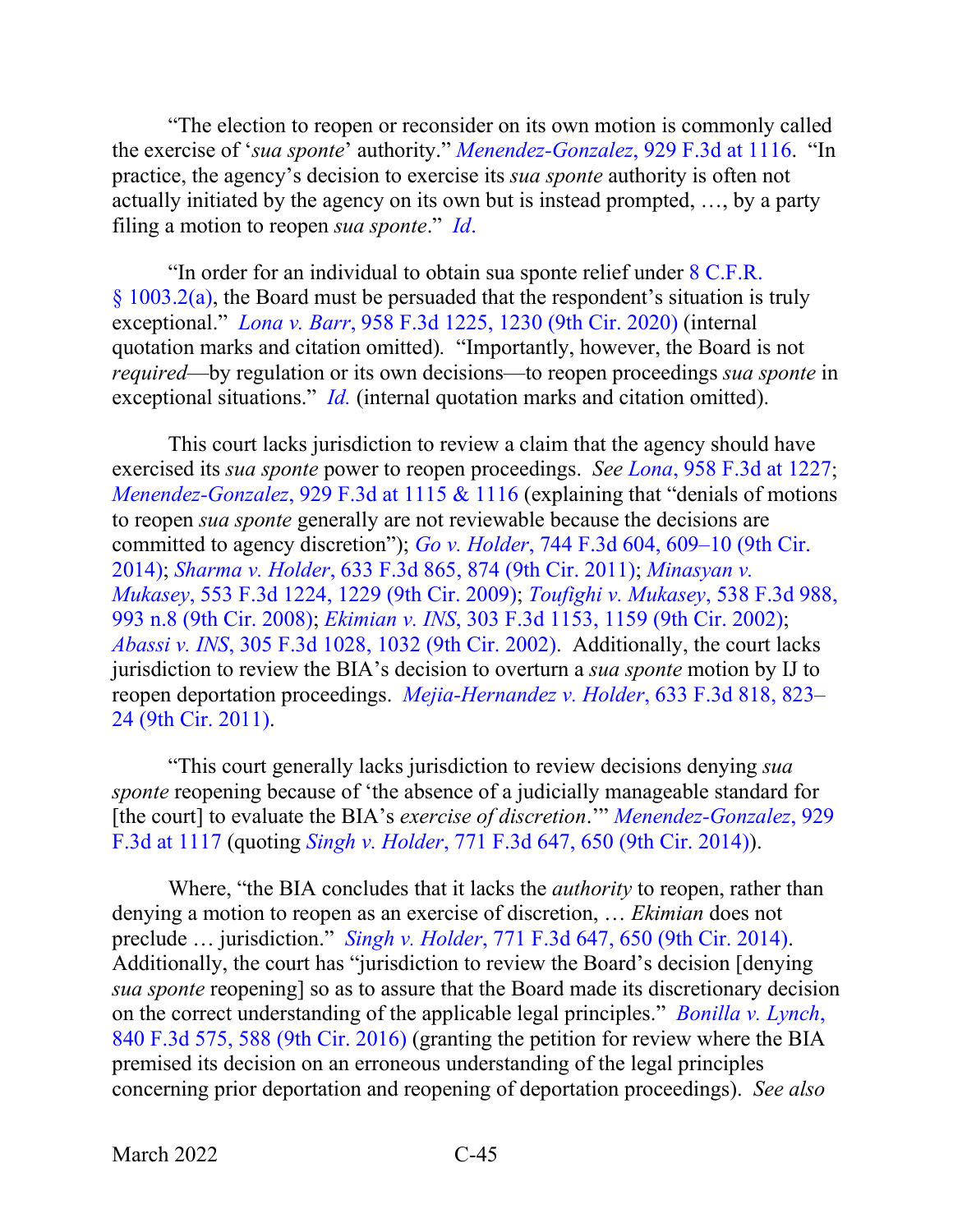*Cui v. Garland*[, 13 F.4th 991, 1001 \(9th Cir. 2021\)](https://www.westlaw.com/Document/I6b62a7b01ca211ec925cb2bf681461fd/View/FullText.html?transitionType=Default&contextData=(sc.Default)&VR=3.0&RS=da3.0&fragmentIdentifier=co_pp_sp_8173_1001) (recognizing the court may only exercise jurisdiction over BIA decisions denying *sua sponte* reopening for the limited purpose of reviewing the reasoning behind the decisions for legal or constitutional error); *Rubalcaba v. Garland*[, 998 F.3d 1031, 1035 \(9th Cir. 2021\)](https://www.westlaw.com/Document/Ib8851b70c3da11ebb1cbbeff33b6dc3d/View/FullText.html?transitionType=Default&contextData=(sc.Default)&VR=3.0&RS=da3.0&fragmentIdentifier=co_pp_sp_506_1035) ("When the BIA denies *sua sponte* reopening or reconsideration as a matter of discretion, we lack jurisdiction to review that decision, although we retain jurisdiction to review the denial of *sua sponte* reopening for legal or constitutional error."); *[Menendez-Gonzalez](https://www.westlaw.com/Document/Iae0de080a3f911e981b9f3f7c11376fd/View/FullText.html?transitionType=Default&contextData=(sc.Default)&VR=3.0&RS=da3.0&fragmentIdentifier=co_pp_sp_506_1120)*, 929 F.3d at 1120 (holding that the present petition did not fit within the narrow exception where the BIA's decision was based on legal or constitutional error).

The scope of … review under *Bonilla* is limited to those situations where it is obvious that the agency has denied sua sponte relief not as a matter of discretion, but because it erroneously believed that the law forbade it from exercising its discretion, …, or that exercising its discretion would be futile, … . In other words, … review under *Bonilla* is constricted to legal or constitutional error that is apparent on the face of the BIA's decision and does not extend to speculating whether the BIA *might* have misunderstood some aspect of its discretion.

### *Lona*[, 958 F.3d at 1234](https://www.westlaw.com/Document/I29dec8e096fd11ea8cb395d22c142a61/View/FullText.html?transitionType=Default&contextData=(sc.Default)&VR=3.0&RS=da3.0&fragmentIdentifier=co_pp_sp_506_1234) (citations omitted).

The departure bar, which prevents a noncitizen who has departed the United States from reopening his or her removal proceedings, does not limit an immigration judge's *sua sponte* reopening authority. *[Rubalcaba v. Garland](https://www.westlaw.com/Document/Ib8851b70c3da11ebb1cbbeff33b6dc3d/View/FullText.html?transitionType=Default&contextData=(sc.Default)&VR=3.0&RS=da3.0&fragmentIdentifier=co_pp_sp_506_1041)*, 998 [F.3d 1031, 1041 \(9th Cir. 2021\).](https://www.westlaw.com/Document/Ib8851b70c3da11ebb1cbbeff33b6dc3d/View/FullText.html?transitionType=Default&contextData=(sc.Default)&VR=3.0&RS=da3.0&fragmentIdentifier=co_pp_sp_506_1041) Note that as of January 15, 2021, the text of subsection (b)(1) has been amended by regulation. *See id.* [at 1036 n.5](https://www.westlaw.com/Document/Ib8851b70c3da11ebb1cbbeff33b6dc3d/View/FullText.html?transitionType=Default&contextData=(sc.Default)&VR=3.0&RS=da3.0&fragmentIdentifier=co_pp_sp_506_1036) (citing [85](https://www.westlaw.com/Document/I7A8514E03F8E11EBACA09EC5772AB024/View/FullText.html?transitionType=Default&contextData=(sc.Default)&VR=3.0&RS=da3.0&fragmentIdentifier=co_pp_sp_1037_81%2c655)  [Fed. Reg. 81,588, 81,655 \(Dec. 16, 2020\)\)](https://www.westlaw.com/Document/I7A8514E03F8E11EBACA09EC5772AB024/View/FullText.html?transitionType=Default&contextData=(sc.Default)&VR=3.0&RS=da3.0&fragmentIdentifier=co_pp_sp_1037_81%2c655). The amended regulation purports to limit the instances in which an IJ may exercise *sua sponte* reopening authority. *See Rubalcaba*[, 998 F.3d at 1036 n.5](https://www.westlaw.com/Document/Ib8851b70c3da11ebb1cbbeff33b6dc3d/View/FullText.html?transitionType=Default&contextData=(sc.Default)&VR=3.0&RS=da3.0&fragmentIdentifier=co_pp_sp_506_1036) (recognizing amendment but applying the regulation as it was at the time of the BIA's decision).

In *Mata v. Lynch*[, 576 U.S. 143, 147 \(2015\),](https://www.westlaw.com/Document/I2040d285136211e5a807ad48145ed9f1/View/FullText.html?transitionType=Default&contextData=(sc.Default)&VR=3.0&RS=da3.0&fragmentIdentifier=co_pp_sp_780_147) the Supreme Court reiterated that "circuit courts have jurisdiction when an alien appeals from the Board's denial of a motion to reopen a removal proceeding." "[T]hat jurisdiction remains unchanged if the Board, in addition to denying the alien's statutorily authorized motion, states that it will not exercise its separate *sua sponte* authority to reopen the case." *Id*[. at 148](https://www.westlaw.com/Document/I2040d285136211e5a807ad48145ed9f1/View/FullText.html?transitionType=Default&contextData=(sc.Default)&VR=3.0&RS=da3.0&fragmentIdentifier=co_pp_sp_780_148) (holding court of appeals had jurisdiction over BIA's denial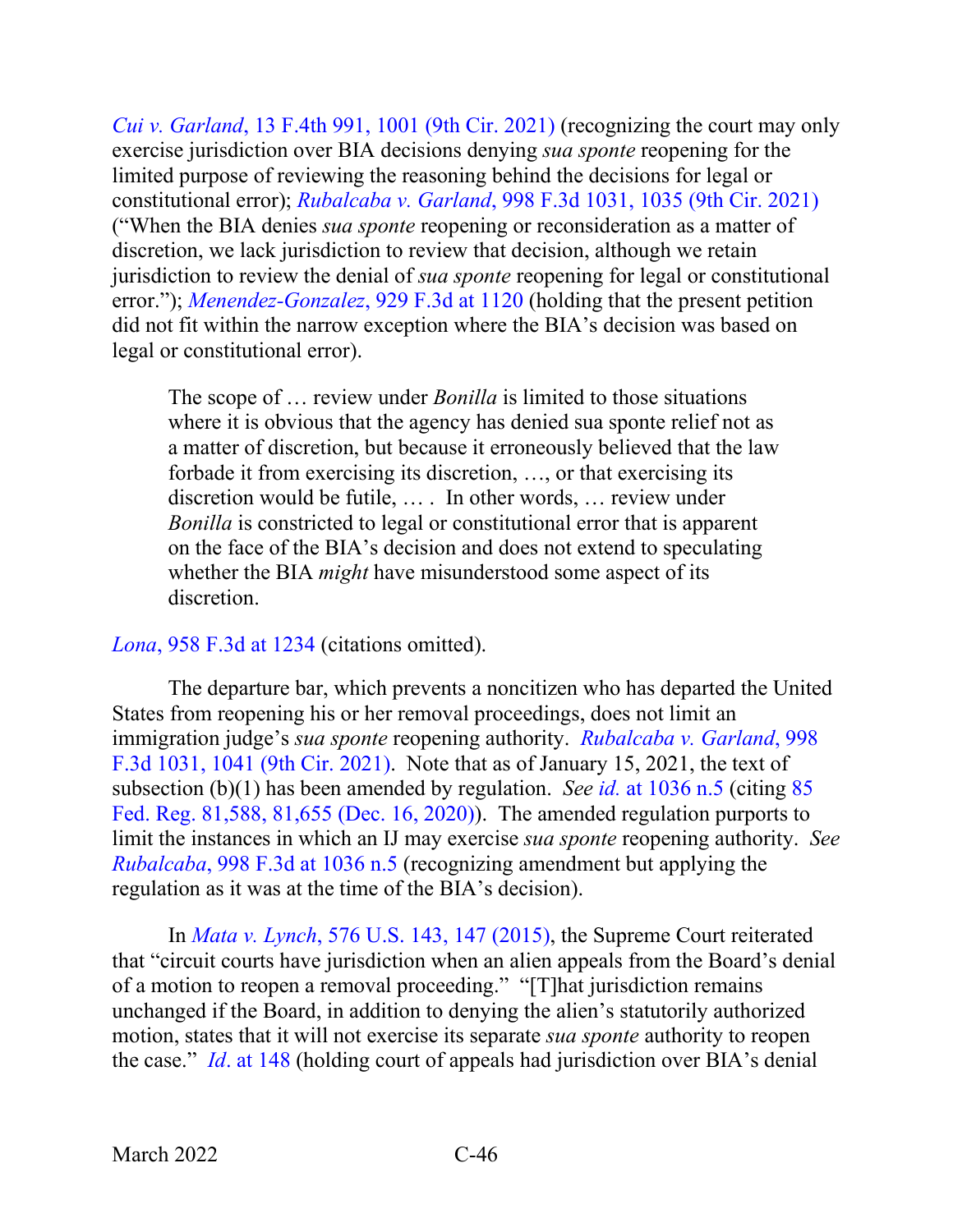of motion to reopen, which was based on timeliness reasons, notwithstanding that the BIA determined not to exercise its *sua sponte* authority to reopen).

**Cross-reference**: Equitable Tolling, Ineffective Assistance of Counsel.

## **VI. EQUITABLE TOLLING**

The statutory filing deadlines for a motion to reopen (within 90 days of the date of entry of the order) or a motion to reconsider (within 30 days of the date of entry of the order) are amenable to equitable tolling. *See [Lona v. Barr](https://www.westlaw.com/Document/I29dec8e096fd11ea8cb395d22c142a61/View/FullText.html?transitionType=Default&contextData=(sc.Default)&VR=3.0&RS=da3.0&fragmentIdentifier=co_pp_sp_506_1230)*, 958 F.3d [1225, 1230 \(9th Cir. 2020\)](https://www.westlaw.com/Document/I29dec8e096fd11ea8cb395d22c142a61/View/FullText.html?transitionType=Default&contextData=(sc.Default)&VR=3.0&RS=da3.0&fragmentIdentifier=co_pp_sp_506_1230) ("The BIA may equitably toll [the] statutory filing deadline [for filing a motion to reconsider], including in cases where the petitioner seeks excusal from untimeliness based on a change in the law that invalidates the original basis for removal."); *[Salazar-Gonzalez v. Lynch](https://www.westlaw.com/Document/I35134605477111e5a807ad48145ed9f1/View/FullText.html?transitionType=Default&contextData=(sc.Default)&VR=3.0&RS=da3.0&fragmentIdentifier=co_pp_sp_506_920)*, 798 F.3d 917, 920 (9th [Cir. 2015\)](https://www.westlaw.com/Document/I35134605477111e5a807ad48145ed9f1/View/FullText.html?transitionType=Default&contextData=(sc.Default)&VR=3.0&RS=da3.0&fragmentIdentifier=co_pp_sp_506_920) (the deadline for filing a motion to reopen is subject to equitable tolling). Equitable tolling is available "when a petitioner is prevented from filing because of deception, fraud, or error, as long as the petitioner acts with due diligence in discovering the deception, fraud, or error." *[Iturribarria v. INS](https://www.westlaw.com/Document/I83dfa6c589c711d9b6ea9f5a173c4523/View/FullText.html?transitionType=Default&contextData=(sc.Default)&VR=3.0&RS=da3.0&fragmentIdentifier=co_pp_sp_506_897)*, 321 [F.3d 889, 897 \(9th Cir. 2003\).](https://www.westlaw.com/Document/I83dfa6c589c711d9b6ea9f5a173c4523/View/FullText.html?transitionType=Default&contextData=(sc.Default)&VR=3.0&RS=da3.0&fragmentIdentifier=co_pp_sp_506_897) *See also Lona*, 958 [F.3d at 1230;](https://www.westlaw.com/Document/I29dec8e096fd11ea8cb395d22c142a61/View/FullText.html?transitionType=Default&contextData=(sc.Default)&VR=3.0&RS=da3.0&fragmentIdentifier=co_pp_sp_506_1230) *[Mejia-Hernandez](https://www.westlaw.com/Document/Ia7771f1b2a1011e0aa23bccc834e9520/View/FullText.html?transitionType=Default&contextData=(sc.Default)&VR=3.0&RS=da3.0&fragmentIdentifier=co_pp_sp_506_824)  v. Holder*[, 633 F.3d 818, 824 \(9th Cir. 2011\)](https://www.westlaw.com/Document/Ia7771f1b2a1011e0aa23bccc834e9520/View/FullText.html?transitionType=Default&contextData=(sc.Default)&VR=3.0&RS=da3.0&fragmentIdentifier=co_pp_sp_506_824) ("Equitable tolling is applied in situations where, despite all due diligence, the party requesting equitable tolling is unable to obtain vital information bearing on the existence of the claim."). Likewise, the 180-day limit on filing a motion to reopen and rescind an *in absentia* removal order may also be tolled. *See Fajardo v. INS*[, 300 F.3d 1018, 1022 \(9th](https://www.westlaw.com/Document/Icb8ad99d79e011d9ac1ffa9f33b6c3b0/View/FullText.html?transitionType=Default&contextData=(sc.Default)&VR=3.0&RS=da3.0&fragmentIdentifier=co_pp_sp_506_1022)  [Cir. 2002\)](https://www.westlaw.com/Document/Icb8ad99d79e011d9ac1ffa9f33b6c3b0/View/FullText.html?transitionType=Default&contextData=(sc.Default)&VR=3.0&RS=da3.0&fragmentIdentifier=co_pp_sp_506_1022) (180-day limit for filing motion to reopen proceedings conducted *in absentia* based on exceptional circumstances tolled due to deceptive actions of notaries).

"The jurisdictional question (whether the court has power to decide if tolling is proper) is of course distinct from the merits question (whether tolling is proper)." *Mata v. Lynch*[, 576 U.S. 143, 150 \(2015\).](https://www.westlaw.com/Document/I2040d285136211e5a807ad48145ed9f1/View/FullText.html?transitionType=Default&contextData=(sc.Default)&VR=3.0&RS=da3.0&fragmentIdentifier=co_pp_sp_780_150)

## **A. Circumstances Beyond the Applicant's Control**

In *Socop-Gonzalez v. INS*[, 272 F.3d 1176 \(9th Cir. 2001\)](https://www.westlaw.com/Document/Id9f0040779b411d98c82a53fc8ac8757/View/FullText.html?transitionType=Default&contextData=(sc.Default)&VR=3.0&RS=da3.0) (en banc), *overruled on other grounds by Smith v. Davis*[, 953 F.3d 582 \(9th Cir. 2020\)](https://www.westlaw.com/Document/Ia0e7a6906b1611ea9354eec9e02fecda/View/FullText.html?transitionType=Default&contextData=(sc.Default)&VR=3.0&RS=da3.0) (en banc), the court held that equitable tolling is available "in situations where, despite all due diligence, [the party invoking equitable tolling] is unable to obtain vital information bearing on the existence of the claim." *[Socop-Gonzalez](https://www.westlaw.com/Document/Id9f0040779b411d98c82a53fc8ac8757/View/FullText.html?transitionType=Default&contextData=(sc.Default)&VR=3.0&RS=da3.0&fragmentIdentifier=co_pp_sp_506_1193)*, 272 F.3d at [1193](https://www.westlaw.com/Document/Id9f0040779b411d98c82a53fc8ac8757/View/FullText.html?transitionType=Default&contextData=(sc.Default)&VR=3.0&RS=da3.0&fragmentIdentifier=co_pp_sp_506_1193) (internal quotation marks omitted) (applying equitable tolling where INS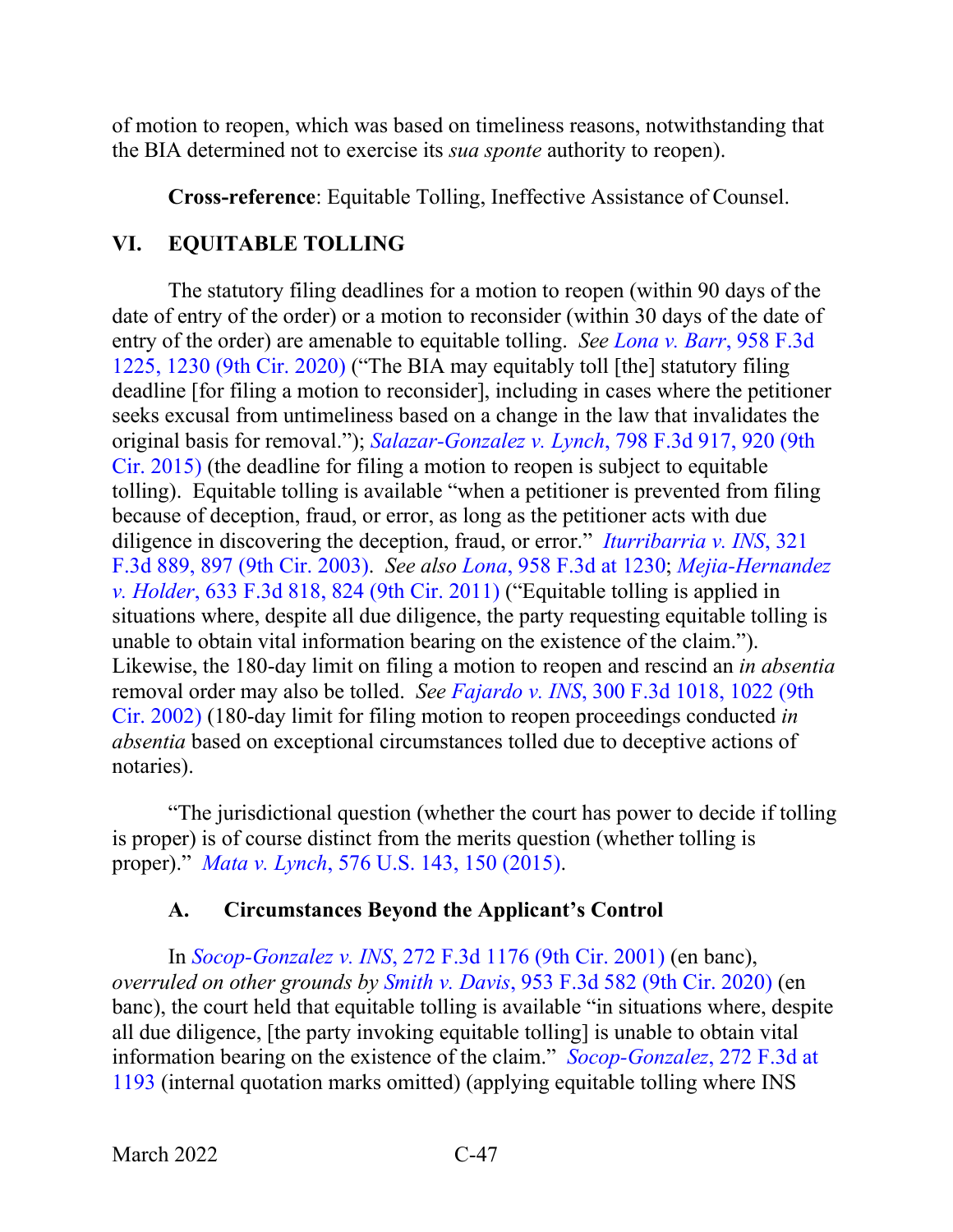officer repeatedly provided erroneous information to the applicant). *See also [Lona](https://www.westlaw.com/Document/I29dec8e096fd11ea8cb395d22c142a61/View/FullText.html?transitionType=Default&contextData=(sc.Default)&VR=3.0&RS=da3.0&fragmentIdentifier=co_pp_sp_506_1230)  v. Barr*[, 958 F.3d 1225, 1230 \(9th Cir. 2020\)](https://www.westlaw.com/Document/I29dec8e096fd11ea8cb395d22c142a61/View/FullText.html?transitionType=Default&contextData=(sc.Default)&VR=3.0&RS=da3.0&fragmentIdentifier=co_pp_sp_506_1230) ("[E]quitable tolling is available where, despite all due diligence, the party invoking the doctrine is unable to obtain vital information bearing on the existence of the claim." (internal quotation marks and citation omitted)). "The inability to obtain vital information bearing on the existence of a claim need not be caused by the wrongful conduct of a third party. Rather, the party invoking tolling need only show that his or her ignorance of the limitations period was caused by circumstances beyond the party's control."

*See also Mendez-Alcaraz v. Gonzales*[, 464 F.3d 842, 845 \(9th Cir. 2006\)](https://www.westlaw.com/Document/Ic56fda31521e11db8ac4e022126eafc3/View/FullText.html?transitionType=Default&contextData=(sc.Default)&VR=3.0&RS=da3.0&fragmentIdentifier=co_pp_sp_506_845) (holding that the IJ's erroneous statement that petitioner's conviction qualified as an aggravated felony and petitioner's unawareness of subsequent caselaw to the contrary did not warrant equitable tolling). *Compare [United States v. Camacho-](https://www.westlaw.com/Document/I5886bd42f00c11daa223cd6b838f54f9/View/FullText.html?transitionType=Default&contextData=(sc.Default)&VR=3.0&RS=da3.0&fragmentIdentifier=co_pp_sp_506_930)Lopez*[, 450 F.3d 928, 930 \(9th Cir. 2006\)](https://www.westlaw.com/Document/I5886bd42f00c11daa223cd6b838f54f9/View/FullText.html?transitionType=Default&contextData=(sc.Default)&VR=3.0&RS=da3.0&fragmentIdentifier=co_pp_sp_506_930) (reasoning in a collateral attack on an underlying removal order that IJ's erroneous, but qualified, advice about whether conviction constituted an aggravated felony invalidated prior deportation order).

## **B. Fraudulent or Erroneous Attorney Conduct**

This court recognizes equitable tolling in cases involving ineffective assistance by an attorney or representative, coupled with fraudulent or erroneous conduct. *See, e.g.*, *Iturribarria v. INS*[, 321 F.3d 889, 897–98 \(9th Cir. 2003\).](https://www.westlaw.com/Document/I83dfa6c589c711d9b6ea9f5a173c4523/View/FullText.html?transitionType=Default&contextData=(sc.Default)&VR=3.0&RS=da3.0&fragmentIdentifier=co_pp_sp_506_897) "Where the ineffective performance was that of an actual attorney and the attorney engaged in fraudulent activity causing an essential action in her client's case to be undertaken ineffectively, out of time, or not at all, equitable tolling is available." *Id.* [at 898;](https://www.westlaw.com/Document/I83dfa6c589c711d9b6ea9f5a173c4523/View/FullText.html?transitionType=Default&contextData=(sc.Default)&VR=3.0&RS=da3.0&fragmentIdentifier=co_pp_sp_506_898) *see also Ray v. Gonzales*[, 439 F.3d 582, 588 n.5 \(9th Cir. 2006\);](https://www.westlaw.com/Document/I3a3977d3a95511da9cfda9de91273d56/View/FullText.html?transitionType=Default&contextData=(sc.Default)&VR=3.0&RS=da3.0&fragmentIdentifier=co_pp_sp_506_588+n.5) *[Singh](https://www.westlaw.com/Document/I02d0acc38a0511d98b51ba734bfc3c79/View/FullText.html?transitionType=Default&contextData=(sc.Default)&VR=3.0&RS=da3.0&fragmentIdentifier=co_pp_sp_506_1185)  v. Ashcroft*[, 367 F.3d 1182, 1185–86 \(9th Cir. 2004\);](https://www.westlaw.com/Document/I02d0acc38a0511d98b51ba734bfc3c79/View/FullText.html?transitionType=Default&contextData=(sc.Default)&VR=3.0&RS=da3.0&fragmentIdentifier=co_pp_sp_506_1185) *[Fajardo v. INS](https://www.westlaw.com/Document/Icb8ad99d79e011d9ac1ffa9f33b6c3b0/View/FullText.html?transitionType=Default&contextData=(sc.Default)&VR=3.0&RS=da3.0&fragmentIdentifier=co_pp_sp_506_1022)*, 300 F.3d [1018, 1022 \(9th Cir. 2002\);](https://www.westlaw.com/Document/Icb8ad99d79e011d9ac1ffa9f33b6c3b0/View/FullText.html?transitionType=Default&contextData=(sc.Default)&VR=3.0&RS=da3.0&fragmentIdentifier=co_pp_sp_506_1022) *Rodriguez-Lariz v. INS*[, 282 F.3d 1218, 1224 \(9th Cir.](https://www.westlaw.com/Document/Ie0594c0a79cf11d9bf29e2067ad74e5b/View/FullText.html?transitionType=Default&contextData=(sc.Default)&VR=3.0&RS=da3.0&fragmentIdentifier=co_pp_sp_506_1224)  [2002\);](https://www.westlaw.com/Document/Ie0594c0a79cf11d9bf29e2067ad74e5b/View/FullText.html?transitionType=Default&contextData=(sc.Default)&VR=3.0&RS=da3.0&fragmentIdentifier=co_pp_sp_506_1224) *Lopez v. INS*[, 184 F.3d 1097, 1100 \(9th Cir. 1999\);](https://www.westlaw.com/Document/Iecb6c62494ab11d993e6d35cc61aab4a/View/FullText.html?transitionType=Default&contextData=(sc.Default)&VR=3.0&RS=da3.0&fragmentIdentifier=co_pp_sp_506_1100) *cf. [Hamoui v. Ashcroft](https://www.westlaw.com/Document/I9f205f148bc411d99a6fdc806bf1638e/View/FullText.html?transitionType=Default&contextData=(sc.Default)&VR=3.0&RS=da3.0&fragmentIdentifier=co_pp_sp_506_826)*, [389 F.3d 821, 826 \(9th Cir. 2004\)](https://www.westlaw.com/Document/I9f205f148bc411d99a6fdc806bf1638e/View/FullText.html?transitionType=Default&contextData=(sc.Default)&VR=3.0&RS=da3.0&fragmentIdentifier=co_pp_sp_506_826) (stating that "[i]neffective assistance of counsel amounting to a due process violation permits untimely reopening"). As such, "[w]hen the issue is fraudulent representation, the limitations period is tolled until the petitioner definitively learns of counsel's fraud." *[Mejia-Hernandez v. Holder](https://www.westlaw.com/Document/Ia7771f1b2a1011e0aa23bccc834e9520/View/FullText.html?transitionType=Default&contextData=(sc.Default)&VR=3.0&RS=da3.0&fragmentIdentifier=co_pp_sp_506_824)*, [633 F.3d 818, 824 \(9th Cir. 2011\)](https://www.westlaw.com/Document/Ia7771f1b2a1011e0aa23bccc834e9520/View/FullText.html?transitionType=Default&contextData=(sc.Default)&VR=3.0&RS=da3.0&fragmentIdentifier=co_pp_sp_506_824) (internal quotation marks and citation omitted). "Equitable tolling applies in ineffective assistance of counsel cases because, '[a]lthough there is no Sixth Amendment right to counsel in a deportation proceeding, the due process guarantees of the Fifth Amendment still must be afforded to an alien petitioner.'" *Bonilla v. Lynch*[, 840 F.3d 575, 582 \(9th Cir.](https://www.westlaw.com/Document/I036825c0972511e69e6ceb9009bbadab/View/FullText.html?transitionType=Default&contextData=(sc.Default)&VR=3.0&RS=da3.0&fragmentIdentifier=co_pp_sp_506_582)  [2016\)](https://www.westlaw.com/Document/I036825c0972511e69e6ceb9009bbadab/View/FullText.html?transitionType=Default&contextData=(sc.Default)&VR=3.0&RS=da3.0&fragmentIdentifier=co_pp_sp_506_582) (citation omitted).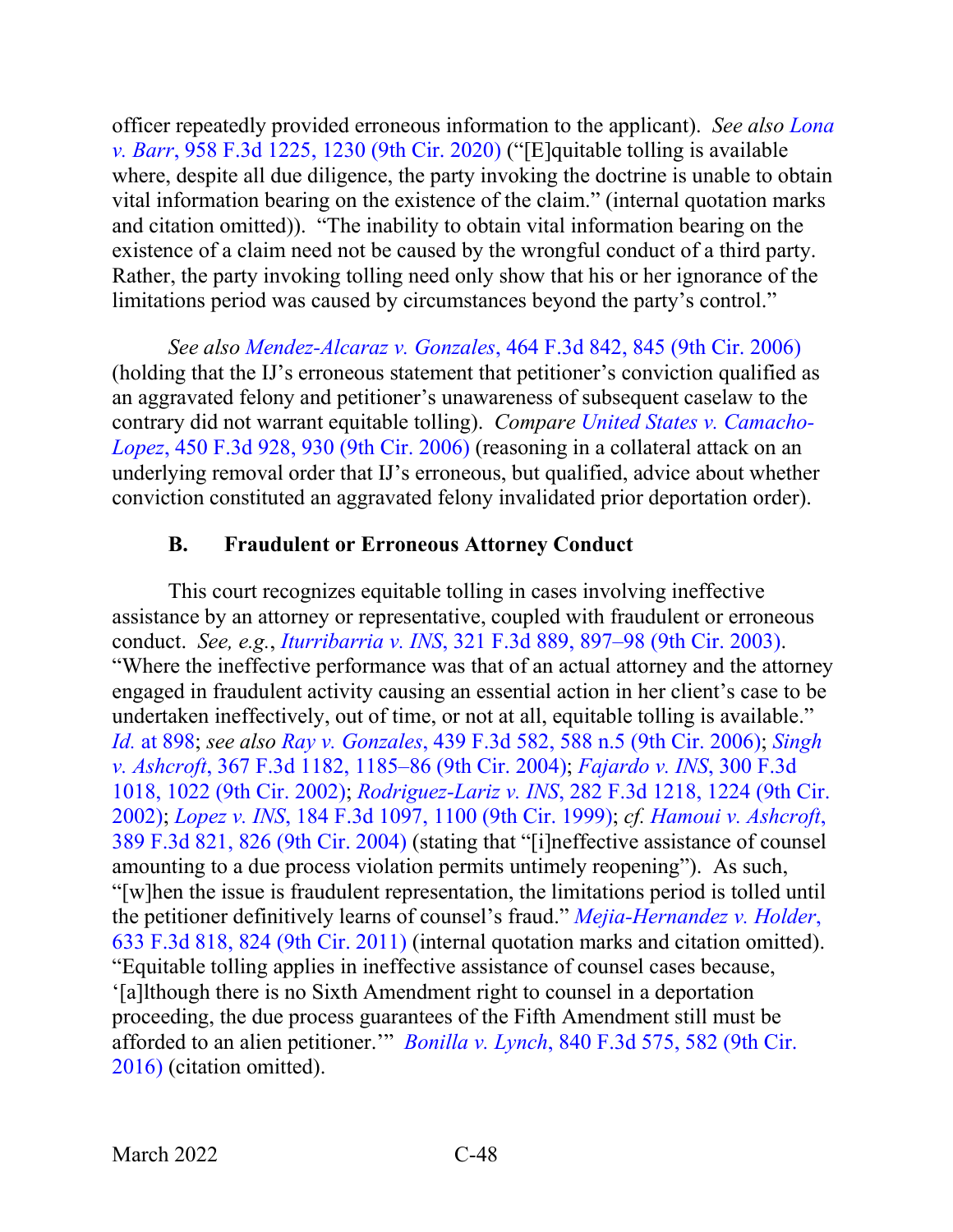In *Singh v. Holder*[, 658 F.3d 879 \(9th Cir. 2011\),](https://www.westlaw.com/Document/I9a259fb1b39911e093b4f77be4dcecfa/View/FullText.html?transitionType=Default&contextData=(sc.Default)&VR=3.0&RS=da3.0) [the court] succinctly explained the requirements for equitable tolling due to ineffective assistance of counsel. The petitioner must demonstrate: "(a) that he was prevented from timely filing his motion due to prior counsel's ineffectiveness; (b) that he demonstrated due diligence in discovering counsel's fraud or error; and (c) that he complied with the procedural requirements of *Matter of Lozada*, 19 I. & N. Dec. 637 (BIA 1988)." *Id.* [at 884.](https://www.westlaw.com/Document/I9a259fb1b39911e093b4f77be4dcecfa/View/FullText.html?transitionType=Default&contextData=(sc.Default)&VR=3.0&RS=da3.0&fragmentIdentifier=co_pp_sp_506_884) Having met these procedural requirements, the alien must show that his "counsel's performance was deficient, and [that he] suffered prejudice" as a result. *Id.* [at 885.](https://www.westlaw.com/Document/I9a259fb1b39911e093b4f77be4dcecfa/View/FullText.html?transitionType=Default&contextData=(sc.Default)&VR=3.0&RS=da3.0&fragmentIdentifier=co_pp_sp_506_885)

*Salazar-Gonzalez v. Lynch*[, 798 F.3d 917, 920 \(9th Cir. 2015\)](https://www.westlaw.com/Document/I35134605477111e5a807ad48145ed9f1/View/FullText.html?transitionType=Default&contextData=(sc.Default)&VR=3.0&RS=da3.0&fragmentIdentifier=co_pp_sp_506_920) (concluding petitioner was entitled to equitable tolling of 90-day limitation period for motions to reopen where there was ineffective assistance of counsel).

Ineffective assistance of counsel, where a nonattorney engaged in fraudulent activity causes an essential action in his or her client's case to be undertaken ineffectively, may equitably toll the statute of limitations. *See Fajardo*[, 300 F.3d](https://www.westlaw.com/Document/Icb8ad99d79e011d9ac1ffa9f33b6c3b0/View/FullText.html?transitionType=Default&contextData=(sc.Default)&VR=3.0&RS=da3.0&fragmentIdentifier=co_pp_sp_506_1020)  [at 1020;](https://www.westlaw.com/Document/Icb8ad99d79e011d9ac1ffa9f33b6c3b0/View/FullText.html?transitionType=Default&contextData=(sc.Default)&VR=3.0&RS=da3.0&fragmentIdentifier=co_pp_sp_506_1020) *see also Albillo-De Leon v. Gonzales*[, 410 F.3d 1090, 1099 \(9th Cir. 2005\)](https://www.westlaw.com/Document/Idbbef7f5d84c11d9a489ee624f1f6e1a/View/FullText.html?transitionType=Default&contextData=(sc.Default)&VR=3.0&RS=da3.0&fragmentIdentifier=co_pp_sp_506_1099) (holding that fraudulent conduct by a non-attorney warranted equitable tolling of the deadline to file a motion to reopen under NACARA); *[Rodriguez-Lariz](https://www.westlaw.com/Document/Ie0594c0a79cf11d9bf29e2067ad74e5b/View/FullText.html?transitionType=Default&contextData=(sc.Default)&VR=3.0&RS=da3.0&fragmentIdentifier=co_pp_sp_506_1224)*, 282 [F.3d at 1224.](https://www.westlaw.com/Document/Ie0594c0a79cf11d9bf29e2067ad74e5b/View/FullText.html?transitionType=Default&contextData=(sc.Default)&VR=3.0&RS=da3.0&fragmentIdentifier=co_pp_sp_506_1224)

*See also Cui v. Garland*[, 13 F.4th 991, 1000 \(9th Cir. 2021\)](https://www.westlaw.com/Document/I6b62a7b01ca211ec925cb2bf681461fd/View/FullText.html?transitionType=Default&contextData=(sc.Default)&VR=3.0&RS=da3.0&fragmentIdentifier=co_pp_sp_8173_1000) (concluding BIA did not abuse its discretion in declining to equitably toll the 180-day deadline to file a motion to reopen because the one-sentence 2016 motion to reopen did not allege any claims of fraud or deceit and petitioner failed to demonstrate due diligence in discovering any deception, fraud, or error); *[Avagyan v. Holder](https://www.westlaw.com/Document/Ib2489e9ba3fa11e093b4f77be4dcecfa/View/FullText.html?transitionType=Default&contextData=(sc.Default)&VR=3.0&RS=da3.0&fragmentIdentifier=co_pp_sp_506_678)*, 646 [F.3d 672, 678 \(9th Cir. 2011\)](https://www.westlaw.com/Document/Ib2489e9ba3fa11e093b4f77be4dcecfa/View/FullText.html?transitionType=Default&contextData=(sc.Default)&VR=3.0&RS=da3.0&fragmentIdentifier=co_pp_sp_506_678) (concluding that "even if a litigant is not constitutionally entitled to counsel, principles of equity can justify tolling a limitations period where counsel's behavior is sufficiently egregious").

## **C. Changes in Law**

"Although claims for equitable tolling typically arise in conjunction with claims of ineffective assistance of counsel, … , claims based on changes in the law are not unheard of, nor are they prohibited." *Lona v. Barr*[, 958 F.3d 1225, 1230–](https://www.westlaw.com/Document/I29dec8e096fd11ea8cb395d22c142a61/View/FullText.html?transitionType=Default&contextData=(sc.Default)&VR=3.0&RS=da3.0&fragmentIdentifier=co_pp_sp_506_1230) [31 \(9th Cir. 2020\);](https://www.westlaw.com/Document/I29dec8e096fd11ea8cb395d22c142a61/View/FullText.html?transitionType=Default&contextData=(sc.Default)&VR=3.0&RS=da3.0&fragmentIdentifier=co_pp_sp_506_1230) *see also Goulart v. Garland*[, 18 F.4th 653, 654 \(9th Cir. 2021\).](https://www.westlaw.com/Document/I2bdeb67048b111ecbc0b8d609f9f6bdf/View/FullText.html?transitionType=Default&contextData=(sc.Default)&VR=3.0&RS=da3.0&fragmentIdentifier=co_pp_sp_8173_654) As such, "[t]he BIA may equitably toll [the] statutory filing deadline [for filing a motion to reconsider], including in cases where the petitioner seeks excusal from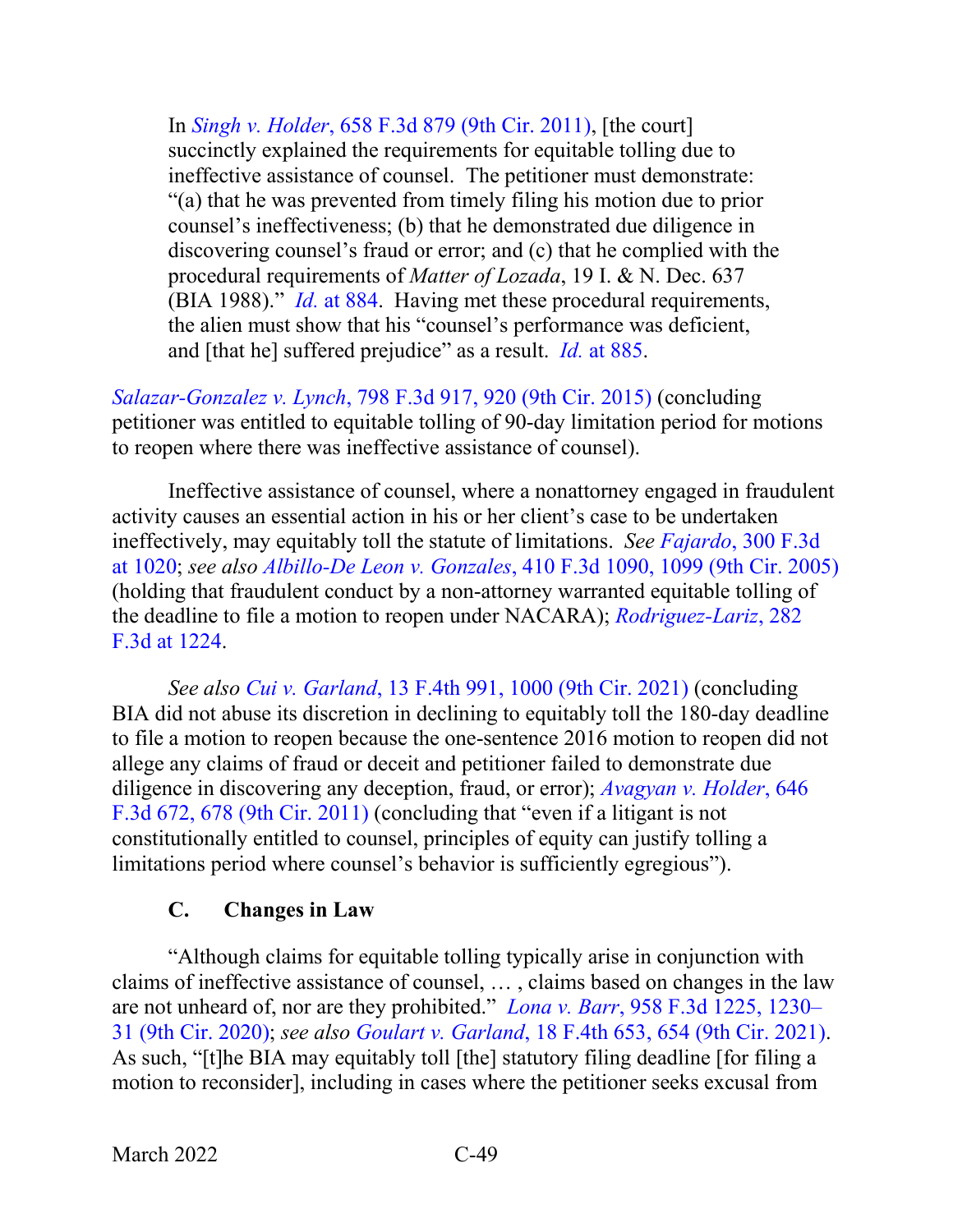untimeliness based on a change in the law that invalidates the original basis for removal. *Lona*[, 958 F.3d](https://www.westlaw.com/Document/I29dec8e096fd11ea8cb395d22c142a61/View/FullText.html?transitionType=Default&contextData=(sc.Default)&VR=3.0&RS=da3.0&fragmentIdentifier=co_pp_sp_506_1230) at 1230 (holding that given the lack of evidence that petitioner took any action prior to the change in law, and the obvious and uncomplicated nature of her underlying claim, the BIA's implicit denial of petitioner's claim for equitable tolling was not arbitrary, irrational, or contrary to law). *See also Goulart*[, 18 F.4th at 655](https://www.westlaw.com/Document/I2bdeb67048b111ecbc0b8d609f9f6bdf/View/FullText.html?transitionType=Default&contextData=(sc.Default)&VR=3.0&RS=da3.0&fragmentIdentifier=co_pp_sp_8173_655) (denying petition for review where Goulart failed to present any evidence suggesting that he diligently pursued relief during the years between his removal and the relevant change in law).

### **D. Due Diligence**

The filing deadline may be tolled until the petitioner, exercising due diligence, discovers the fraud, deception, or error. In cases involving ineffective assistance, this court has found that the limitation period may be tolled until the petitioner meets with new counsel to discuss his file, thereby becoming aware of the harm resulting from the misconduct of his prior representatives. *See Iturribarria v. INS*[, 321 F.3d 889, 899 \(9th Cir. 2003\);](https://www.westlaw.com/Document/I83dfa6c589c711d9b6ea9f5a173c4523/View/FullText.html?transitionType=Default&contextData=(sc.Default)&VR=3.0&RS=da3.0&fragmentIdentifier=co_pp_sp_506_899) *see also [Mejia-Hernandez v.](https://www.westlaw.com/Document/Ia7771f1b2a1011e0aa23bccc834e9520/View/FullText.html?transitionType=Default&contextData=(sc.Default)&VR=3.0&RS=da3.0&fragmentIdentifier=co_pp_sp_506_824)  Holder*[, 633 F.3d 818, 824–26 \(9th Cir.](https://www.westlaw.com/Document/Ia7771f1b2a1011e0aa23bccc834e9520/View/FullText.html?transitionType=Default&contextData=(sc.Default)&VR=3.0&RS=da3.0&fragmentIdentifier=co_pp_sp_506_824) 2011) (discussing diligence, and concluding that petitioner was entitled to equitable tolling of deadline to apply for relief under NACARA); *Sun v. Mukasey*[, 555 F.3d 802, 806 \(9th Cir. 2009\)](https://www.westlaw.com/Document/I01a4b2fdf6b411ddb5cbad29a280d47c/View/FullText.html?transitionType=Default&contextData=(sc.Default)&VR=3.0&RS=da3.0&fragmentIdentifier=co_pp_sp_506_806) (concluding that petitioner was entitled to equitable tolling where she acted with due diligence); *Albillo-De Leon v. Gonzales*[, 410 F.3d 1090, 1099–1100 \(9th Cir.](https://www.westlaw.com/Document/Idbbef7f5d84c11d9a489ee624f1f6e1a/View/FullText.html?transitionType=Default&contextData=(sc.Default)&VR=3.0&RS=da3.0&fragmentIdentifier=co_pp_sp_506_1099)  [2005\)](https://www.westlaw.com/Document/Idbbef7f5d84c11d9a489ee624f1f6e1a/View/FullText.html?transitionType=Default&contextData=(sc.Default)&VR=3.0&RS=da3.0&fragmentIdentifier=co_pp_sp_506_1099) (holding that petitioner acted with due diligence in making a FOIA request for court case file after discovering former counsel's deception); *[Fajardo v. INS](https://www.westlaw.com/Document/Icb8ad99d79e011d9ac1ffa9f33b6c3b0/View/FullText.html?transitionType=Default&contextData=(sc.Default)&VR=3.0&RS=da3.0&fragmentIdentifier=co_pp_sp_506_1021)*, [300 F.3d 1018, 1021 \(9th Cir. 2002\).](https://www.westlaw.com/Document/Icb8ad99d79e011d9ac1ffa9f33b6c3b0/View/FullText.html?transitionType=Default&contextData=(sc.Default)&VR=3.0&RS=da3.0&fragmentIdentifier=co_pp_sp_506_1021)

The time limitation is not tolled while the petitioner awaits a response from the District Counsel regarding whether the government would join a motion to reopen because "attempting to obtain nonvital information or acquiescence is not 'diligence' within the meaning of our equitable tolling jurisprudence." *[Valeriano](https://www.westlaw.com/Document/I1020105faade11db9127cf4cfcf88547/View/FullText.html?transitionType=Default&contextData=(sc.Default)&VR=3.0&RS=da3.0&fragmentIdentifier=co_pp_sp_506_673)  v. Gonzales*[, 474 F.3d 669, 673 \(9th Cir. 2007\).](https://www.westlaw.com/Document/I1020105faade11db9127cf4cfcf88547/View/FullText.html?transitionType=Default&contextData=(sc.Default)&VR=3.0&RS=da3.0&fragmentIdentifier=co_pp_sp_506_673)

"[R]eview of petitioner's diligence must be fact-intensive and case-specific, assessing the reasonableness of petitioner's actions in the context of his or her particular circumstances." *Avagyan v. Holder*[, 646 F.3d 672, 679 \(9th Cir. 2011\).](https://www.westlaw.com/Document/Ib2489e9ba3fa11e093b4f77be4dcecfa/View/FullText.html?transitionType=Default&contextData=(sc.Default)&VR=3.0&RS=da3.0&fragmentIdentifier=co_pp_sp_506_679)

[T]o assess whether petitioner exercised due diligence, [the court] consider[s] three issues. First, we determine if (and when) a reasonable person in petitioner's position would suspect the specific fraud or error underlying her motion to reopen. Second, we ascertain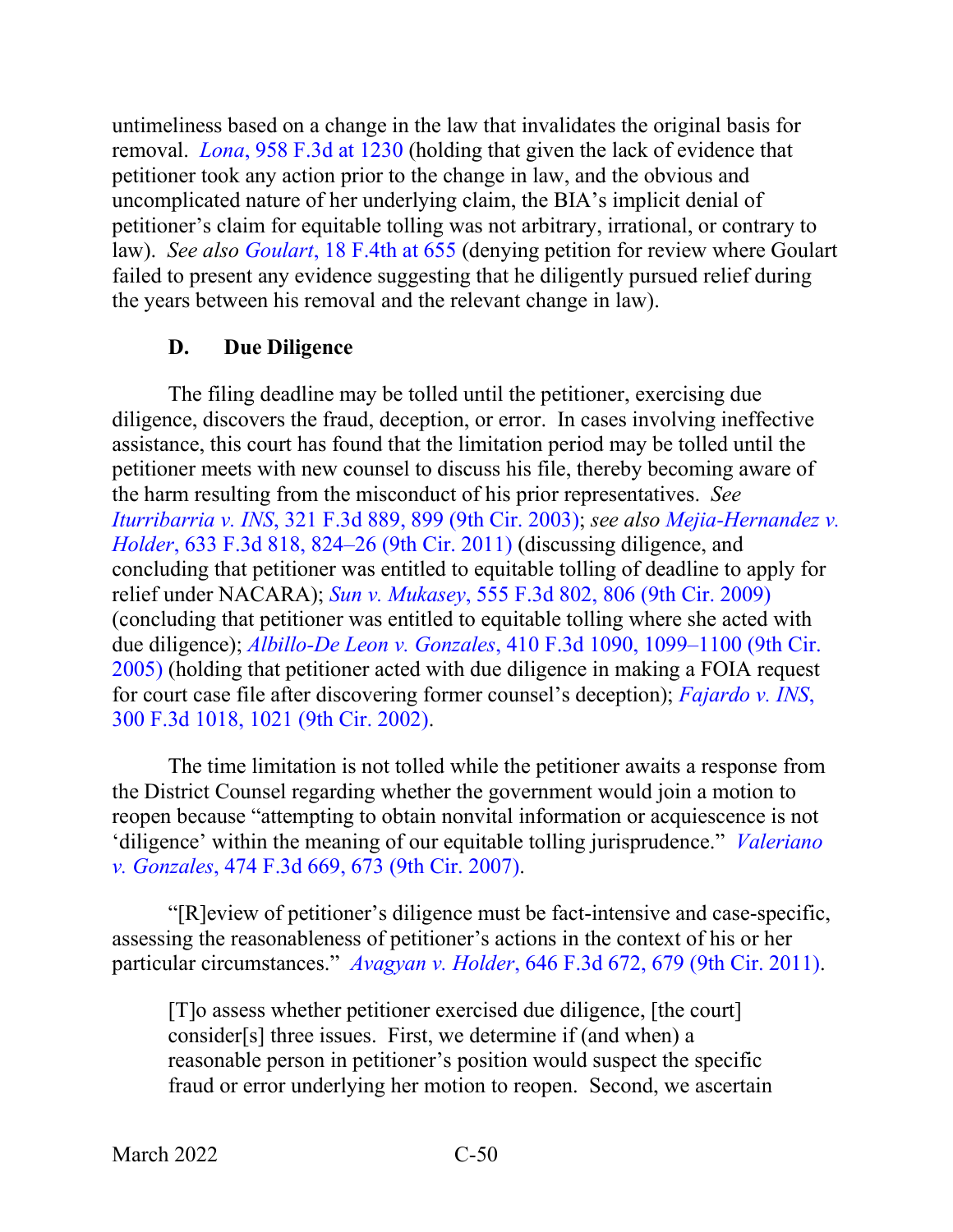whether petitioner took reasonable steps to investigate the suspected fraud or error, or, if petitioner is ignorant of counsel's shortcomings, whether petitioner made reasonable efforts to pursue relief. … Third, we assess when the tolling period should end; that is when petitioner definitively learns of the harm resulting from counsel's deficiency, or obtains vital information bearing on the existence of his claim.

*Id*[. at 679](https://www.westlaw.com/Document/Ib2489e9ba3fa11e093b4f77be4dcecfa/View/FullText.html?transitionType=Default&contextData=(sc.Default)&VR=3.0&RS=da3.0&fragmentIdentifier=co_pp_sp_506_679) (internal citations and quotation marks omitted) (concluding BIA abused its discretion in denying as untimely motion to reopen on grounds of IAC with respect to application for adjustment of status).

Ignorance is not an excuse where there is sufficient notice under the due process clause. *Luna v. Holder*[, 659 F.3d 753, 760 \(9th Cir. 2011\)](https://www.westlaw.com/Document/Ib9e6529de39011e0a9e5bdc02ef2b18e/View/FullText.html?transitionType=Default&contextData=(sc.Default)&VR=3.0&RS=da3.0&fragmentIdentifier=co_pp_sp_506_760) (concluding that petitioner failed to establish due diligence).

*See also Cui v. Garland*[, 13 F.4th 991, 1000 \(9th Cir. 2021\)](https://www.westlaw.com/Document/I6b62a7b01ca211ec925cb2bf681461fd/View/FullText.html?transitionType=Default&contextData=(sc.Default)&VR=3.0&RS=da3.0&fragmentIdentifier=co_pp_sp_8173_1000) (concluding BIA did not abuse its discretion in declining to equitably toll the 180-day deadline to file a motion to reopen because the one-sentence 2016 motion to reopen did not allege any claims of fraud or deceit and petitioner failed to demonstrate due diligence in discovering any deception, fraud, or error); *[Bonilla v. Lynch](https://www.westlaw.com/Document/I036825c0972511e69e6ceb9009bbadab/View/FullText.html?transitionType=Default&contextData=(sc.Default)&VR=3.0&RS=da3.0&fragmentIdentifier=co_pp_sp_506_583)*, 840 F.3d [575, 583 \(9th Cir. 2016\)](https://www.westlaw.com/Document/I036825c0972511e69e6ceb9009bbadab/View/FullText.html?transitionType=Default&contextData=(sc.Default)&VR=3.0&RS=da3.0&fragmentIdentifier=co_pp_sp_506_583) ("Given the exceedingly long lapse of time before seeking further legal advice, the lack of any continuing relationship or follow up with the lawyer relied upon, and the general nature of the advice offered, the BIA appropriately concluded that Bonilla did not make "reasonable efforts to pursue relief," …, and so did not demonstrate the diligence necessary for equitable tolling." (citation omitted)).

## **VII. INEFFECTIVE ASSISTANCE OF COUNSEL**

## **A. Presented Through a Motion to Reopen**

"Where the facts surrounding allegedly ineffective representation by counsel were unavailable to the petitioner at an earlier stage of the administrative process, motions before the BIA based on claims of ineffective assistance of counsel are properly deemed motions to reopen." *Iturribarria v. INS*[, 321 F.3d 889, 891 \(9th](https://www.westlaw.com/Document/I83dfa6c589c711d9b6ea9f5a173c4523/View/FullText.html?transitionType=Default&contextData=(sc.Default)&VR=3.0&RS=da3.0&fragmentIdentifier=co_pp_sp_506_891)  [Cir. 2003\)](https://www.westlaw.com/Document/I83dfa6c589c711d9b6ea9f5a173c4523/View/FullText.html?transitionType=Default&contextData=(sc.Default)&VR=3.0&RS=da3.0&fragmentIdentifier=co_pp_sp_506_891) (holding that "the BIA misapplied its own regulations when it classified [petitioner's] motion alleging ineffective assistance of counsel as a motion to reconsider rather than a motion to reopen"); *see also [Mohammed v. Gonzales](https://www.westlaw.com/Document/Iccc09121919f11d993e6d35cc61aab4a/View/FullText.html?transitionType=Default&contextData=(sc.Default)&VR=3.0&RS=da3.0&fragmentIdentifier=co_pp_sp_506_792)*, 400 [F.3d 785, 792 \(9th Cir. 2005\);](https://www.westlaw.com/Document/Iccc09121919f11d993e6d35cc61aab4a/View/FullText.html?transitionType=Default&contextData=(sc.Default)&VR=3.0&RS=da3.0&fragmentIdentifier=co_pp_sp_506_792) *Siong v. INS*[, 376 F.3d 1030, 1036 \(9th Cir. 2004\);](https://www.westlaw.com/Document/Ibfc258fb8ba511d9af17b5c9441c4c47/View/FullText.html?transitionType=Default&contextData=(sc.Default)&VR=3.0&RS=da3.0&fragmentIdentifier=co_pp_sp_506_1036) *Singh v. Ashcroft*[, 367 F.3d 1182, 1185 \(9th Cir. 2004\).](https://www.westlaw.com/Document/I02d0acc38a0511d98b51ba734bfc3c79/View/FullText.html?transitionType=Default&contextData=(sc.Default)&VR=3.0&RS=da3.0&fragmentIdentifier=co_pp_sp_506_1185)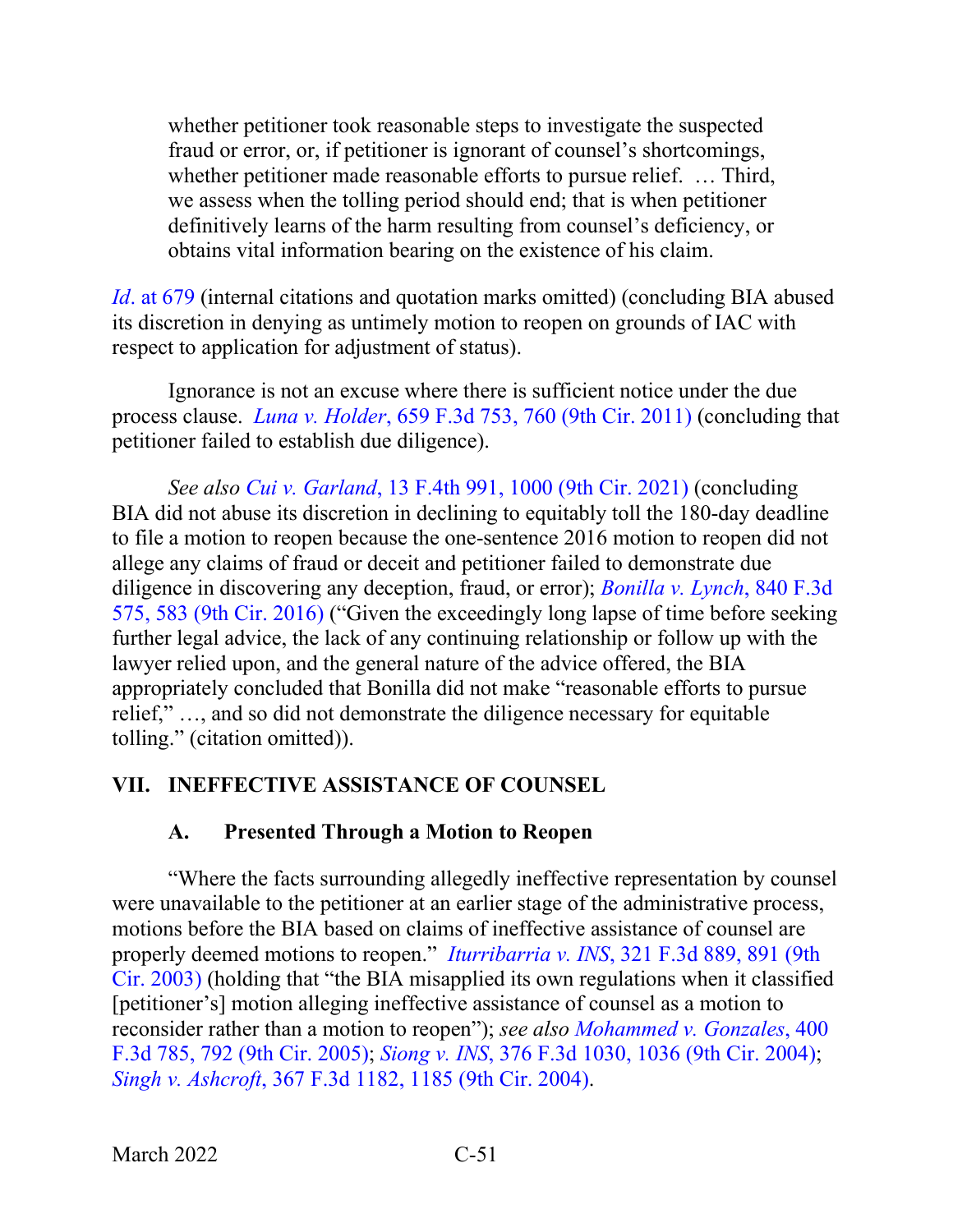Like an improperly captioned motion asserting an ineffective assistance of counsel claim, an appeal to the BIA asserting such a claim is effectively a motion to reopen. *See Correa-Rivera v. Holder*[, 706 F.3d 1128, 1131 \(9th Cir. 2013\)](https://www.westlaw.com/Document/I69c033b8704e11e2a531ef6793d44951/View/FullText.html?transitionType=Default&contextData=(sc.Default)&VR=3.0&RS=da3.0&fragmentIdentifier=co_pp_sp_506_1131) (where petitioner improperly used an appeal to BIA as vehicle to allege ineffective assistance of counsel, the appeal was effectively a motion to reopen).

## **B. Exhaustion and Proper Forum**

Where ineffective assistance of counsel ("IAC") occurred "prior to and during the removal proceeding," petitioner must first raise IAC claims in a motion to reopen before the BIA, and not in district court. *See [Puga v. Chertoff](https://www.westlaw.com/Document/I3246865e0a0111dcb035bac3a32ef289/View/FullText.html?transitionType=Default&contextData=(sc.Default)&VR=3.0&RS=da3.0&fragmentIdentifier=co_pp_sp_506_815)*, 488 F.3d [812, 815–16 \(9th Cir. 2007\);](https://www.westlaw.com/Document/I3246865e0a0111dcb035bac3a32ef289/View/FullText.html?transitionType=Default&contextData=(sc.Default)&VR=3.0&RS=da3.0&fragmentIdentifier=co_pp_sp_506_815) *see also Singh v. Napolitano*[, 649 F.3d 899 \(9th Cir.](https://www.westlaw.com/Document/Iad361b036b1e11e0b63e897ab6fa6920/View/FullText.html?transitionType=Default&contextData=(sc.Default)&VR=3.0&RS=da3.0)  [2011\)](https://www.westlaw.com/Document/Iad361b036b1e11e0b63e897ab6fa6920/View/FullText.html?transitionType=Default&contextData=(sc.Default)&VR=3.0&RS=da3.0) (concluding that petitioner failed to exhaust his administrative remedies by failing to first file a motion to reopen with the BIA based on IAC that occurred after the BIA decision, prior to bringing his habeas petition in district court); *[Liu v.](https://www.westlaw.com/Document/I2a823565918311d9a707f4371c9c34f0/View/FullText.html?transitionType=Default&contextData=(sc.Default)&VR=3.0&RS=da3.0&fragmentIdentifier=co_pp_sp_506_426)  Waters*[, 55 F.3d 421, 426 \(9th Cir. 1995\)](https://www.westlaw.com/Document/I2a823565918311d9a707f4371c9c34f0/View/FullText.html?transitionType=Default&contextData=(sc.Default)&VR=3.0&RS=da3.0&fragmentIdentifier=co_pp_sp_506_426) (requiring petitioner to exhaust IAC claim through a motion to reopen before the BIA). Where the IAC claim arises out of attorney misconduct after the BIA decision on appeal (*e.g.*, attorney failed to file petition for review), petitioner can bring the IAC claim in district court habeas proceedings without filing a motion to reopen. *See [Singh v. Gonzales](https://www.westlaw.com/Document/I7306528852d811dc8200d0063168b01f/View/FullText.html?transitionType=Default&contextData=(sc.Default)&VR=3.0&RS=da3.0&fragmentIdentifier=co_pp_sp_506_972)*, 499 F.3d [969, 972 \(9th Cir. 2007\)](https://www.westlaw.com/Document/I7306528852d811dc8200d0063168b01f/View/FullText.html?transitionType=Default&contextData=(sc.Default)&VR=3.0&RS=da3.0&fragmentIdentifier=co_pp_sp_506_972) (district court retains jurisdiction post-REAL ID Act to review claims of post-BIA IAC because not reviewing final order of removal); *see also Dearinger ex rel. Volkova v. Reno*[, 232 F.3d 1042, 1046 \(9th Cir. 2000\)](https://www.westlaw.com/Document/I94e470a3799411d99c4dbb2f0352441d/View/FullText.html?transitionType=Default&contextData=(sc.Default)&VR=3.0&RS=da3.0&fragmentIdentifier=co_pp_sp_506_1046) (affirming the district court's grant of writ of habeas corpus based on IAC where counsel filed an untimely petition for review with this court). Petitioner may also bring these claims in a motion to reopen before the BIA. *See Singh*[, 499 F.3d at](https://www.westlaw.com/Document/I7306528852d811dc8200d0063168b01f/View/FullText.html?transitionType=Default&contextData=(sc.Default)&VR=3.0&RS=da3.0&fragmentIdentifier=co_pp_sp_506_979)  [979](https://www.westlaw.com/Document/I7306528852d811dc8200d0063168b01f/View/FullText.html?transitionType=Default&contextData=(sc.Default)&VR=3.0&RS=da3.0&fragmentIdentifier=co_pp_sp_506_979) ("That Singh may have an alternative avenue for relief does not change our statutory analysis.").

*See also Benedicto v. Garland*[, 12 F.4th 1049, 1062 \(9th Cir. 2021\)](https://www.westlaw.com/Document/I6100c84011a511ec8aabc101dd28eb2c/View/FullText.html?transitionType=Default&contextData=(sc.Default)&VR=3.0&RS=da3.0&fragmentIdentifier=co_pp_sp_8173_1062) (explaining proper way to raise and exhaust claim that appointed counsel was ineffective is through a motion to reopen before the agency); *[Vilchiz-Soto v.](https://www.westlaw.com/Document/I6fb2e540e25811e1b343c837631e1747/View/FullText.html?transitionType=Default&contextData=(sc.Default)&VR=3.0&RS=da3.0&fragmentIdentifier=co_pp_sp_506_644)  Holder*[, 688 F.3d 642, 644 \(9th Cir. 2012\)](https://www.westlaw.com/Document/I6fb2e540e25811e1b343c837631e1747/View/FullText.html?transitionType=Default&contextData=(sc.Default)&VR=3.0&RS=da3.0&fragmentIdentifier=co_pp_sp_506_644) (order) (stating that to the extent petitioners contend they received ineffective assistance of counsel, the court lacked jurisdiction because it was not raised before the BIA).

## **C. Standard of Review**

The court reviews findings of fact regarding counsel's performance for substantial evidence. *Lin v. Ashcroft*[, 377 F.3d 1014, 1023 \(9th Cir. 2004\).](https://www.westlaw.com/Document/Ibfb07ea48ba511d9af17b5c9441c4c47/View/FullText.html?transitionType=Default&contextData=(sc.Default)&VR=3.0&RS=da3.0&fragmentIdentifier=co_pp_sp_506_1023) The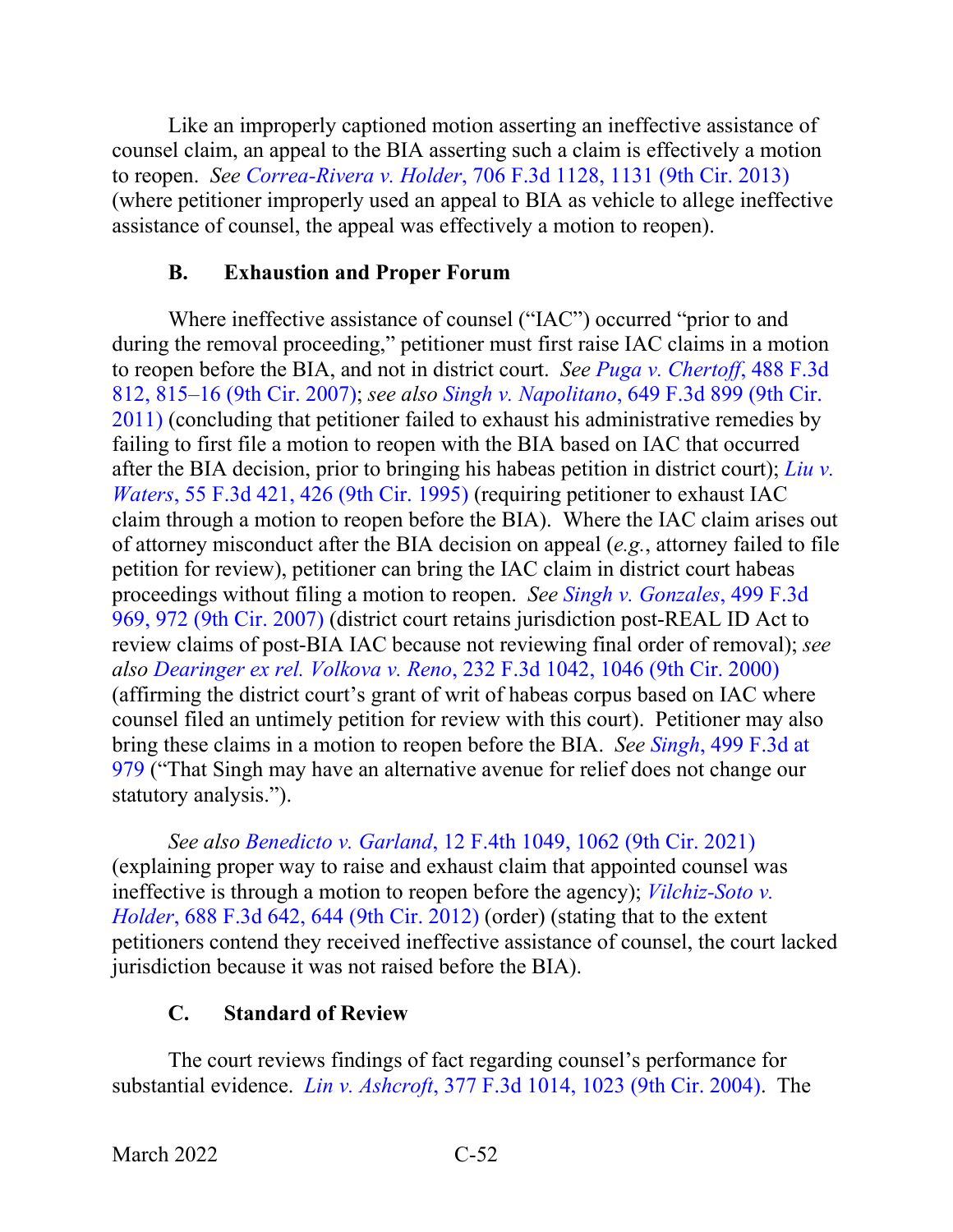court reviews for abuse of discretion the BIA's denial of a motion to reopen, and reviews de novo claims of due process violations in removal proceedings, including claims of ineffective assistance of counsel. *[Mohammed v. Gonzales](https://www.westlaw.com/Document/Iccc09121919f11d993e6d35cc61aab4a/View/FullText.html?transitionType=Default&contextData=(sc.Default)&VR=3.0&RS=da3.0&fragmentIdentifier=co_pp_sp_506_791)*, 400 [F.3d 785, 791–92 \(9th Cir. 2005\).](https://www.westlaw.com/Document/Iccc09121919f11d993e6d35cc61aab4a/View/FullText.html?transitionType=Default&contextData=(sc.Default)&VR=3.0&RS=da3.0&fragmentIdentifier=co_pp_sp_506_791) *See also [United States v. Lopez-Chavez](https://www.westlaw.com/Document/I9b251adf02df11e4a795ac035416da91/View/FullText.html?transitionType=Default&contextData=(sc.Default)&VR=3.0&RS=da3.0&fragmentIdentifier=co_pp_sp_506_1037)*, 757 [F.3d 1033, 1037–38 \(9th Cir. 2014\)](https://www.westlaw.com/Document/I9b251adf02df11e4a795ac035416da91/View/FullText.html?transitionType=Default&contextData=(sc.Default)&VR=3.0&RS=da3.0&fragmentIdentifier=co_pp_sp_506_1037) (reviewing denial of motion to dismiss indictment where it was based on alleged due-process defects due to ineffective assistance of counsel in the underlying deportation proceeding); *[Kwong v. Holder](https://www.westlaw.com/Document/Icf9dc126208f11e1a5d6f94bcaceb380/View/FullText.html?transitionType=Default&contextData=(sc.Default)&VR=3.0&RS=da3.0&fragmentIdentifier=co_pp_sp_506_880)*, [671 F.3d 872, 880 \(9th Cir. 2011\) \(reviewing](https://www.westlaw.com/Document/Icf9dc126208f11e1a5d6f94bcaceb380/View/FullText.html?transitionType=Default&contextData=(sc.Default)&VR=3.0&RS=da3.0&fragmentIdentifier=co_pp_sp_506_880) motion to remand based on ineffective assistance of counsel for abuse of discretion, but purely legal questions, such as due process claims, de novo).

**Cross-reference:** Standards of Review.

## **D. Requirements for Due Process Violation**

## **1. Constitutional Basis**

Although individuals in immigration proceedings do not enjoy the Sixth Amendment's guarantee of an attorney's assistance at government expense, they do have the right to obtain counsel of their own choice. *[Ray v. Gonzales](https://www.westlaw.com/Document/I3a3977d3a95511da9cfda9de91273d56/View/FullText.html?transitionType=Default&contextData=(sc.Default)&VR=3.0&RS=da3.0&fragmentIdentifier=co_pp_sp_506_586)*, 439 F.3d [582, 586–87 \(9th Cir. 2006\).](https://www.westlaw.com/Document/I3a3977d3a95511da9cfda9de91273d56/View/FullText.html?transitionType=Default&contextData=(sc.Default)&VR=3.0&RS=da3.0&fragmentIdentifier=co_pp_sp_506_586) "[T]he extent to which aliens are entitled to effective assistance of counsel during [immigration] proceedings is governed by the Fifth Amendment due process right to a fair hearing." *[Lara-Torres v. Ashcroft](https://www.westlaw.com/Document/Id62f1b9a89f311d9b6ea9f5a173c4523/View/FullText.html?transitionType=Default&contextData=(sc.Default)&VR=3.0&RS=da3.0&fragmentIdentifier=co_pp_sp_506_972)*, 383 F.3d [968, 972 \(9th Cir. 2004\)](https://www.westlaw.com/Document/Id62f1b9a89f311d9b6ea9f5a173c4523/View/FullText.html?transitionType=Default&contextData=(sc.Default)&VR=3.0&RS=da3.0&fragmentIdentifier=co_pp_sp_506_972) (emphasis omitted), *amended by* [404 F.3d 1105 \(9th Cir.](https://www.westlaw.com/Document/I3294d541b1d711d9a707f4371c9c34f0/View/FullText.html?transitionType=Default&contextData=(sc.Default)&VR=3.0&RS=da3.0)  [2005\)](https://www.westlaw.com/Document/I3294d541b1d711d9a707f4371c9c34f0/View/FullText.html?transitionType=Default&contextData=(sc.Default)&VR=3.0&RS=da3.0) (order); *see also Salazar-Gonzalez v. Lynch*[, 798 F.3d 917, 921 \(9th Cir.](https://www.westlaw.com/Document/I35134605477111e5a807ad48145ed9f1/View/FullText.html?transitionType=Default&contextData=(sc.Default)&VR=3.0&RS=da3.0&fragmentIdentifier=co_pp_sp_506_921)  [2015\)](https://www.westlaw.com/Document/I35134605477111e5a807ad48145ed9f1/View/FullText.html?transitionType=Default&contextData=(sc.Default)&VR=3.0&RS=da3.0&fragmentIdentifier=co_pp_sp_506_921) ("The right to effective assistance of counsel in immigration proceedings stems from the Fifth Amendment's guarantee of due process."); *[Blanco v.](https://www.westlaw.com/Document/I9813882ee94e11dca9c2f716e0c816ba/View/FullText.html?transitionType=Default&contextData=(sc.Default)&VR=3.0&RS=da3.0&fragmentIdentifier=co_pp_sp_506_722)  Mukasey*[, 518 F.3d 714, 722 \(9th Cir. 2008\).](https://www.westlaw.com/Document/I9813882ee94e11dca9c2f716e0c816ba/View/FullText.html?transitionType=Default&contextData=(sc.Default)&VR=3.0&RS=da3.0&fragmentIdentifier=co_pp_sp_506_722) The Sixth Amendment "reasonableness" standard for ineffective assistance of counsel in criminal proceedings "does not attach to civil immigration matters." *[Lara-Torres](https://www.westlaw.com/Document/Id62f1b9a89f311d9b6ea9f5a173c4523/View/FullText.html?transitionType=Default&contextData=(sc.Default)&VR=3.0&RS=da3.0&fragmentIdentifier=co_pp_sp_506_974)*, 383 F.3d [at 974.](https://www.westlaw.com/Document/Id62f1b9a89f311d9b6ea9f5a173c4523/View/FullText.html?transitionType=Default&contextData=(sc.Default)&VR=3.0&RS=da3.0&fragmentIdentifier=co_pp_sp_506_974)

"Ineffective assistance of counsel in a deportation proceeding is a denial of due process under the Fifth Amendment if the proceeding was so fundamentally unfair that the alien was prevented from reasonably presenting his case." *[Ortiz v.](https://www.westlaw.com/Document/I47cb34aa94a311d9a707f4371c9c34f0/View/FullText.html?transitionType=Default&contextData=(sc.Default)&VR=3.0&RS=da3.0&fragmentIdentifier=co_pp_sp_506_1153)  INS*[, 179 F.3d 1148, 1153 \(9th Cir. 1999\)](https://www.westlaw.com/Document/I47cb34aa94a311d9a707f4371c9c34f0/View/FullText.html?transitionType=Default&contextData=(sc.Default)&VR=3.0&RS=da3.0&fragmentIdentifier=co_pp_sp_506_1153) (internal quotation marks omitted); *see also United States v. Lopez-Chavez*[, 757 F.3d 1033, 1041 \(9th Cir. 2014\)](https://www.westlaw.com/Document/I9b251adf02df11e4a795ac035416da91/View/FullText.html?transitionType=Default&contextData=(sc.Default)&VR=3.0&RS=da3.0&fragmentIdentifier=co_pp_sp_506_1041) ("There is no constitutional right to counsel in deportation proceedings, but must be accorded due process under the Fifth Amendment); *[Torres-Chavez v. Holder](https://www.westlaw.com/Document/Iea8f7a4551dc11de8bf6cd8525c41437/View/FullText.html?transitionType=Default&contextData=(sc.Default)&VR=3.0&RS=da3.0&fragmentIdentifier=co_pp_sp_506_1101)*, 567 [F.3d 1096, 1101 \(9th Cir. 2009\)](https://www.westlaw.com/Document/Iea8f7a4551dc11de8bf6cd8525c41437/View/FullText.html?transitionType=Default&contextData=(sc.Default)&VR=3.0&RS=da3.0&fragmentIdentifier=co_pp_sp_506_1101) (rejecting petitioner's contention that he received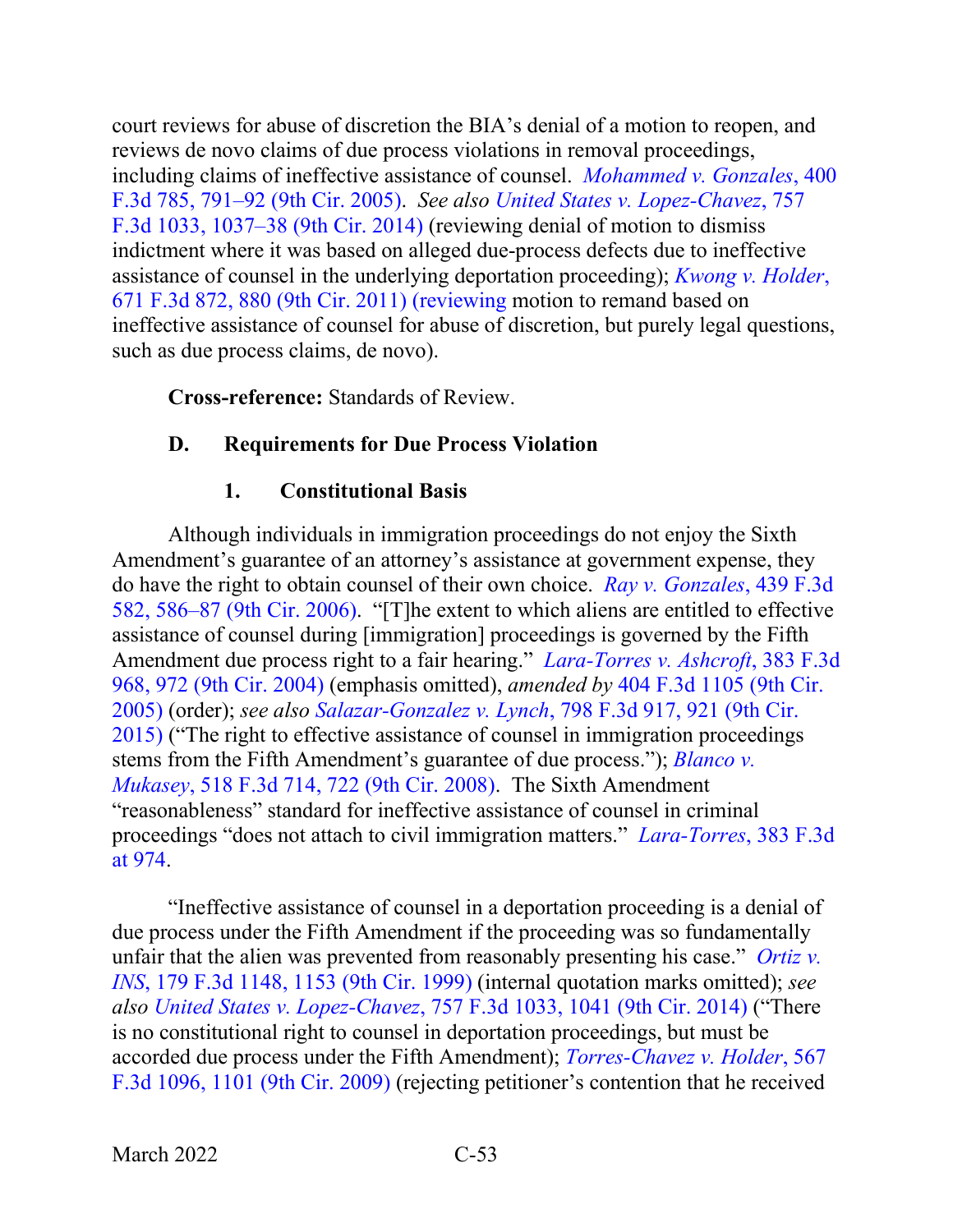IAC where attorney conceded petitioner's alienage and did not inform him about the advantages of remaining silent); *[Maravilla Maravilla v. Ashcroft](https://www.westlaw.com/Document/I352ce5688bb011d99dcc8cc3e68b51e9/View/FullText.html?transitionType=Default&contextData=(sc.Default)&VR=3.0&RS=da3.0&fragmentIdentifier=co_pp_sp_506_857)*, 381 F.3d [855, 857–58 \(9th Cir. 2004\)](https://www.westlaw.com/Document/I352ce5688bb011d99dcc8cc3e68b51e9/View/FullText.html?transitionType=Default&contextData=(sc.Default)&VR=3.0&RS=da3.0&fragmentIdentifier=co_pp_sp_506_857) (per curiam). "An alien's right to a full and fair presentation of his claim includes the right to have an attorney who would present a viable legal argument on his behalf supported by relevant evidence, if he could find one willing and able to do so." *Lopez-Chavez*[, 757 F.3d at 1041](https://www.westlaw.com/Document/I9b251adf02df11e4a795ac035416da91/View/FullText.html?transitionType=Default&contextData=(sc.Default)&VR=3.0&RS=da3.0&fragmentIdentifier=co_pp_sp_506_1041) (internal quotation marks and citation omitted). A noncitizen must also show prejudice by demonstrating the alleged violation affected the outcome of the proceedings. *See Torres-Chavez*[, 567 F.3d at 1100.](https://www.westlaw.com/Document/Iea8f7a4551dc11de8bf6cd8525c41437/View/FullText.html?transitionType=Default&contextData=(sc.Default)&VR=3.0&RS=da3.0&fragmentIdentifier=co_pp_sp_506_1100) This court has explained that "aliens shoulder a heavier burden of proof in establishing ineffective assistance of counsel under the Fifth Amendment than under the Sixth Amendment." *[Id.](https://www.westlaw.com/Document/Iea8f7a4551dc11de8bf6cd8525c41437/View/FullText.html?transitionType=Default&contextData=(sc.Default)&VR=3.0&RS=da3.0)* (internal quotation marks and citation omitted).

Where, notwithstanding notice of the right to retain counsel and the availability of free legal services, "an individual chooses not to retain an attorney, and instead knowingly relies on assistance from individuals not authorized to practice law, such a voluntary choice will not support a due process claim based on ineffective assistance of counsel." *[Hernandez v. Mukasey](https://www.westlaw.com/Document/I54bd015016d911ddb595a478de34cd72/View/FullText.html?transitionType=Default&contextData=(sc.Default)&VR=3.0&RS=da3.0&fragmentIdentifier=co_pp_sp_506_1020)*, 524 F.3d 1014, 1020 [\(9th Cir. 2008\)](https://www.westlaw.com/Document/I54bd015016d911ddb595a478de34cd72/View/FullText.html?transitionType=Default&contextData=(sc.Default)&VR=3.0&RS=da3.0&fragmentIdentifier=co_pp_sp_506_1020) (concluding that where petitioners waived their right to counsel, and knowingly relied on a non-attorney immigration consultant for advice, there was no denial of due process because "reliance on a non-attorney [is] not sanctioned by law").

"[D]ue process rights to assistance of counsel do not extend beyond the fairness of the hearing itself." *Balam-Chuc v. Mukasey*[, 547 F.3d 1044, 1050 \(9th](https://www.westlaw.com/Document/I00c4d6e3a1dc11dd9876f446780b7bdc/View/FullText.html?transitionType=Default&contextData=(sc.Default)&VR=3.0&RS=da3.0&fragmentIdentifier=co_pp_sp_506_1050)  [Cir. 2008\).](https://www.westlaw.com/Document/I00c4d6e3a1dc11dd9876f446780b7bdc/View/FullText.html?transitionType=Default&contextData=(sc.Default)&VR=3.0&RS=da3.0&fragmentIdentifier=co_pp_sp_506_1050) The "Fifth Amendment simply does not apply to preparation and filing of a petition that does not relate to the fundamental fairness of an ongoing proceeding." *Id.* [at 1051.](https://www.westlaw.com/Document/I00c4d6e3a1dc11dd9876f446780b7bdc/View/FullText.html?transitionType=Default&contextData=(sc.Default)&VR=3.0&RS=da3.0&fragmentIdentifier=co_pp_sp_506_1051) Furthermore, the legal services must be rendered "*while proceedings were ongoing*." *Id.* [at 1050](https://www.westlaw.com/Document/I00c4d6e3a1dc11dd9876f446780b7bdc/View/FullText.html?transitionType=Default&contextData=(sc.Default)&VR=3.0&RS=da3.0&fragmentIdentifier=co_pp_sp_506_1050) (concluding there was no ineffective assistance of counsel, where attorney failed to properly file visa application and the deficiency did not relate to the substance of an ongoing proceeding).

## **2. Counsel's Competence**

To prevail on an ineffective assistance of counsel claim, the petitioner must make two showings. First, the petitioner must demonstrate that counsel failed to perform with sufficient competence. *See [Mohammed v. Gonzales](https://www.westlaw.com/Document/Iccc09121919f11d993e6d35cc61aab4a/View/FullText.html?transitionType=Default&contextData=(sc.Default)&VR=3.0&RS=da3.0&fragmentIdentifier=co_pp_sp_506_793)*, 400 F.3d 785, [793 \(9th Cir. 2005\);](https://www.westlaw.com/Document/Iccc09121919f11d993e6d35cc61aab4a/View/FullText.html?transitionType=Default&contextData=(sc.Default)&VR=3.0&RS=da3.0&fragmentIdentifier=co_pp_sp_506_793) *see also [Salazar-Gonzalez v. Lynch](https://www.westlaw.com/Document/I35134605477111e5a807ad48145ed9f1/View/FullText.html?transitionType=Default&contextData=(sc.Default)&VR=3.0&RS=da3.0&fragmentIdentifier=co_pp_sp_506_921)*, 798 F.3d 917, 921 (9th [Cir. 2015\).](https://www.westlaw.com/Document/I35134605477111e5a807ad48145ed9f1/View/FullText.html?transitionType=Default&contextData=(sc.Default)&VR=3.0&RS=da3.0&fragmentIdentifier=co_pp_sp_506_921) "We do not require that [petitioner's] representation be brilliant, but it cannot serve to make [the] immigration hearing so fundamentally unfair that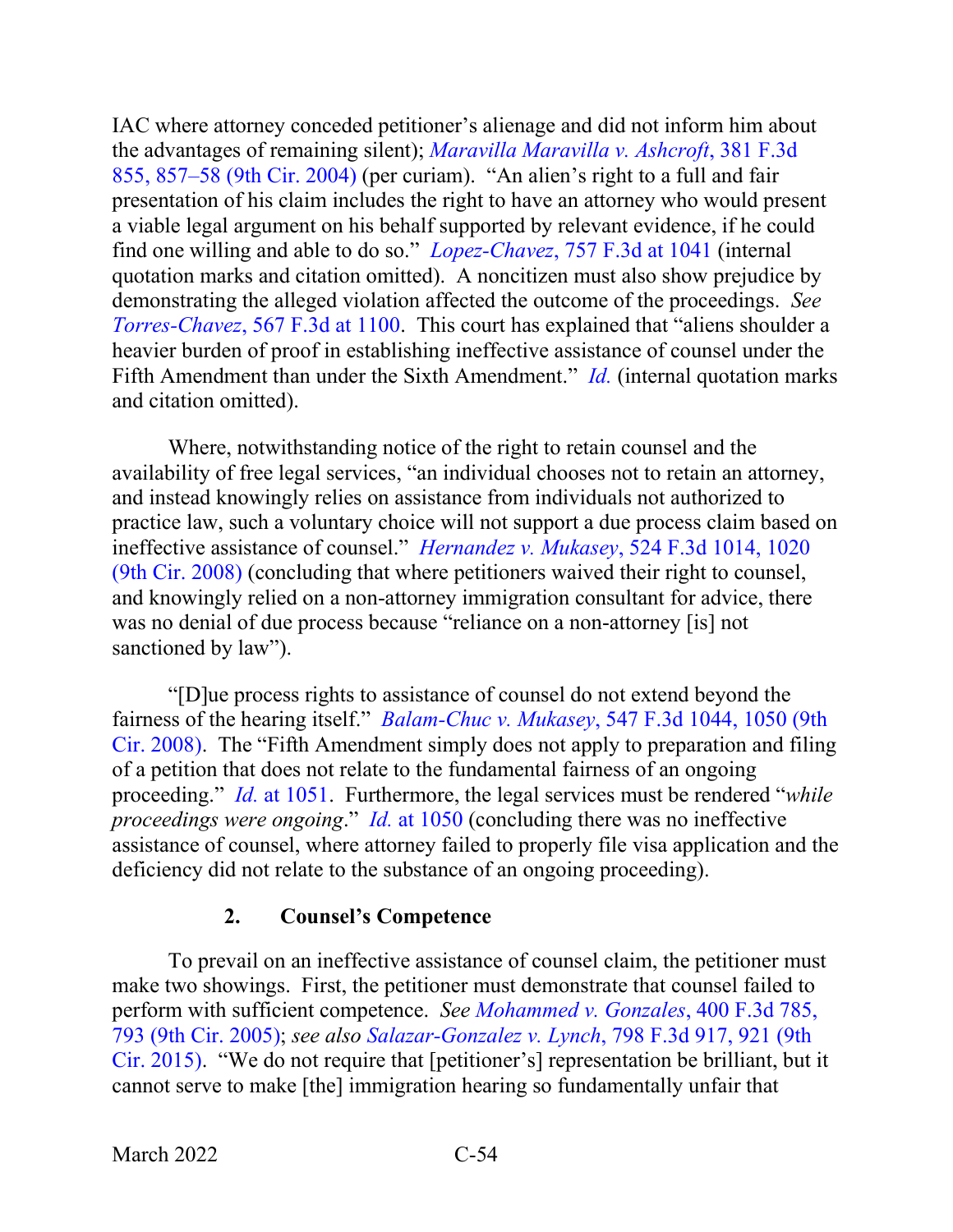[petitioner] was prevented from reasonably presenting his case." *[Lin v. Ashcroft](https://www.westlaw.com/Document/Ibfb07ea48ba511d9af17b5c9441c4c47/View/FullText.html?transitionType=Default&contextData=(sc.Default)&VR=3.0&RS=da3.0&fragmentIdentifier=co_pp_sp_506_1027)*, [377 F.3d 1014, 1027 \(9th Cir. 2004\)](https://www.westlaw.com/Document/Ibfb07ea48ba511d9af17b5c9441c4c47/View/FullText.html?transitionType=Default&contextData=(sc.Default)&VR=3.0&RS=da3.0&fragmentIdentifier=co_pp_sp_506_1027) (internal quotation marks omitted) (holding that counsel's failure to investigate and present the factual and legal basis of Lin's asylum claim, attend the hearing in person, advocate on his behalf at the hearing, and file brief on appeal, constituted ineffective assistance of counsel). Impinging on a petitioner's "authority to decide whether, and on what terms, to concede his case" by failing to insure counsel's withdrawal will not prejudice the petitioner can "effectively deprive[] [the petitioner] of the ability to present his case … ." *See Nehad v. Mukasey*[, 535 F.3d 962, 971–72 \(9th Cir. 2008\)](https://www.westlaw.com/Document/Id36bdcac5f1b11ddb7e583ba170699a5/View/FullText.html?transitionType=Default&contextData=(sc.Default)&VR=3.0&RS=da3.0&fragmentIdentifier=co_pp_sp_506_971) (concluding that counsel's performance was deficient where counsel pressured client to accept voluntary departure under threat of counsel's withdrawal two hours before hearing); *see also United States v. Lopez-Chavez*[, 757 F.3d 1033, 1041–42 \(9th](https://www.westlaw.com/Document/I9b251adf02df11e4a795ac035416da91/View/FullText.html?transitionType=Default&contextData=(sc.Default)&VR=3.0&RS=da3.0&fragmentIdentifier=co_pp_sp_506_1041)  [Cir. 2014\)](https://www.westlaw.com/Document/I9b251adf02df11e4a795ac035416da91/View/FullText.html?transitionType=Default&contextData=(sc.Default)&VR=3.0&RS=da3.0&fragmentIdentifier=co_pp_sp_506_1041) (counsel's concession that prior drug conviction was an aggravated felony under the INA and failure to appeal the question to the Court of Appeals constituted deficient performance).

**Cross-reference**: Cases Finding Ineffective Assistance, below.

### **3. Prejudice**

Second, petitioner must generally show that she was prejudiced by her counsel's performance. *See Mohammed v. Gonzales*[, 400 F.3d 785, 793 \(9th Cir.](https://www.westlaw.com/Document/Iccc09121919f11d993e6d35cc61aab4a/View/FullText.html?transitionType=Default&contextData=(sc.Default)&VR=3.0&RS=da3.0&fragmentIdentifier=co_pp_sp_506_793)  [2005\);](https://www.westlaw.com/Document/Iccc09121919f11d993e6d35cc61aab4a/View/FullText.html?transitionType=Default&contextData=(sc.Default)&VR=3.0&RS=da3.0&fragmentIdentifier=co_pp_sp_506_793) *see also Salazar-Gonzalez v. Lynch*[, 798 F.3d 917, 921 \(9th Cir. 2015\)](https://www.westlaw.com/Document/I35134605477111e5a807ad48145ed9f1/View/FullText.html?transitionType=Default&contextData=(sc.Default)&VR=3.0&RS=da3.0&fragmentIdentifier=co_pp_sp_506_921) ("an alien's burden is to demonstrate that his lawyer's errors may have affected the outcome of the proceedings"); *Kwong v. Holder*[, 671 F.3d 872, 880 \(9th Cir.](https://www.westlaw.com/Document/Icf9dc126208f11e1a5d6f94bcaceb380/View/FullText.html?transitionType=Default&contextData=(sc.Default)&VR=3.0&RS=da3.0&fragmentIdentifier=co_pp_sp_506_880)  [2011\);](https://www.westlaw.com/Document/Icf9dc126208f11e1a5d6f94bcaceb380/View/FullText.html?transitionType=Default&contextData=(sc.Default)&VR=3.0&RS=da3.0&fragmentIdentifier=co_pp_sp_506_880) *Torres-Chavez v. Holder*[, 567 F.3d 1096, 1101 \(9th Cir. 2009\)](https://www.westlaw.com/Document/Iea8f7a4551dc11de8bf6cd8525c41437/View/FullText.html?transitionType=Default&contextData=(sc.Default)&VR=3.0&RS=da3.0&fragmentIdentifier=co_pp_sp_506_1101) (rejecting petitioner's contention that he received IAC where attorney conceded petitioner's alienage and did not inform him about the advantages of remaining silent); *[Blanco](https://www.westlaw.com/Document/I9813882ee94e11dca9c2f716e0c816ba/View/FullText.html?transitionType=Default&contextData=(sc.Default)&VR=3.0&RS=da3.0&fragmentIdentifier=co_pp_sp_506_722)  v. Mukasey*[, 518 F.3d 714, 722 \(9th Cir. 2008\).](https://www.westlaw.com/Document/I9813882ee94e11dca9c2f716e0c816ba/View/FullText.html?transitionType=Default&contextData=(sc.Default)&VR=3.0&RS=da3.0&fragmentIdentifier=co_pp_sp_506_722) A showing of prejudice can be made if counsel's performance "was so inadequate that it may have affected the outcome of the proceedings." *Iturribarria v. INS*[, 321 F.3d 889, 899–90 \(9th Cir.](https://www.westlaw.com/Document/I83dfa6c589c711d9b6ea9f5a173c4523/View/FullText.html?transitionType=Default&contextData=(sc.Default)&VR=3.0&RS=da3.0&fragmentIdentifier=co_pp_sp_506_899)  [2003\)](https://www.westlaw.com/Document/I83dfa6c589c711d9b6ea9f5a173c4523/View/FullText.html?transitionType=Default&contextData=(sc.Default)&VR=3.0&RS=da3.0&fragmentIdentifier=co_pp_sp_506_899) (internal quotation marks omitted); *see also Flores v. Barr*[, 930 F.3d 1082,](https://www.westlaw.com/Document/Icea8af90a99a11e981b9f3f7c11376fd/View/FullText.html?transitionType=Default&contextData=(sc.Default)&VR=3.0&RS=da3.0&fragmentIdentifier=co_pp_sp_506_1087)  [1087 \(9th Cir. 2019\)](https://www.westlaw.com/Document/Icea8af90a99a11e981b9f3f7c11376fd/View/FullText.html?transitionType=Default&contextData=(sc.Default)&VR=3.0&RS=da3.0&fragmentIdentifier=co_pp_sp_506_1087) (per curiam) (stating "the petitioner need only demonstrate that counsel's deficient performance 'may have affected the outcome of the proceedings' by showing 'plausible' grounds for relief"); *[Correa-Rivera v. Holder](https://www.westlaw.com/Document/I69c033b8704e11e2a531ef6793d44951/View/FullText.html?transitionType=Default&contextData=(sc.Default)&VR=3.0&RS=da3.0&fragmentIdentifier=co_pp_sp_506_1133)*, [706 F.3d 1128, 1133 \(9th Cir. 2013\)](https://www.westlaw.com/Document/I69c033b8704e11e2a531ef6793d44951/View/FullText.html?transitionType=Default&contextData=(sc.Default)&VR=3.0&RS=da3.0&fragmentIdentifier=co_pp_sp_506_1133) (prejudice will be found "'when the performance of counsel was so inadequate that it may have affected the outcome of the proceedings.'" (quoting *Ortiz v. INS*[, 179 F.3d 1148, 1153 \(9th Cir. 1999\)\)](https://www.westlaw.com/Document/I47cb34aa94a311d9a707f4371c9c34f0/View/FullText.html?transitionType=Default&contextData=(sc.Default)&VR=3.0&RS=da3.0&fragmentIdentifier=co_pp_sp_506_1153)); *Santiago-Rodriguez v. Holder*[, 657 F.3d 820, 835–36 \(9th Cir. 2011\)](https://www.westlaw.com/Document/I813eb1a1db2411e08b448cf533780ea2/View/FullText.html?transitionType=Default&contextData=(sc.Default)&VR=3.0&RS=da3.0&fragmentIdentifier=co_pp_sp_506_835) (petitioner was prejudiced by counsel's ineffective assistance where counsel admitted to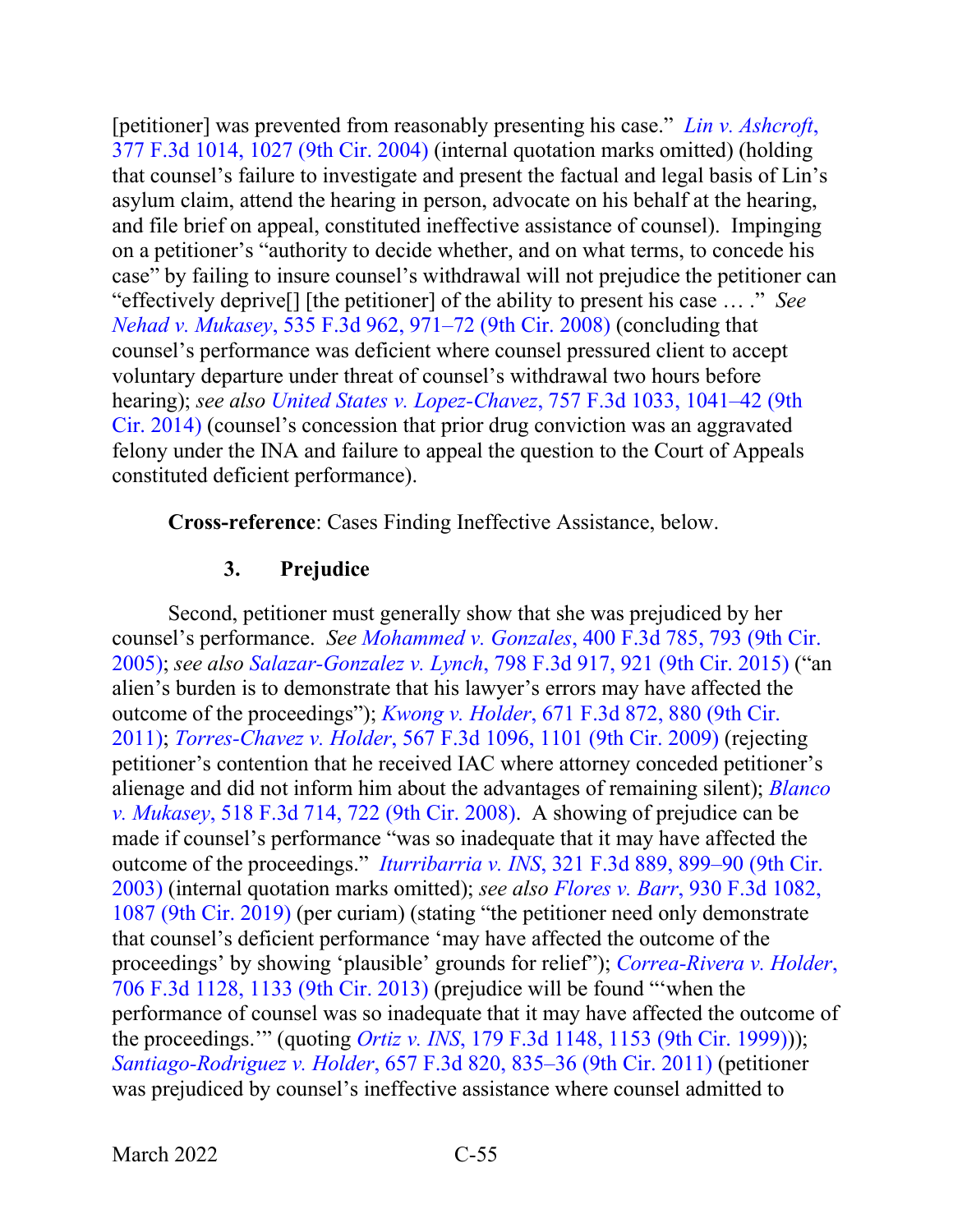factual allegations without any factual basis for doing so); *[Morales Apolinar v.](https://www.westlaw.com/Document/I8cf48729cab111dc9876f446780b7bdc/View/FullText.html?transitionType=Default&contextData=(sc.Default)&VR=3.0&RS=da3.0&fragmentIdentifier=co_pp_sp_506_897)  Mukasey*[, 514 F.3d 893, 897 \(9th Cir. 2008\);](https://www.westlaw.com/Document/I8cf48729cab111dc9876f446780b7bdc/View/FullText.html?transitionType=Default&contextData=(sc.Default)&VR=3.0&RS=da3.0&fragmentIdentifier=co_pp_sp_506_897) *Mohammed*[, 400 F.3d at 793–94;](https://www.westlaw.com/Document/Iccc09121919f11d993e6d35cc61aab4a/View/FullText.html?transitionType=Default&contextData=(sc.Default)&VR=3.0&RS=da3.0&fragmentIdentifier=co_pp_sp_506_793) *Maravilla Maravilla v. Ashcroft*[, 381 F.3d 855, 857–58 \(9th Cir. 2004\)](https://www.westlaw.com/Document/I352ce5688bb011d99dcc8cc3e68b51e9/View/FullText.html?transitionType=Default&contextData=(sc.Default)&VR=3.0&RS=da3.0&fragmentIdentifier=co_pp_sp_506_857) (per curiam); *cf. [Lara-Torres v. Ashcroft](https://www.westlaw.com/Document/Id62f1b9a89f311d9b6ea9f5a173c4523/View/FullText.html?transitionType=Default&contextData=(sc.Default)&VR=3.0&RS=da3.0&fragmentIdentifier=co_pp_sp_506_972)*, 383 F.3d 968, 972 (9th Cir. 2004) (stating that petitioner must show "substantial prejudice, which is essentially a demonstration that the alleged violation affected the outcome of the proceedings") (internal quotation marks omitted), *amended by* [404 F.3d 1105 \(9th Cir. 2005\)](https://www.westlaw.com/Document/I3294d541b1d711d9a707f4371c9c34f0/View/FullText.html?transitionType=Default&contextData=(sc.Default)&VR=3.0&RS=da3.0) (order).

The court will "consider the underlying merits of the case to come to a tentative conclusion as to whether [petitioner's] claim, if properly presented, would be viable." *Lin v. Ashcroft*[, 377 F.3d 1014, 1027 \(9th Cir. 2004\).](https://www.westlaw.com/Document/Ibfb07ea48ba511d9af17b5c9441c4c47/View/FullText.html?transitionType=Default&contextData=(sc.Default)&VR=3.0&RS=da3.0&fragmentIdentifier=co_pp_sp_506_1027) To show prejudice, the noncitizen "only needs to show that he has *plausible* grounds for relief." *[Id.](https://www.westlaw.com/Document/Ibfb07ea48ba511d9af17b5c9441c4c47/View/FullText.html?transitionType=Default&contextData=(sc.Default)&VR=3.0&RS=da3.0)* (internal quotation marks omitted); *see also Flores*[, 930 F.3d at 1087;](https://www.westlaw.com/Document/Icea8af90a99a11e981b9f3f7c11376fd/View/FullText.html?transitionType=Default&contextData=(sc.Default)&VR=3.0&RS=da3.0&fragmentIdentifier=co_pp_sp_506_1087) *[Morales Apolinar](https://www.westlaw.com/Document/I8cf48729cab111dc9876f446780b7bdc/View/FullText.html?transitionType=Default&contextData=(sc.Default)&VR=3.0&RS=da3.0&fragmentIdentifier=co_pp_sp_506_898)*, 514 F.3d at 898.

"Certain types of ineffective assistance entitle a petitioner to a rebuttable presumption of prejudice." *Montes-Lopez v. Holder*[, 694 F.3d 1085, 1090 \(9th Cir.](https://www.westlaw.com/Document/I4dfa324601bf11e2b66bbd5332e2d275/View/FullText.html?transitionType=Default&contextData=(sc.Default)&VR=3.0&RS=da3.0&fragmentIdentifier=co_pp_sp_506_1090)  [2012\).](https://www.westlaw.com/Document/I4dfa324601bf11e2b66bbd5332e2d275/View/FullText.html?transitionType=Default&contextData=(sc.Default)&VR=3.0&RS=da3.0&fragmentIdentifier=co_pp_sp_506_1090) "[W]here an alien is prevented from filing an appeal in an immigration proceeding due to counsel's error, the error deprives the alien of the appellate proceeding entirely." *[Dearinger ex rel. Volkova v. Reno](https://www.westlaw.com/Document/I94e470a3799411d99c4dbb2f0352441d/View/FullText.html?transitionType=Default&contextData=(sc.Default)&VR=3.0&RS=da3.0&fragmentIdentifier=co_pp_sp_506_1045)*, 232 F.3d 1042, 1045 (9th [Cir. 2000\).](https://www.westlaw.com/Document/I94e470a3799411d99c4dbb2f0352441d/View/FullText.html?transitionType=Default&contextData=(sc.Default)&VR=3.0&RS=da3.0&fragmentIdentifier=co_pp_sp_506_1045) "In cases involving such error, the proceedings are subject to a 'presumption of prejudice,' and [the court] will find that a petitioner has been denied due process if he can demonstrate 'plausible grounds for relief' on his underlying claim." *Ray v. Gonzales*[, 439 F.3d 582, 587 \(9th Cir. 2006\)](https://www.westlaw.com/Document/I3a3977d3a95511da9cfda9de91273d56/View/FullText.html?transitionType=Default&contextData=(sc.Default)&VR=3.0&RS=da3.0&fragmentIdentifier=co_pp_sp_506_587) (applying a presumption of prejudice where petitioner's counsel failed to file an appeal and concluding that the government failed to rebut that presumption where petitioner's asylum application provided plausible grounds for relief) (citation omitted); *see also Salazar-Gonzalez v. Lynch*[, 798 F.3d 917, 921 \(9th Cir. 2015\)](https://www.westlaw.com/Document/I35134605477111e5a807ad48145ed9f1/View/FullText.html?transitionType=Default&contextData=(sc.Default)&VR=3.0&RS=da3.0&fragmentIdentifier=co_pp_sp_506_921) ("When a lawyer's error results in an alien being denied his right to appeal altogether, we apply a 'presumption of prejudice.'"); *Siong v. INS*[, 376 F.3d 1030, 1037 \(9th Cir.](https://www.westlaw.com/Document/Ibfc258fb8ba511d9af17b5c9441c4c47/View/FullText.html?transitionType=Default&contextData=(sc.Default)&VR=3.0&RS=da3.0&fragmentIdentifier=co_pp_sp_506_1037)  [2004\).](https://www.westlaw.com/Document/Ibfc258fb8ba511d9af17b5c9441c4c47/View/FullText.html?transitionType=Default&contextData=(sc.Default)&VR=3.0&RS=da3.0&fragmentIdentifier=co_pp_sp_506_1037) However, the presumption of prejudice is rebutted where a petitioner cannot demonstrate that his claims are viable. *[Rojas-Garcia v. Ashcroft](https://www.westlaw.com/Document/Ie9d46cc289e111d9903eeb4634b8d78e/View/FullText.html?transitionType=Default&contextData=(sc.Default)&VR=3.0&RS=da3.0&fragmentIdentifier=co_pp_sp_506_826)*, 339 F.3d [814, 826–27 \(9th Cir. 2003\)](https://www.westlaw.com/Document/Ie9d46cc289e111d9903eeb4634b8d78e/View/FullText.html?transitionType=Default&contextData=(sc.Default)&VR=3.0&RS=da3.0&fragmentIdentifier=co_pp_sp_506_826) (presumption rebutted where petitioner had no plausible claim to adjustment of status or voluntary departure).

Note that although "an alien who shows that he has been denied the statutory right to be represented by counsel in an immigration proceeding need not also show that he was prejudiced by the absence of the attorney[,]" *[Montes-Lopez](https://www.westlaw.com/Document/I4dfa324601bf11e2b66bbd5332e2d275/View/FullText.html?transitionType=Default&contextData=(sc.Default)&VR=3.0&RS=da3.0&fragmentIdentifier=co_pp_sp_506_1093)*, 694 [F.3d at 1093–94,](https://www.westlaw.com/Document/I4dfa324601bf11e2b66bbd5332e2d275/View/FullText.html?transitionType=Default&contextData=(sc.Default)&VR=3.0&RS=da3.0&fragmentIdentifier=co_pp_sp_506_1093) "not all violations of the right to counsel are treated as structural errors mandating automatic reversal[,]" *[Gomez-Velazco v. Sessions](https://www.westlaw.com/Document/I588e9000f63f11e78c5db03c58f2bc1d/View/FullText.html?transitionType=Default&contextData=(sc.Default)&VR=3.0&RS=da3.0&fragmentIdentifier=co_pp_sp_506_993)*, 879 F.3d 989,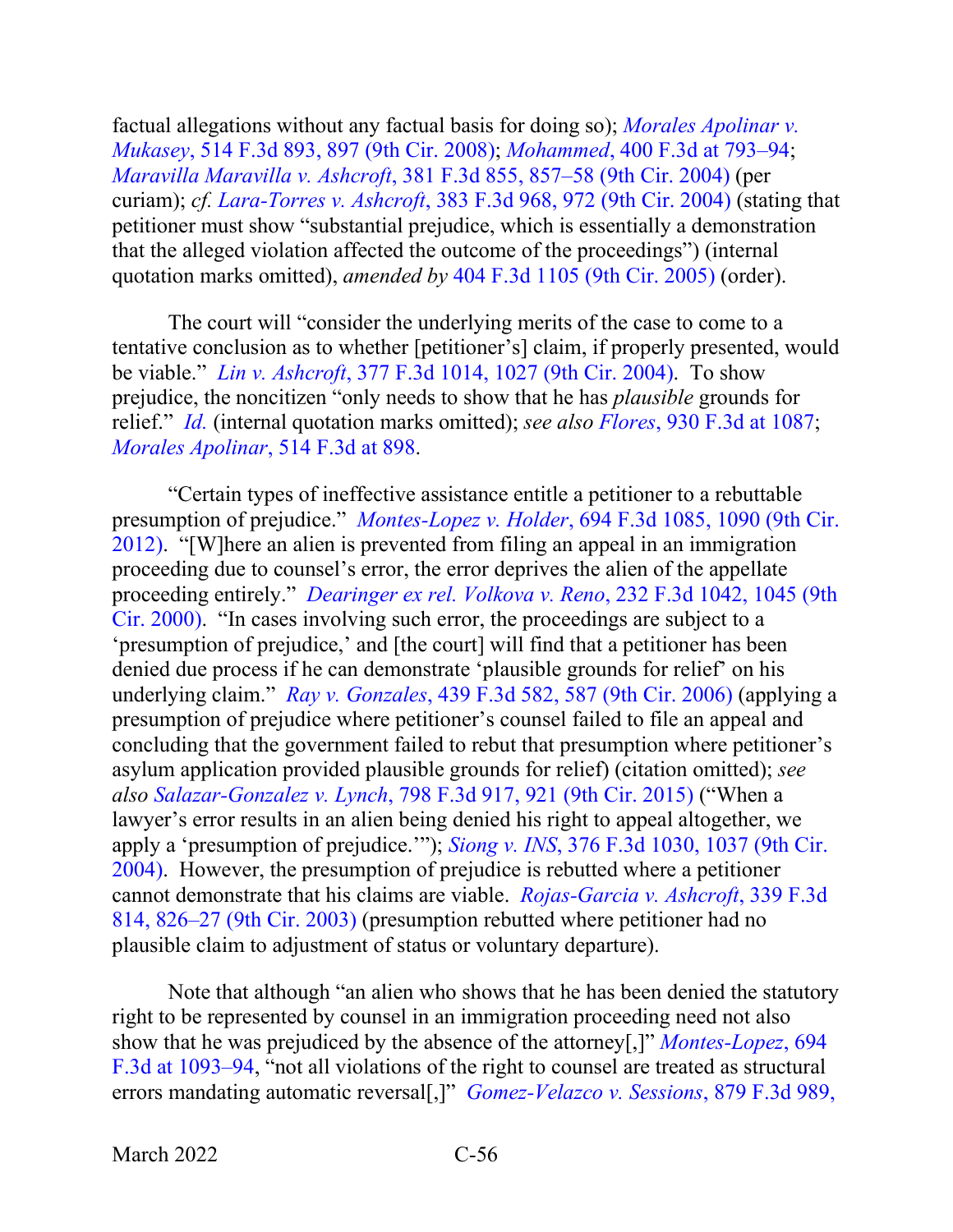[993 \(9th Cir. 2018\).](https://www.westlaw.com/Document/I588e9000f63f11e78c5db03c58f2bc1d/View/FullText.html?transitionType=Default&contextData=(sc.Default)&VR=3.0&RS=da3.0&fragmentIdentifier=co_pp_sp_506_993) Rather, "[i]f the right to counsel has been wrongly denied only at a discrete stage of the proceeding, and an assessment of the error's effect can readily be made, then prejudice must be found to warrant reversal." *[Gomez-](https://www.westlaw.com/Document/I588e9000f63f11e78c5db03c58f2bc1d/View/FullText.html?transitionType=Default&contextData=(sc.Default)&VR=3.0&RS=da3.0&fragmentIdentifier=co_pp_sp_506_993)Velazco*[, 879 F.3d at 993–94](https://www.westlaw.com/Document/I588e9000f63f11e78c5db03c58f2bc1d/View/FullText.html?transitionType=Default&contextData=(sc.Default)&VR=3.0&RS=da3.0&fragmentIdentifier=co_pp_sp_506_993) (holding that petitioner failed to show even if right to counsel was violated, the denial of counsel caused him any prejudice). In *[Gomez-](https://www.westlaw.com/Document/I588e9000f63f11e78c5db03c58f2bc1d/View/FullText.html?transitionType=Default&contextData=(sc.Default)&VR=3.0&RS=da3.0)[Velazco](https://www.westlaw.com/Document/I588e9000f63f11e78c5db03c58f2bc1d/View/FullText.html?transitionType=Default&contextData=(sc.Default)&VR=3.0&RS=da3.0)*, there was no presumption of prejudice, where although petitioner may have been improperly denied counsel during initial interaction with DHS officers, he was able to consult with counsel before the removal order was executed, and the prejudicial effect could be assessed. *[Id.](https://www.westlaw.com/Document/I588e9000f63f11e78c5db03c58f2bc1d/View/FullText.html?transitionType=Default&contextData=(sc.Default)&VR=3.0&RS=da3.0)* (distinguishing the case from instances where counsel is precluded from participating in the merits hearing before an immigration judge). The court in *[Gomez-Velazco](https://www.westlaw.com/Document/I588e9000f63f11e78c5db03c58f2bc1d/View/FullText.html?transitionType=Default&contextData=(sc.Default)&VR=3.0&RS=da3.0)* assumed without deciding that petitioner's right to counsel had been violated. *Id.* [at 992.](https://www.westlaw.com/Document/I588e9000f63f11e78c5db03c58f2bc1d/View/FullText.html?transitionType=Default&contextData=(sc.Default)&VR=3.0&RS=da3.0&fragmentIdentifier=co_pp_sp_506_992)

**Cross-reference**: Due Process in Immigration Proceedings, Prejudice Requirement, Ineffective Assistance of Counsel.

### **a. Exception for In Absentia Orders**

Where a claim of ineffective assistance of counsel is the basis for moving to reopen and rescind an *in absentia* removal order, a showing of prejudice is not required. *See Sanchez Rosales v. Barr*[, 980 F.3d 716, 717 \(9th Cir. 2020\)](https://www.westlaw.com/Document/Icfa9f87029e311ebad91f726ad2fe5fa/View/FullText.html?transitionType=Default&contextData=(sc.Default)&VR=3.0&RS=da3.0&fragmentIdentifier=co_pp_sp_506_717) ("A showing of prejudice is not required when ineffective assistance leads to an in absentia order of removal."); *Lo v. Ashcroft*[, 341 F.3d 934, 939 n.6 \(9th Cir. 2003\);](https://www.westlaw.com/Document/I9865cf4a89e711d9903eeb4634b8d78e/View/FullText.html?transitionType=Default&contextData=(sc.Default)&VR=3.0&RS=da3.0&fragmentIdentifier=co_pp_sp_506_939+n.6) *see also Monjaraz-Munoz v. INS*[, 327 F.3d 892 \(9th Cir. 2003\)](https://www.westlaw.com/Document/I45146a0b89d711d9b6ea9f5a173c4523/View/FullText.html?transitionType=Default&contextData=(sc.Default)&VR=3.0&RS=da3.0) (granting petition without discussing prejudice), *amended by* [339 F.3d 1012 \(9th Cir. 2003\)](https://www.westlaw.com/Document/Icfa8945989e811d9903eeb4634b8d78e/View/FullText.html?transitionType=Default&contextData=(sc.Default)&VR=3.0&RS=da3.0) (order). In *[Sanchez Rosales](https://www.westlaw.com/Document/Icfa9f87029e311ebad91f726ad2fe5fa/View/FullText.html?transitionType=Default&contextData=(sc.Default)&VR=3.0&RS=da3.0)*, the court held that the BIA's denial of petitioners' motion to reopen based on a failure to show prejudice was an abuse of discretion. [980 F.3d](https://www.westlaw.com/Document/Icfa9f87029e311ebad91f726ad2fe5fa/View/FullText.html?transitionType=Default&contextData=(sc.Default)&VR=3.0&RS=da3.0&fragmentIdentifier=co_pp_sp_506_720)  [at 720.](https://www.westlaw.com/Document/Icfa9f87029e311ebad91f726ad2fe5fa/View/FullText.html?transitionType=Default&contextData=(sc.Default)&VR=3.0&RS=da3.0&fragmentIdentifier=co_pp_sp_506_720) "Petitioners were not required to demonstrate that the ineffective assistance of the non-attorney notario caused them prejudice[," where they alleged that such ineffective assistance caused them to be ordered removed *in absentia*. *Id*[. at 719–](https://www.westlaw.com/Document/Icfa9f87029e311ebad91f726ad2fe5fa/View/FullText.html?transitionType=Default&contextData=(sc.Default)&VR=3.0&RS=da3.0&fragmentIdentifier=co_pp_sp_506_719) [20.](https://www.westlaw.com/Document/Icfa9f87029e311ebad91f726ad2fe5fa/View/FullText.html?transitionType=Default&contextData=(sc.Default)&VR=3.0&RS=da3.0&fragmentIdentifier=co_pp_sp_506_719)

## **E. The** *Lozada* **Requirements**

A motion to reopen based on ineffective assistance of counsel must generally meet the three procedural requirements set forth by the BIA in *Matter of Lozada*, 19 I. & N. Dec. 637 (BIA 1988). The petitioner must:

1) submit an affidavit explaining his agreement with former counsel regarding his legal representation, 2) present evidence that prior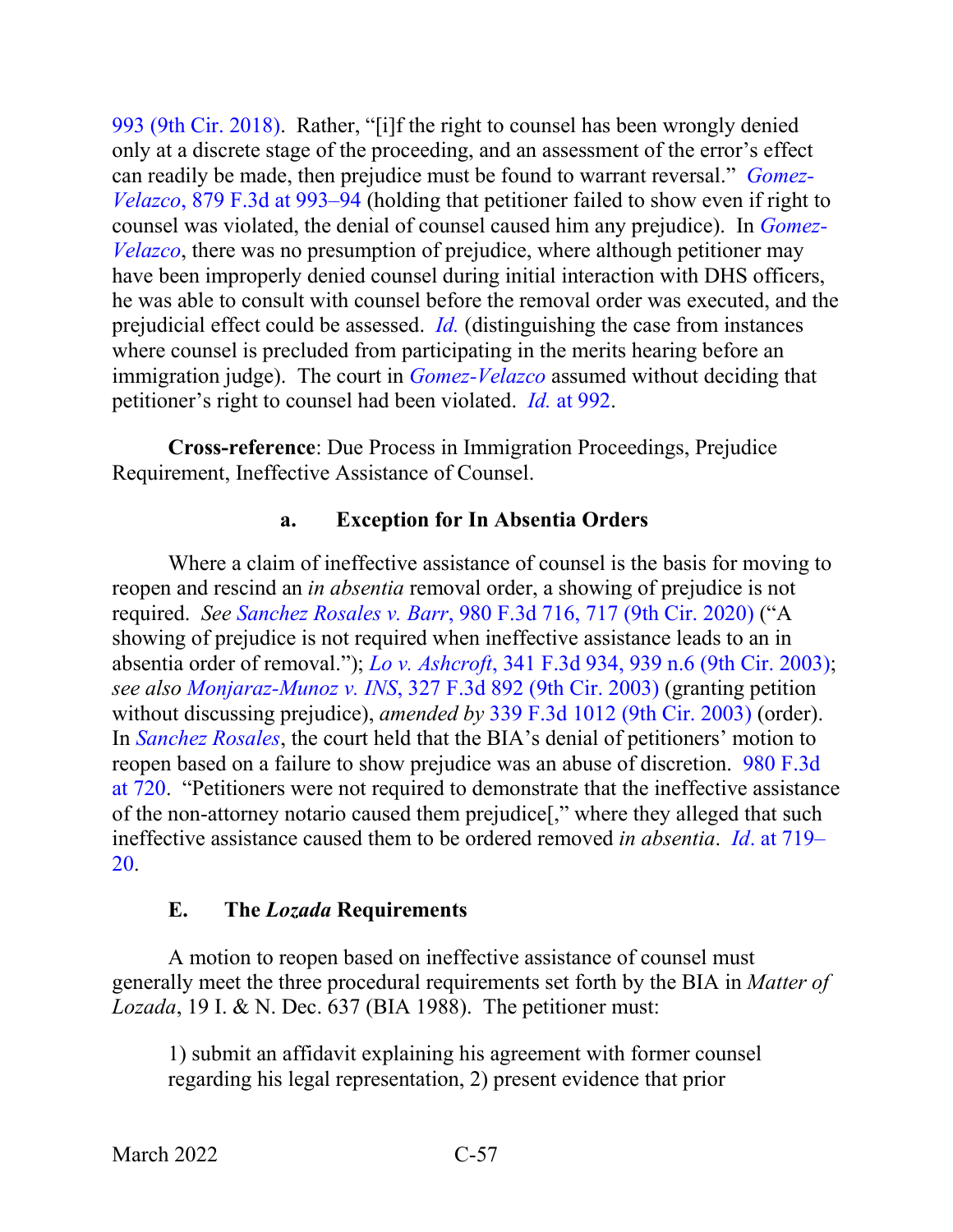counsel has been informed of the allegations against her and given an opportunity to respond, 3) either show that a complaint against prior counsel was filed with the proper disciplinary authorities or explain why no such complaint was filed.

*Iturribarria v. INS*[, 321 F.3d 889, 900 \(9th Cir. 2003\);](https://www.westlaw.com/Document/I83dfa6c589c711d9b6ea9f5a173c4523/View/FullText.html?transitionType=Default&contextData=(sc.Default)&VR=3.0&RS=da3.0&fragmentIdentifier=co_pp_sp_506_900) *see also [Al Ramahi v.](https://www.westlaw.com/Document/I2f205412fe9b11e2a98ec867961a22de/View/FullText.html?transitionType=Default&contextData=(sc.Default)&VR=3.0&RS=da3.0&fragmentIdentifier=co_pp_sp_506_1138)  Holder*[, 725 F.3d 1133, 1138–39 \(9th Cir. 2013\)](https://www.westlaw.com/Document/I2f205412fe9b11e2a98ec867961a22de/View/FullText.html?transitionType=Default&contextData=(sc.Default)&VR=3.0&RS=da3.0&fragmentIdentifier=co_pp_sp_506_1138) ("Compliance with *Lozada*  ensures that the BIA has an objective basis for assessing the substantial number of claims of ineffective assistance of counsel that come before [it]." (internal quotation marks and citation omitted, alteration in original)); *[Tamang v. Holder](https://www.westlaw.com/Document/Ib6d89c5a310911df8bf6cd8525c41437/View/FullText.html?transitionType=Default&contextData=(sc.Default)&VR=3.0&RS=da3.0&fragmentIdentifier=co_pp_sp_506_1090)*, [598 F.3d 1083, 1090–91 \(9th Cir. 2010\)](https://www.westlaw.com/Document/Ib6d89c5a310911df8bf6cd8525c41437/View/FullText.html?transitionType=Default&contextData=(sc.Default)&VR=3.0&RS=da3.0&fragmentIdentifier=co_pp_sp_506_1090) (failure to satisfy *Lozada* was fatal to ineffective assistance of counsel claim where ineffectiveness was not plain on face of record and petitioner failed to provide any information regarding his purported former counsel); *Hernandez v. Mukasey*[, 524 F.3d 1014, 1018 \(9th Cir. 2008\);](https://www.westlaw.com/Document/I54bd015016d911ddb595a478de34cd72/View/FullText.html?transitionType=Default&contextData=(sc.Default)&VR=3.0&RS=da3.0&fragmentIdentifier=co_pp_sp_506_1018) *Morales Apolinar v. Mukasey*[, 514 F.3d 893, 895–96 \(9th Cir. 2008\);](https://www.westlaw.com/Document/I8cf48729cab111dc9876f446780b7bdc/View/FullText.html?transitionType=Default&contextData=(sc.Default)&VR=3.0&RS=da3.0&fragmentIdentifier=co_pp_sp_506_895) *[Monjaraz-](https://www.westlaw.com/Document/I45146a0b89d711d9b6ea9f5a173c4523/View/FullText.html?transitionType=Default&contextData=(sc.Default)&VR=3.0&RS=da3.0&fragmentIdentifier=co_pp_sp_506_896+n.1)Munoz v. INS*[, 327 F.3d 892, 896 n.1 \(9th Cir. 2003\),](https://www.westlaw.com/Document/I45146a0b89d711d9b6ea9f5a173c4523/View/FullText.html?transitionType=Default&contextData=(sc.Default)&VR=3.0&RS=da3.0&fragmentIdentifier=co_pp_sp_506_896+n.1) *amended by* [339 F.3d 1012](https://www.westlaw.com/Document/Icfa8945989e811d9903eeb4634b8d78e/View/FullText.html?transitionType=Default&contextData=(sc.Default)&VR=3.0&RS=da3.0)  [\(9th Cir. 2003\)](https://www.westlaw.com/Document/Icfa8945989e811d9903eeb4634b8d78e/View/FullText.html?transitionType=Default&contextData=(sc.Default)&VR=3.0&RS=da3.0) (order); *Rodriguez-Lariz v. INS*[, 282 F.3d 1218, 1226–27 \(9th Cir.](https://www.westlaw.com/Document/Ie0594c0a79cf11d9bf29e2067ad74e5b/View/FullText.html?transitionType=Default&contextData=(sc.Default)&VR=3.0&RS=da3.0&fragmentIdentifier=co_pp_sp_506_1226)  [2002\).](https://www.westlaw.com/Document/Ie0594c0a79cf11d9bf29e2067ad74e5b/View/FullText.html?transitionType=Default&contextData=(sc.Default)&VR=3.0&RS=da3.0&fragmentIdentifier=co_pp_sp_506_1226) If the petitioner fails to comply with the procedural requirements of *Lozada*, he is entitled to relief only if the ineffectiveness of counsel was plain on its face. *See Guan v. Barr*[, 925 F.3d 1022, 1033 \(9th Cir. 2019\);](https://www.westlaw.com/Document/Iecc73d30830b11e98eaef725d418138a/View/FullText.html?transitionType=Default&contextData=(sc.Default)&VR=3.0&RS=da3.0&fragmentIdentifier=co_pp_sp_506_1033) *[Tamang](https://www.westlaw.com/Document/Ib6d89c5a310911df8bf6cd8525c41437/View/FullText.html?transitionType=Default&contextData=(sc.Default)&VR=3.0&RS=da3.0&fragmentIdentifier=co_pp_sp_506_1090)*, 598 [F.3d at 1090.](https://www.westlaw.com/Document/Ib6d89c5a310911df8bf6cd8525c41437/View/FullText.html?transitionType=Default&contextData=(sc.Default)&VR=3.0&RS=da3.0&fragmentIdentifier=co_pp_sp_506_1090)

The court "presume[s], as a general rule, that the Board does not abuse its discretion when it obligates petitioners to satisfy *Lozada*'s literal requirements." *Reyes v. Ashcroft*[, 358 F.3d 592, 597 \(9th Cir. 2004\).](https://www.westlaw.com/Document/Id3ae35b189f611d9b6ea9f5a173c4523/View/FullText.html?transitionType=Default&contextData=(sc.Default)&VR=3.0&RS=da3.0&fragmentIdentifier=co_pp_sp_506_597) However, the court in *Correa-Rivera v. Holder*[, 706 F.3d 1128, 1131–32 \(9th Cir. 2013\)](https://www.westlaw.com/Document/I69c033b8704e11e2a531ef6793d44951/View/FullText.html?transitionType=Default&contextData=(sc.Default)&VR=3.0&RS=da3.0&fragmentIdentifier=co_pp_sp_506_1131) held that the BIA abused its discretion by requiring petitioner to provide correspondence from the state Bar indicating receipt of a complaint where petitioner provided a copy of the complaint with the motion, along with a declaration from the lawyer "admitting responsibility and absolving the client of any culpability for the delay."

## **1. Exceptions**

This court has explained that the *Lozada* requirements are not sacrosanct, and the court has not hesitated to address an ineffective assistance of counsel claim even when petitioner fails to comply strictly with *Lozada*. *See [Ray v. Gonzales](https://www.westlaw.com/Document/I3a3977d3a95511da9cfda9de91273d56/View/FullText.html?transitionType=Default&contextData=(sc.Default)&VR=3.0&RS=da3.0&fragmentIdentifier=co_pp_sp_506_588)*, [439 F.3d 582, 588 \(9th Cir. 2006\)](https://www.westlaw.com/Document/I3a3977d3a95511da9cfda9de91273d56/View/FullText.html?transitionType=Default&contextData=(sc.Default)&VR=3.0&RS=da3.0&fragmentIdentifier=co_pp_sp_506_588) (identifying cases holding that the failure to comply with *Lozada* was not dispositive); *see also [Morales Apolinar v. Mukasey](https://www.westlaw.com/Document/I8cf48729cab111dc9876f446780b7bdc/View/FullText.html?transitionType=Default&contextData=(sc.Default)&VR=3.0&RS=da3.0&fragmentIdentifier=co_pp_sp_506_896)*, [514 F.3d 893, 896 \(9th Cir. 2008\)](https://www.westlaw.com/Document/I8cf48729cab111dc9876f446780b7bdc/View/FullText.html?transitionType=Default&contextData=(sc.Default)&VR=3.0&RS=da3.0&fragmentIdentifier=co_pp_sp_506_896) (explaining that "[t]he *Lozada* factors are not rigidly applied, especially where their purpose is fully served by other means").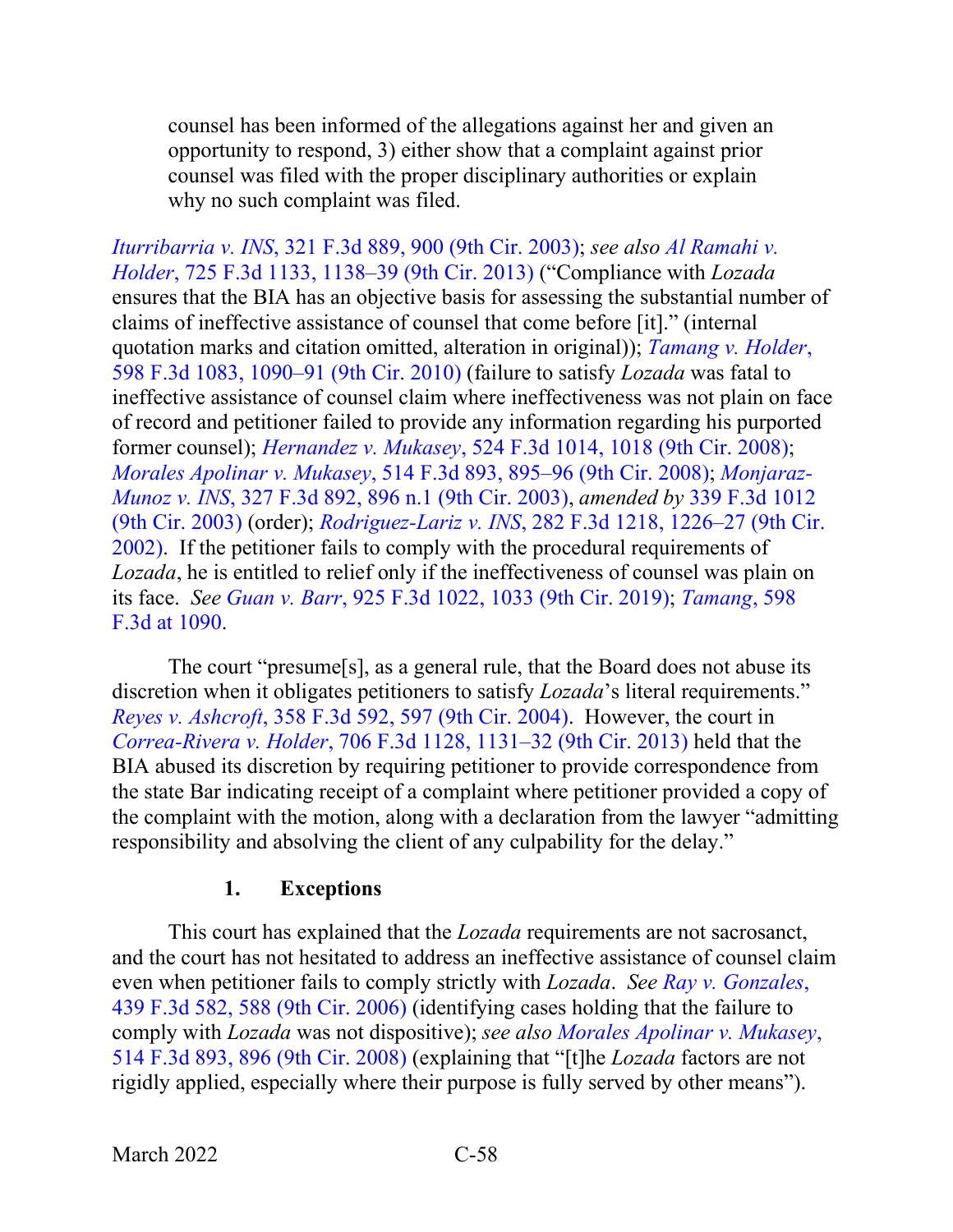For example, the failure to comply with the *Lozada* requirements is not fatal where the alleged ineffective assistance is plain on the face of the administrative record. *See Guan v. Barr*[, 925 F.3d 1022, 1033 \(9th Cir. 2019\)](https://www.westlaw.com/Document/Iecc73d30830b11e98eaef725d418138a/View/FullText.html?transitionType=Default&contextData=(sc.Default)&VR=3.0&RS=da3.0&fragmentIdentifier=co_pp_sp_506_1033) (explaining that because petitioner failed to comply with the procedural requirements of *Lozada*, he was entitled to relief only if "the ineffectiveness of counsel was plain on its face" and determining that the record did not show counsel performed deficiently); *[Castillo-](https://www.westlaw.com/Document/Id34e6ffc798311d99c4dbb2f0352441d/View/FullText.html?transitionType=Default&contextData=(sc.Default)&VR=3.0&RS=da3.0&fragmentIdentifier=co_pp_sp_506_525)Perez v. INS*[, 212 F.3d 518, 525–26 \(9th Cir. 2000\).](https://www.westlaw.com/Document/Id34e6ffc798311d99c4dbb2f0352441d/View/FullText.html?transitionType=Default&contextData=(sc.Default)&VR=3.0&RS=da3.0&fragmentIdentifier=co_pp_sp_506_525) "In addition, [the court has] concluded that 'arbitrary application' of the *Lozada* command is not warranted if petitioner shows 'diligent efforts' to comply were unsuccessful due to factors beyond petitioner's control." *Reyes v. Ashcroft*[, 358 F.3d 592, 597 \(9th Cir. 2004\).](https://www.westlaw.com/Document/Id3ae35b189f611d9b6ea9f5a173c4523/View/FullText.html?transitionType=Default&contextData=(sc.Default)&VR=3.0&RS=da3.0&fragmentIdentifier=co_pp_sp_506_597)

*See also Salazar-Gonzalez v. Lynch*[, 798 F.3d 917, 920 n.2 \(9th Cir. 2015\)](https://www.westlaw.com/Document/I35134605477111e5a807ad48145ed9f1/View/FullText.html?transitionType=Default&contextData=(sc.Default)&VR=3.0&RS=da3.0&fragmentIdentifier=co_pp_sp_506_920+n.2) ("Strict compliance with *Lozada* is not always necessary for equitable tolling."); *[Morales Apolinar](https://www.westlaw.com/Document/I8cf48729cab111dc9876f446780b7bdc/View/FullText.html?transitionType=Default&contextData=(sc.Default)&VR=3.0&RS=da3.0&fragmentIdentifier=co_pp_sp_506_896)*, 514 F.3d at 896 (excusing failure to report attorney's misconduct to a disciplinary authority or to confront his attorney direction where such action would have been futile); *Lo v. Ashcroft*, [341 F.3d 934, 937–38 \(9th Cir.](https://www.westlaw.com/Document/I9865cf4a89e711d9903eeb4634b8d78e/View/FullText.html?transitionType=Default&contextData=(sc.Default)&VR=3.0&RS=da3.0&fragmentIdentifier=co_pp_sp_506_937)  [2003\)](https://www.westlaw.com/Document/I9865cf4a89e711d9903eeb4634b8d78e/View/FullText.html?transitionType=Default&contextData=(sc.Default)&VR=3.0&RS=da3.0&fragmentIdentifier=co_pp_sp_506_937) (noting court's flexibility in applying the *Lozada* requirements, and holding that failure to comply with third *Lozada* factor did not defeat ineffective assistance of counsel claim given no suggestion of collusion between petitioners and counsel); *Rojas-Garcia v. Ashcroft*[, 339 F.3d 814, 825–26 \(9th Cir. 2003\)](https://www.westlaw.com/Document/Ie9d46cc289e111d9903eeb4634b8d78e/View/FullText.html?transitionType=Default&contextData=(sc.Default)&VR=3.0&RS=da3.0&fragmentIdentifier=co_pp_sp_506_825) (failure to file bar complaint not fatal where former counsel submitted letter of self-report to bar); *Melkonian v. Ashcroft*[, 320 F.3d 1061, 1072 \(9th Cir. 2003\);](https://www.westlaw.com/Document/I689b2bf389c611d9ac45f46c5ea084a3/View/FullText.html?transitionType=Default&contextData=(sc.Default)&VR=3.0&RS=da3.0&fragmentIdentifier=co_pp_sp_506_1072) *[Rodriguez-](https://www.westlaw.com/Document/Ie0594c0a79cf11d9bf29e2067ad74e5b/View/FullText.html?transitionType=Default&contextData=(sc.Default)&VR=3.0&RS=da3.0&fragmentIdentifier=co_pp_sp_506_1227)Lariz v. INS*[, 282 F.3d 1218, 1227 \(9th Cir. 2002\)](https://www.westlaw.com/Document/Ie0594c0a79cf11d9bf29e2067ad74e5b/View/FullText.html?transitionType=Default&contextData=(sc.Default)&VR=3.0&RS=da3.0&fragmentIdentifier=co_pp_sp_506_1227) (substantial compliance sufficient); *Ontiveros-Lopez v. INS*[, 213 F.3d 1121, 1124–25 \(9th Cir. 2000\)](https://www.westlaw.com/Document/Id33569b3798311d99c4dbb2f0352441d/View/FullText.html?transitionType=Default&contextData=(sc.Default)&VR=3.0&RS=da3.0&fragmentIdentifier=co_pp_sp_506_1124) (holding that the BIA may not impose the *Lozada* requirements arbitrarily); *Escobar-Grijalva v. INS*[, 206 F.3d 1331, 1335 \(9th Cir. 2000\),](https://www.westlaw.com/Document/I28996371796111d98c82a53fc8ac8757/View/FullText.html?transitionType=Default&contextData=(sc.Default)&VR=3.0&RS=da3.0&fragmentIdentifier=co_pp_sp_506_1335) *amended by* [213](https://www.westlaw.com/Link/Document/FullText?cite=213FE3D1221&VR=3.0&RS=da3.0)  [F.3d 1221 \(9th Cir. 2000\)](https://www.westlaw.com/Link/Document/FullText?cite=213FE3D1221&VR=3.0&RS=da3.0) (order).

## **F. Cases Discussing Ineffective Assistance of Counsel**

# **1. Cases Finding Ineffective Assistance**

*Sanchez Rosales v. Barr*[, 980 F.3d 716, 719–20 \(9th Cir. 2020\)](https://www.westlaw.com/Document/Icfa9f87029e311ebad91f726ad2fe5fa/View/FullText.html?transitionType=Default&contextData=(sc.Default)&VR=3.0&RS=da3.0&fragmentIdentifier=co_pp_sp_506_719) (granting petition and remanding to the BIA to evaluate Petitioners' motion without requiring a showing of prejudice where petitioners claimed that ineffective assistance led to in absentia removal); *Flores v. Barr*[, 930 F.3d 1082, 1087–90 \(9th](https://www.westlaw.com/Document/Icea8af90a99a11e981b9f3f7c11376fd/View/FullText.html?transitionType=Default&contextData=(sc.Default)&VR=3.0&RS=da3.0&fragmentIdentifier=co_pp_sp_506_1087)  [Cir. 2019\)](https://www.westlaw.com/Document/Icea8af90a99a11e981b9f3f7c11376fd/View/FullText.html?transitionType=Default&contextData=(sc.Default)&VR=3.0&RS=da3.0&fragmentIdentifier=co_pp_sp_506_1087) (per curiam) (holding that although the BIA correctly concluded Flores failed to show prejudice for several of his ineffective assistance of counsel claims, the BIA abused its discretion in concluding Flores failed to show prejudice from ineffective assistance with respect to petitioner's claims for relief under former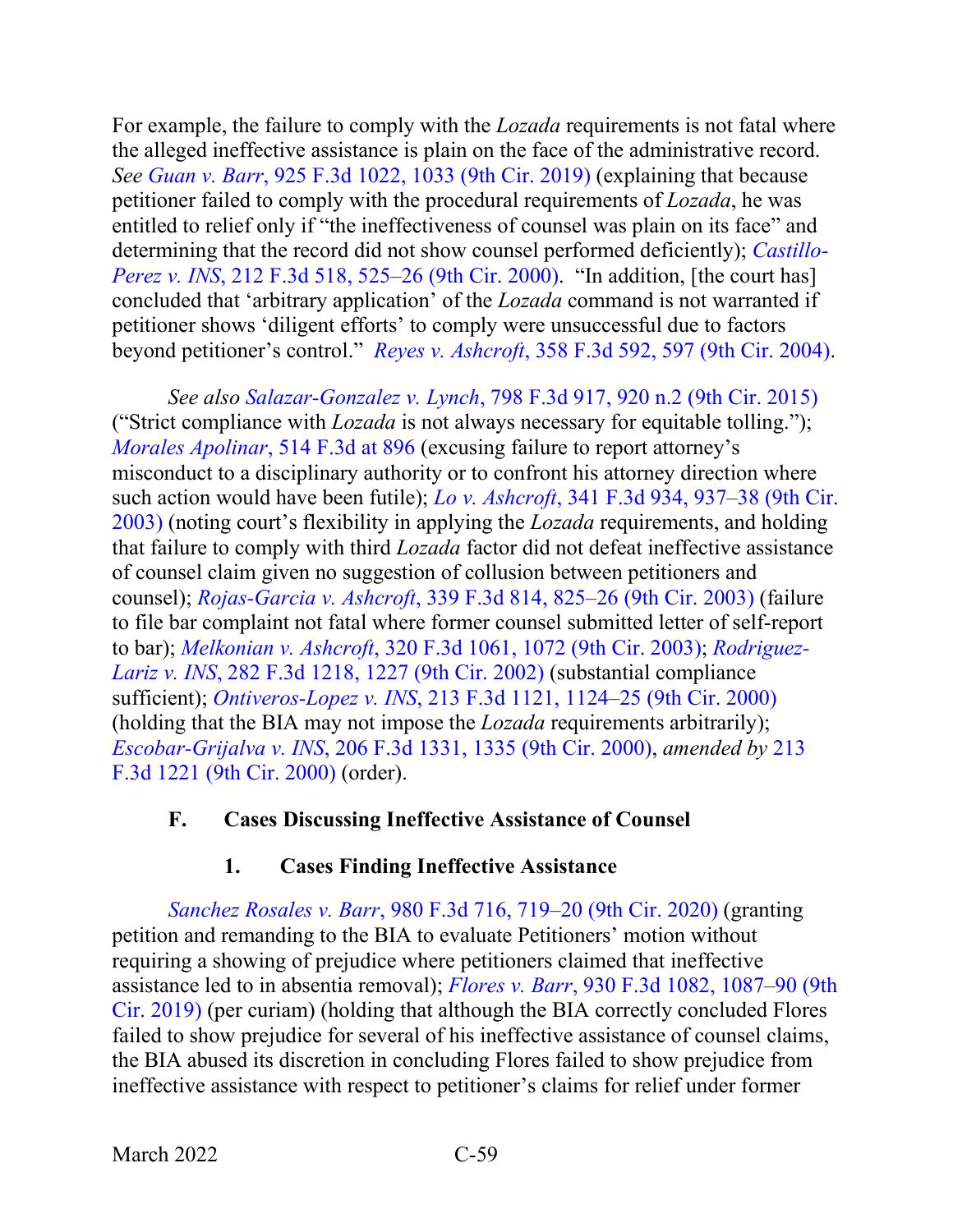§ 212(c) and deferral of removal under the CAT); *[Salazar-Gonzalez v. Lynch](https://www.westlaw.com/Document/I35134605477111e5a807ad48145ed9f1/View/FullText.html?transitionType=Default&contextData=(sc.Default)&VR=3.0&RS=da3.0&fragmentIdentifier=co_pp_sp_506_920)*, 798 [F.3d 917, 920–22 \(9th Cir. 2015\)](https://www.westlaw.com/Document/I35134605477111e5a807ad48145ed9f1/View/FullText.html?transitionType=Default&contextData=(sc.Default)&VR=3.0&RS=da3.0&fragmentIdentifier=co_pp_sp_506_920) (petitioner's counsel performed deficiently and petitioner suffered prejudice, as such petitioner was entitled to equitable tolling of limitations period for filing a motion to reopen); *[United States v. Lopez-Chavez](https://www.westlaw.com/Document/I9b251adf02df11e4a795ac035416da91/View/FullText.html?transitionType=Default&contextData=(sc.Default)&VR=3.0&RS=da3.0&fragmentIdentifier=co_pp_sp_506_1041)*, [757 F.3d 1033, 1041–42 \(9th Cir. 2014\)](https://www.westlaw.com/Document/I9b251adf02df11e4a795ac035416da91/View/FullText.html?transitionType=Default&contextData=(sc.Default)&VR=3.0&RS=da3.0&fragmentIdentifier=co_pp_sp_506_1041) (counsel's concession that prior drug conviction was an aggravated felony under the INA and the failure to appeal the question to the Court of Appeals constituted deficient performance); *[Correa-](https://www.westlaw.com/Document/I69c033b8704e11e2a531ef6793d44951/View/FullText.html?transitionType=Default&contextData=(sc.Default)&VR=3.0&RS=da3.0&fragmentIdentifier=co_pp_sp_506_1131)Rivera v. Holder*[, 706 F.3d 1128, 1131–34 \(9th Cir. 2013\)](https://www.westlaw.com/Document/I69c033b8704e11e2a531ef6793d44951/View/FullText.html?transitionType=Default&contextData=(sc.Default)&VR=3.0&RS=da3.0&fragmentIdentifier=co_pp_sp_506_1131) (concluding petitioner suffered prejudice where the record was undisputed his lawyer failed to file his application for cancellation of removal, and remanding to the BIA to allow petitioner to file his application for relief); *[Santiago-Rodriguez v. Holder](https://www.westlaw.com/Document/I813eb1a1db2411e08b448cf533780ea2/View/FullText.html?transitionType=Default&contextData=(sc.Default)&VR=3.0&RS=da3.0&fragmentIdentifier=co_pp_sp_506_835)*, 657 F.3d [820, 835–36 \(9th Cir. 2011\)](https://www.westlaw.com/Document/I813eb1a1db2411e08b448cf533780ea2/View/FullText.html?transitionType=Default&contextData=(sc.Default)&VR=3.0&RS=da3.0&fragmentIdentifier=co_pp_sp_506_835) (petitioner was prejudiced by counsel's ineffective assistance where counsel admitted to factual allegations without any factual basis for doing so); *Nehad v. Mukasey*[, 535 F.3d 962, 967–72 \(9th Cir. 2008\)](https://www.westlaw.com/Document/Id36bdcac5f1b11ddb7e583ba170699a5/View/FullText.html?transitionType=Default&contextData=(sc.Default)&VR=3.0&RS=da3.0&fragmentIdentifier=co_pp_sp_506_967) (pressuring noncitizen to accept voluntary departure under threat of counsel's withdrawal two hours before hearing); *[Morales Apolinar v. Mukasey](https://www.westlaw.com/Document/I8cf48729cab111dc9876f446780b7bdc/View/FullText.html?transitionType=Default&contextData=(sc.Default)&VR=3.0&RS=da3.0&fragmentIdentifier=co_pp_sp_506_899)*, 514 F.3d 893, 899 (9th Cir. [2008\)](https://www.westlaw.com/Document/I8cf48729cab111dc9876f446780b7bdc/View/FullText.html?transitionType=Default&contextData=(sc.Default)&VR=3.0&RS=da3.0&fragmentIdentifier=co_pp_sp_506_899) (failure to introduce available documentary evidence, failure to elicit testimony, and failure to establish petitioner's mother as a qualifying relative for the purpose of the hardship analysis); *Ray v. Gonzales*[, 439 F.3d 582, 588 \(9th Cir.](https://www.westlaw.com/Document/I3a3977d3a95511da9cfda9de91273d56/View/FullText.html?transitionType=Default&contextData=(sc.Default)&VR=3.0&RS=da3.0&fragmentIdentifier=co_pp_sp_506_588)  [2006\)](https://www.westlaw.com/Document/I3a3977d3a95511da9cfda9de91273d56/View/FullText.html?transitionType=Default&contextData=(sc.Default)&VR=3.0&RS=da3.0&fragmentIdentifier=co_pp_sp_506_588) (failure to file a brief with the BIA on appeal, failure to file a petition for review, and failure to meet procedural requirements of two motions to reopen); *Mohammed v. Gonzales*[, 400 F.3d 785 \(9th Cir. 2005\)](https://www.westlaw.com/Document/Iccc09121919f11d993e6d35cc61aab4a/View/FullText.html?transitionType=Default&contextData=(sc.Default)&VR=3.0&RS=da3.0) (counsel's performance was ineffective and caused prejudice where she failed to present evidence of petitioner's past female genital mutilation); *Hamoui v. Ashcroft*[, 389 F.3d 821, 826](https://www.westlaw.com/Document/I9f205f148bc411d99a6fdc806bf1638e/View/FullText.html?transitionType=Default&contextData=(sc.Default)&VR=3.0&RS=da3.0&fragmentIdentifier=co_pp_sp_506_826)  [\(9th Cir. 2004\)](https://www.westlaw.com/Document/I9f205f148bc411d99a6fdc806bf1638e/View/FullText.html?transitionType=Default&contextData=(sc.Default)&VR=3.0&RS=da3.0&fragmentIdentifier=co_pp_sp_506_826) (failure to file motion to reopen to pursue claim under the Convention Against Torture constituted constitutionally deficient performance); *Lin v. Ashcroft*[, 377 F.3d 1014 \(9th Cir. 2004\)](https://www.westlaw.com/Document/Ibfb07ea48ba511d9af17b5c9441c4c47/View/FullText.html?transitionType=Default&contextData=(sc.Default)&VR=3.0&RS=da3.0) (counsel's failure to: investigate and present the factual and legal basis of Lin's asylum claim; attend the hearing in person; advocate on his behalf at the hearing; and file brief on appeal, constituted ineffective assistance of counsel); *Siong v. INS*[, 376 F.3d 1030, 1037 \(9th Cir.](https://www.westlaw.com/Document/Ibfc258fb8ba511d9af17b5c9441c4c47/View/FullText.html?transitionType=Default&contextData=(sc.Default)&VR=3.0&RS=da3.0&fragmentIdentifier=co_pp_sp_506_1037)  [2004\)](https://www.westlaw.com/Document/Ibfc258fb8ba511d9af17b5c9441c4c47/View/FullText.html?transitionType=Default&contextData=(sc.Default)&VR=3.0&RS=da3.0&fragmentIdentifier=co_pp_sp_506_1037) ("Failing to file a timely notice of appeal is obvious ineffective assistance of counsel."); *Singh v. Ashcroft*[, 367 F.3d 1182 \(9th Cir. 2004\)](https://www.westlaw.com/Document/I02d0acc38a0511d98b51ba734bfc3c79/View/FullText.html?transitionType=Default&contextData=(sc.Default)&VR=3.0&RS=da3.0) (counsel's failure to file brief to BIA established ineffective assistance and caused prejudice where BIA dismissed based on failure to file brief); *[Rojas-Garcia v. Ashcroft](https://www.westlaw.com/Document/Ie9d46cc289e111d9903eeb4634b8d78e/View/FullText.html?transitionType=Default&contextData=(sc.Default)&VR=3.0&RS=da3.0)*, 339 F.3d 814 [\(9th Cir. 2003\)](https://www.westlaw.com/Document/Ie9d46cc289e111d9903eeb4634b8d78e/View/FullText.html?transitionType=Default&contextData=(sc.Default)&VR=3.0&RS=da3.0) (failure to file brief on appeal to BIA constituted ineffective assistance, but presumption of prejudice rebutted because petitioner had no plausible grounds for relief); *Monjaraz-Munoz v. INS*[, 327 F.3d 892 \(9th Cir. 2003\)](https://www.westlaw.com/Document/I45146a0b89d711d9b6ea9f5a173c4523/View/FullText.html?transitionType=Default&contextData=(sc.Default)&VR=3.0&RS=da3.0) (advisements to return to Mexico in order to prove validity of visa, where petitioner missed his hearing due to border detention upon attempted return,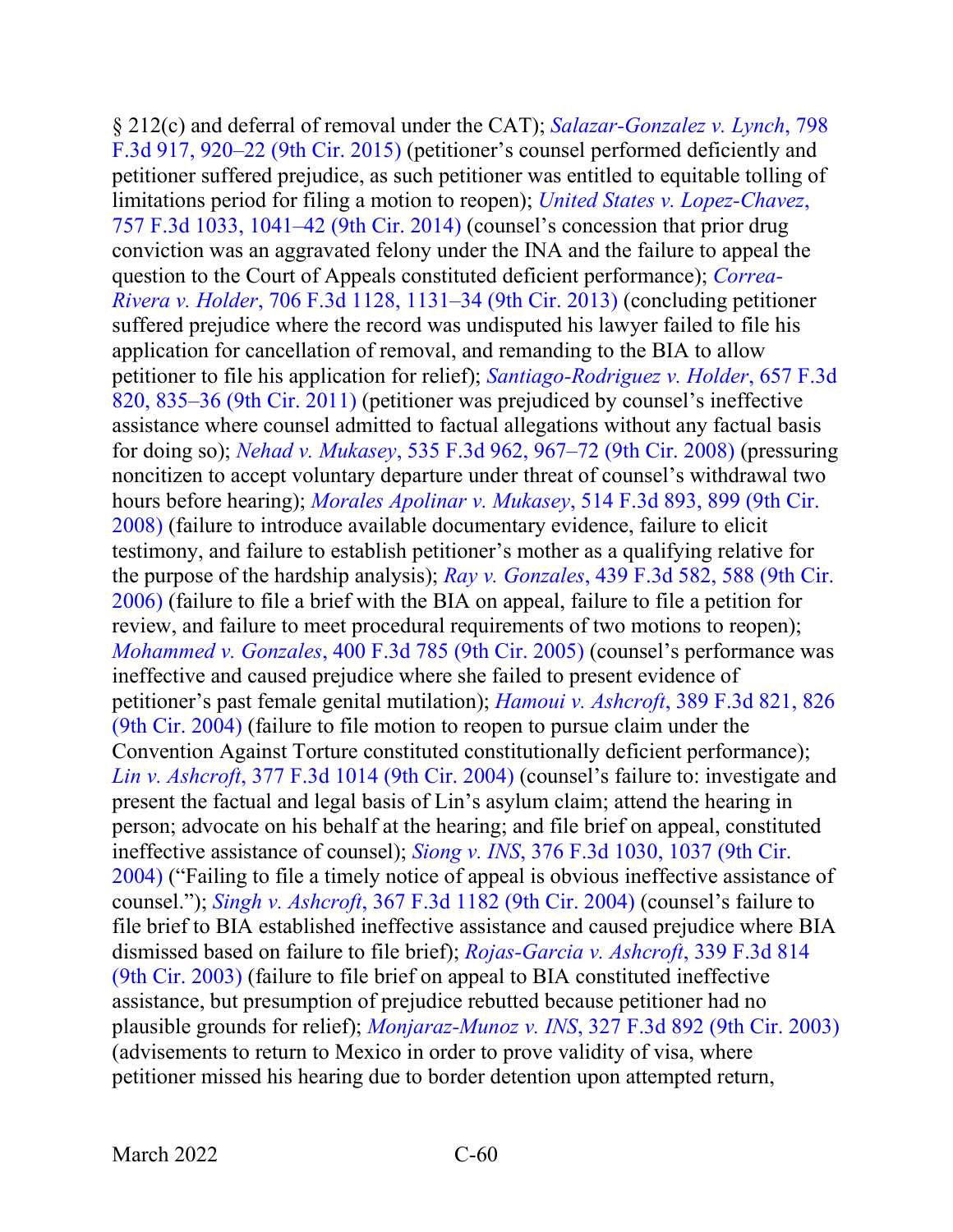constituted ineffective assistance and exceptional circumstances warranting reopening), *amended by* [339 F.3d 1012 \(9th Cir. 2003\)](https://www.westlaw.com/Document/Icfa8945989e811d9903eeb4634b8d78e/View/FullText.html?transitionType=Default&contextData=(sc.Default)&VR=3.0&RS=da3.0) (order); *[Iturribarria v. INS](https://www.westlaw.com/Document/I83dfa6c589c711d9b6ea9f5a173c4523/View/FullText.html?transitionType=Default&contextData=(sc.Default)&VR=3.0&RS=da3.0)*, [321 F.3d 889 \(9th Cir. 2003\)](https://www.westlaw.com/Document/I83dfa6c589c711d9b6ea9f5a173c4523/View/FullText.html?transitionType=Default&contextData=(sc.Default)&VR=3.0&RS=da3.0) (counsel was ineffective, but petitioner could not show prejudice); *Rodriguez-Lariz v. INS*[, 282 F.3d 1218 \(9th Cir. 2002\)](https://www.westlaw.com/Document/Ie0594c0a79cf11d9bf29e2067ad74e5b/View/FullText.html?transitionType=Default&contextData=(sc.Default)&VR=3.0&RS=da3.0) (nonattorney provided ineffective assistance by failing to file a timely application for relief while assuring petitioners he was diligently handling their case); *[Dearinger](https://www.westlaw.com/Document/I94e470a3799411d99c4dbb2f0352441d/View/FullText.html?transitionType=Default&contextData=(sc.Default)&VR=3.0&RS=da3.0)  ex rel. Volkova v. Reno*[, 232 F.3d 1042 \(9th Cir. 2000\)](https://www.westlaw.com/Document/I94e470a3799411d99c4dbb2f0352441d/View/FullText.html?transitionType=Default&contextData=(sc.Default)&VR=3.0&RS=da3.0) (counsel's untimely petition for review presented valid basis for ineffective assistance claim); *[Castillo-Perez v.](https://www.westlaw.com/Document/Id34e6ffc798311d99c4dbb2f0352441d/View/FullText.html?transitionType=Default&contextData=(sc.Default)&VR=3.0&RS=da3.0&fragmentIdentifier=co_pp_sp_506_526)  INS*[, 212 F.3d 518, 526 \(9th Cir. 2000\)](https://www.westlaw.com/Document/Id34e6ffc798311d99c4dbb2f0352441d/View/FullText.html?transitionType=Default&contextData=(sc.Default)&VR=3.0&RS=da3.0&fragmentIdentifier=co_pp_sp_506_526) (finding a "clear and obvious case of ineffective assistance of counsel" where counsel "failed, without any reason, to timely file [an] application" for relief even though petitioner was prima facie eligible); *Escobar-Grijalva v. INS*[, 206 F.3d 1331, 1335 \(9th Cir. 2000\)](https://www.westlaw.com/Document/I28996371796111d98c82a53fc8ac8757/View/FullText.html?transitionType=Default&contextData=(sc.Default)&VR=3.0&RS=da3.0&fragmentIdentifier=co_pp_sp_506_1335) (IJ denied applicant her right to counsel when he allowed an attorney whom she had never met and who had no understanding of her case to represent her), *amended by* [213](https://www.westlaw.com/Link/Document/FullText?cite=213FE3D1221&VR=3.0&RS=da3.0)  [F.3d 1221 \(9th Cir. 2000\);](https://www.westlaw.com/Link/Document/FullText?cite=213FE3D1221&VR=3.0&RS=da3.0) *Lopez v. INS*[, 184 F.3d 1097 \(9th Cir. 1999\)](https://www.westlaw.com/Document/Iecb6c62494ab11d993e6d35cc61aab4a/View/FullText.html?transitionType=Default&contextData=(sc.Default)&VR=3.0&RS=da3.0) (fraudulent legal representation by notary posing as an attorney established a meritorious ineffective assistance claim).

#### **2. Cases Rejecting Ineffective Assistance of Counsel Claims**

*Flores v. Barr*[, 930 F.3d 1082, 1087–90 \(9th Cir. 2019\)](https://www.westlaw.com/Document/Icea8af90a99a11e981b9f3f7c11376fd/View/FullText.html?transitionType=Default&contextData=(sc.Default)&VR=3.0&RS=da3.0&fragmentIdentifier=co_pp_sp_506_1087) (per curiam) (holding that the BIA correctly concluded Flores failed to show prejudice for several of his ineffective assistance of counsel claims, but also held that the BIA abused its discretion in concluding Flores failed to show prejudice from ineffective assistance with respect to petitioner's claims for relief under former § 212(c) and deferral of removal under the CAT); *Guan v. Barr*[, 925 F.3d 1022, 1033 \(9th Cir.](https://www.westlaw.com/Document/Iecc73d30830b11e98eaef725d418138a/View/FullText.html?transitionType=Default&contextData=(sc.Default)&VR=3.0&RS=da3.0&fragmentIdentifier=co_pp_sp_506_1033)  [2019\)](https://www.westlaw.com/Document/Iecc73d30830b11e98eaef725d418138a/View/FullText.html?transitionType=Default&contextData=(sc.Default)&VR=3.0&RS=da3.0&fragmentIdentifier=co_pp_sp_506_1033) (explaining that because petitioner failed to comply with the procedural requirements of *Lozada*, he was entitled to relief only if "the ineffectiveness of counsel was plain on its face" and determining that the record did not show counsel performed deficiently); *Al Ramahi v. Holder*[, 725 F.3d 1133, 1138–39 \(9th](https://www.westlaw.com/Document/I2f205412fe9b11e2a98ec867961a22de/View/FullText.html?transitionType=Default&contextData=(sc.Default)&VR=3.0&RS=da3.0&fragmentIdentifier=co_pp_sp_506_1138)  [Cir. 2013\)](https://www.westlaw.com/Document/I2f205412fe9b11e2a98ec867961a22de/View/FullText.html?transitionType=Default&contextData=(sc.Default)&VR=3.0&RS=da3.0&fragmentIdentifier=co_pp_sp_506_1138) (petitioner failed to show that counsel's advice was deficient); *[Kwong v.](https://www.westlaw.com/Document/Icf9dc126208f11e1a5d6f94bcaceb380/View/FullText.html?transitionType=Default&contextData=(sc.Default)&VR=3.0&RS=da3.0&fragmentIdentifier=co_pp_sp_506_880)  Holder*[, 671 F.3d 872, 880–81 \(9th Cir. 2011\)](https://www.westlaw.com/Document/Icf9dc126208f11e1a5d6f94bcaceb380/View/FullText.html?transitionType=Default&contextData=(sc.Default)&VR=3.0&RS=da3.0&fragmentIdentifier=co_pp_sp_506_880) (counsel's performance was not constitutionally deficient where counsel interrogated petitioner and presented sufficient evidence in support of petitioner's claim for withholding of removal to permit the IJ to make a reasoned decision on the merits of that claim); *[Tamang v.](https://www.westlaw.com/Document/Ib6d89c5a310911df8bf6cd8525c41437/View/FullText.html?transitionType=Default&contextData=(sc.Default)&VR=3.0&RS=da3.0&fragmentIdentifier=co_pp_sp_506_1090)  Holder*[, 598 F.3d 1083, 1090–91 \(9th Cir. 2010\)](https://www.westlaw.com/Document/Ib6d89c5a310911df8bf6cd8525c41437/View/FullText.html?transitionType=Default&contextData=(sc.Default)&VR=3.0&RS=da3.0&fragmentIdentifier=co_pp_sp_506_1090) (failure to satisfy *Lozada* requirements was fatal to petitioner's IAC claim); *[Torres-Chavez v. Holder](https://www.westlaw.com/Document/Iea8f7a4551dc11de8bf6cd8525c41437/View/FullText.html?transitionType=Default&contextData=(sc.Default)&VR=3.0&RS=da3.0&fragmentIdentifier=co_pp_sp_506_1101)*, 567 [F.3d 1096, 1101 \(9th Cir. 2009\)](https://www.westlaw.com/Document/Iea8f7a4551dc11de8bf6cd8525c41437/View/FullText.html?transitionType=Default&contextData=(sc.Default)&VR=3.0&RS=da3.0&fragmentIdentifier=co_pp_sp_506_1101) (rejecting petitioner's contention that he received IAC where attorney conceded petitioner's alienage and did not inform him about the advantages of remaining silent); *[Balam-Chuc v. Mukasey](https://www.westlaw.com/Document/I00c4d6e3a1dc11dd9876f446780b7bdc/View/FullText.html?transitionType=Default&contextData=(sc.Default)&VR=3.0&RS=da3.0&fragmentIdentifier=co_pp_sp_506_1050)*, 547 F.3d 1044,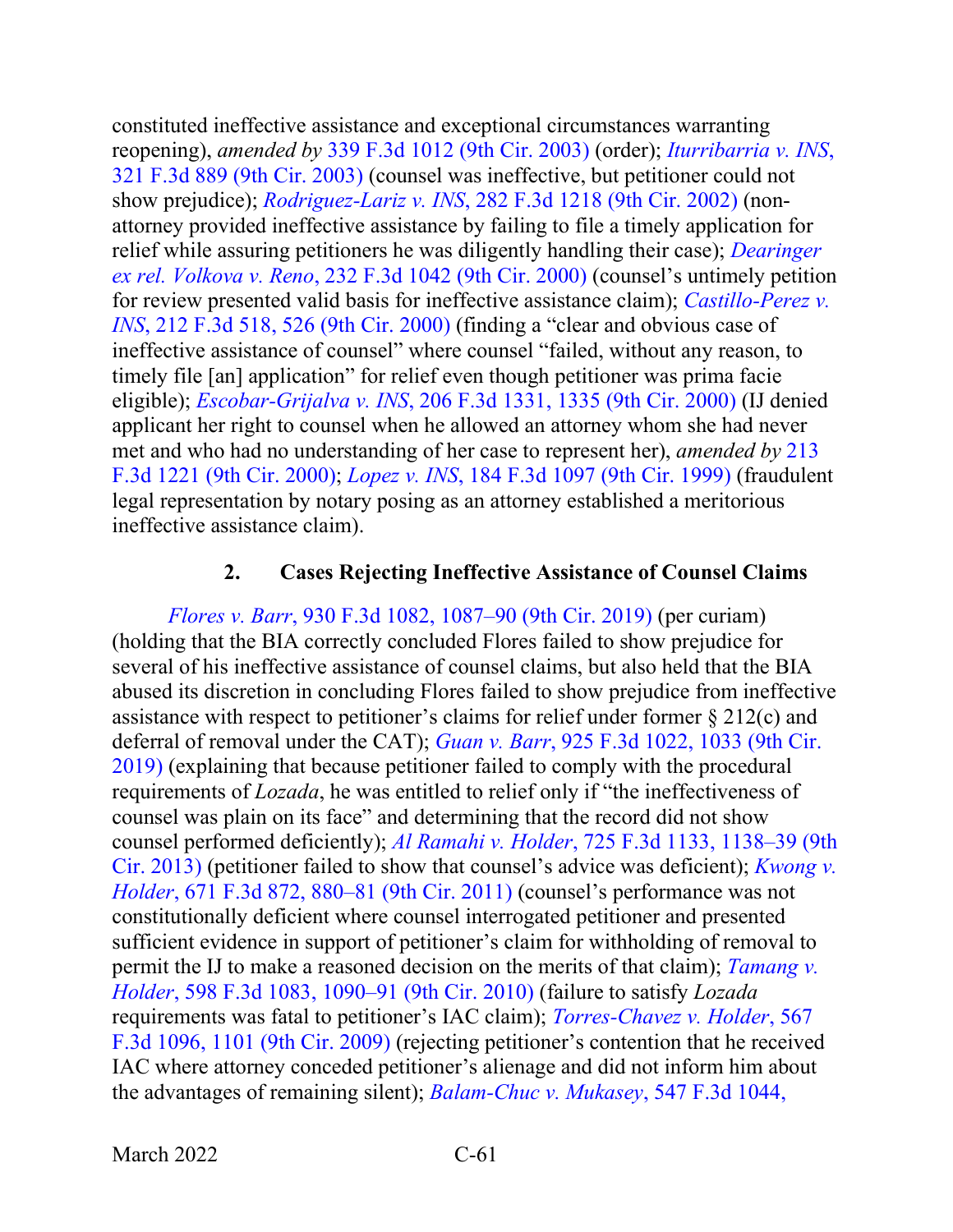1050–51 [\(9th Cir. 2008\)](https://www.westlaw.com/Document/I00c4d6e3a1dc11dd9876f446780b7bdc/View/FullText.html?transitionType=Default&contextData=(sc.Default)&VR=3.0&RS=da3.0&fragmentIdentifier=co_pp_sp_506_1050) (where attorney failed to properly file a visa petition, the Fifth Amendment did not apply because the deficiency did not relate to the substance or fundamental fairness of an ongoing hearing); *[Granados-Oseguera v.](https://www.westlaw.com/Document/I111a0d17949911ddb5cbad29a280d47c/View/FullText.html?transitionType=Default&contextData=(sc.Default)&VR=3.0&RS=da3.0&fragmentIdentifier=co_pp_sp_506_1016)  Mukasey*[, 546 F.3d 1011, 1016 \(9th Cir. 2008\)](https://www.westlaw.com/Document/I111a0d17949911ddb5cbad29a280d47c/View/FullText.html?transitionType=Default&contextData=(sc.Default)&VR=3.0&RS=da3.0&fragmentIdentifier=co_pp_sp_506_1016) (per curiam) (on rehearing, the court denied the petition for review concluding that even if there was IAC, there was no prejudice resulting from the ineffective assistance due to statutory bar to relief where petitioner overstayed voluntary departure period); *[Blanco v. Mukasey](https://www.westlaw.com/Document/I9813882ee94e11dca9c2f716e0c816ba/View/FullText.html?transitionType=Default&contextData=(sc.Default)&VR=3.0&RS=da3.0&fragmentIdentifier=co_pp_sp_506_722)*, [518 F.3d 714, 722 \(9th Cir. 2008\)](https://www.westlaw.com/Document/I9813882ee94e11dca9c2f716e0c816ba/View/FullText.html?transitionType=Default&contextData=(sc.Default)&VR=3.0&RS=da3.0&fragmentIdentifier=co_pp_sp_506_722) (counsel's actions did not deny petitioner his right to full and fair hearing where record showed that counsel diligently examined witnesses, argued points of law before IJ and informed petitioner of his right to appeal, and even if performance was ineffective, petitioner failed to demonstrate prejudice); *Padilla-Padilla v. Gonzales*[, 463 F.3d 972, 975–76 \(9th Cir. 2006\)](https://www.westlaw.com/Document/Idc77f581435211dbbffafa490ee528f6/View/FullText.html?transitionType=Default&contextData=(sc.Default)&VR=3.0&RS=da3.0&fragmentIdentifier=co_pp_sp_506_975) (counsel's erroneous advice regarding the retroactivity of the stop-time rule did not result in the deprivation of due process); *[Lara-Torres v. Ashcroft](https://www.westlaw.com/Document/Id62f1b9a89f311d9b6ea9f5a173c4523/View/FullText.html?transitionType=Default&contextData=(sc.Default)&VR=3.0&RS=da3.0&fragmentIdentifier=co_pp_sp_506_973)*, 383 F.3d 968, [973 \(9th Cir. 2004\)](https://www.westlaw.com/Document/Id62f1b9a89f311d9b6ea9f5a173c4523/View/FullText.html?transitionType=Default&contextData=(sc.Default)&VR=3.0&RS=da3.0&fragmentIdentifier=co_pp_sp_506_973) (counsel's "unfortunate immigration-law advice" was not ineffective assistance because it did not "pertain to the actual substance of the hearing" or "call the hearing's fairness into question"), *amended by* [404 F.3d 1105](https://www.westlaw.com/Document/I3294d541b1d711d9a707f4371c9c34f0/View/FullText.html?transitionType=Default&contextData=(sc.Default)&VR=3.0&RS=da3.0)  [\(9th Cir. 2005\)](https://www.westlaw.com/Document/I3294d541b1d711d9a707f4371c9c34f0/View/FullText.html?transitionType=Default&contextData=(sc.Default)&VR=3.0&RS=da3.0) (order); *Azanor v. Ashcroft*[, 364 F.3d 1013, 1023 \(9th Cir. 2004\)](https://www.westlaw.com/Document/I6abb95f889fd11d9ac45f46c5ea084a3/View/FullText.html?transitionType=Default&contextData=(sc.Default)&VR=3.0&RS=da3.0&fragmentIdentifier=co_pp_sp_506_1023) (rejecting claim because petitioner failed to comply with *Lozada* and counsel's actions did not cause prejudice because petitioner failed to inform counsel of critical facts); *Reyes v. Ashcroft*[, 358 F.3d 592, 597–98 \(9th Cir. 2004\)](https://www.westlaw.com/Document/Id3ae35b189f611d9b6ea9f5a173c4523/View/FullText.html?transitionType=Default&contextData=(sc.Default)&VR=3.0&RS=da3.0&fragmentIdentifier=co_pp_sp_506_597) (rejecting claim because petitioner failed to comply substantially with *Lozada*); *[Melkonian v.](https://www.westlaw.com/Document/I689b2bf389c611d9ac45f46c5ea084a3/View/FullText.html?transitionType=Default&contextData=(sc.Default)&VR=3.0&RS=da3.0)  Ashcroft*[, 320 F.3d 1061 \(9th Cir. 2003\)](https://www.westlaw.com/Document/I689b2bf389c611d9ac45f46c5ea084a3/View/FullText.html?transitionType=Default&contextData=(sc.Default)&VR=3.0&RS=da3.0) (rejecting claim based on single statement of counsel during proceedings); *Lata v. INS*[, 204 F.3d 1241 \(9th Cir. 2000\)](https://www.westlaw.com/Document/Idec608ac795d11d9bf29e2067ad74e5b/View/FullText.html?transitionType=Default&contextData=(sc.Default)&VR=3.0&RS=da3.0) (petitioner failed to show prejudice); *Ortiz v. INS*[, 179 F.3d 1148 \(9th Cir. 1999\)](https://www.westlaw.com/Document/I47cb34aa94a311d9a707f4371c9c34f0/View/FullText.html?transitionType=Default&contextData=(sc.Default)&VR=3.0&RS=da3.0) (petitioner failed to show prejudice); *Behbahani v. INS*[, 796 F.2d 249 \(9th Cir.](https://www.westlaw.com/Document/Ia63136fb94cd11d9a707f4371c9c34f0/View/FullText.html?transitionType=Default&contextData=(sc.Default)&VR=3.0&RS=da3.0)  [1986\)](https://www.westlaw.com/Document/Ia63136fb94cd11d9a707f4371c9c34f0/View/FullText.html?transitionType=Default&contextData=(sc.Default)&VR=3.0&RS=da3.0) (finding no ineffective assistance by accredited representative); *[Ramirez-](https://www.westlaw.com/Document/Ibf2ac3f78b9111d98aaaa007097b7893/View/FullText.html?transitionType=Default&contextData=(sc.Default)&VR=3.0&RS=da3.0&fragmentIdentifier=co_pp_sp_350_500)Durazo v. INS*[, 794 F.2d 491, 500–01 \(9th Cir. 1986\)](https://www.westlaw.com/Document/Ibf2ac3f78b9111d98aaaa007097b7893/View/FullText.html?transitionType=Default&contextData=(sc.Default)&VR=3.0&RS=da3.0&fragmentIdentifier=co_pp_sp_350_500) (no ineffective assistance or prejudice); *[Magallanes-Damian v. INS](https://www.westlaw.com/Document/I8b5de6da94c711d9bc61beebb95be672/View/FullText.html?transitionType=Default&contextData=(sc.Default)&VR=3.0&RS=da3.0)*, 783 F.2d 931 (9th Cir. 1986) (attorney's decision to forego contesting deportability was a tactical decision that did not rise to the level of ineffective assistance).

**Cross-reference**: Due Process in Immigration Proceedings, Ineffective Assistance of Counsel.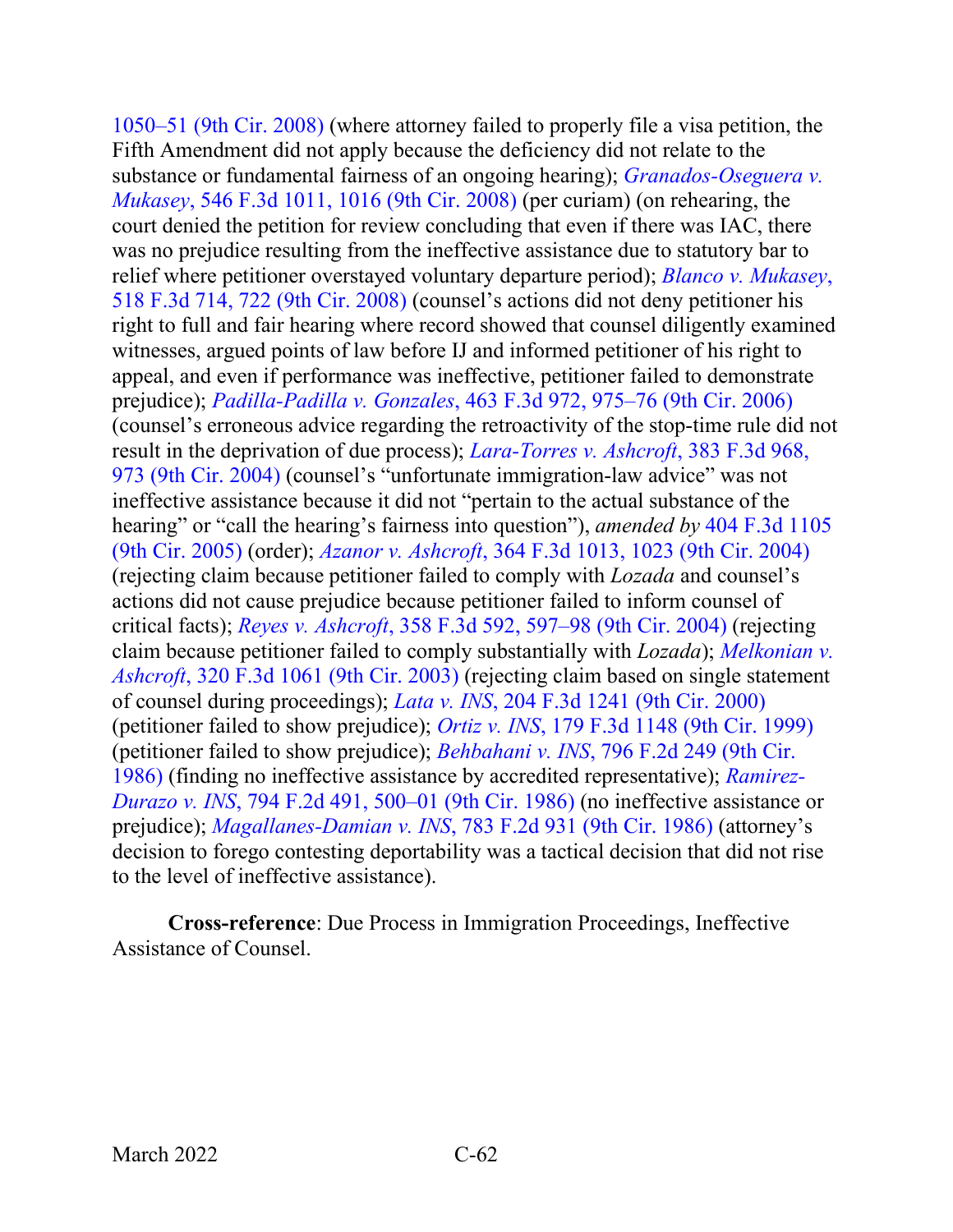## **VIII. CASES ADDRESSING MOTIONS TO REOPEN FOR SPECIFIC RELIEF**

### **A. Motions to Reopen to Apply for Suspension of Deportation**

*INS v. Rios-Pineda*[, 471 U.S. 444 \(1985\)](https://www.westlaw.com/Document/Idf00e7b49c9c11d993e6d35cc61aab4a/View/FullText.html?transitionType=Default&contextData=(sc.Default)&VR=3.0&RS=da3.0) (Attorney General did not abuse discretion in denying motion to reopen); *INS v. Wang*[, 450 U.S. 139 \(1981\) \(per](https://www.westlaw.com/Document/I178ff5949c1f11d993e6d35cc61aab4a/View/FullText.html?transitionType=Default&contextData=(sc.Default)&VR=3.0&RS=da3.0)  [curiam\)](https://www.westlaw.com/Document/I178ff5949c1f11d993e6d35cc61aab4a/View/FullText.html?transitionType=Default&contextData=(sc.Default)&VR=3.0&RS=da3.0) (BIA did not abuse discretion in denying motion to reopen).

*Chete Juarez v. Ashcroft*[, 376 F.3d 944 \(9th Cir. 2004\)](https://www.westlaw.com/Document/Ibfc454c58ba511d9af17b5c9441c4c47/View/FullText.html?transitionType=Default&contextData=(sc.Default)&VR=3.0&RS=da3.0) (petition granted); *Ordonez v. INS*[, 345 F.3d 777 \(9th Cir. 2003\)](https://www.westlaw.com/Document/Ibb13149989eb11d9903eeb4634b8d78e/View/FullText.html?transitionType=Default&contextData=(sc.Default)&VR=3.0&RS=da3.0) (petition granted); *[Iturribarria v.](https://www.westlaw.com/Document/I83dfa6c589c711d9b6ea9f5a173c4523/View/FullText.html?transitionType=Default&contextData=(sc.Default)&VR=3.0&RS=da3.0)  INS*[, 321 F.3d 889 \(9th Cir. 2003\)](https://www.westlaw.com/Document/I83dfa6c589c711d9b6ea9f5a173c4523/View/FullText.html?transitionType=Default&contextData=(sc.Default)&VR=3.0&RS=da3.0) (petition denied); *Guzman v. INS*[, 318 F.3d 911](https://www.westlaw.com/Document/Ib669e66689c011d98b51ba734bfc3c79/View/FullText.html?transitionType=Default&contextData=(sc.Default)&VR=3.0&RS=da3.0)  [\(9th Cir. 2003\)](https://www.westlaw.com/Document/Ib669e66689c011d98b51ba734bfc3c79/View/FullText.html?transitionType=Default&contextData=(sc.Default)&VR=3.0&RS=da3.0) (per curiam) (affirming denial of motion to reopen to apply for suspension because "new" information regarding date of entry was available and capable of discovery prior to deportation hearing); *[Rodriguez-Lariz v. INS](https://www.westlaw.com/Document/Ie0594c0a79cf11d9bf29e2067ad74e5b/View/FullText.html?transitionType=Default&contextData=(sc.Default)&VR=3.0&RS=da3.0)*, 282 [F.3d 1218 \(9th Cir. 2002\)](https://www.westlaw.com/Document/Ie0594c0a79cf11d9bf29e2067ad74e5b/View/FullText.html?transitionType=Default&contextData=(sc.Default)&VR=3.0&RS=da3.0) (reversed and remanded); *Arrozal v. INS*[, 159 F.3d 429](https://www.westlaw.com/Document/I8da9284b947811d9bdd1cfdd544ca3a4/View/FullText.html?transitionType=Default&contextData=(sc.Default)&VR=3.0&RS=da3.0)  [\(9th Cir. 1998\)](https://www.westlaw.com/Document/I8da9284b947811d9bdd1cfdd544ca3a4/View/FullText.html?transitionType=Default&contextData=(sc.Default)&VR=3.0&RS=da3.0) (reversed and remanded); *[Urbina-Osejo v. INS](https://www.westlaw.com/Document/I7859722c942c11d9a707f4371c9c34f0/View/FullText.html?transitionType=Default&contextData=(sc.Default)&VR=3.0&RS=da3.0&fragmentIdentifier=co_pp_sp_506_1317)*, 124 F.3d 1314, [1317 \(9th Cir. 1997\)](https://www.westlaw.com/Document/I7859722c942c11d9a707f4371c9c34f0/View/FullText.html?transitionType=Default&contextData=(sc.Default)&VR=3.0&RS=da3.0&fragmentIdentifier=co_pp_sp_506_1317) (petition remanded); *[Sequeira-Solano v. INS](https://www.westlaw.com/Document/I684617a0940d11d993e6d35cc61aab4a/View/FullText.html?transitionType=Default&contextData=(sc.Default)&VR=3.0&RS=da3.0)*, 104 F.3d 278 [\(9th Cir. 1997\)](https://www.westlaw.com/Document/I684617a0940d11d993e6d35cc61aab4a/View/FullText.html?transitionType=Default&contextData=(sc.Default)&VR=3.0&RS=da3.0) (petition denied); *Watkins v. INS*[, 63 F.3d 844 \(9th Cir. 1995\)](https://www.westlaw.com/Document/I9dfbc21d919f11d98e8fb00d6c6a02dd/View/FullText.html?transitionType=Default&contextData=(sc.Default)&VR=3.0&RS=da3.0) (reversed and remanded); *Limsico v. INS*[, 951 F.2d 210, 213 \(9th Cir. 1991\)](https://www.westlaw.com/Document/I1f63cd1394c611d9a707f4371c9c34f0/View/FullText.html?transitionType=Default&contextData=(sc.Default)&VR=3.0&RS=da3.0&fragmentIdentifier=co_pp_sp_350_213) (petition denied); *Gonzalez Batoon v. INS*[, 791 F.2d 681 \(9th Cir. 1986\)](https://www.westlaw.com/Document/I3552d34694cc11d9bc61beebb95be672/View/FullText.html?transitionType=Default&contextData=(sc.Default)&VR=3.0&RS=da3.0) (en banc) (discretionary denial of reopening was arbitrary); *Vasquez v. INS*[, 767 F.2d 598](https://www.westlaw.com/Document/I4c5d979294af11d9a707f4371c9c34f0/View/FullText.html?transitionType=Default&contextData=(sc.Default)&VR=3.0&RS=da3.0)  [\(9th Cir. 1985\)](https://www.westlaw.com/Document/I4c5d979294af11d9a707f4371c9c34f0/View/FullText.html?transitionType=Default&contextData=(sc.Default)&VR=3.0&RS=da3.0) (suspension and adjustment; petition denied); *[Saldana v. INS](https://www.westlaw.com/Document/I916b946594ad11d9a707f4371c9c34f0/View/FullText.html?transitionType=Default&contextData=(sc.Default)&VR=3.0&RS=da3.0)*, 762 [F.2d 824 \(9th Cir. 1985\)](https://www.westlaw.com/Document/I916b946594ad11d9a707f4371c9c34f0/View/FullText.html?transitionType=Default&contextData=(sc.Default)&VR=3.0&RS=da3.0) (reversed and remanded), *amended by* [785 F.2d 650 \(9th](https://www.westlaw.com/Document/I2506569a94c911d993e6d35cc61aab4a/View/FullText.html?transitionType=Default&contextData=(sc.Default)&VR=3.0&RS=da3.0)  [Cir. 1986\)](https://www.westlaw.com/Document/I2506569a94c911d993e6d35cc61aab4a/View/FullText.html?transitionType=Default&contextData=(sc.Default)&VR=3.0&RS=da3.0) (order); *Duran v. INS*, [756 F.2d 1338 \(9th Cir. 1985\) \(reversed and](https://www.westlaw.com/Document/Ib2100113945311d9bc61beebb95be672/View/FullText.html?transitionType=Default&contextData=(sc.Default)&VR=3.0&RS=da3.0)  [remanded\)](https://www.westlaw.com/Document/Ib2100113945311d9bc61beebb95be672/View/FullText.html?transitionType=Default&contextData=(sc.Default)&VR=3.0&RS=da3.0).

**Cross-reference**: Cancellation of Removal, Suspension of Deportation, and Section 212(c) Relief.

### **B. Motions to Reopen to Apply for Asylum and Withholding**

*INS v. Doherty*[, 502 U.S. 314 \(1992\)](https://www.westlaw.com/Document/Idf00c0b09c9c11d993e6d35cc61aab4a/View/FullText.html?transitionType=Default&contextData=(sc.Default)&VR=3.0&RS=da3.0) (Attorney General did not abuse his discretion by denying the motion to reopen); *INS v. Abudu*[, 485 U.S. 94 \(1988\)](https://www.westlaw.com/Document/I650213d29c9711d9bc61beebb95be672/View/FullText.html?transitionType=Default&contextData=(sc.Default)&VR=3.0&RS=da3.0) (BIA did not abuse its discretion by denying the motion to reopen); *[Nababan v.](https://www.westlaw.com/Document/Ic45d3c204c9711ecbe28a1944976b7ad/View/FullText.html?transitionType=Default&contextData=(sc.Default)&VR=3.0&RS=da3.0&fragmentIdentifier=co_pp_sp_8173_1096)  Garland*[, 18 F.4th 1090, 1096 \(9th Cir. 2021\)](https://www.westlaw.com/Document/Ic45d3c204c9711ecbe28a1944976b7ad/View/FullText.html?transitionType=Default&contextData=(sc.Default)&VR=3.0&RS=da3.0&fragmentIdentifier=co_pp_sp_8173_1096) (petition granted where BIA failed to assess individualized risk of persecution and directing the BIA on remand to assess whether country conditions in Indonesia have materially changed for evangelical Christians in particular, as distinct from Christians in general); *[Hernandez-Galand](https://www.westlaw.com/Document/I9b87f0c0b35d11ebbfe8d873c1c72202/View/FullText.html?transitionType=Default&contextData=(sc.Default)&VR=3.0&RS=da3.0&fragmentIdentifier=co_pp_sp_506_1037)  v. Garland*[, 996 F.3d 1030, 1037 \(9th Cir. 2021\)](https://www.westlaw.com/Document/I9b87f0c0b35d11ebbfe8d873c1c72202/View/FullText.html?transitionType=Default&contextData=(sc.Default)&VR=3.0&RS=da3.0&fragmentIdentifier=co_pp_sp_506_1037) (petition granted where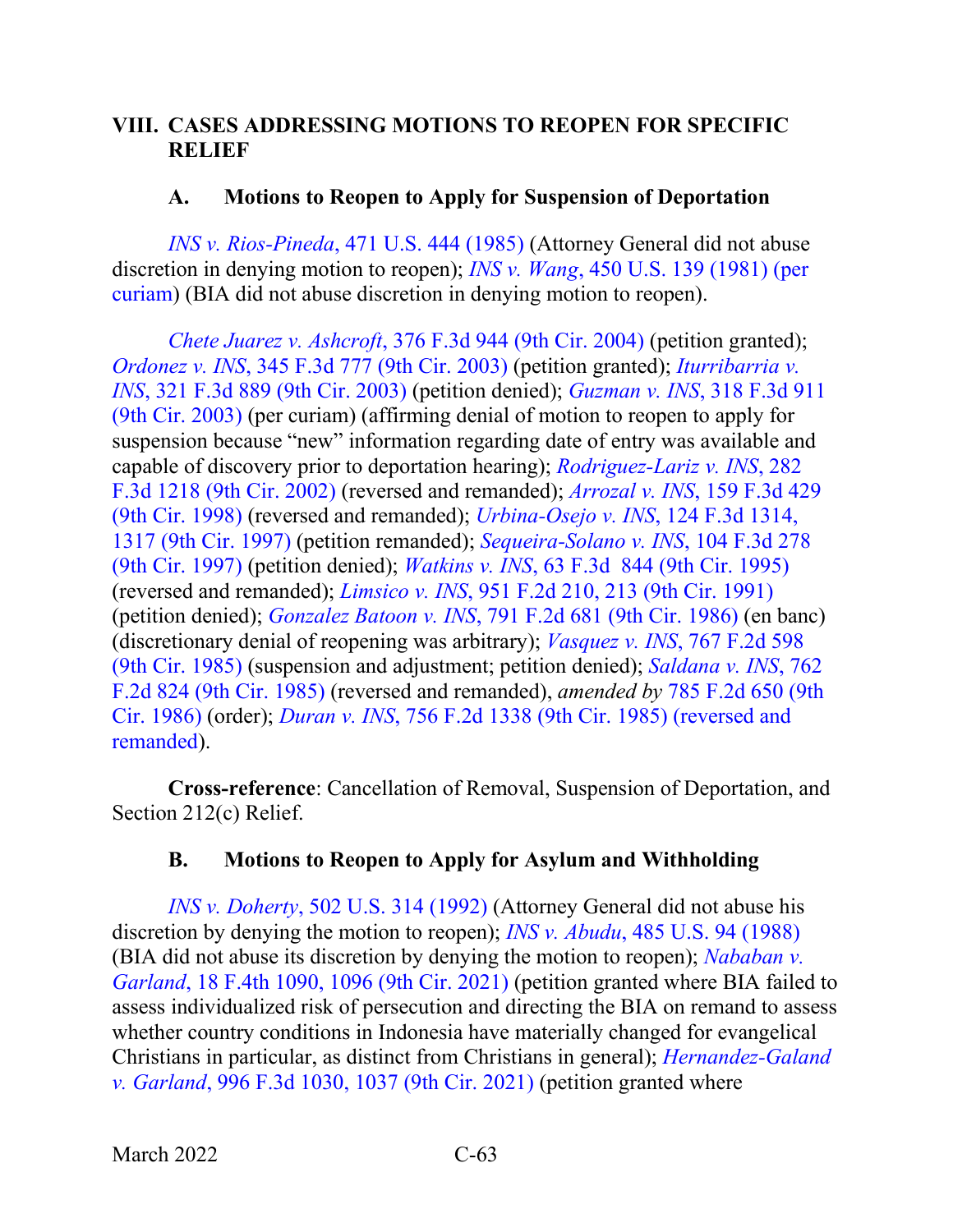exceptional circumstances warranted reopening of immigration proceedings); *[Cui](https://www.westlaw.com/Document/I6b62a7b01ca211ec925cb2bf681461fd/View/FullText.html?transitionType=Default&contextData=(sc.Default)&VR=3.0&RS=da3.0&fragmentIdentifier=co_pp_sp_8173_1001)  v. Garland*[, 13 F.4th 991, 1001 \(9th Cir. 2021\)](https://www.westlaw.com/Document/I6b62a7b01ca211ec925cb2bf681461fd/View/FullText.html?transitionType=Default&contextData=(sc.Default)&VR=3.0&RS=da3.0&fragmentIdentifier=co_pp_sp_8173_1001) (petition denied where permanent resident failed to make prima facie showing of eligibility for asylum or withholding of removal, and thus, BIA did not abuse its discretion in denying motion to reopen); *Silva v. Garland*[, 993 F.3d 705 \(9th Cir. 2021\)](https://www.westlaw.com/Document/I77eeccc0919711eb86f0fe514fc262aa/View/FullText.html?transitionType=Default&contextData=(sc.Default)&VR=3.0&RS=da3.0) (petition denied); *Rodriguez v. Garland*[, 990 F.3d 1205, 1211 \(9th Cir. 2021\)](https://www.westlaw.com/Document/I7fc981a085d611eb9851e09b8b034c3a/View/FullText.html?transitionType=Default&contextData=(sc.Default)&VR=3.0&RS=da3.0&fragmentIdentifier=co_pp_sp_506_1211) (petition denied); *Salim v. Lynch*[, 831 F.3d 1133, 1137 \(9th Cir. 2016\)](https://www.westlaw.com/Document/Ic4d603c0586511e6b150a0f8f302dd90/View/FullText.html?transitionType=Default&contextData=(sc.Default)&VR=3.0&RS=da3.0&fragmentIdentifier=co_pp_sp_506_1137) (petition granted); *Zhao v. Holder*[, 728 F.3d 1144, 1145 \(9th Cir. 2013\)](https://www.westlaw.com/Document/Ia0dd0db616b511e3981fa20c4f198a69/View/FullText.html?transitionType=Default&contextData=(sc.Default)&VR=3.0&RS=da3.0&fragmentIdentifier=co_pp_sp_506_1145) (petition granted); *[Ali v.](https://www.westlaw.com/Document/I10dc7c24517a11e0b931b80af77abaf1/View/FullText.html?transitionType=Default&contextData=(sc.Default)&VR=3.0&RS=da3.0)  Holder*[, 637 F.3d 1025 \(9th Cir. 2011\)](https://www.westlaw.com/Document/I10dc7c24517a11e0b931b80af77abaf1/View/FullText.html?transitionType=Default&contextData=(sc.Default)&VR=3.0&RS=da3.0) (petition granted); *[Almaraz v. Holder](https://www.westlaw.com/Document/Ifc19c38d7e2911df8e45a3b5a338fda3/View/FullText.html?transitionType=Default&contextData=(sc.Default)&VR=3.0&RS=da3.0)*, 608 [F.3d 638 \(9th Cir. 2010\)](https://www.westlaw.com/Document/Ifc19c38d7e2911df8e45a3b5a338fda3/View/FullText.html?transitionType=Default&contextData=(sc.Default)&VR=3.0&RS=da3.0) (petition denied); *[Delgado-Ortiz v. Holder](https://www.westlaw.com/Document/I56b6ac4e46a311dfae65b23e804c3c12/View/FullText.html?transitionType=Default&contextData=(sc.Default)&VR=3.0&RS=da3.0)*, 600 F.3d 1148 [\(9th Cir. 2010\)](https://www.westlaw.com/Document/I56b6ac4e46a311dfae65b23e804c3c12/View/FullText.html?transitionType=Default&contextData=(sc.Default)&VR=3.0&RS=da3.0) (petition denied); *Najmabadi v. Holder*[, 597 F.3d 983 \(9th Cir.](https://www.westlaw.com/Document/I577261602bab11df8bf6cd8525c41437/View/FullText.html?transitionType=Default&contextData=(sc.Default)&VR=3.0&RS=da3.0)  [2010\)](https://www.westlaw.com/Document/I577261602bab11df8bf6cd8525c41437/View/FullText.html?transitionType=Default&contextData=(sc.Default)&VR=3.0&RS=da3.0) (petition denied); *Lin v. Holder*[, 588 F.3d 981 \(9th Cir. 2009\)](https://www.westlaw.com/Document/Iae152f54e06b11dea82ab9f4ee295c21/View/FullText.html?transitionType=Default&contextData=(sc.Default)&VR=3.0&RS=da3.0) (petition denied); *Toufighi v. Mukasey*[, 538 F.3d 988, 996–97 \(9th Cir. 2008\)](https://www.westlaw.com/Document/Idecbc5b86d3a11ddbc7bf97f340af743/View/FullText.html?transitionType=Default&contextData=(sc.Default)&VR=3.0&RS=da3.0&fragmentIdentifier=co_pp_sp_506_996) (petition denied); *Chen v. Mukasey*[, 524 F.3d 1028, 1031–34 \(9th Cir. 2008\)](https://www.westlaw.com/Document/I2c3ca00e186f11dd9876f446780b7bdc/View/FullText.html?transitionType=Default&contextData=(sc.Default)&VR=3.0&RS=da3.0&fragmentIdentifier=co_pp_sp_506_1031) (petition denied); *Bhasin v. Gonzales*[, 423 F.3d 977, 989 \(9th Cir. 2005\)](https://www.westlaw.com/Document/I0d89dd331b0b11daaea49302b5f61a35/View/FullText.html?transitionType=Default&contextData=(sc.Default)&VR=3.0&RS=da3.0&fragmentIdentifier=co_pp_sp_506_989) (petition granted); *Mohammed v. Gonzales*[, 400 F.3d 785 \(9th Cir. 2005\)](https://www.westlaw.com/Document/Iccc09121919f11d993e6d35cc61aab4a/View/FullText.html?transitionType=Default&contextData=(sc.Default)&VR=3.0&RS=da3.0) (petition granted); *[Malty v.](https://www.westlaw.com/Document/I3519d29b8bb011d99dcc8cc3e68b51e9/View/FullText.html?transitionType=Default&contextData=(sc.Default)&VR=3.0&RS=da3.0)  Ashcroft*[, 381 F.3d 942 \(9th Cir. 2004\)](https://www.westlaw.com/Document/I3519d29b8bb011d99dcc8cc3e68b51e9/View/FullText.html?transitionType=Default&contextData=(sc.Default)&VR=3.0&RS=da3.0) (petition granted); *[Lin v. Ashcroft](https://www.westlaw.com/Document/Ibfb07ea48ba511d9af17b5c9441c4c47/View/FullText.html?transitionType=Default&contextData=(sc.Default)&VR=3.0&RS=da3.0)*, 377 F.3d [1014 \(9th Cir. 2004\)](https://www.westlaw.com/Document/Ibfb07ea48ba511d9af17b5c9441c4c47/View/FullText.html?transitionType=Default&contextData=(sc.Default)&VR=3.0&RS=da3.0) (petition granted); *Siong v. INS*[, 376 F.3d 1030 \(9th Cir.](https://www.westlaw.com/Document/Ibfc258fb8ba511d9af17b5c9441c4c47/View/FullText.html?transitionType=Default&contextData=(sc.Default)&VR=3.0&RS=da3.0)  [2004\)](https://www.westlaw.com/Document/Ibfc258fb8ba511d9af17b5c9441c4c47/View/FullText.html?transitionType=Default&contextData=(sc.Default)&VR=3.0&RS=da3.0) (petition granted); *Singh v. Ashcroft*[, 367 F.3d 1182 \(9th Cir. 2004\)](https://www.westlaw.com/Document/I02d0acc38a0511d98b51ba734bfc3c79/View/FullText.html?transitionType=Default&contextData=(sc.Default)&VR=3.0&RS=da3.0) (petition granted); *Azanor v. Ashcroft*[, 364 F.3d 1013 \(9th Cir. 2004\)](https://www.westlaw.com/Document/I6abb95f889fd11d9ac45f46c5ea084a3/View/FullText.html?transitionType=Default&contextData=(sc.Default)&VR=3.0&RS=da3.0) (denying petition as to asylum and withholding, granting as to CAT relief); *Ma v. Ashcroft*[, 361 F.3d 553](https://www.westlaw.com/Document/I7d8ae9cd89fc11d98b51ba734bfc3c79/View/FullText.html?transitionType=Default&contextData=(sc.Default)&VR=3.0&RS=da3.0)  [\(9th Cir. 2004\)](https://www.westlaw.com/Document/I7d8ae9cd89fc11d98b51ba734bfc3c79/View/FullText.html?transitionType=Default&contextData=(sc.Default)&VR=3.0&RS=da3.0) (petition granted); *Cano-Merida v. INS*[, 311 F.3d 960 \(9th Cir.](https://www.westlaw.com/Document/I38f6820a89b711d9ac45f46c5ea084a3/View/FullText.html?transitionType=Default&contextData=(sc.Default)&VR=3.0&RS=da3.0)  [2002\)](https://www.westlaw.com/Document/I38f6820a89b711d9ac45f46c5ea084a3/View/FullText.html?transitionType=Default&contextData=(sc.Default)&VR=3.0&RS=da3.0) (granting petition for review of BIA's denial of motion to reconsider based on due process violation); *Mejia v. Ashcroft*[, 298 F.3d 873 \(9th Cir. 2002\)](https://www.westlaw.com/Document/I5212a89379e011d99c4dbb2f0352441d/View/FullText.html?transitionType=Default&contextData=(sc.Default)&VR=3.0&RS=da3.0) (petition granted); *Konstantinova v. INS*[, 195 F.3d 528 \(9th Cir. 1999\)](https://www.westlaw.com/Document/I986e898794b611d9bc61beebb95be672/View/FullText.html?transitionType=Default&contextData=(sc.Default)&VR=3.0&RS=da3.0) (petition denied); *Bolshakov v. INS*[, 133 F.3d 1279 \(9th Cir. 1998\)](https://www.westlaw.com/Document/I419b3373943811d9a707f4371c9c34f0/View/FullText.html?transitionType=Default&contextData=(sc.Default)&VR=3.0&RS=da3.0) (petition denied); *[Lainez-Ortiz v.](https://www.westlaw.com/Document/I433ac8a3934611d993e6d35cc61aab4a/View/FullText.html?transitionType=Default&contextData=(sc.Default)&VR=3.0&RS=da3.0)  INS*[, 96 F.3d 393 \(9th Cir. 1996\)](https://www.westlaw.com/Document/I433ac8a3934611d993e6d35cc61aab4a/View/FullText.html?transitionType=Default&contextData=(sc.Default)&VR=3.0&RS=da3.0) (petition denied); *[Romero-Morales v. INS](https://www.westlaw.com/Document/I38808e06970511d993e6d35cc61aab4a/View/FullText.html?transitionType=Default&contextData=(sc.Default)&VR=3.0&RS=da3.0)*, 25 [F.3d 125 \(9th Cir. 1994\)](https://www.westlaw.com/Document/I38808e06970511d993e6d35cc61aab4a/View/FullText.html?transitionType=Default&contextData=(sc.Default)&VR=3.0&RS=da3.0) (petition granted); *Chavez v. INS*[, 723 F.2d 1431 \(9th Cir.](https://www.westlaw.com/Document/I057a5645944811d9bc61beebb95be672/View/FullText.html?transitionType=Default&contextData=(sc.Default)&VR=3.0&RS=da3.0)  [1984\)](https://www.westlaw.com/Document/I057a5645944811d9bc61beebb95be672/View/FullText.html?transitionType=Default&contextData=(sc.Default)&VR=3.0&RS=da3.0) (petition denied); *Rodriguez v. INS*[, 841 F.2d 865 \(9th Cir. 1987\)](https://www.westlaw.com/Document/I84b31702957211d993e6d35cc61aab4a/View/FullText.html?transitionType=Default&contextData=(sc.Default)&VR=3.0&RS=da3.0) (reversed and remanded); *Ghadessi v. INS*[, 797 F.2d 804 \(9th Cir. 1986\)](https://www.westlaw.com/Document/Iaba7d5dc94cd11d9a707f4371c9c34f0/View/FullText.html?transitionType=Default&contextData=(sc.Default)&VR=3.0&RS=da3.0) (petition granted); *Sakhavat v. INS*[, 796 F.2d 1201 \(9th Cir. 1986\)](https://www.westlaw.com/Document/Ia6221bd094cd11d9a707f4371c9c34f0/View/FullText.html?transitionType=Default&contextData=(sc.Default)&VR=3.0&RS=da3.0) (reversed and remanded); *[Aviles-](https://www.westlaw.com/Document/Iaeb5444d94ca11d9bdd1cfdd544ca3a4/View/FullText.html?transitionType=Default&contextData=(sc.Default)&VR=3.0&RS=da3.0)Torres v. INS*, [790 F.2d 1433 \(9th Cir. 1986\)](https://www.westlaw.com/Document/Iaeb5444d94ca11d9bdd1cfdd544ca3a4/View/FullText.html?transitionType=Default&contextData=(sc.Default)&VR=3.0&RS=da3.0) (reversed and remanded); *[Larimi v.](https://www.westlaw.com/Document/I8b69588894c711d9bc61beebb95be672/View/FullText.html?transitionType=Default&contextData=(sc.Default)&VR=3.0&RS=da3.0)  INS*[, 782 F.2d 1494 \(9th Cir. 1986\)](https://www.westlaw.com/Document/I8b69588894c711d9bc61beebb95be672/View/FullText.html?transitionType=Default&contextData=(sc.Default)&VR=3.0&RS=da3.0) (petition denied); *Maroufi v. INS*[, 772 F.2d 597](https://www.westlaw.com/Document/I8f8a861b94b211d993e6d35cc61aab4a/View/FullText.html?transitionType=Default&contextData=(sc.Default)&VR=3.0&RS=da3.0)  [\(9th Cir. 1985\)](https://www.westlaw.com/Document/I8f8a861b94b211d993e6d35cc61aab4a/View/FullText.html?transitionType=Default&contextData=(sc.Default)&VR=3.0&RS=da3.0) (remanding on asylum claim); *Sangabi v. INS*[, 763 F.2d 374 \(9th](https://www.westlaw.com/Document/I9162bacb94ad11d9a707f4371c9c34f0/View/FullText.html?transitionType=Default&contextData=(sc.Default)&VR=3.0&RS=da3.0)  [Cir. 1985\)](https://www.westlaw.com/Document/I9162bacb94ad11d9a707f4371c9c34f0/View/FullText.html?transitionType=Default&contextData=(sc.Default)&VR=3.0&RS=da3.0) (petition denied); *Samimi v. INS*, 714 F.2d [992 \(9th Cir. 1983\)](https://www.westlaw.com/Document/I683997a1941111d9a707f4371c9c34f0/View/FullText.html?transitionType=Default&contextData=(sc.Default)&VR=3.0&RS=da3.0)  [\(remanded\)](https://www.westlaw.com/Document/I683997a1941111d9a707f4371c9c34f0/View/FullText.html?transitionType=Default&contextData=(sc.Default)&VR=3.0&RS=da3.0).

**Cross-reference**: Asylum, Withholding and the Convention Against Torture.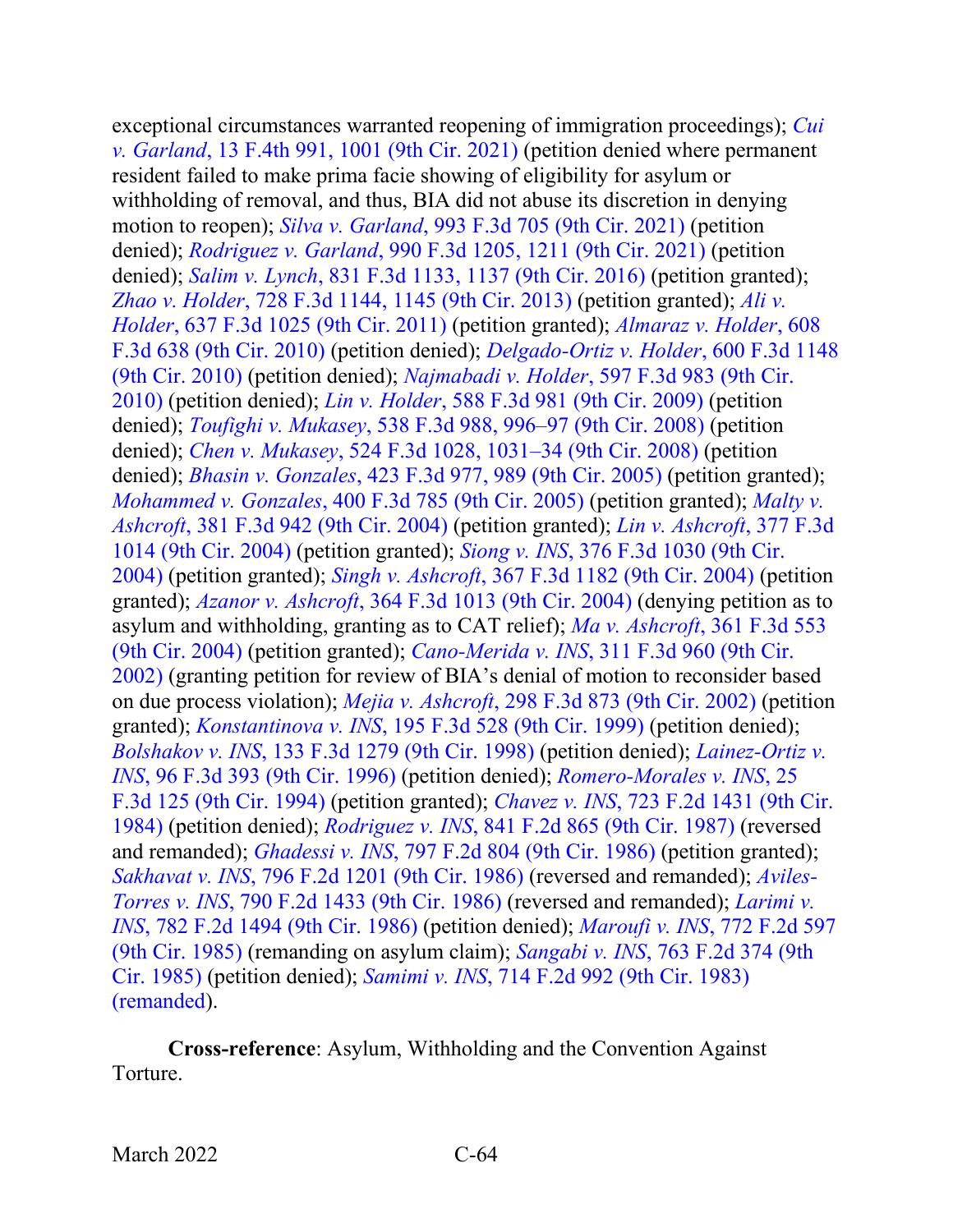### **C. Motions to Reopen to Apply for Relief Under the Convention Against Torture**

"Denial of a motion to reopen to present a claim under the Convention qualifies as a final order of removal," over which this court has jurisdiction. *Hamoui v. Ashcroft*[, 389 F.3d 821, 826 \(9th Cir. 2004\)](https://www.westlaw.com/Document/I9f205f148bc411d99a6fdc806bf1638e/View/FullText.html?transitionType=Default&contextData=(sc.Default)&VR=3.0&RS=da3.0&fragmentIdentifier=co_pp_sp_506_826) (petition granted).

"The 'reasonable likelihood' standard applies at the motion to reopen stage, while the 'more likely than not standard' applies to CAT protection claims themselves." *Kaur v. Garland*[, 2 F.4th 823, 837 \(9th Cir. 2021\)](https://www.westlaw.com/Document/Ia5b92ef0d2c111ebb381adeb81954cc5/View/FullText.html?transitionType=Default&contextData=(sc.Default)&VR=3.0&RS=da3.0&fragmentIdentifier=co_pp_sp_8173_837) (petition granted) (explaining that for Kaur to "prevail on her motion to reopen, [she] need not prove her CAT claim. She must merely show that there is a reasonable likelihood that she will be able to show that it is more likely than not she will be tortured if returned to India).

*See also Etemadi v. Garland*[, 12 F.4th 1013, 1032 \(9th Cir. 2021\)](https://www.westlaw.com/Document/I5967496011a511ecb72ce2c86e84f35e/View/FullText.html?transitionType=Default&contextData=(sc.Default)&VR=3.0&RS=da3.0&fragmentIdentifier=co_pp_sp_8173_1032) (petition granted) ("Etemadi has demonstrated changed country conditions in Iran and has also made a prima facie showing of entitlement to CAT relief*.*"); *[Silva v. Garland](https://www.westlaw.com/Document/I77eeccc0919711eb86f0fe514fc262aa/View/FullText.html?transitionType=Default&contextData=(sc.Default)&VR=3.0&RS=da3.0&fragmentIdentifier=co_pp_sp_506_719)*, [993 F.3d 705, 719 \(9th Cir. 2021\)](https://www.westlaw.com/Document/I77eeccc0919711eb86f0fe514fc262aa/View/FullText.html?transitionType=Default&contextData=(sc.Default)&VR=3.0&RS=da3.0&fragmentIdentifier=co_pp_sp_506_719) (petition denied) (concluding that "[i]t was neither arbitrary nor irrational for the BIA to conclude that Silva's speculations in his motion to reopen and declaration were insufficient to show "that it is more likely than not that he would be tortured if removed to [the Philippines]."); *Agonafer v. Sessions*[, 859 F.3d 1198, 1203–04 \(9th Cir. 2017\)](https://www.westlaw.com/Document/Ic0d3d020583411e7b7978f65e9bf93b3/View/FullText.html?transitionType=Default&contextData=(sc.Default)&VR=3.0&RS=da3.0&fragmentIdentifier=co_pp_sp_506_1203) ("The changed country conditions exception likewise applies to motions to reopen to assert CAT claims.") (petition granted); *Go v. Holder*[, 744 F.3d 604, 609 \(9th Cir. 2014\)](https://www.westlaw.com/Document/Ic3bae503a66511e39ac8bab74931929c/View/FullText.html?transitionType=Default&contextData=(sc.Default)&VR=3.0&RS=da3.0&fragmentIdentifier=co_pp_sp_506_609) (regulations governing motions to reopen filed with the BIA apply to motion that arise under the Convention Against Torture); *[Oyeniran v. Holder](https://www.westlaw.com/Document/I8201589067ea11e18b1ac573b20fcfb7/View/FullText.html?transitionType=Default&contextData=(sc.Default)&VR=3.0&RS=da3.0&fragmentIdentifier=co_pp_sp_506_808)*, 672 F.3d 800, [808–09 \(9th Cir. 2012\)](https://www.westlaw.com/Document/I8201589067ea11e18b1ac573b20fcfb7/View/FullText.html?transitionType=Default&contextData=(sc.Default)&VR=3.0&RS=da3.0&fragmentIdentifier=co_pp_sp_506_808) (BIA abused discretion by rejecting new evidence relevant to whether petitioner eligible for deferral of removal under CAT); *[Williams v.](https://www.westlaw.com/Document/Idead62274dbf11ddb5cbad29a280d47c/View/FullText.html?transitionType=Default&contextData=(sc.Default)&VR=3.0&RS=da3.0&fragmentIdentifier=co_pp_sp_506_1042)  Mukasey*[, 531 F.3d 1040, 1042–43 \(9th Cir. 2008\)](https://www.westlaw.com/Document/Idead62274dbf11ddb5cbad29a280d47c/View/FullText.html?transitionType=Default&contextData=(sc.Default)&VR=3.0&RS=da3.0&fragmentIdentifier=co_pp_sp_506_1042) (publication of CAT regulations in Federal Register provided adequate notice of June 21, 1999 deadline to file motion to reopen based on CAT claim of applicant subject to pre-March 22, 1999 removal order); *Huang v. Ashcroft*[, 390 F.3d 1118 \(9th Cir. 2004\)](https://www.westlaw.com/Document/I9f077fe18bc411d99a6fdc806bf1638e/View/FullText.html?transitionType=Default&contextData=(sc.Default)&VR=3.0&RS=da3.0) (motions to reopen to apply for withholding or deferral of removal under CAT are both subject to the time limitations set forth in 8 C.F.R. § [208.18\(b\)\(2\)\)](https://www.westlaw.com/Document/N9081343053FD11EBAA6BE0BB0F48E02C/View/FullText.html?transitionType=Default&contextData=(sc.Default)&VR=3.0&RS=da3.0); *[Azanor v. Ashcroft](https://www.westlaw.com/Document/I6abb95f889fd11d9ac45f46c5ea084a3/View/FullText.html?transitionType=Default&contextData=(sc.Default)&VR=3.0&RS=da3.0)*, [364 F.3d 1013 \(9th Cir. 2004\)](https://www.westlaw.com/Document/I6abb95f889fd11d9ac45f46c5ea084a3/View/FullText.html?transitionType=Default&contextData=(sc.Default)&VR=3.0&RS=da3.0) (granting petition as to CAT relief and remanding for evaluation under correct legal standard); *[Vukmirovic v. Ashcroft](https://www.westlaw.com/Document/I6abb47de89fd11d9ac45f46c5ea084a3/View/FullText.html?transitionType=Default&contextData=(sc.Default)&VR=3.0&RS=da3.0&fragmentIdentifier=co_pp_sp_506_1253)*, 362 F.3d [1247, 1253 \(9th Cir. 2004\)](https://www.westlaw.com/Document/I6abb47de89fd11d9ac45f46c5ea084a3/View/FullText.html?transitionType=Default&contextData=(sc.Default)&VR=3.0&RS=da3.0&fragmentIdentifier=co_pp_sp_506_1253) (IJ abused his discretion in failing to address motion to reopen to apply for CAT relief); *Abassi v. INS*[, 305 F.3d 1028 \(9th Cir. 2002\)](https://www.westlaw.com/Document/I54ff382c89ad11d98b51ba734bfc3c79/View/FullText.html?transitionType=Default&contextData=(sc.Default)&VR=3.0&RS=da3.0) (petition granted in part); *Kamalthas v. INS*[, 251 F.3d 1279 \(9th Cir. 2001\)](https://www.westlaw.com/Document/Ida022c7c79b411d98c82a53fc8ac8757/View/FullText.html?transitionType=Default&contextData=(sc.Default)&VR=3.0&RS=da3.0)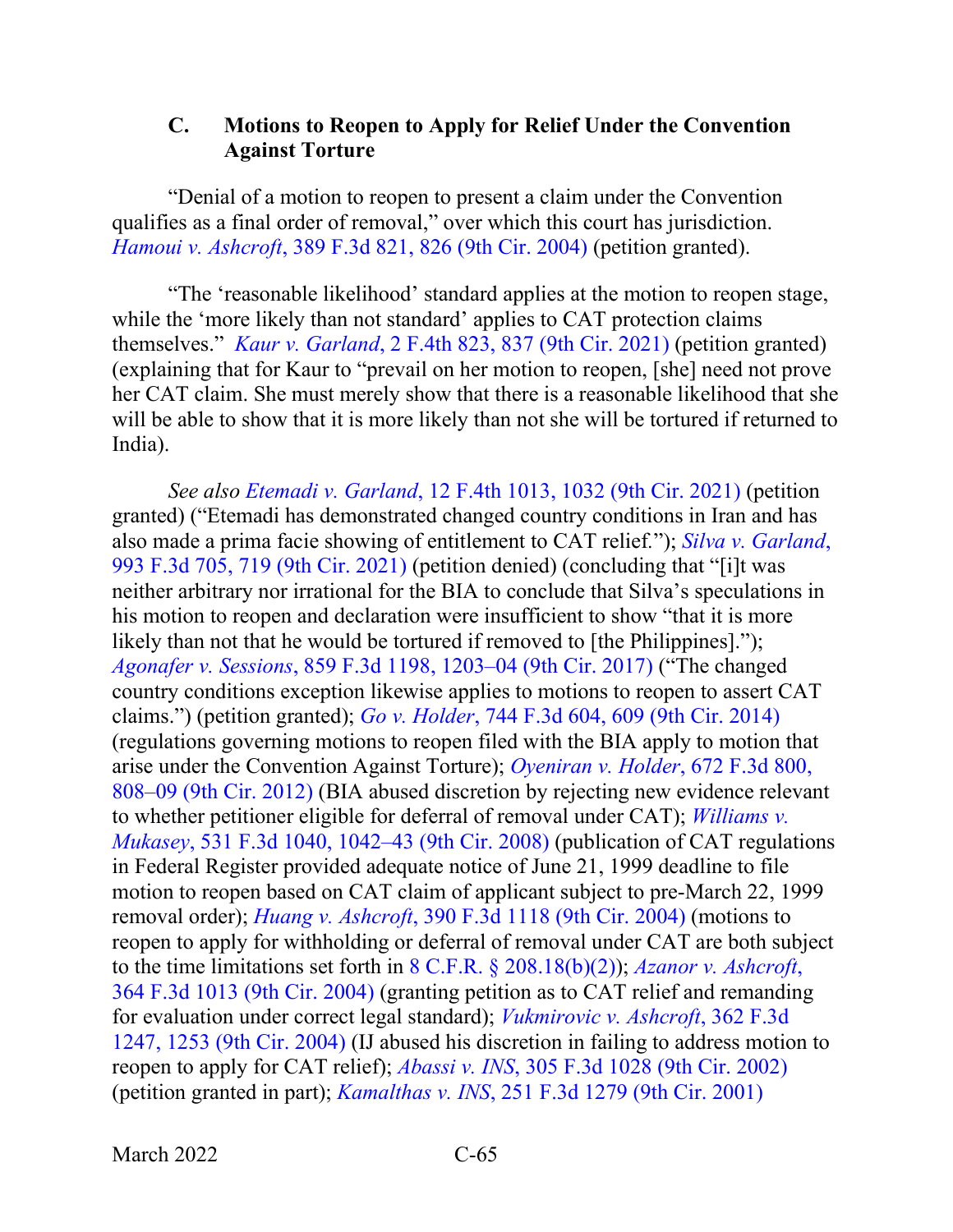(vacated and remanded); *Khourassany v. INS*[, 208 F.3d 1096 \(9th Cir. 2000\)](https://www.westlaw.com/Document/I24ba5486796111d99c4dbb2f0352441d/View/FullText.html?transitionType=Default&contextData=(sc.Default)&VR=3.0&RS=da3.0) (motion to remand denied); *Cano-Merida v. INS*, [311 F.3d 960 \(9th Cir. 2002\)](https://www.westlaw.com/Document/I38f6820a89b711d9ac45f46c5ea084a3/View/FullText.html?transitionType=Default&contextData=(sc.Default)&VR=3.0&RS=da3.0)  [\(petition denied](https://www.westlaw.com/Document/I38f6820a89b711d9ac45f46c5ea084a3/View/FullText.html?transitionType=Default&contextData=(sc.Default)&VR=3.0&RS=da3.0) as to motion to reopen to apply for CAT relief).

**Cross-reference**: Asylum, Withholding and the Convention Against Torture.

## **D. Motions to Reopen to Apply for Adjustment of Status**

"[T]he Board of Immigration Appeals has authority to reopen proceedings of an alien who is under a final order of removal in order to afford the alien an opportunity to pursue an adjustment of status application before United States Citizenship and Immigration Services." *Singh v. Holder*[, 771 F.3d 647, 649 \(9th](https://www.westlaw.com/Document/I5d8bedcf6b7311e4b4bafa136b480ad2/View/FullText.html?transitionType=Default&contextData=(sc.Default)&VR=3.0&RS=da3.0&fragmentIdentifier=co_pp_sp_506_649)  [Cir. 2014\).](https://www.westlaw.com/Document/I5d8bedcf6b7311e4b4bafa136b480ad2/View/FullText.html?transitionType=Default&contextData=(sc.Default)&VR=3.0&RS=da3.0&fragmentIdentifier=co_pp_sp_506_649) "Generally, a motion to reopen for adjustment of status will not be granted on the basis of a marriage entered into during deportation proceedings unless the petitioner qualifies for the bona fide marriage exception." *[Yepremyan v.](https://www.westlaw.com/Document/I65c20260a49511df89d7bf2e8566150b/View/FullText.html?transitionType=Default&contextData=(sc.Default)&VR=3.0&RS=da3.0&fragmentIdentifier=co_pp_sp_506_1044)  Holder*[, 614 F.3d 1042, 1044 \(9th Cir. 2010\) \(per curiam\)](https://www.westlaw.com/Document/I65c20260a49511df89d7bf2e8566150b/View/FullText.html?transitionType=Default&contextData=(sc.Default)&VR=3.0&RS=da3.0&fragmentIdentifier=co_pp_sp_506_1044) (citing [8 U.S.C. 1255\(e\)\)](https://www.westlaw.com/Document/N39908FF1B08F11EC9625F0F3857FB0D2/View/FullText.html?transitionType=Default&contextData=(sc.Default)&VR=3.0&RS=da3.0) (denying petition where BIA acted within its discretion in denying motion to reopen where petitioner failed to prove her marriage to be bona fide by clear and convincing evidence).

*See also Rubalcaba v. Garland*[, 998 F.3d 1031, 1041 \(9th Cir. 2021\)](https://www.westlaw.com/Document/Ib8851b70c3da11ebb1cbbeff33b6dc3d/View/FullText.html?transitionType=Default&contextData=(sc.Default)&VR=3.0&RS=da3.0&fragmentIdentifier=co_pp_sp_506_1041) (granting petition because BIA erred in determining that departure bar prevented IJ from reopening proceedings *sua sponte* to allow him to apply for adjustment of status); *Bonilla v. Lynch*[, 840 F.3d 575, 583–84 \(9th Cir. 2016\)](https://www.westlaw.com/Document/I036825c0972511e69e6ceb9009bbadab/View/FullText.html?transitionType=Default&contextData=(sc.Default)&VR=3.0&RS=da3.0&fragmentIdentifier=co_pp_sp_506_583) (denying Bonilla's petition for review as to the motion to reopen for adjustment of status); *[Avagyan](https://www.westlaw.com/Document/Ib2489e9ba3fa11e093b4f77be4dcecfa/View/FullText.html?transitionType=Default&contextData=(sc.Default)&VR=3.0&RS=da3.0&fragmentIdentifier=co_pp_sp_506_681) v. Holder*[, 646 F.3d 672, 681–82 \(9th Cir. 2011\)](https://www.westlaw.com/Document/Ib2489e9ba3fa11e093b4f77be4dcecfa/View/FullText.html?transitionType=Default&contextData=(sc.Default)&VR=3.0&RS=da3.0&fragmentIdentifier=co_pp_sp_506_681) (BIA abused its discretion in denying as untimely motion to reopen on grounds on IAC in applying for adjustment of status); *Malilia v. Holder*[, 632 F.3d 598 \(9th Cir. 2011\)](https://www.westlaw.com/Document/I6f9cd8f82f8911e09d9dae30585baa87/View/FullText.html?transitionType=Default&contextData=(sc.Default)&VR=3.0&RS=da3.0) (petition granted where petitioner entitled to continuance to allow agency an opportunity to adjudicate pending application for adjustment of status); *[Sharma v. Holder](https://www.westlaw.com/Document/I2341540d2dfb11e088699d6fd571daba/View/FullText.html?transitionType=Default&contextData=(sc.Default)&VR=3.0&RS=da3.0)*, 633 [F.3d 865 \(9th Cir. 2011\)](https://www.westlaw.com/Document/I2341540d2dfb11e088699d6fd571daba/View/FullText.html?transitionType=Default&contextData=(sc.Default)&VR=3.0&RS=da3.0) (petition denied where evidence insufficient to show bona fide marriage); *Ocampo v. Holder*[, 629 F.3d 923, 928 \(9th Cir. 2010\)](https://www.westlaw.com/Document/Iee4287c00c1c11e088699d6fd571daba/View/FullText.html?transitionType=Default&contextData=(sc.Default)&VR=3.0&RS=da3.0&fragmentIdentifier=co_pp_sp_506_928) (motion to reopen to apply for adjustment of status denied as untimely); *[Alali-Amin v.](https://www.westlaw.com/Document/Ifd62c482152311ddb7e483ba170699a5/View/FullText.html?transitionType=Default&contextData=(sc.Default)&VR=3.0&RS=da3.0&fragmentIdentifier=co_pp_sp_506_1041)  Mukasey*[, 523 F.3d 1039, 1041–42 \(9th Cir. 2008\)](https://www.westlaw.com/Document/Ifd62c482152311ddb7e483ba170699a5/View/FullText.html?transitionType=Default&contextData=(sc.Default)&VR=3.0&RS=da3.0&fragmentIdentifier=co_pp_sp_506_1041) (petition denied as untimely); *Kalilu v. Mukasey*[, 548 F.3d 1215, 1217–18 \(9th Cir. 2008\)](https://www.westlaw.com/Document/I57a80256b70911dd9876f446780b7bdc/View/FullText.html?transitionType=Default&contextData=(sc.Default)&VR=3.0&RS=da3.0&fragmentIdentifier=co_pp_sp_506_1217) (per curiam) (remanding "for an exercise of the agency's discretion that takes into consideration the factors set forth in [*Matter of Velarde-Pacheco*, 23 I. & N. Dec. 253, 256 (BIA 2002)]"); *Ochoa-Amaya v. Gonzales*[, 479 F.3d 989 \(9th Cir. 2007\)](https://www.westlaw.com/Document/I5207e161d89011dbb035bac3a32ef289/View/FullText.html?transitionType=Default&contextData=(sc.Default)&VR=3.0&RS=da3.0) (petitioner did not qualify as child under Child Status Protection Act because he turned 21 before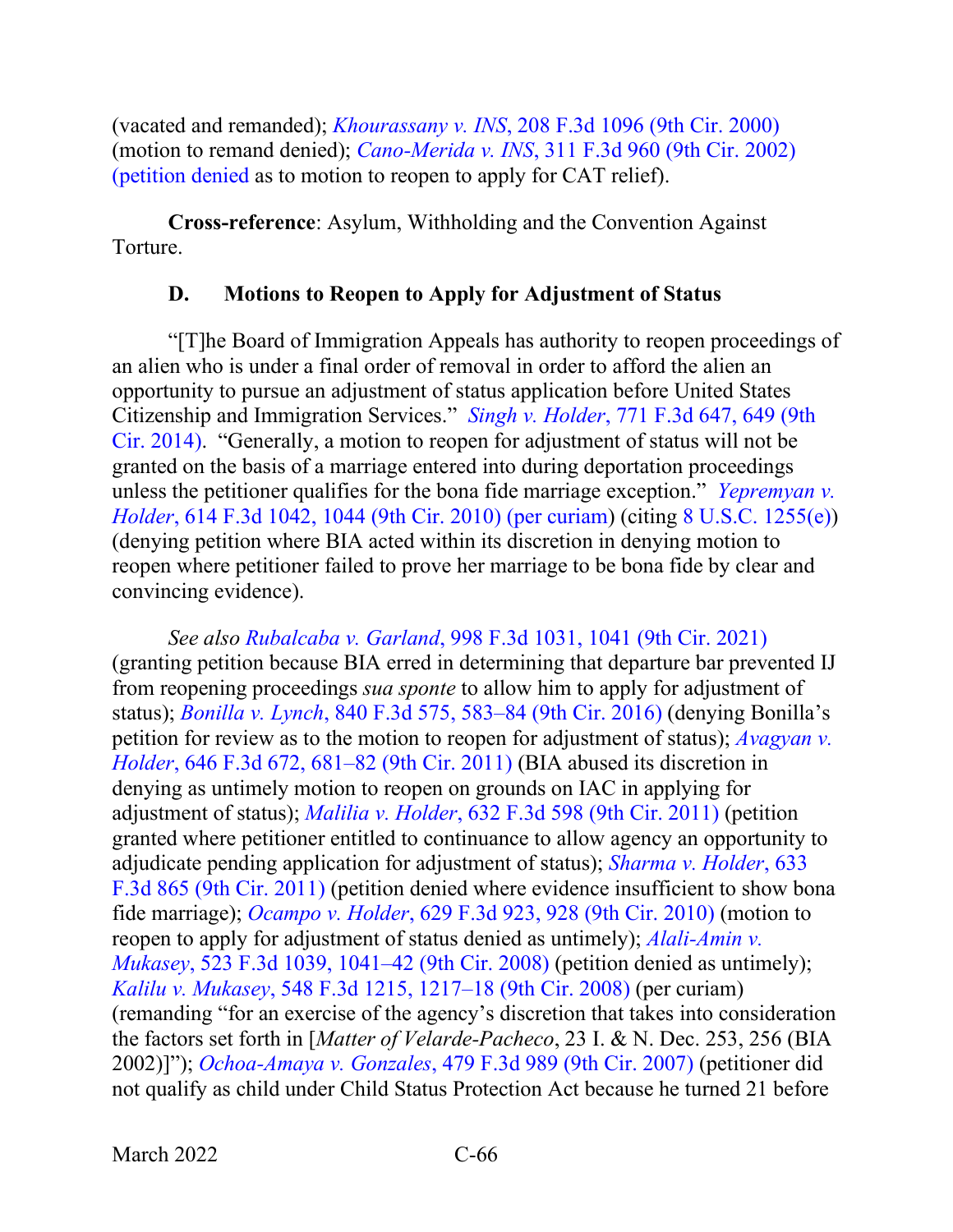visa petition approved by INS; petition denied); *[Medina-Morales v. Ashcroft](https://www.westlaw.com/Document/I19ee076f8b9811d99a6fdc806bf1638e/View/FullText.html?transitionType=Default&contextData=(sc.Default)&VR=3.0&RS=da3.0)*, 371 [F.3d 520 \(9th Cir. 2004\)](https://www.westlaw.com/Document/I19ee076f8b9811d99a6fdc806bf1638e/View/FullText.html?transitionType=Default&contextData=(sc.Default)&VR=3.0&RS=da3.0) (petition granted, holding that BIA erred in considering the strength of the stepparent-stepchild relationship); *de [Martinez v. Ashcroft](https://www.westlaw.com/Document/Ibddcad358b9e11d99dcc8cc3e68b51e9/View/FullText.html?transitionType=Default&contextData=(sc.Default)&VR=3.0&RS=da3.0)*, 374 [F.3d 759 \(9th Cir. 2004\)](https://www.westlaw.com/Document/Ibddcad358b9e11d99dcc8cc3e68b51e9/View/FullText.html?transitionType=Default&contextData=(sc.Default)&VR=3.0&RS=da3.0) (petition denied); *[Manjiyani v. Ashcroft](https://www.westlaw.com/Document/Ibb336ddb89eb11d9903eeb4634b8d78e/View/FullText.html?transitionType=Default&contextData=(sc.Default)&VR=3.0&RS=da3.0)*, 343 F.3d 1018 [\(9th Cir. 2003\)](https://www.westlaw.com/Document/Ibb336ddb89eb11d9903eeb4634b8d78e/View/FullText.html?transitionType=Default&contextData=(sc.Default)&VR=3.0&RS=da3.0) (order) (petition remanded); *Malhi v. INS*[, 336 F.3d 989 \(9th Cir.](https://www.westlaw.com/Document/If91816ed89e211d9b6ea9f5a173c4523/View/FullText.html?transitionType=Default&contextData=(sc.Default)&VR=3.0&RS=da3.0)  [2003\)](https://www.westlaw.com/Document/If91816ed89e211d9b6ea9f5a173c4523/View/FullText.html?transitionType=Default&contextData=(sc.Default)&VR=3.0&RS=da3.0) (affirming BIA's denial of motion to remand to apply for adjustment of status based on marriage that occurred during deportation proceedings); *Zazueta-Carrillo v. INS*, [322 F.3d 1166 \(9th Cir. 2003\)](https://www.westlaw.com/Document/I81907f3689ca11d9b6ea9f5a173c4523/View/FullText.html?transitionType=Default&contextData=(sc.Default)&VR=3.0&RS=da3.0) (remanding BIA's denial of motion to reopen to apply for adjustment of status based on petitioner's failure to depart voluntarily); *Castillo Ison v. INS*[, 308 F.3d 1036 \(9th Cir. 2002\)](https://www.westlaw.com/Document/Iad58791789b611d98b51ba734bfc3c79/View/FullText.html?transitionType=Default&contextData=(sc.Default)&VR=3.0&RS=da3.0) (per curiam) (adjustment of status and immigrant visa; petition granted); *[Abassi v. INS](https://www.westlaw.com/Document/I54ff382c89ad11d98b51ba734bfc3c79/View/FullText.html?transitionType=Default&contextData=(sc.Default)&VR=3.0&RS=da3.0&fragmentIdentifier=co_pp_sp_506_1032)*, 305 F.3d [1028, 1032 \(9th Cir. 2002\)](https://www.westlaw.com/Document/I54ff382c89ad11d98b51ba734bfc3c79/View/FullText.html?transitionType=Default&contextData=(sc.Default)&VR=3.0&RS=da3.0&fragmentIdentifier=co_pp_sp_506_1032) (court lacks jurisdiction to review BIA's refusal *sua sponte* to reopen proceedings to allow applicant to apply for adjustment of status); *Konstantinova v. INS*[, 195 F.3d 528 \(9th Cir. 1999\)](https://www.westlaw.com/Document/I986e898794b611d9bc61beebb95be672/View/FullText.html?transitionType=Default&contextData=(sc.Default)&VR=3.0&RS=da3.0) (reversing and remanding denial of motion to remand to adjust status); *[Eide-Kahayon v. INS](https://www.westlaw.com/Document/I88bf095492b411d9a707f4371c9c34f0/View/FullText.html?transitionType=Default&contextData=(sc.Default)&VR=3.0&RS=da3.0)*, 86 F.3d 147 [\(9th Cir. 1996\)](https://www.westlaw.com/Document/I88bf095492b411d9a707f4371c9c34f0/View/FullText.html?transitionType=Default&contextData=(sc.Default)&VR=3.0&RS=da3.0) (per curiam) (petition denied); *Caruncho v. INS*[, 68 F.3d 356 \(9th](https://www.westlaw.com/Document/I9505d9f591bf11d9bc61beebb95be672/View/FullText.html?transitionType=Default&contextData=(sc.Default)&VR=3.0&RS=da3.0)  [Cir. 1995\)](https://www.westlaw.com/Document/I9505d9f591bf11d9bc61beebb95be672/View/FullText.html?transitionType=Default&contextData=(sc.Default)&VR=3.0&RS=da3.0) (petition denied); *Dielmann v. INS*, [34 F.3d 851 \(9th Cir. 1994\)](https://www.westlaw.com/Document/Id5fcfe48970811d9a707f4371c9c34f0/View/FullText.html?transitionType=Default&contextData=(sc.Default)&VR=3.0&RS=da3.0) (petition denied); *Ng v. INS*[, 804 F.2d 534 \(9th Cir. 1986\)](https://www.westlaw.com/Document/I80719d0194d311d9a707f4371c9c34f0/View/FullText.html?transitionType=Default&contextData=(sc.Default)&VR=3.0&RS=da3.0) (reversed and remanded); *[Israel v.](https://www.westlaw.com/Document/I2ec0b9a094c911d993e6d35cc61aab4a/View/FullText.html?transitionType=Default&contextData=(sc.Default)&VR=3.0&RS=da3.0)  INS*[, 785 F.2d 738 \(9th Cir. 1986\)](https://www.westlaw.com/Document/I2ec0b9a094c911d993e6d35cc61aab4a/View/FullText.html?transitionType=Default&contextData=(sc.Default)&VR=3.0&RS=da3.0) (petition granted); *Mattis v. INS*[, 774 F.2d 965](https://www.westlaw.com/Document/I8f71a6e694b211d993e6d35cc61aab4a/View/FullText.html?transitionType=Default&contextData=(sc.Default)&VR=3.0&RS=da3.0)  [\(9th Cir. 1985\)](https://www.westlaw.com/Document/I8f71a6e694b211d993e6d35cc61aab4a/View/FullText.html?transitionType=Default&contextData=(sc.Default)&VR=3.0&RS=da3.0) (adjustment and waiver of excludability; reversed and remanded); *Vasquez v. INS*[, 767 F.2d 598 \(9th Cir. 1985\)](https://www.westlaw.com/Document/I4c5d979294af11d9a707f4371c9c34f0/View/FullText.html?transitionType=Default&contextData=(sc.Default)&VR=3.0&RS=da3.0) (suspension and adjustment; petition denied); *Ahwazi v. INS*[, 751 F.2d 1120 \(9th Cir. 1985\) \(consolidated petitions](https://www.westlaw.com/Document/Id0d5d69c94a511d9a707f4371c9c34f0/View/FullText.html?transitionType=Default&contextData=(sc.Default)&VR=3.0&RS=da3.0)  [denied\)](https://www.westlaw.com/Document/Id0d5d69c94a511d9a707f4371c9c34f0/View/FullText.html?transitionType=Default&contextData=(sc.Default)&VR=3.0&RS=da3.0).

### **E. Motion to Reopen Reasonable Fear Proceeding**

"No statute or regulation specifically addresses whether an alien may file a motion to reopen reasonable fear proceedings. However, in *[Ayala v. Sessions](https://www.westlaw.com/Document/Ie2aa3c402e9d11e7815ea6969ee18a03/View/FullText.html?transitionType=Default&contextData=(sc.Default)&VR=3.0&RS=da3.0&fragmentIdentifier=co_pp_sp_506_1020)*, [\[855 F.3d 1012, 1020–21 \(9th Cir. 2017\),](https://www.westlaw.com/Document/Ie2aa3c402e9d11e7815ea6969ee18a03/View/FullText.html?transitionType=Default&contextData=(sc.Default)&VR=3.0&RS=da3.0&fragmentIdentifier=co_pp_sp_506_1020) the court] concluded that the IJ abused its discretion in not reconsidering the petitioner's motion for reconsideration of such proceedings." *Bartolome v. Sessions*[, 904 F.3d 803, 815 \(9th Cir. 2018\).](https://www.westlaw.com/Document/Id75f61d0b83511e8b93ad6f77bf99296/View/FullText.html?transitionType=Default&contextData=(sc.Default)&VR=3.0&RS=da3.0&fragmentIdentifier=co_pp_sp_506_815) The court in *[Bartolome](https://www.westlaw.com/Document/Id75f61d0b83511e8b93ad6f77bf99296/View/FullText.html?transitionType=Default&contextData=(sc.Default)&VR=3.0&RS=da3.0)* explained that nothing in the regulation precludes a noncitizen from filing a motion to reopen before an IJ, and that "  $\S$  1003.23(b)(1) provides that an IJ has *sua sponte* jurisdiction to reopen 'any case in which he or she has made a decision.'" *Bartolome*[, 904 F.3d at 815.](https://www.westlaw.com/Document/Id75f61d0b83511e8b93ad6f77bf99296/View/FullText.html?transitionType=Default&contextData=(sc.Default)&VR=3.0&RS=da3.0&fragmentIdentifier=co_pp_sp_506_815) *See also Ayala*[, 855 F.3d at 1020–](https://www.westlaw.com/Document/Ie2aa3c402e9d11e7815ea6969ee18a03/View/FullText.html?transitionType=Default&contextData=(sc.Default)&VR=3.0&RS=da3.0&fragmentIdentifier=co_pp_sp_506_1020) [21](https://www.westlaw.com/Document/Ie2aa3c402e9d11e7815ea6969ee18a03/View/FullText.html?transitionType=Default&contextData=(sc.Default)&VR=3.0&RS=da3.0&fragmentIdentifier=co_pp_sp_506_1020) (concluding IJ abused his discretion in denying Ayala's motion to reopen and reconsider where there was legal error in his previous decision affirming the negative reasonable fear determination).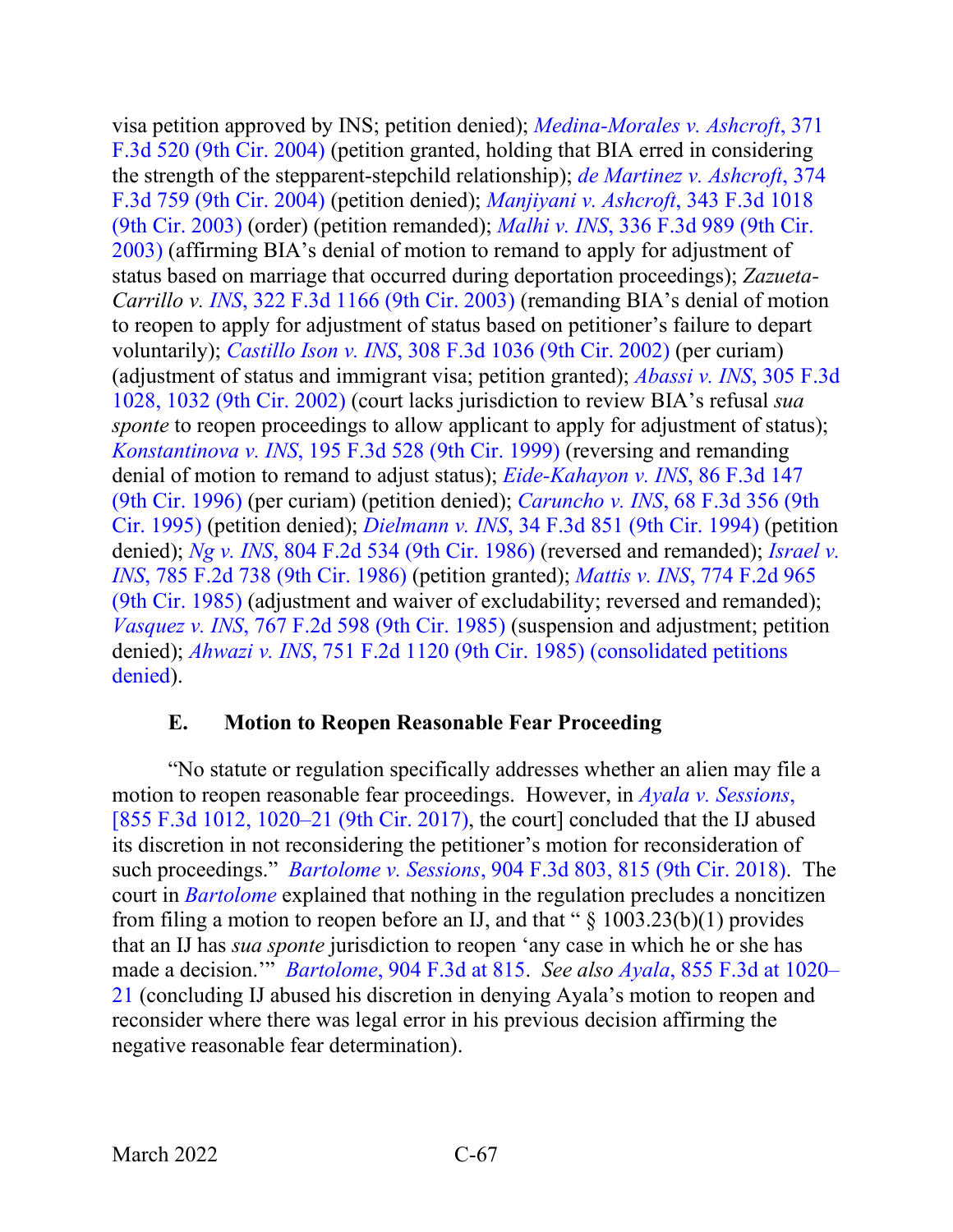### **F. Motions to Reopen to Apply for Other Relief**

*Quebrado Cantor v. Garland*[, 17 F.4th 869, 873 \(9th Cir. 2021\)](https://www.westlaw.com/Document/I1f8e01603cda11eca7c2915f4c7de286/View/FullText.html?transitionType=Default&contextData=(sc.Default)&VR=3.0&RS=da3.0&fragmentIdentifier=co_pp_sp_8173_873) (granting petition for review of denial motion to reopen removal proceedings based on claim that noncitizen met continuous presence requirement in United States, as required to be eligible for cancellation of removal); *[Sanchez Rosales v. Barr](https://www.westlaw.com/Document/Icfa9f87029e311ebad91f726ad2fe5fa/View/FullText.html?transitionType=Default&contextData=(sc.Default)&VR=3.0&RS=da3.0&fragmentIdentifier=co_pp_sp_506_719)*, 980 F.3d 716, [719–20 \(9th Cir. 2020\)](https://www.westlaw.com/Document/Icfa9f87029e311ebad91f726ad2fe5fa/View/FullText.html?transitionType=Default&contextData=(sc.Default)&VR=3.0&RS=da3.0&fragmentIdentifier=co_pp_sp_506_719) (granting petition and remanding to the BIA to evaluate petitioners' motion to reopen to rescind petitioners' in absentia removal order); *Martinez v. Barr*[, 941 F.3d 907, 922 \(9th Cir. 2019\)](https://www.westlaw.com/Document/I41902900fb4611e9ad6fd2296b11a061/View/FullText.html?transitionType=Default&contextData=(sc.Default)&VR=3.0&RS=da3.0&fragmentIdentifier=co_pp_sp_506_922) (motion to reopen removal proceedings after IJ issued an *in absentia* removal order); *[Man v. Barr](https://www.westlaw.com/Document/If5b7be80f6a411e9831490f1ca5ff4e0/View/FullText.html?transitionType=Default&contextData=(sc.Default)&VR=3.0&RS=da3.0&fragmentIdentifier=co_pp_sp_506_1355)*, 940 F.3d [1354, 1355–58 \(9th Cir. 2019\)](https://www.westlaw.com/Document/If5b7be80f6a411e9831490f1ca5ff4e0/View/FullText.html?transitionType=Default&contextData=(sc.Default)&VR=3.0&RS=da3.0&fragmentIdentifier=co_pp_sp_506_1355) (per curiam) (motions to reopen to consider U visa); *Cruz Pleitez v. Barr*[, 938 F.3d 1141, 1143 \(9th Cir. 2019\)](https://www.westlaw.com/Document/I96c41a80da9411e987aed0112aae066d/View/FullText.html?transitionType=Default&contextData=(sc.Default)&VR=3.0&RS=da3.0&fragmentIdentifier=co_pp_sp_506_1143) (motion to reopen seeking to rescind the deportation order entered *in absentia*); *[Miller v. Sessions](https://www.westlaw.com/Document/I30809a1052db11e89034f60e1699ddbe/View/FullText.html?transitionType=Default&contextData=(sc.Default)&VR=3.0&RS=da3.0)*, [889 F.3d 998 \(9th Cir. 2018\)](https://www.westlaw.com/Document/I30809a1052db11e89034f60e1699ddbe/View/FullText.html?transitionType=Default&contextData=(sc.Default)&VR=3.0&RS=da3.0) (motion to reopen to rescind a removal order entered *in absentia*); *Mejia-Hernandez v. Holder*[, 633 F.3d 818, 824–27 \(9th Cir.](https://www.westlaw.com/Document/Ia7771f1b2a1011e0aa23bccc834e9520/View/FullText.html?transitionType=Default&contextData=(sc.Default)&VR=3.0&RS=da3.0&fragmentIdentifier=co_pp_sp_506_824) 2011) (time period for filing motion to reopen for NACARA relief equitably tolled due to fraudulent representation, and case remanded to BIA); *[Navarro v. Mukasey](https://www.westlaw.com/Document/If4ea859de9f211dcb6a3a099756c05b7/View/FullText.html?transitionType=Default&contextData=(sc.Default)&VR=3.0&RS=da3.0)*, 518 [F.3d 729 \(9th Cir. 2008\)](https://www.westlaw.com/Document/If4ea859de9f211dcb6a3a099756c05b7/View/FullText.html?transitionType=Default&contextData=(sc.Default)&VR=3.0&RS=da3.0) (motion to reopen on the basis that they qualified for benefits under the *Barahona-Gomez v. Ashcroft*[, 243 F. Supp. 2d 1029 \(N.D. Cal.](https://www.westlaw.com/Document/I20f8aa04540411d9b17ee4cdc604a702/View/FullText.html?transitionType=Default&contextData=(sc.Default)&VR=3.0&RS=da3.0)  [2002\)](https://www.westlaw.com/Document/I20f8aa04540411d9b17ee4cdc604a702/View/FullText.html?transitionType=Default&contextData=(sc.Default)&VR=3.0&RS=da3.0) class action settlement; petition granted); *[Avila-Sanchez v. Mukasey](https://www.westlaw.com/Document/Ia6b125f5a1cc11dcb6a3a099756c05b7/View/FullText.html?transitionType=Default&contextData=(sc.Default)&VR=3.0&RS=da3.0)*, 509 [F.3d 1037 \(9th Cir. 2007\)](https://www.westlaw.com/Document/Ia6b125f5a1cc11dcb6a3a099756c05b7/View/FullText.html?transitionType=Default&contextData=(sc.Default)&VR=3.0&RS=da3.0) (motion to reopen to obtain waiver of inadmissibility; petition denied); *Pedroza-Padilla v. Gonzales*[, 486 F.3d 1362 \(9th Cir. 2007\)](https://www.westlaw.com/Document/I5ed4981f02d611dcb92c924f6a2d2928/View/FullText.html?transitionType=Default&contextData=(sc.Default)&VR=3.0&RS=da3.0) (legalization, waiver of inadmissibility  $(212(a)(9)(A)(ii)(II))$ , continuous residence; petition denied); *Albillo-De Leon v. Gonzales*[, 410 F.3d 1090 \(9th Cir. 2005\)](https://www.westlaw.com/Document/Idbbef7f5d84c11d9a489ee624f1f6e1a/View/FullText.html?transitionType=Default&contextData=(sc.Default)&VR=3.0&RS=da3.0) (NACARA § 203(c) special rule cancellation; petition granted); *[Taniguchi v.](https://www.westlaw.com/Document/Idcd4224d79e211d9bf29e2067ad74e5b/View/FullText.html?transitionType=Default&contextData=(sc.Default)&VR=3.0&RS=da3.0)  Schultz*[, 303 F.3d 950 \(9th Cir. 2002\)](https://www.westlaw.com/Document/Idcd4224d79e211d9bf29e2067ad74e5b/View/FullText.html?transitionType=Default&contextData=(sc.Default)&VR=3.0&RS=da3.0) (holding that petitioner failed to exhaust equitable tolling argument); *Virk v. INS*, [295 F.3d 1055 \(9th Cir. 2002\)](https://www.westlaw.com/Document/Ie4426f4479de11d9ac1ffa9f33b6c3b0/View/FullText.html?transitionType=Default&contextData=(sc.Default)&VR=3.0&RS=da3.0) (section 241(f) waiver; petition granted); *Briseno v. INS*[, 192 F.3d 1320 \(9th Cir. 1999\)](https://www.westlaw.com/Document/I689c05e094b411d993e6d35cc61aab4a/View/FullText.html?transitionType=Default&contextData=(sc.Default)&VR=3.0&RS=da3.0) (court lacks jurisdiction to review denial of aggravated felon's motion to reopen to apply for former § 212(c) relief); *[Martinez-Serrano v. INS](https://www.westlaw.com/Document/I3e3cdc31934611d9bdd1cfdd544ca3a4/View/FullText.html?transitionType=Default&contextData=(sc.Default)&VR=3.0&RS=da3.0)*, 94 F.3d 1256 (9th Cir. [1996\)](https://www.westlaw.com/Document/I3e3cdc31934611d9bdd1cfdd544ca3a4/View/FullText.html?transitionType=Default&contextData=(sc.Default)&VR=3.0&RS=da3.0) (motion to reopen to request a humanitarian waiver; petition denied); *Alquisalas v. INS*, [61 F.3d 722 \(9th Cir. 1995\)](https://www.westlaw.com/Document/Ia48fa7e5918b11d9bc61beebb95be672/View/FullText.html?transitionType=Default&contextData=(sc.Default)&VR=3.0&RS=da3.0) (waiver of deportation; remanded); *Foroughi v. INS*, [60 F.3d 570 \(9th Cir. 1995\)](https://www.westlaw.com/Document/I9c6de630918b11d9bc61beebb95be672/View/FullText.html?transitionType=Default&contextData=(sc.Default)&VR=3.0&RS=da3.0) (former § 212(c) relief; petition granted); *Butros v. INS*[, 990 F.2d 1142 \(9th Cir. 1993\)](https://www.westlaw.com/Document/Ieec35039957511d9bc61beebb95be672/View/FullText.html?transitionType=Default&contextData=(sc.Default)&VR=3.0&RS=da3.0) (former § 212(c) relief; petition granted); *Torres-Hernandez v. INS*[, 812 F.2d 1262 \(9th Cir. 1987\)](https://www.westlaw.com/Document/I764eb89094f111d993e6d35cc61aab4a/View/FullText.html?transitionType=Default&contextData=(sc.Default)&VR=3.0&RS=da3.0) (former § 212(c) relief; petition denied); *[Platero-Reymundo v. INS](https://www.westlaw.com/Document/I032f2453904311d98e8fb00d6c6a02dd/View/FullText.html?transitionType=Default&contextData=(sc.Default)&VR=3.0&RS=da3.0)*, 807 F.2d 865 (9th Cir. [1987\)](https://www.westlaw.com/Document/I032f2453904311d98e8fb00d6c6a02dd/View/FullText.html?transitionType=Default&contextData=(sc.Default)&VR=3.0&RS=da3.0) (reinstatement of voluntary departure; petition denied); *[Desting-Estime v.](https://www.westlaw.com/Document/I91812d8294d411d9bc61beebb95be672/View/FullText.html?transitionType=Default&contextData=(sc.Default)&VR=3.0&RS=da3.0)  INS*[, 804 F.2d 1439 \(9th Cir. 1986\)](https://www.westlaw.com/Document/I91812d8294d411d9bc61beebb95be672/View/FullText.html?transitionType=Default&contextData=(sc.Default)&VR=3.0&RS=da3.0) (to redesignate country of deportation; petition denied); *Williams v. INS*[, 795 F.2d 738 \(9th Cir. 1986\)](https://www.westlaw.com/Document/Ia64422bd94cd11d9a707f4371c9c34f0/View/FullText.html?transitionType=Default&contextData=(sc.Default)&VR=3.0&RS=da3.0) (reinstatement of voluntary